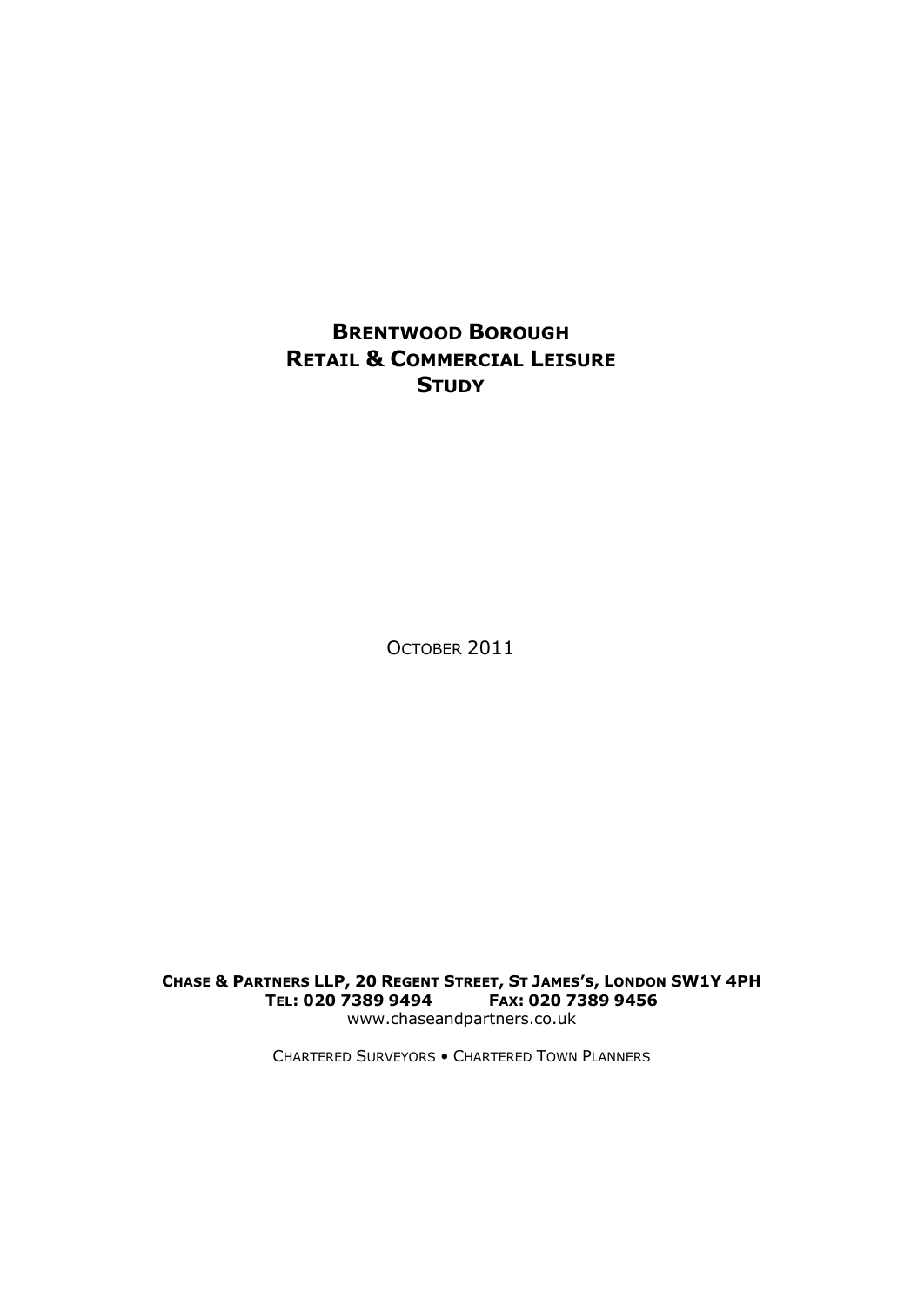### **Executive Summary**

Chase and Partners were instructed by Brentwood Borough Council to undertake a retail and indoor commercial leisure study to assess current retail and commercial leisure provision, capacity, future needs and demand as well as market conditions across the Borough. The study covers retail and commercial leisure growth until 2031 in line with the timescale for the Council's emerging local development plan. The primary aim is to provide the Council with robust evidence to guide the creation of retail and commercial leisure planning policies and proposals in the future.

By way of introduction the study sets out the national, strategic and local planning policy framework within which the assessment has been prepared. It then provides a brief overview of wider retail and leisure trends relevant to the future of the Borough.

As part of the assessment Chase & Partners commissioned a household survey. Those surveyed were within an agreed catchment area where Brentwood town centre and the Borough"s other main retail centres exert an influence over existing shopping behaviour. From this it is possible to identify the relationship between the town and other nearby retail centres – including Billericay, Basildon, Chelmsford, Romford and the shopping centres at Lakeside and Bluewater – particularly for comparison goods shopping.

In accordance with prevailing planning guidance and requirements of the Brief, Chase & Partners undertook a comprehensive "health check" assessment of the Borough"s four main retail centres of Brentwood, Ingatestone, Shenfield and Warley Hill as well as village and local centres, individual parades and shops. This revealed that the main centres have been reasonably resilient to changes in retail trends and the effects of the current economic downturn. On the face of the evidence they appear to be performing well. Similarly the analysis of village and local centres, individual parades and shops has generally revealed that the majority have adapted reasonably well to changing consumer trends and continue to provide an important local shopping and service function.

A quantitative need assessment has been undertaken in order to establish the potential floorspace requirements for the Borough of Brentwood for the entire local

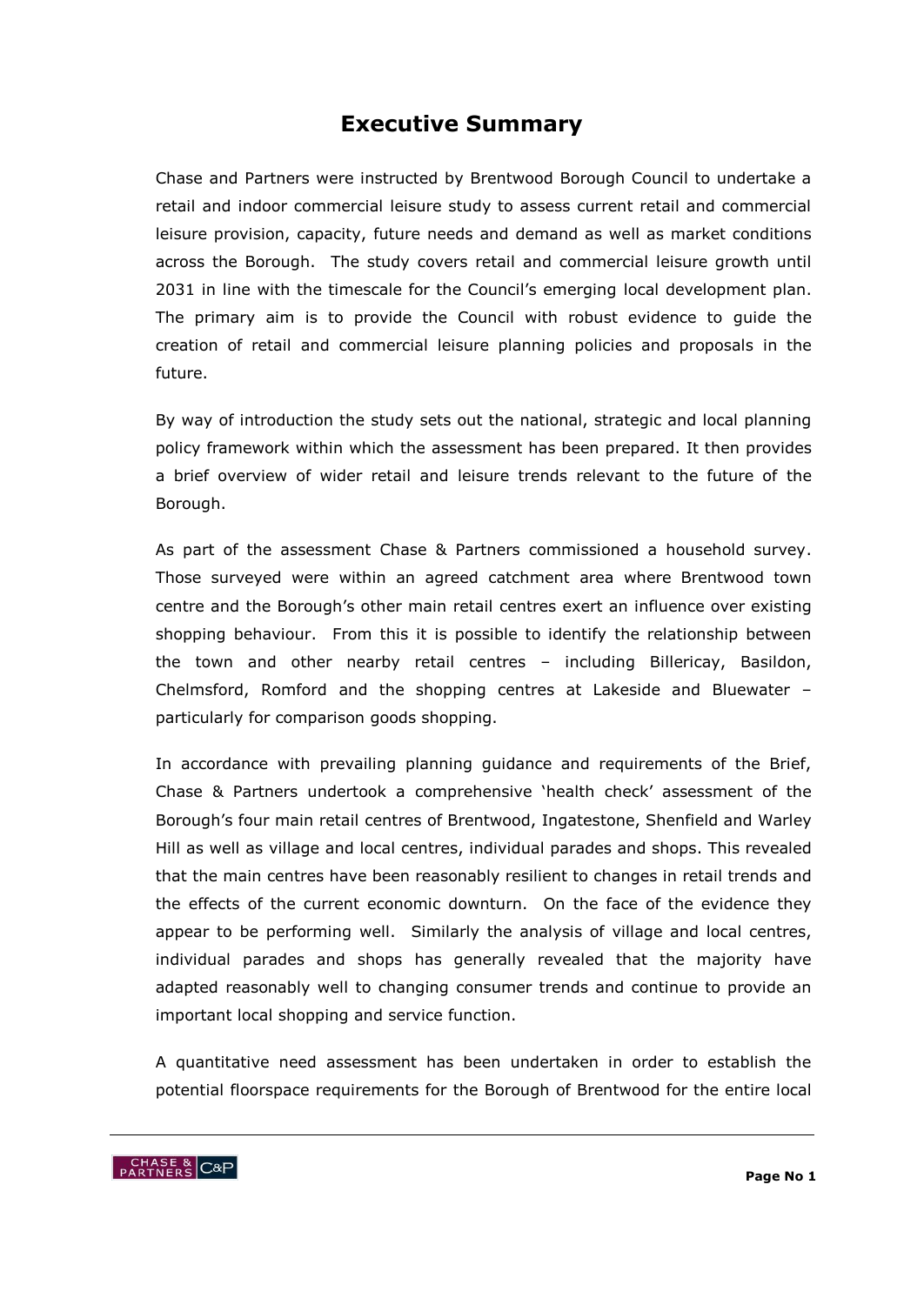development plan period. The findings point to a reasonable level of need for both convenience and comparison goods floorspace over the plan period, some 4,491 sq m of additional convenience floorspace by 2031. Particularly though for comparison goods floorspace with a projected need for some 5,963 sq m of comparison goods floorspace by 2031 within Brentwood alone. Although current economic uncertainty will undoubtedly have an effect on consumer expenditure and will constrain the need for development in the town centre in the short term, the potential for new convenience and comparison floorspace over the medium/long term is clear. It should be noted here however that much of this need will be met through the completion of the forthcoming William Hunter Way development within Brentwood town centre.

Continued careful management of retailing within the Borough should aim to build on what are strong foundations at present. Brentwood town centre must continue to play to its strengths offering a pleasant environment within which to spend time and shop, it also benefits from an interesting retail offer and a thriving cafe, restaurant and bar culture. Increasing the diversity of the retail mix and the leisure and entertainment offer within the centre would help it to continue to compete favourably with rival town and shopping centres nearby.

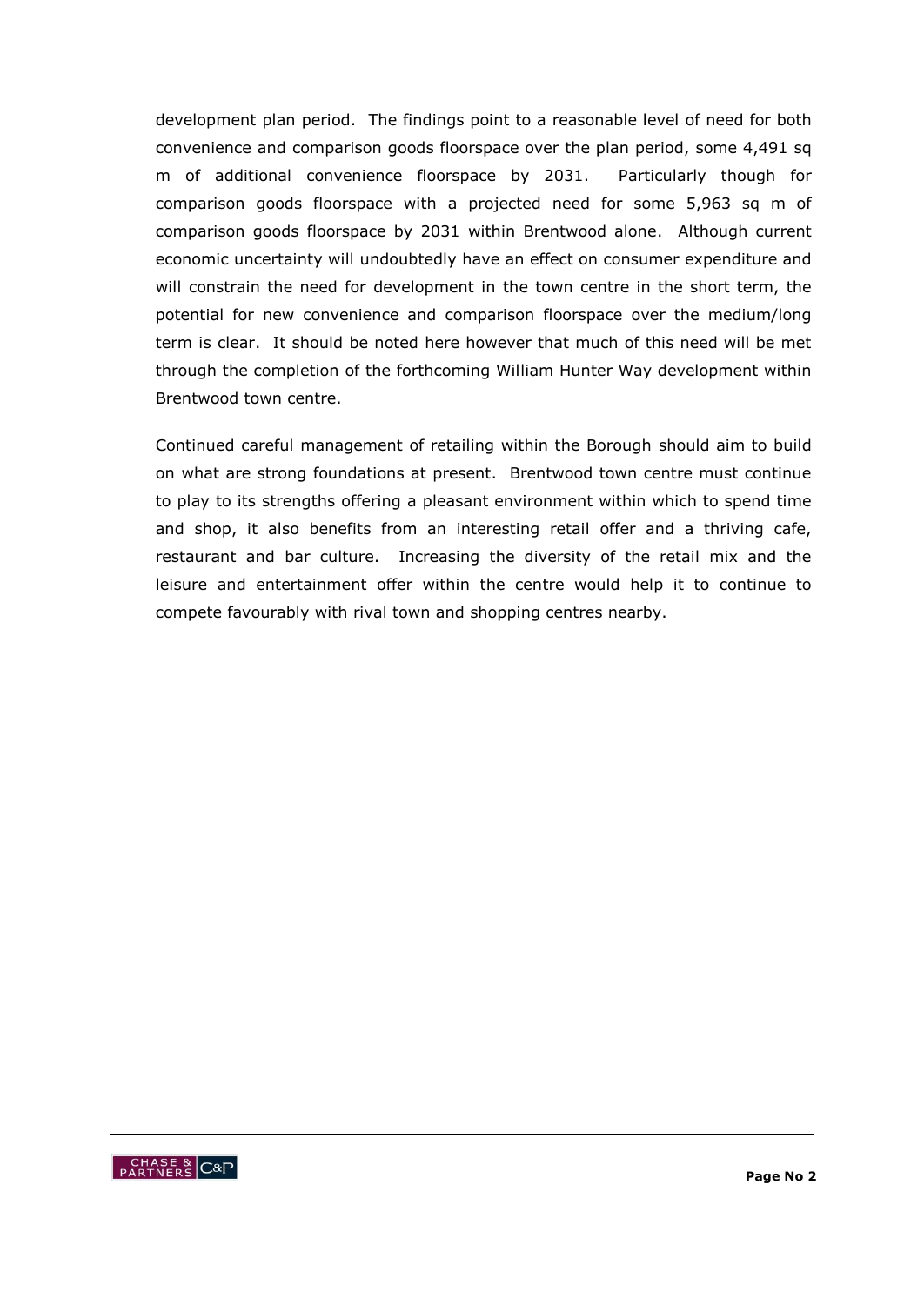# **CONTENTS PAGE NO**

| 1. | <b>INTRODUCTION</b>                                                                                                                         | 5   |
|----|---------------------------------------------------------------------------------------------------------------------------------------------|-----|
| 2. | PLANNING POLICY OVERVIEW                                                                                                                    | 8   |
| 3. | WIDER SHOPPING TRENDS                                                                                                                       | 30  |
| 4. | OVERVIEW OF HOUSEHOLD SURVEY PATTERNS                                                                                                       | 39  |
| 5. | ASSESSMENT OF VITALITY AND VIABILITY OF BRENTWOOD TOWN CENTRE,<br>WARLEY HILL (BRENTWOOD STATION AREA), INGATESTONE AND<br><b>SHENFIELD</b> | 51  |
| 6. | ASSESSMENT OF LOCAL CENTRES, PARADES AND INDIVIDUAL SHOPS                                                                                   | 80  |
| 7. | QUANTITATIVE NEED ASSESSMENT                                                                                                                | 90  |
| 8. | POLICY RECOMENDATIONS                                                                                                                       | 106 |
| 9. | <b>CONCLUSIONS</b>                                                                                                                          | 117 |
|    |                                                                                                                                             |     |

# **VOLUME 2 – Bound separately**

# **APPENDICES**

- A. Household Survey Questionnaire
- B. Study Area Map
- C. Household Survey Results
- D. Goad Centre Report Brentwood
- E. Schedule of Multiple National Retailers Brentwood Town Centre (2)
- F. Town FOCUS Report Brentwood
- G. Schedule of Retail Requirements Brentwood Town Centre (2)
- H. Property Market Report July 2008
- I. Schedule of Multiple National Retailers Warley Hill (Brentwood Station Area) (2)
- J. Schedule of Multiple National Retailers Ingatestone Village Centre (2)
- K. Schedule of Multiple National Retailers Shenfield Centre (2)
- L. Quantitative Need Assessment Tables Convenience Goods
- M. Quantitative Need Assessment Tables Comparison Goods
- N. Experian Population Data
- O. Experian Expenditure Data
- P. Retail Planner: 2010 version (using 2009 Household and Population Estimates)
- Q. Experian Retail Planner Briefing Note 8.1

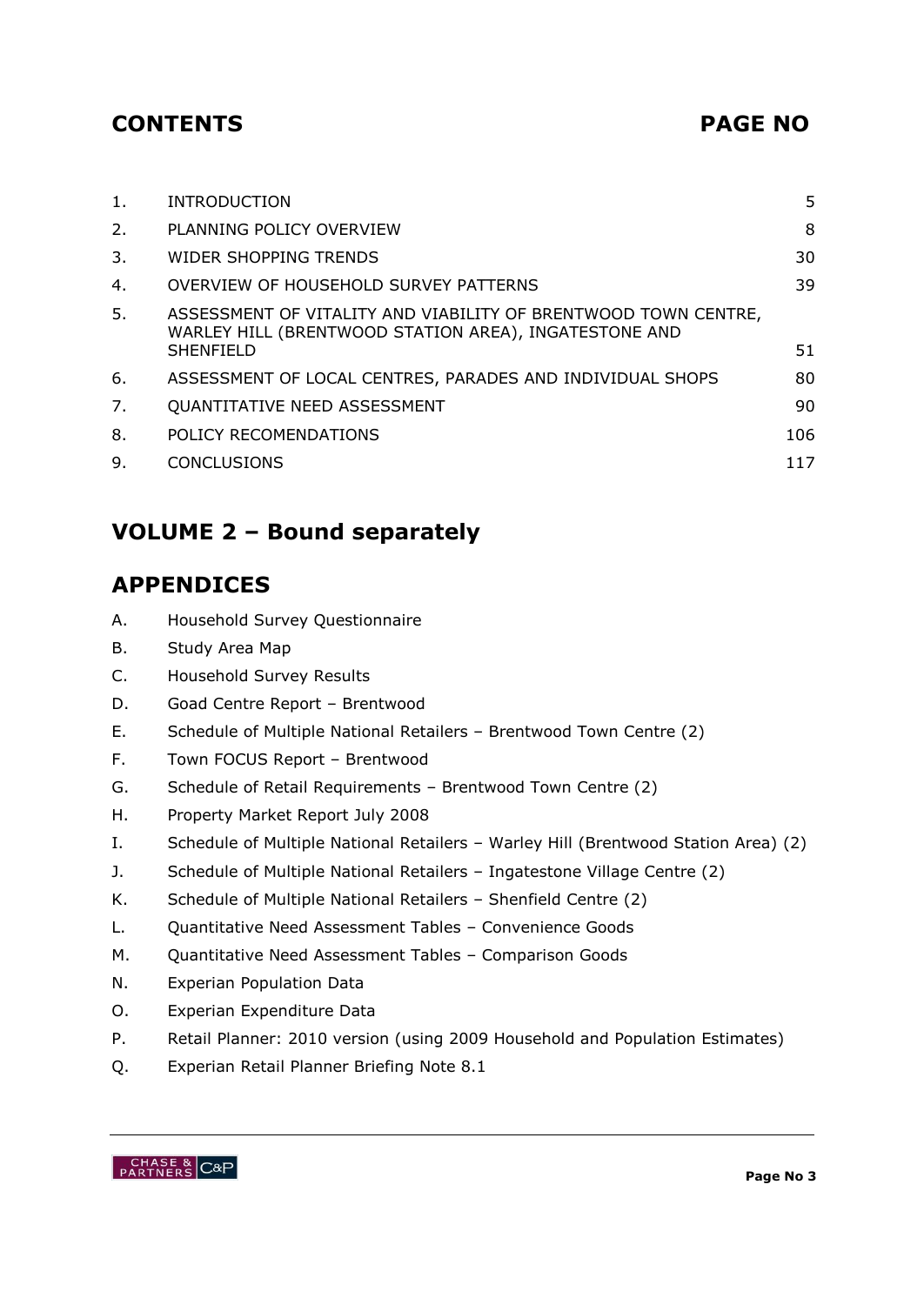# **PLANS**

- Plan 1 Extract from Brentwood Town Centre Vision: initial proposals
- Plan 2 Location of Multiple National Retailers Brentwood Town Centre (2)
- Plan 3 Vacant Street Level Property Brentwood Town Centre (2)
- Plan 4 Location of Multiple National Retailers Warley Hill (Brentwood Station Area) (2)
- Plan 5 Vacant Street Level Property Warley Hill (Brentwood Station Area) (2)
- Plan 6 Location of Multiple National Retailers Ingatestone Village Centre (3)
- Plan 7 Vacant Street Level Property Ingatestone Village Centre (2)
- Plan 8 Location of Multiple National Retailers Shenfield Centre (2)
- Plan 9 Vacant Street Level Property Shenfield Centre (2)
- Plan 10 Location of Village and Local Centres, Parades and Individual Shops

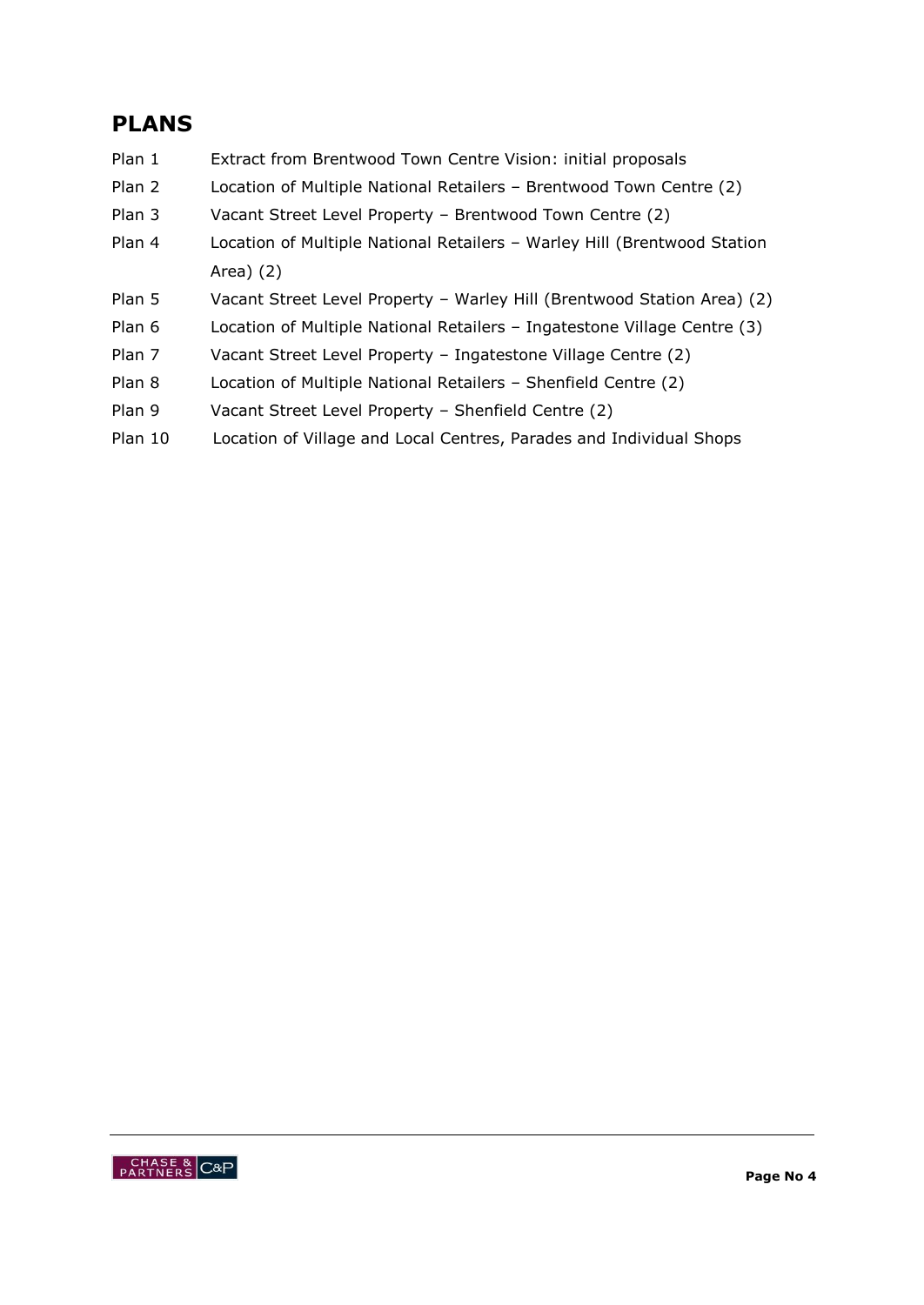### **1. Introduction**

- 1.1 Chase & Partners were instructed by Brentwood Borough Council in September 2010 to undertake a retail and indoor commercial leisure study to assess current retail and commercial leisure provision, capacity, future needs and demand and market conditions across the Borough.
- 1.2 The project brief required Chase & Partners to:
	- (i) Identify current retail and commercial leisure provision in both urban and rural areas across the Borough, identifying strengths and weaknesses and comparing with neighbouring authorities, national and regional data;
	- (ii) Assess the level of retail expenditure in the Borough (and Brentwood town centre catchment area) and levels of retention/outflow for both convenience and comparison shopping; and future projections to 2031;
	- (iii) Assess the need for different types of retail and commercial leisure floorspace using quantitative and qualitative approaches, projecting demand and need;
	- (iv) Identify key drivers for change in Brentwood"s retail and commercial leisure sectors;
	- (v) Identify areas of the Borough where there is or in future may be a mismatch between retail and commercial leisure provision and need/demand and where capacity exists for retail and commercial leisure growth or rationalisation;
	- (vi) Assess the level of retail diversity within the town centre and other settlements, looking at current and types of shopping provision and recommend improvements;
	- (vii) Assess the likely impact of both planned and potential town centre shopping expansion in neighbouring areas;
	- (viii) Consider retail and commercial leisure data in the light of demographic information, setting out current trends and potential future changes;

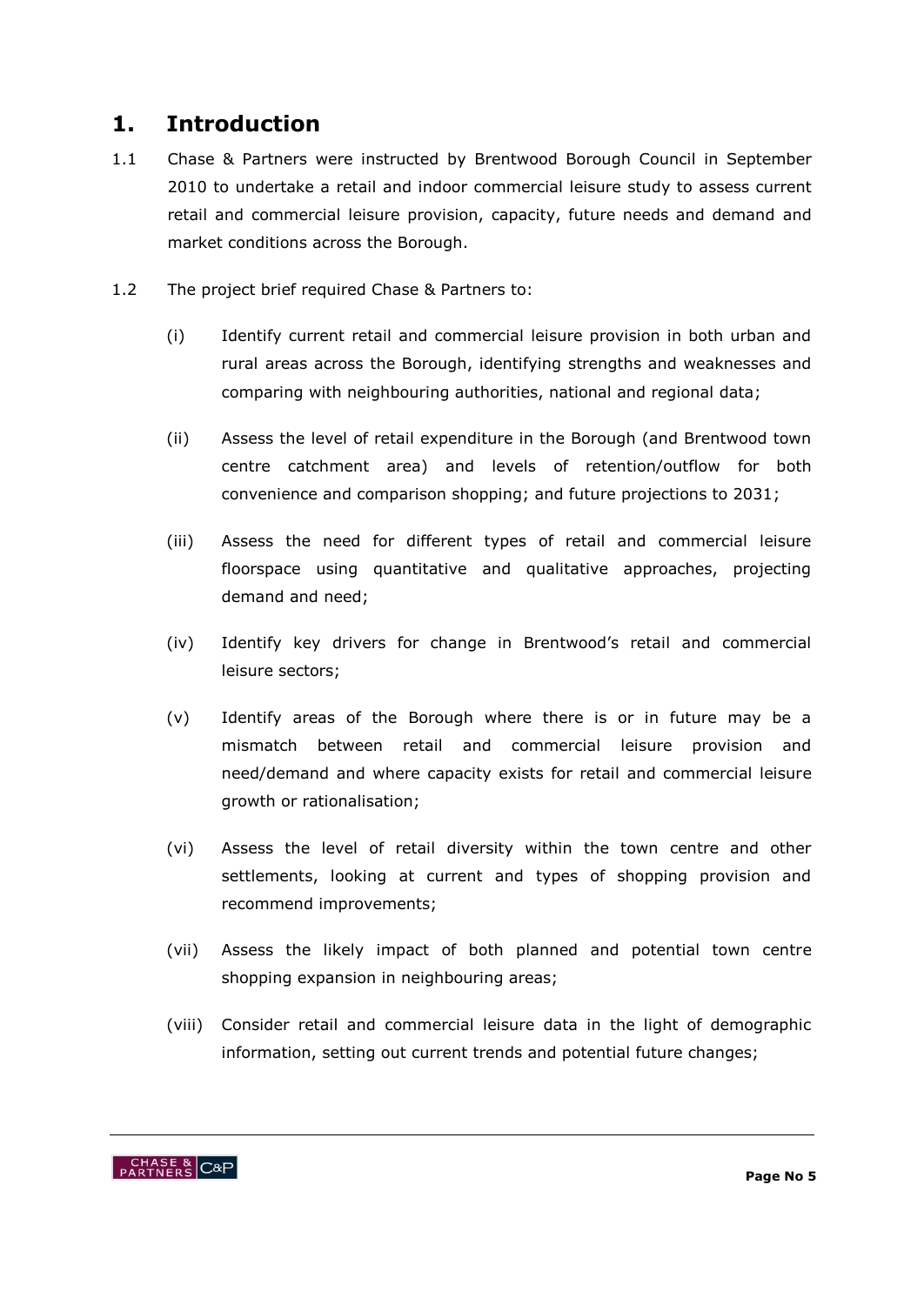- (ix) Take account of existing and future shopping trends given the need for more sustainable travel patterns and lifestyles, e.g. internet shopping; and
- (x) Provide robust information on retail data such as trends in consumer spending, shopping catchment areas and retail floorspace, in order to support the implementation of retail planning policies and guidance, determination of planning applications, and the Council's response to future appeals.
- 1.3 In order to fulfil the requirements of the brief the Study has been divided into nine further sections:
	- **Section 2** provides an overview of relevant national, strategic and local planning policy and sets the context within which this study has been prepared;
	- **Section 3** provides an overview of wider retail trends which are relevant to Brentwood Borough and its main centres;
	- **Section 4** provides an overview of current shopping patterns within the study area based on a household survey undertaken (on behalf of Chase & Partners) by Research & Marketing in October 2010. It pays particular regard to existing shopping behaviour for both convenience and comparison goods, and expenditure patterns throughout the study area;
	- **Section 5** provides an assessment of the current vitality and viability of the main shopping centres in the Borough – Brentwood town centre, Warley Hill (Brentwood station area), Shenfield and Ingatestone;
	- **Section 6** provides an assessment of the various local centres, parades and individual shops located throughout the Borough;
	- **Section 7** provides a full quantitative retail need assessment setting out potential floorspace requirements for Brentwood, Shenfield and Ingatestone to 2031;
	- **Section 8** sets out our recommendations for future policy within the Borough; and

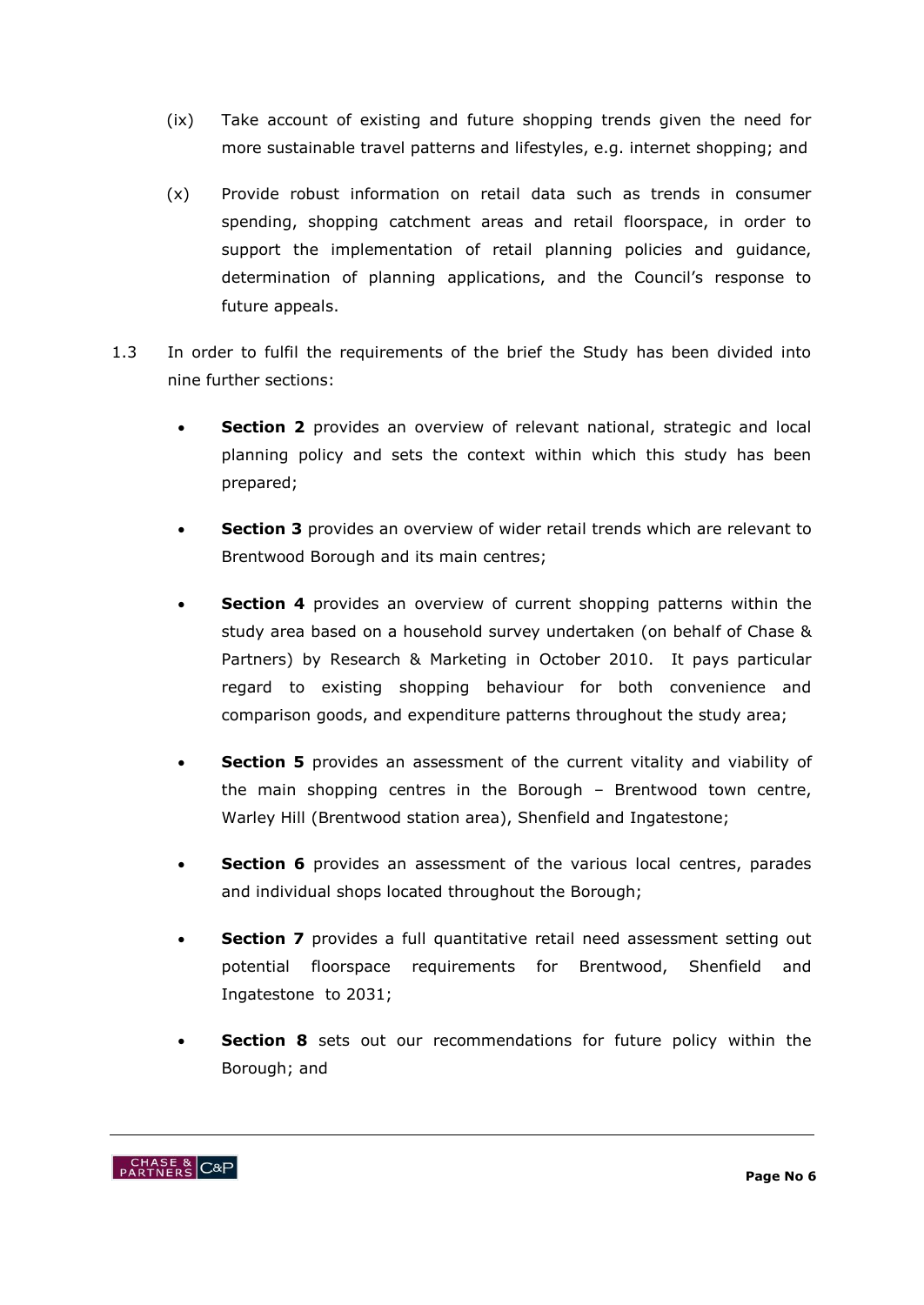**Section 9** summarises our conclusions.

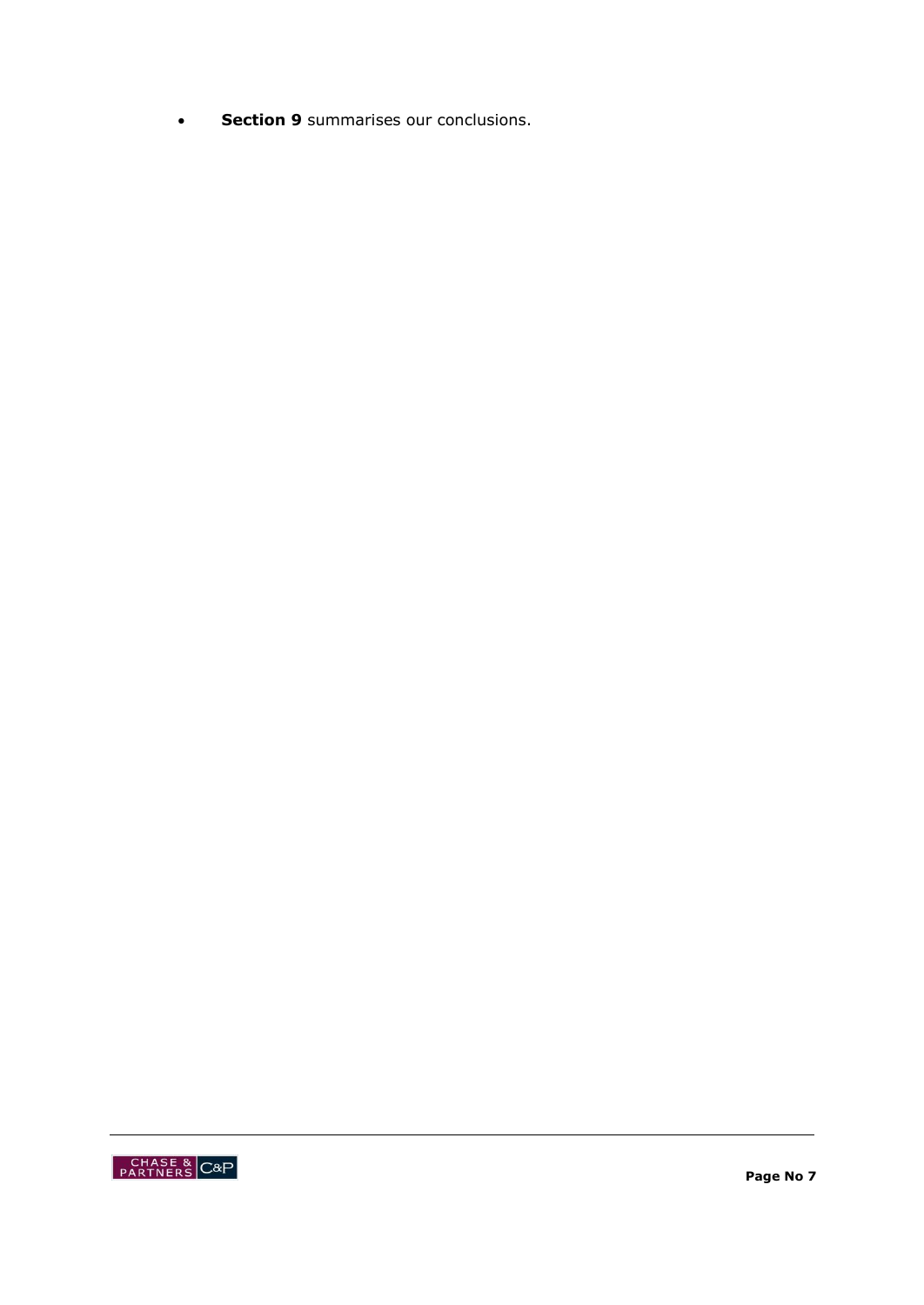# **2. Planning Policy Overview**

### **National Planning Policy Guidance**

2.1 Relevant national guidance is currently contained within Planning Policy Statements 1, 4 and 12 and Planning Policy Guidance Note 13.

### **PPS1: Planning Policy Statement, Delivering Sustainable Development**

- 2.2 PPS1 was published in 2005 and, together with the Supplement issued in December 2007 seeks to shape the way in which we live and work in ways which are more sustainable. It emphasises meeting the needs of future generations as well as our own – paying particular regard to the need to reduce carbon emissions and ensure future development is more resilient to climate change.
- 2.3 With regard to delivering sustainable development, PPS1 highlights specific objectives that should be achieved, namely:
	- promoting urban and rural regeneration;
	- promoting regional, sub-regional and local economies;
	- promoting communities which are inclusive, healthy, crime free;
	- bringing forward sufficient land of suitable quality in the right locations to meet housing and retail development;
	- promote the more efficient use of land; and
	- reducing, where possible, the need to travel.

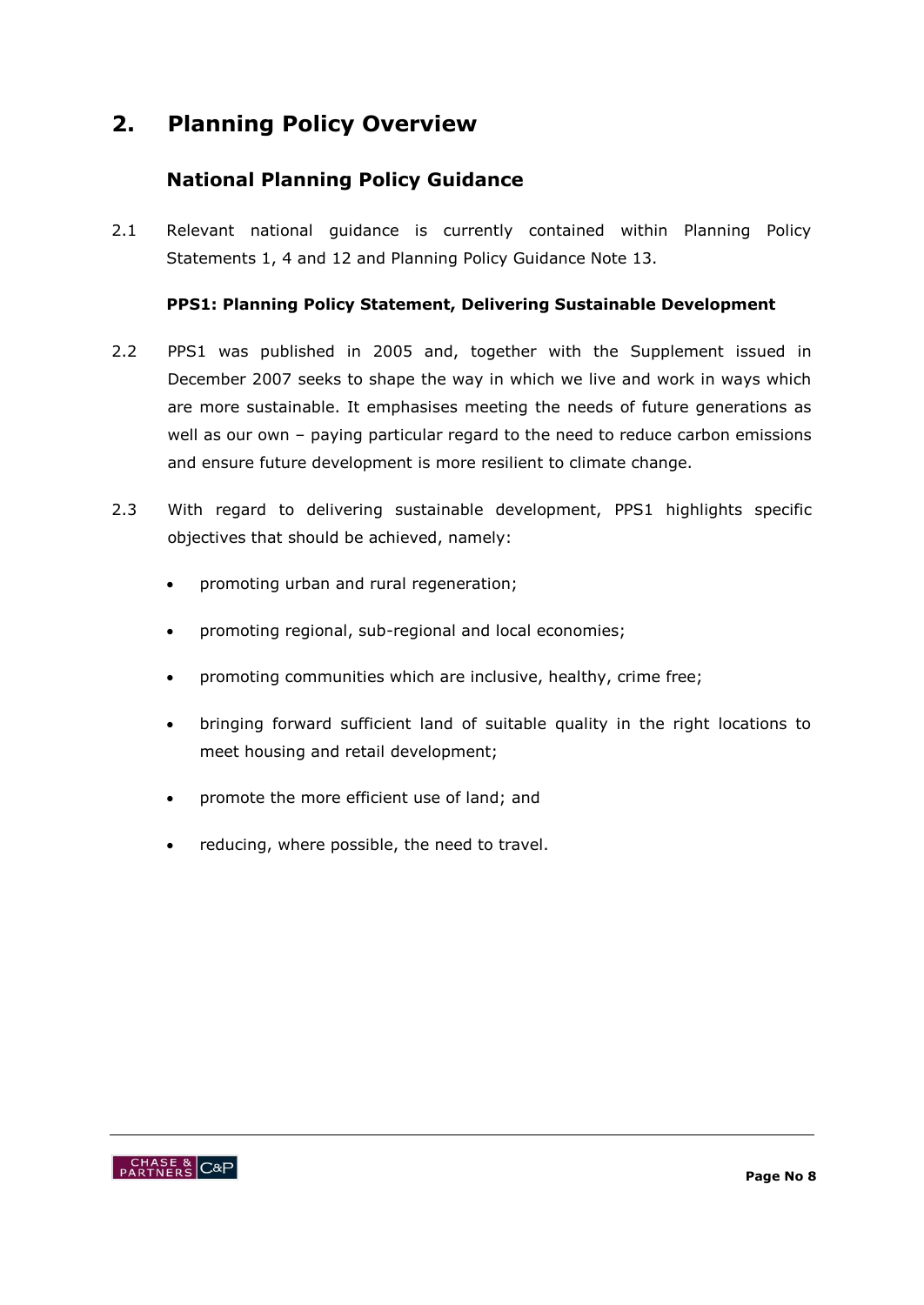#### **PPS4: Planning for Sustainable Economic Growth**

- 2.4 Planning Policy Statement 4: "Planning for Sustainable Economic Growth" (PPS4) was published in December 2009, replaced Planning Policy Guidance Note 6 "Planning for Town Centres"; PPG4 "Industrial, commercial development and small firms"; PPG5 "Simplified Planning Zones"; and economic development elements of PPS7, 'Sustainable Development in Rural Areas'. PPS4 consolidated national planning policy on economic development<sup>1</sup> in urban and rural areas, and town centres, into one Policy Statement. Accompanying Practice Guidance on Need, Impact and the Sequential Approach<sup>2</sup> also needs to be taken into account when preparing LDFs and considering individual planning applications.
- 2.5 PPS4"s overarching objective is "sustainable economic growth"; defined as:

*"Growth that can be sustained as is within environmental limits, but also enhances environmental and social welfare and avoids greater extremes in future economic cycles."*

- 2.6 In order to achieve such growth a key objective for planning is to promote the vitality and viability of town and other centres as important places for communities. In accordance with long-standing policy objectives, PPS4 advocates focusing new economic growth and development in existing centres that should aim to offer a wide range of services to communities in an attractive, safe environment. Consideration should be given to remedying deficiencies in provision in areas with poor access to facilities.
- 2.7 PPS4 seeks to promote competition between retailers and enhanced consumer choice through the provision of innovative, efficient shopping, leisure, tourism and local services in town centres, in order to ensure there is genuine choice to meet the needs of the entire community. In doing this Government wishes to see the historic, archaeological and architectural heritage of centres to be conserved and, where appropriate, enhanced to provide a sense of place and a focus for the community and civic activity.

<sup>&</sup>lt;sup>2</sup> Planning for Town Centres: Practice Guidance on need, impact and the sequential approach Dept of Communities and Local Government, December 2009



 $\frac{1}{1}$ For the purposes of PPS4, 'economic development' includes main town centre uses (including retail, leisure and entertainment, arts culture and tourism development) and development within the B Use Class of the Town & Country Planning (Use Classes) Order 1987 (as amended) – see PPS4, paragraph 4.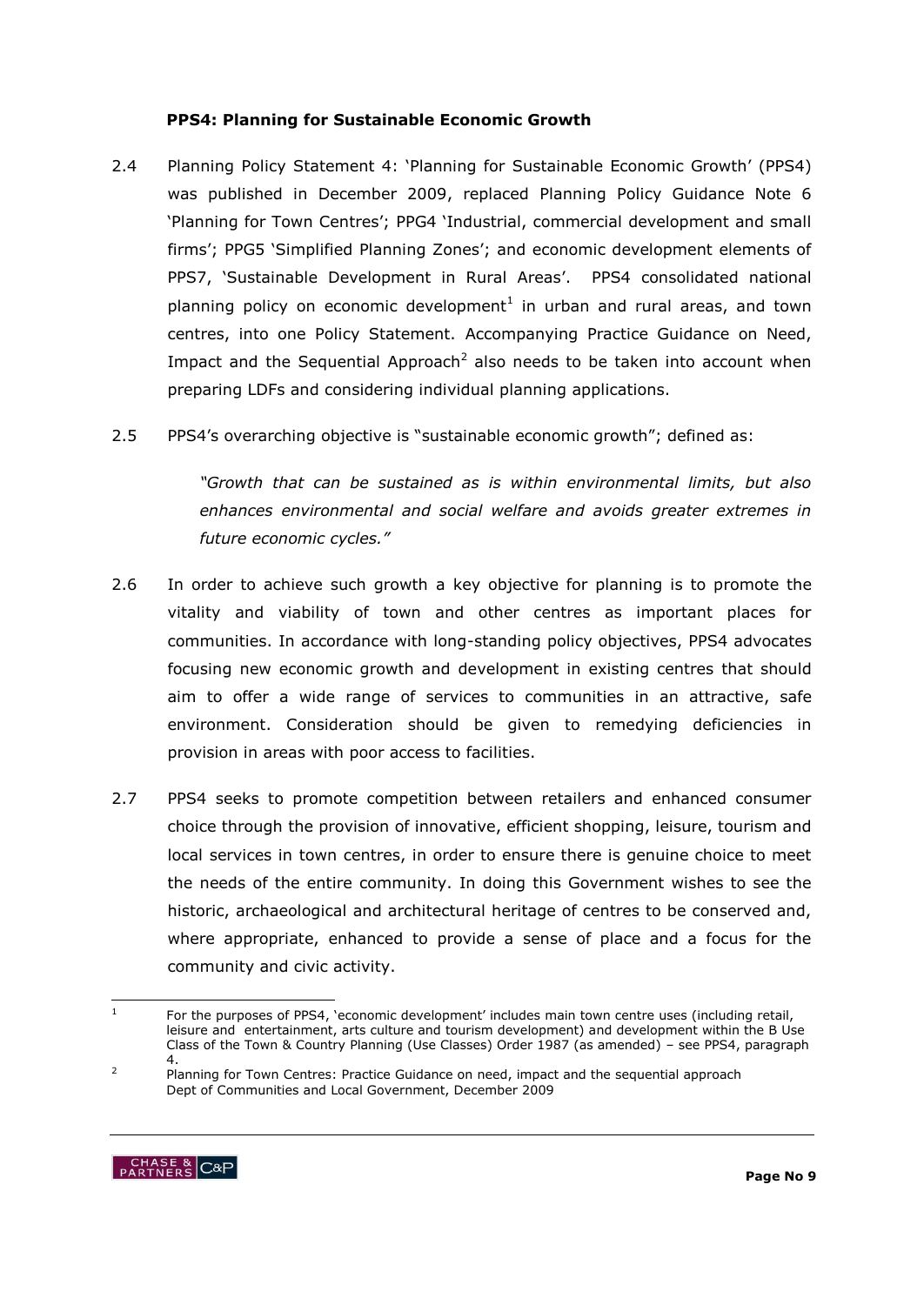- 2.8 **Policy EC1** in PPS4, highlights the crucial importance of using appropriate evidence in all economic planning. It highlights the importance of having an upto-date, sound evidence base for development planning and for retail planning to:
	- Be informed by regional assessments;
	- Assess the detailed need for land or floorspace for all main town centre uses over the plan period;
	- Identify any deficiencies in the provision of local convenience shopping and other facilities which serve people"s day-to-day needs;
	- Assess the capacity of existing centres to accommodate new town centre development - taking account of the role of centres in the retail hierarchy<sup>3</sup> and identify centres in decline where change needs to be managed.
	- **Policy EC1.4** advises Authorities undertaking assessments of the need for retail and leisure development. It requires planning authorities to undertake an assessment of the potential need for these "town centre" uses as part of the plan-making process.
- 2.9 Having emphasised the importance of a robust evidence base underpinning forward planning, PPS4 sets out a series of policies for plan-making. **Policies EC2 – EC8** set out the approach Local Planning Authorities should adopt when preparing Local Development Documents. **Policies EC3, EC4** and **EC5** are of particular relevance when considering policies for retail development and town centre uses.
- 2.10 **Policy EC3** sets out the approach Local Planning Authorities should take when planning for town centres. It differentiates between the role of regional or subregional assessments dealing with strategic issues, and more locally based assessments undertaken – as in this instance – to inform the LDP process. **Policy EC3** states:

*Regional planning bodies and local planning authorities should, as part of their economic vision for their area, set out a strategy for the management and growth of centres over the plan period. Regional planning bodies should* 

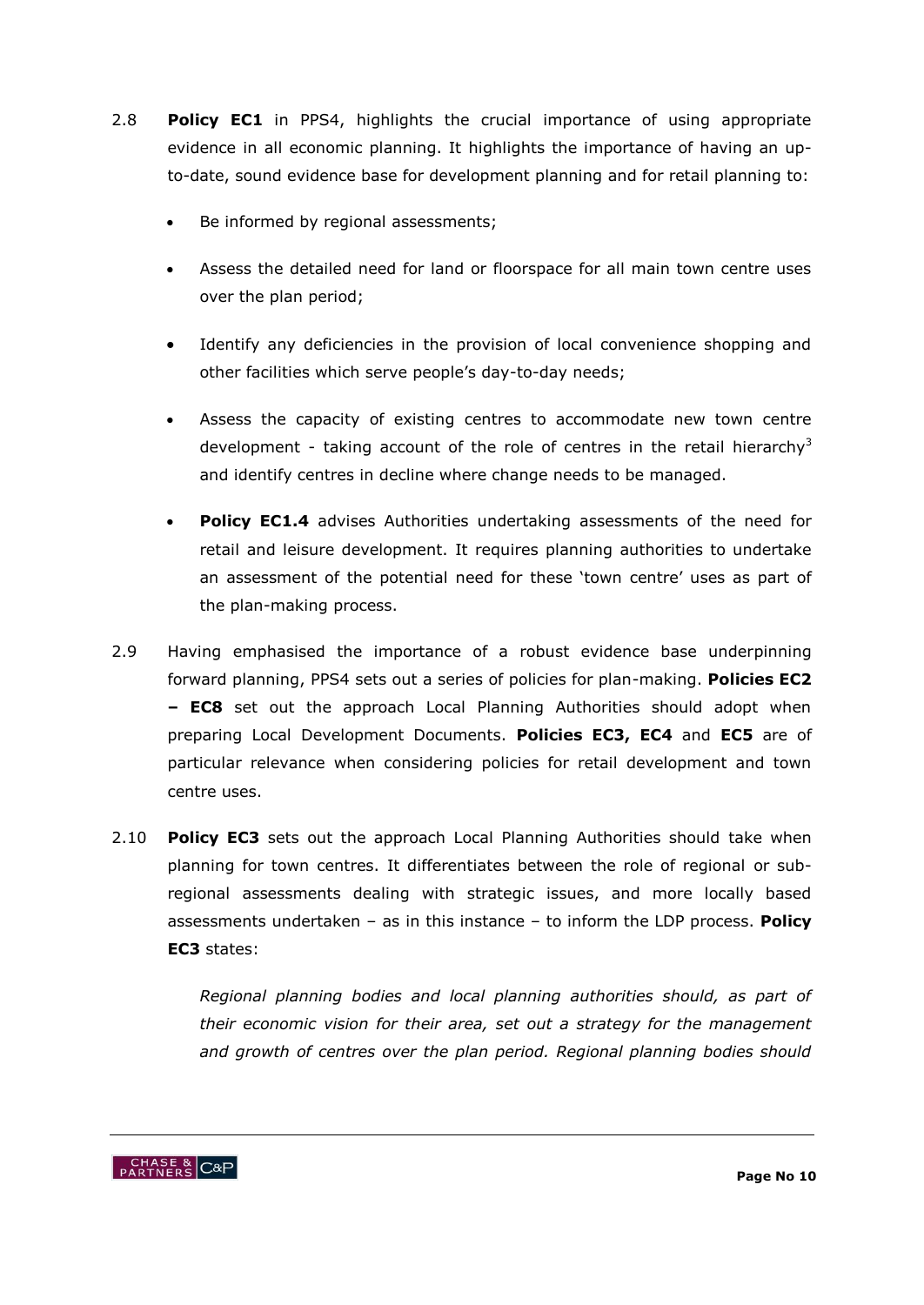*focus on higher level centres (those of more than local importance) in the region to provide a strategic framework for planning for centres at the local level. As part of their strategy regional planning bodies and local planning authorities should:* 

- *a. set flexible policies for their centres which are able to respond to changing economic circumstances and encourage, where appropriate, high-density development accessible by public transport, walking and cycling*
- *b. Define a network (the pattern of provision of centres) and hierarchy (the*  role and relationship of centres in the network) of centres that is resilient *to anticipated future economic changes, to meet the needs of their catchments having:* 
	- *i. Made choices about which centres will accommodate any identified need*  for growth in town centre uses, considering their expansion where *necessary, taking into account the need to avoid an over concentration of growth in centres. Identified deficiencies in the network of centres should be addressed by promoting centres to function at a higher level*  in the hierarchy or designating new centres where necessary, giving *priority to deprived areas which are experiencing significant levels of "multiple deprivation" where there is a need for better access to services, facilities and employment by socially excluded groups*
- *ii. Ensured any extensions to centres are carefully integrated with the existing centre in terms of design including the need to allow easy pedestrian access*
- *iii. Where existing centres are in decline, considered the scope for consolidating and strengthening these centres by seeking to focus a wider range of services there, promoting the diversification of uses and improving the environment*
- *iv. Where reversing decline in existing centres is not possible, considered reclassifying the centre at a lower level within the hierarchy of centres, reflecting this revised status in the policies applied to the area. This may*

<sup>&</sup>lt;sup>3</sup> As listed within Annex B of PPS4: Planning for Sustainable Economic Growth - City Centres, Town Centres, District Centres & Local Centres



-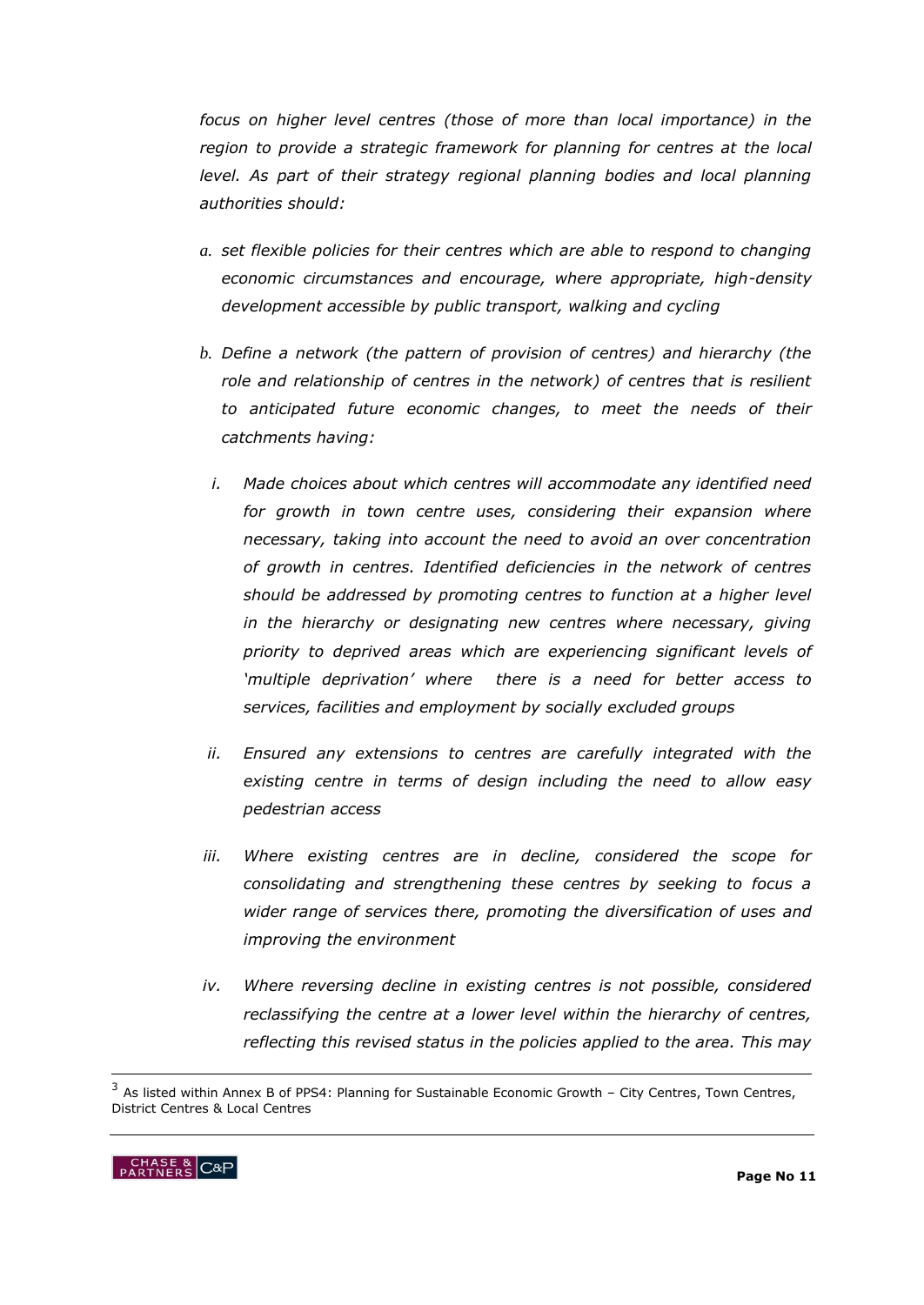*include allowing retail units to change to other uses, whilst aiming, wherever possible, to retain opportunities for vital local services*

- *v. ensured that the need for any new, expanded or redeveloped out-ofcentre regional or sub-regional shopping centre or any significant change in the role and function of centres is considered through the regional spatial strategy*
- *c. at the local level, define the extent of the centre and the primary shopping area in their Adopted Proposals Map having considered distinguishing between realistically defined primary and secondary frontages in designated centres and set policies that make clear which uses will be permitted in such locations*
- *d. at the local level, consider setting floorspace thresholds for the scale of edge-of centre and out-of-centre development which should be subject to an impact assessment under (EC16.1) and specify the geographic areas these thresholds will apply to*
- *e. define any locally important impacts on centres which should be tested (see policy EC16.1.f)*
- *f. at the local level, encourage residential or office development above ground floor retail, leisure or other facilities within centres, ensuring that housing in out-of-centre mixed-use developments is not, in itself, used as a reason to justify additional floorspace for main town centre uses in such locations*
- *g. at the local level, identify sites or buildings within existing centres suitable for development, conversion or change of use*
- *h. at the local level, use tools such as local development orders, area action plans, compulsory purchase orders and town centre strategies to address the transport, land assembly, crime prevention, planning and design issues associated with the growth and management of their centres*
- 2.11 **Policy EC4** outlines Local Authorities" responsibilities to promote consumer choice and competition in town centre development; it states:

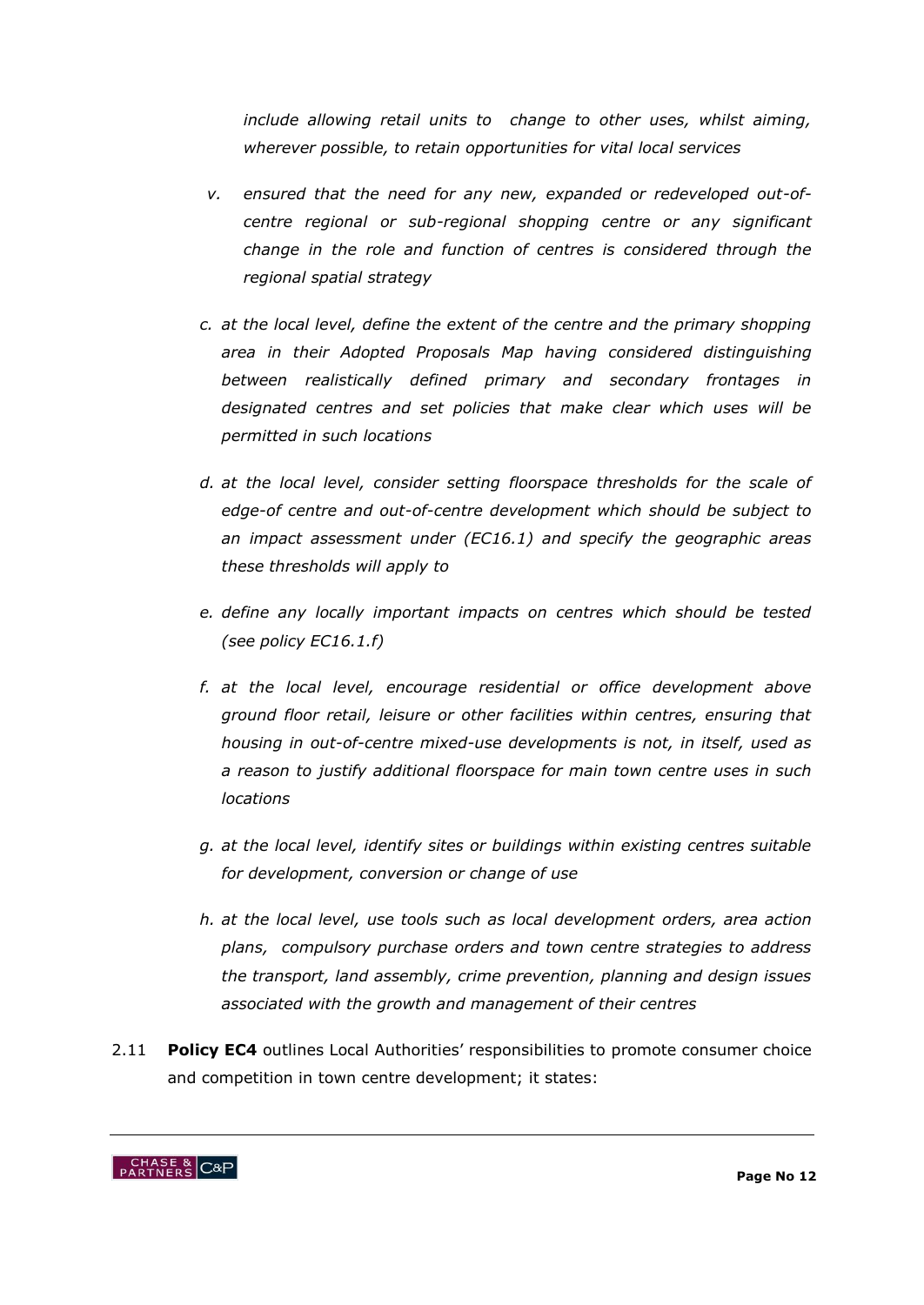*EC4.1 Local planning authorities should proactively plan to promote competitive town centre environments and provide consumer choice by:*

- *a. supporting a diverse range of uses which appeal to a wide range of age and social groups, ensuring that these are distributed throughout the centre*
- *b. planning for a strong retail mix so that the range and quality of the comparison and convenience retail offer meets the requirements of the local catchment area, recognising that smaller shops can significantly enhance the character and vibrancy of a centre*
- *c. supporting shops, services and other important small scale economic uses (including post offices, petrol stations, village halls and public houses) in local centres and villages*
- *d. identifying sites in the centre, or failing that on the edge of the centre, capable of accommodating larger format developments where a need for such development has been identified*
- *e. retaining and enhancing existing markets and, where appropriate, reintroducing or creating new ones, ensuring that markets remain attractive and competitive by investing in their improvement*
- *f. taking measures to conserve and, where appropriate, enhance the established character and diversity of their town centres*

*EC4.2 Local planning authorities should manage the evening and night-time economy in centres, taking account of and complementing the local authority"s Statement of Licensing Policy and the promotion of the licensing objectives under the Licensing Act 2003. Policies should:*

*a. encourage a diverse range of complementary evening and night-time uses which appeal to a wide range of age and social groups, making provision, where appropriate, for leisure, cultural and tourism activities such as cinemas, theatres, restaurants, public houses, bars, nightclubs and cafes, and* 

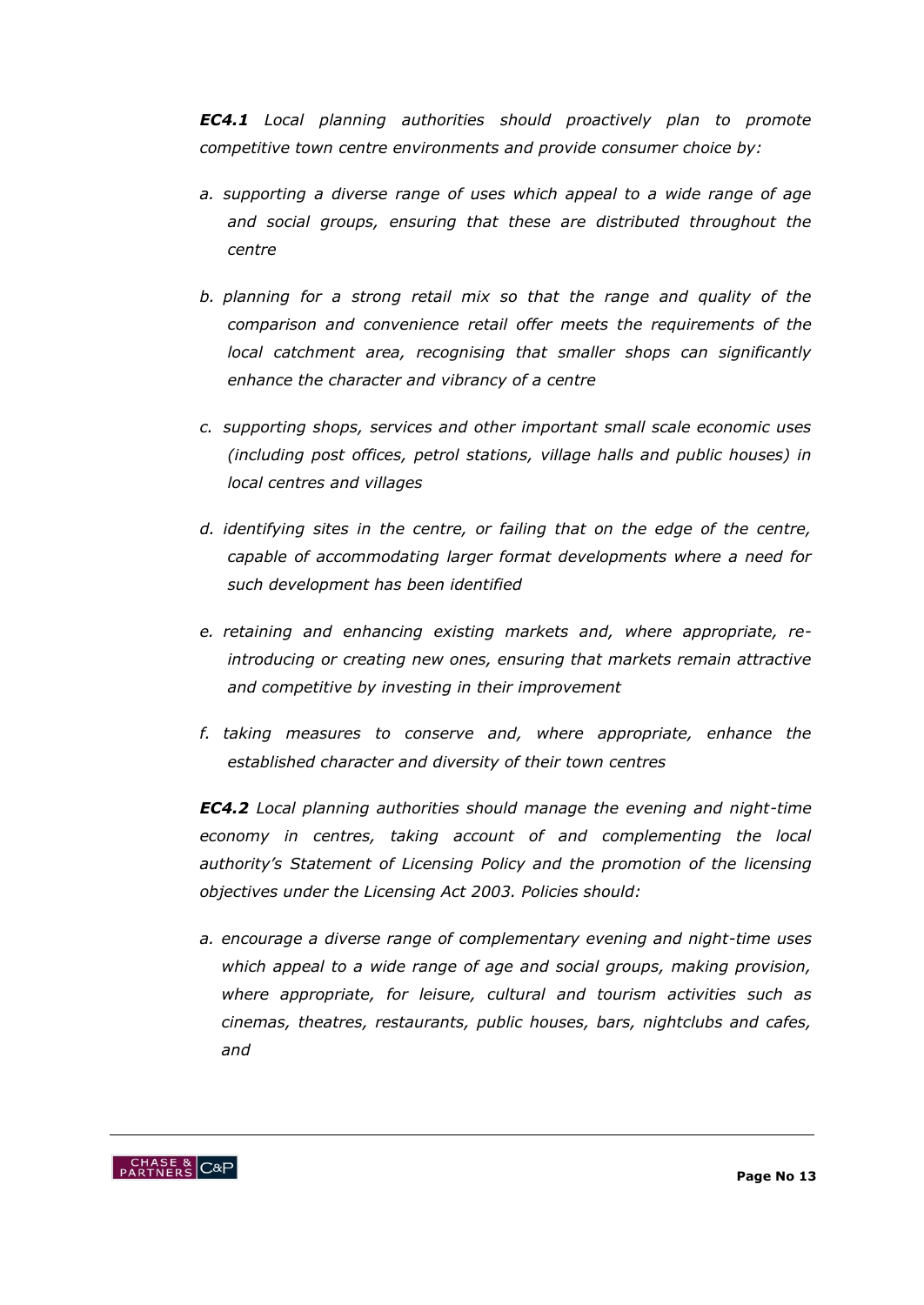- *b. set out the number and scale of leisure developments they wish to encourage taking account of their potential impact, including the cumulative impact, on the character and function of the centre, anti-social behaviour and crime, including considering security issues raised by crowded places, and the amenities of nearby residents*
- 2.12 Whilst there is a clear obligation on authorities to promote competition and consumer choice, PPS4 does not include a competition test<sup>4</sup> for future supermarket development. Proposals for such a test arose from the Competition Commission's Investigation of the Groceries Market<sup>5</sup> in 2006-07. Following Tesco"s successful appeal to the Competition Appeals Tribunal against the inclusion of this recommendation<sup>6</sup>, the Commission issued a new decision recommending the introduction a 'competition test' into the planning system in October 2009. The Government has yet to formally respond to this recommendation.
- 2.13 A key element of any town centre strategy, is the identification of sites to accommodate new development – where needed. This might include opportunities to expand existing centres as well as opportunities to redevelop, grow and/or replace existing facilities. **Policy EC5** sets out the process that should be adopted towards site selection and land assembly for town centre uses.

*EC5.1 Local planning authorities should identify an appropriate range of sites to accommodate the identified need, ensuring that sites are capable of accommodating a range of business models in terms of scale, format, car parking provision and scope for disaggregation. An apparent lack of sites of the right size and in the right location should not be a reason for local planning authorities to avoid planning to meet the identified need for development. Local planning authorities should:*

- *a. base their approach on the identified need for development*
- *b. identify the appropriate scale of development, ensuring that the scale of the sites identified and the level of travel they generate, are in keeping*

<sup>5</sup> Competition Commission Investigation of the Groceries Market – Provisional Decision on Planning Remedies – Feb 2008



 $\overline{4}$ This would require local authorities to assess planning applications for new grocery floorspace over a certain size, say, 1,000 square metres for their impacts on competition, in consultation with the Office of Fair Trading.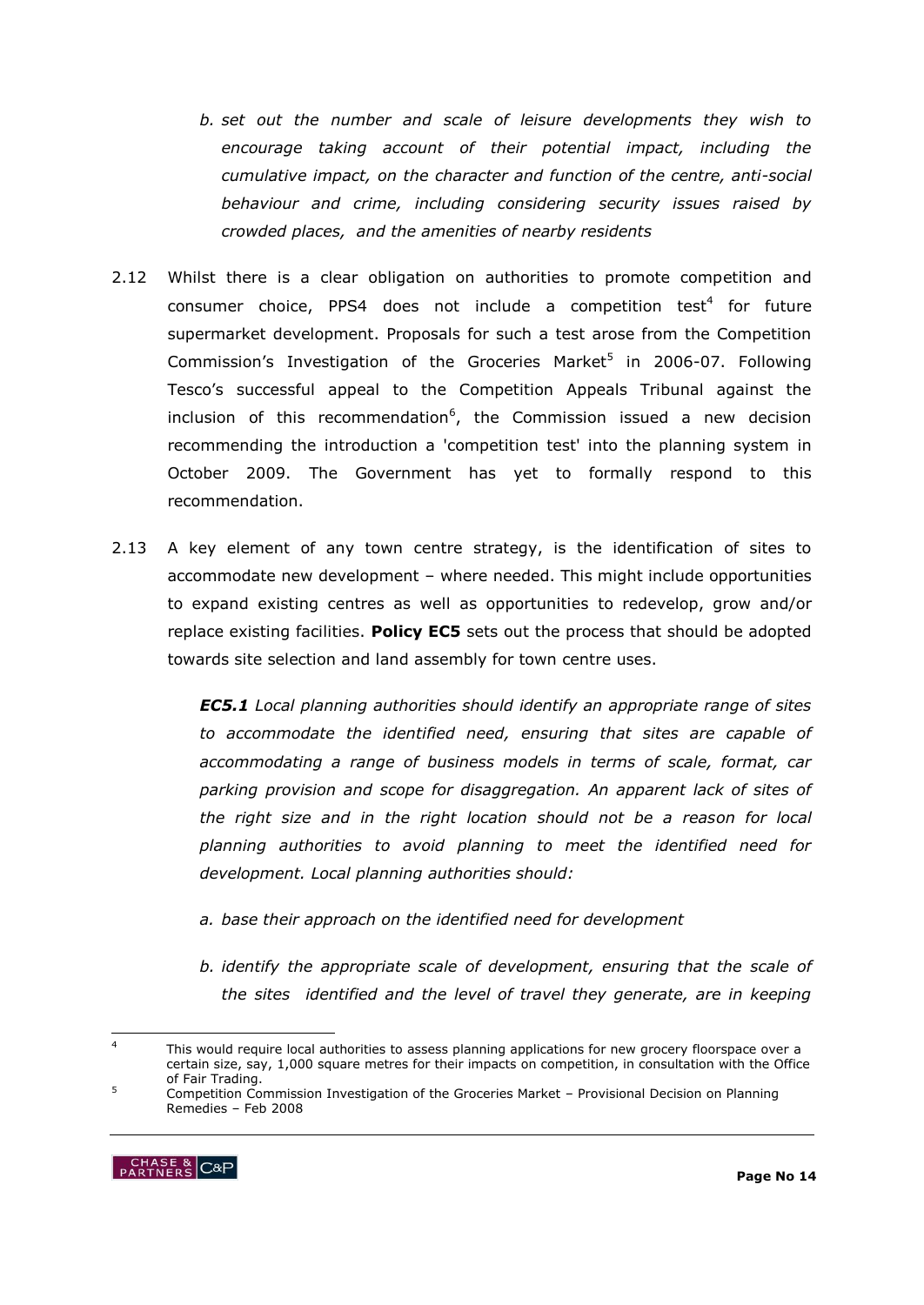*with the role and function of the centre within the hierarchy of centres and the catchment served apply the sequential approach to site selection (see policy EC5.2)* 

- *c. assess the impact of sites on existing centres (see policy EC5.4).*
- *d. consider the degree to which other considerations such as any physical regeneration benefits of developing on previously-developed sites, employment opportunities, increased investment in an area or social inclusion, may be material to the choice of appropriate locations for development.*

*EC5.2 Sites for main town centre uses should be identified through a sequential approach to site selection. Under the sequential approach, local planning authorities should identify sites that are suitable, available and viable in the following order:* 

- *a. Locations in appropriate existing centres where sites or buildings for conversion. are, or are likely to become, available within the plan period*
- *b. Edge-of-centre locations, with preference given to sites that are or will be well connected to the centre*
- *c. out-of-centre sites, with preference given to sites which are or will be well served by a choice of means of transport and which are closest to the centre and have a higher likelihood of forming links with the centre*

*EC5.3 Sites that best serve the needs of deprived areas should be given preference when considered against alternative sites with similar location characteristics.*

*EC5.4 In assessing the impact of proposed locations for development under EC5.1.d, local planning authorities should:*

- *a. take into account the impact considerations set out in Policy EC16, particularly for developments over 2.500 sqm or any locally set threshold under EC3.1.e ensuring that any proposed edge of centre or out of centre*
- <sup>6</sup> Competition Appeal Tribunal Tesco plc vs Competition Commission–Judgement March 2009



-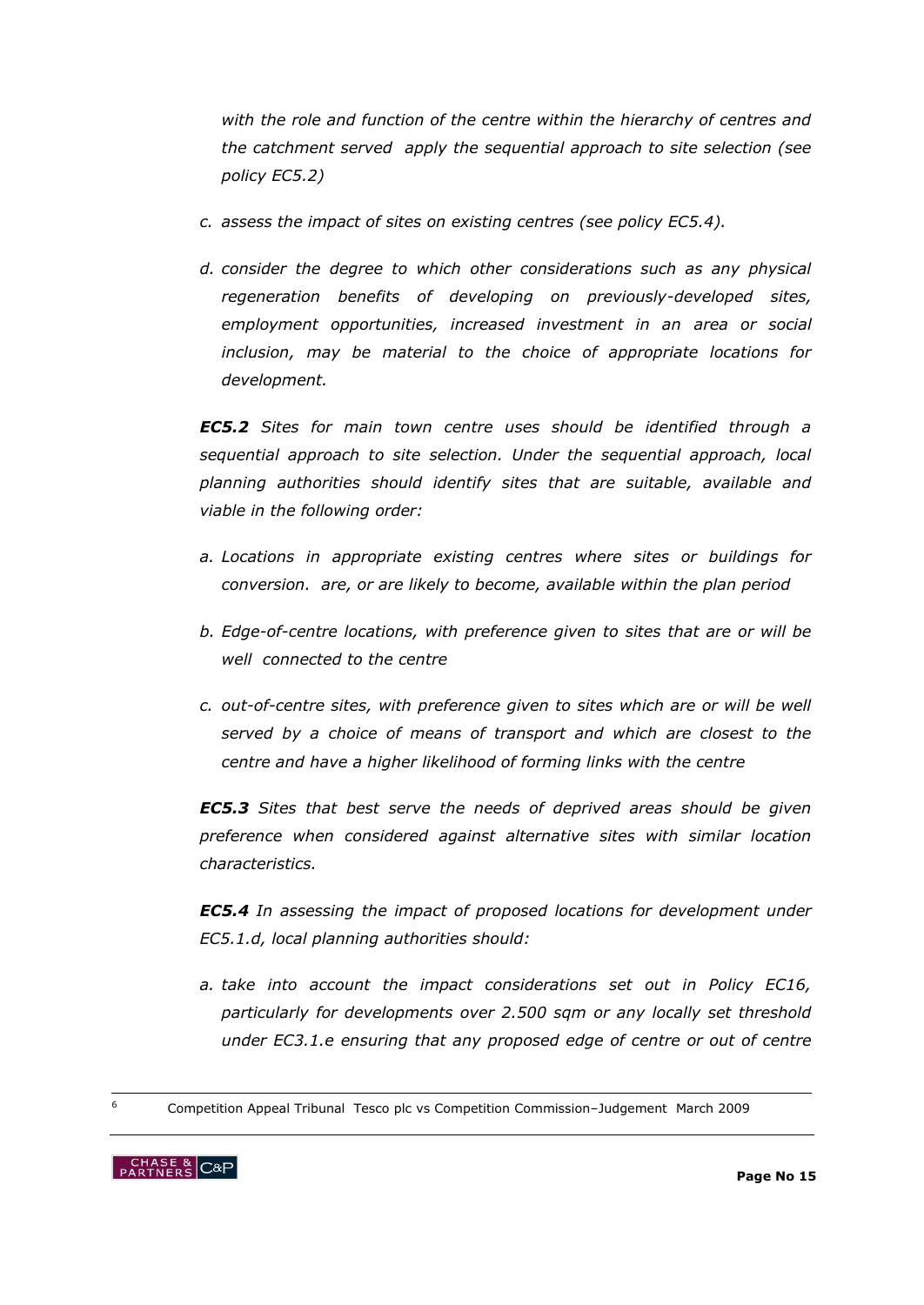*sites would not have an unacceptable impact on centres within the catchment of the potential development* 

- *b. ensure that proposed sites in a centre, which would substantially increase the attraction of that centre and could have an impact on other centres, are assessed for their impact on those other centres, and*
- *c. ensure that the level of detail of any assessment of impacts is proportionate to the scale, nature and detail of the proposed development*

*EC5.5 Having identified sites for development, local planning authorities should allocate sufficient sites in development plan documents to meet at least the first five years identified need. Where appropriate, local development frameworks should set out policies for the phasing and release of allocated sites to ensure that those sites in preferred locations within centres are developed ahead of less central locations.* 

*EC5.6 Local authorities should make full use of planning tools to facilitate development, including compulsory purchase orders and other planning tools including area action plans, simplified planning zones and local development orders.*

2.14 PPS4 provides the basic framework for both the production of the retail and leisure assessment and how this should inform LDP policies for town centre uses.

#### **PPS12: Local Spatial Planning**

- 2.15 Planning Policy Statement 12: Local Spatial Planning, June 2008, along with the accompanying "Plan-Making Manual" sets out the key ingredients of local spatial plans and national policies on how they should be prepared.
- 2.16 The PPS reiterates the continued importance of the Core Strategy presenting an overall vision and spatial strategy informed by an analysis of the characteristics of the area and key issues and challenges facing it. The Core Strategy needs to be founded on a "robust and credible evidence base" and the most appropriate strategy when assessed against "reasonable alternatives". With regard to retail matters, this assessment provides an important contribution towards this

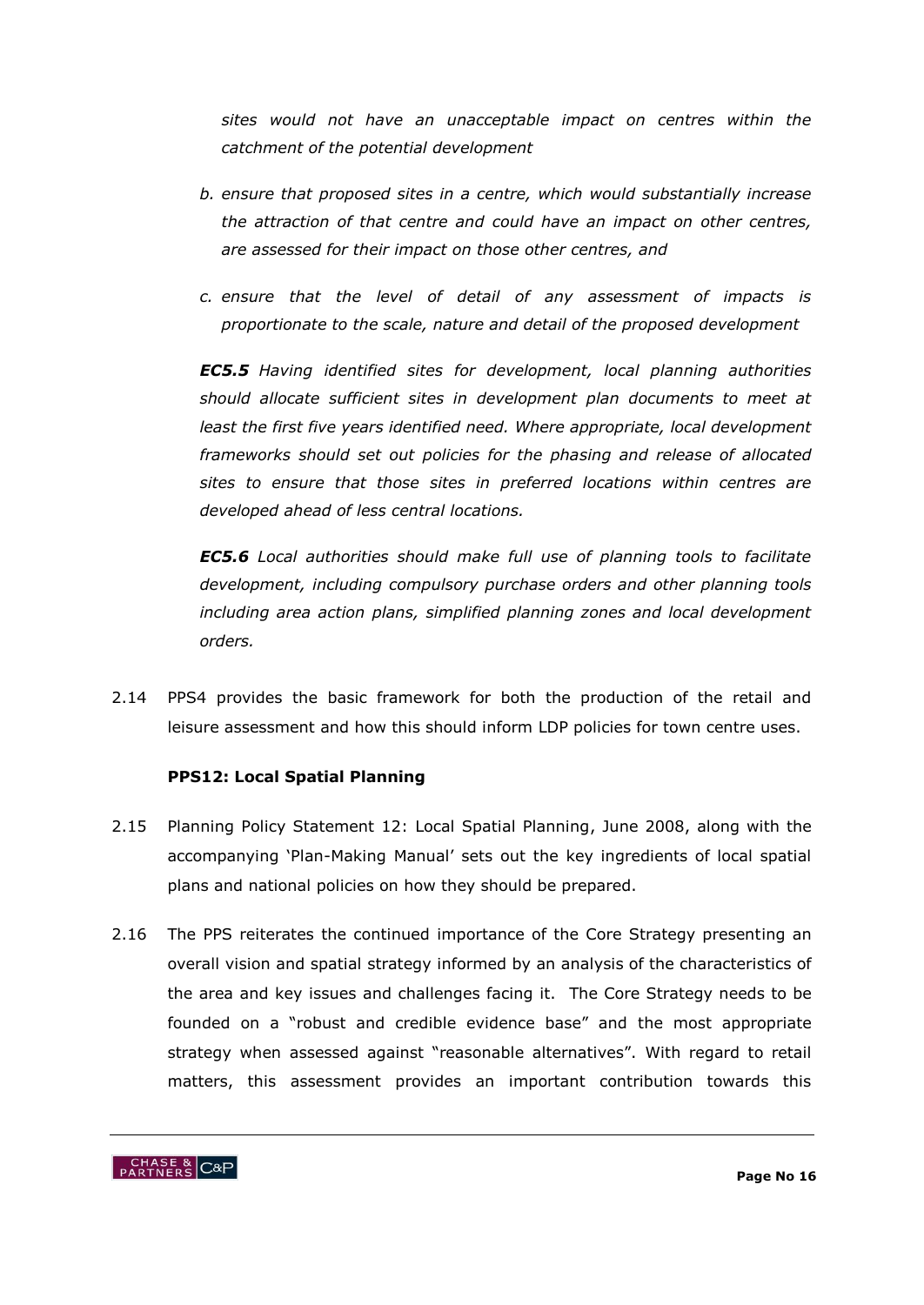evidence base and the Council"s consideration of alternatives as part of its Core Strategy.

2.17 The PPS places a strong emphasis on deliverability, requiring the LDF Core Strategy to contain a clear strategy to deliver its stated objectives by indicating, for example, how much development is envisaged, where it is expected to take place, when, and by what means it will be delivered.

#### **PPG13: Transport, March 2001**

2.18 PPG13 (March 2001), recognises that land use planning has a key role in delivering a national integrated Transport Strategy. The guidance notes that land use planning can help to reduce the need to travel and the length of journey times and make it safe and easier for people to access jobs, shopping, leisure facilities by means other than the private car.

#### **Draft National Planning Policy Statement, July 2011**

- 2.19 DCLG published the draft National Planning Policy Framework (NPPF) for consultation on 25 July 2011. This is a key part of current reforms of the planning system aiming to make policy less complex, more accessible and promote sustainable growth. Until the document is adopted it has some weight in the decision making process although very little.
- 2.20 Sustainable development lies at the heart of the draft Framework which it defines as:
	- Planning for prosperity (the economic role)
	- Planning for people (the social role)
	- Planning for places (the environmental role)
- 2.21 A set of core planning principles have been developed to underpin both plan making and development management. These are:
	- Planning should be plan-led, "succinct" Local Plans setting out long-term local visions;

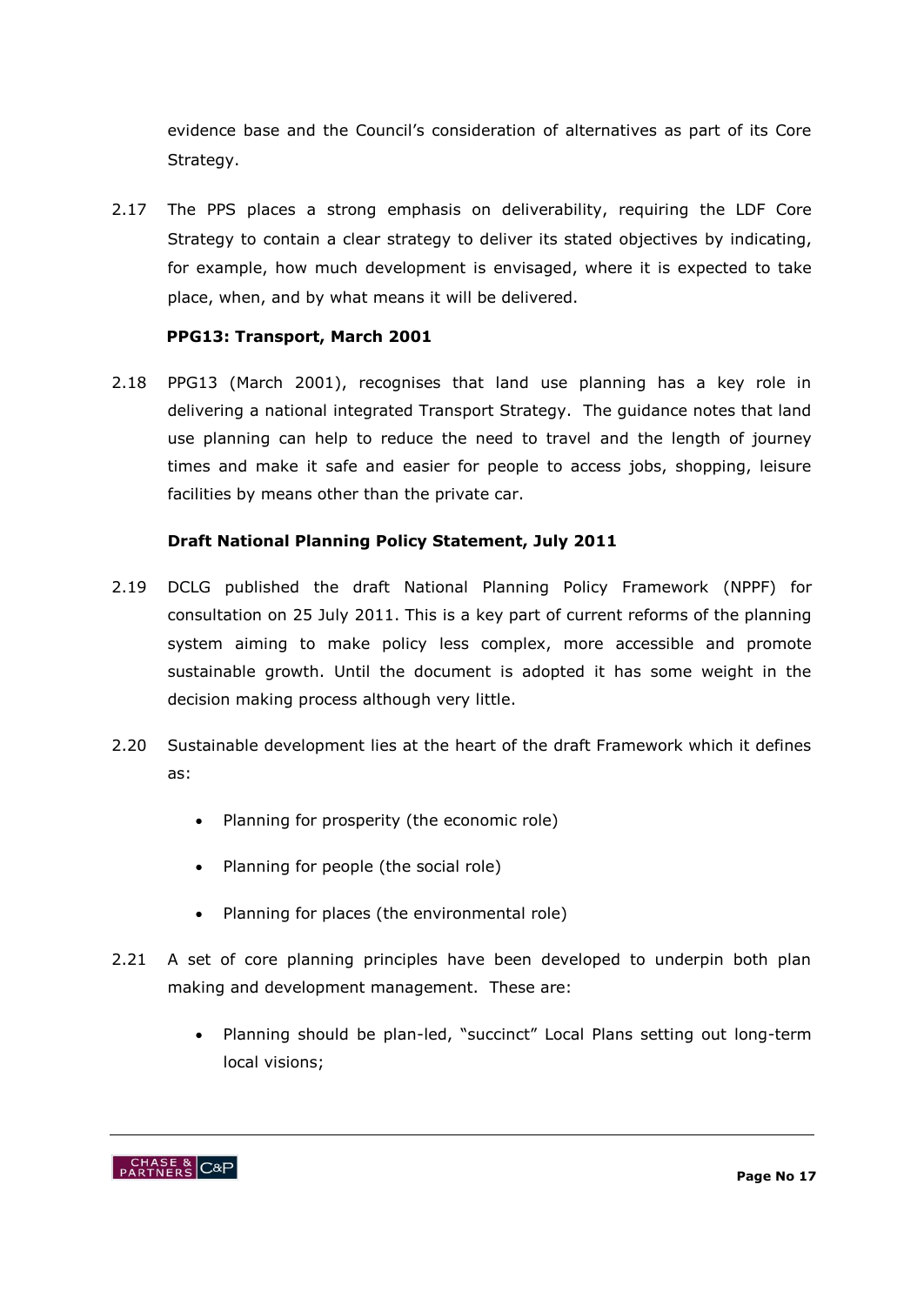- Planning should act as a pro-active driver of development. This is borne out by the proposed presumption in favour of sustainable development;
- Local circumstances and market signals should be taken into account and plans should include a strategy for allocating sufficient land that is suitable for development;
- When considering future use of land, environmental quality of potential quality should be taken into account, regardless of previous or existing use;
- Environmental and heritage assets must be protected and enhanced and, where practical, allocation of land for development should be to land with less environmental value;
- There should be more effective use of land, mixed use development should be promoted and multiple benefits from land use in both urban and rural areas should be encouraged;
- Reuse of existing resources should be enabled, conversion of existing buildings and use of renewable resources should be encouraged rather than restricted;
- Patterns of growth should be actively managed to make the fullest use of public transport, walking and cycling; significant development should be focused in locations that are or can be made sustainable;
- Local strategies to improve health and wellbeing should be taken into account; and
- There should always be a good standard of amenity for existing and future occupants.
- 2.22 The draft NPPF requires each local authority to produce a "Local Plan" which should be "aspirational but realistic" and should include strategic priorities to deliver:
	- housing and economic development requirements;
	- the provision of retail, leisure and other commercial development;

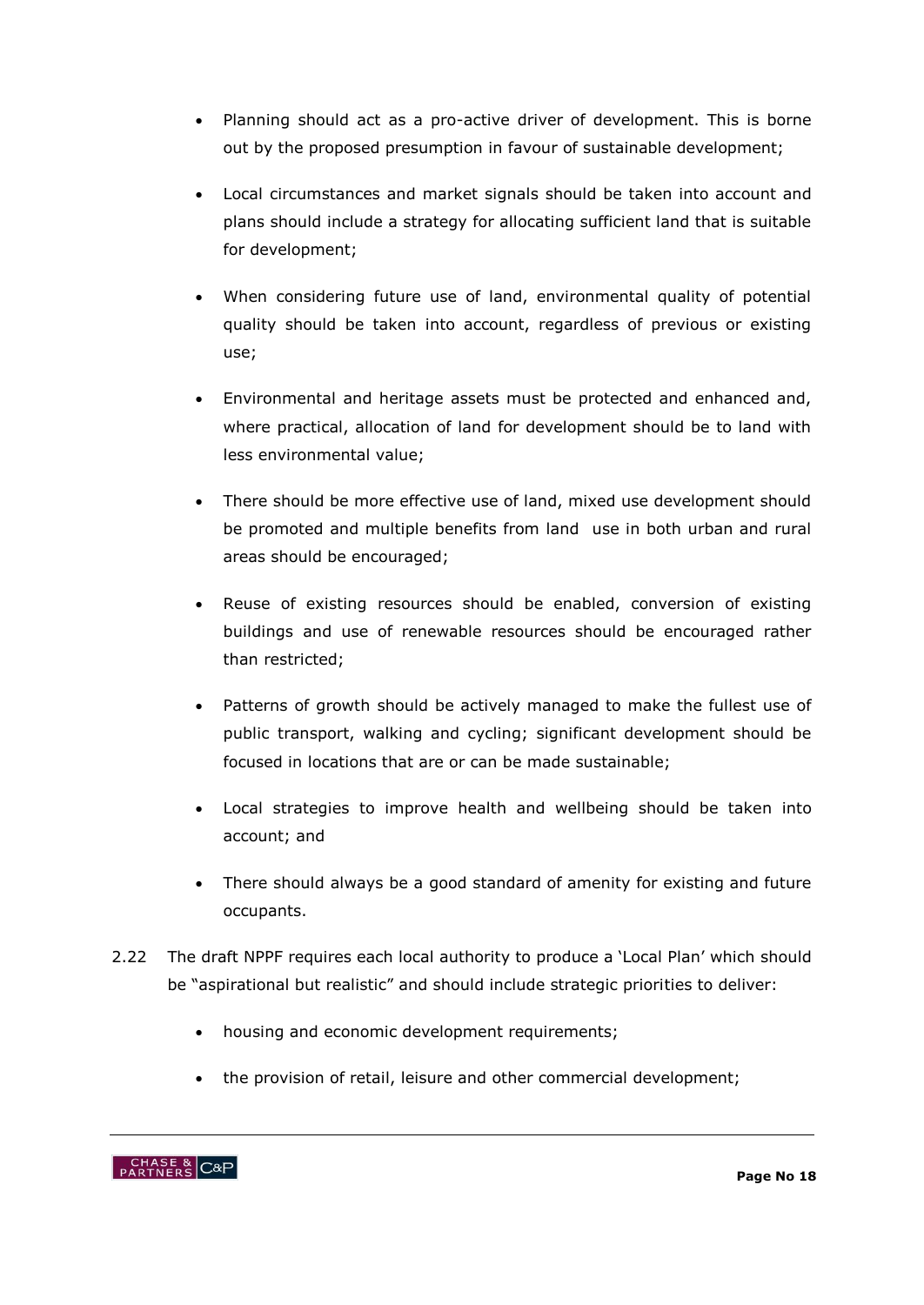- the provision of infrastructure for transport, minerals, waste, energy, telecoms, water supply and water quality;
- the provision of health, security, community infrastructure and other local facilities; and
- climate change mitigation and adoption, protection and enhancement of the natural and historic environment, including landscape and, where relevant, coastal management.
- 2.23 In addition to Local Plans, the NPPF also allows the formation of "Neighbourhood Plans' to give communities direct power to plan their local areas. They are designed to give local people more control over local development although they must still conform to the strategic priorities set out in the Local Plan. These Plans should:
	- develop a shared vision for the neighbourhood;
	- set planning policies for the development and use of land; and
	- give planning permission through "Neighbourhood Development Orders" and 'Community Rights to Build Orders'.
- 2.24 In terms of town centres, the NPPF acknowledges that they should be recognised as the heart of their communities and recommends several measures that define town centres and help them to remain resilient to economic change.
- 2.25 Furthermore, local authorities will be expected to apply a sequential approach to retail and leisure applications that are not in an existing town centre. Town centres will still be the preferred location, followed by edge of centre and then, only if no suitable sites are available, out of town sites.

### **Strategic Planning Policy**

### **East of England Plan**

2.26 The Regional Spatial Strategy (The East of England Plan) was published on 12 May 2008 by the Government Office for the East of England. It superseded Regional Planning Guidance for East Anglia previously contained in RPG6 together

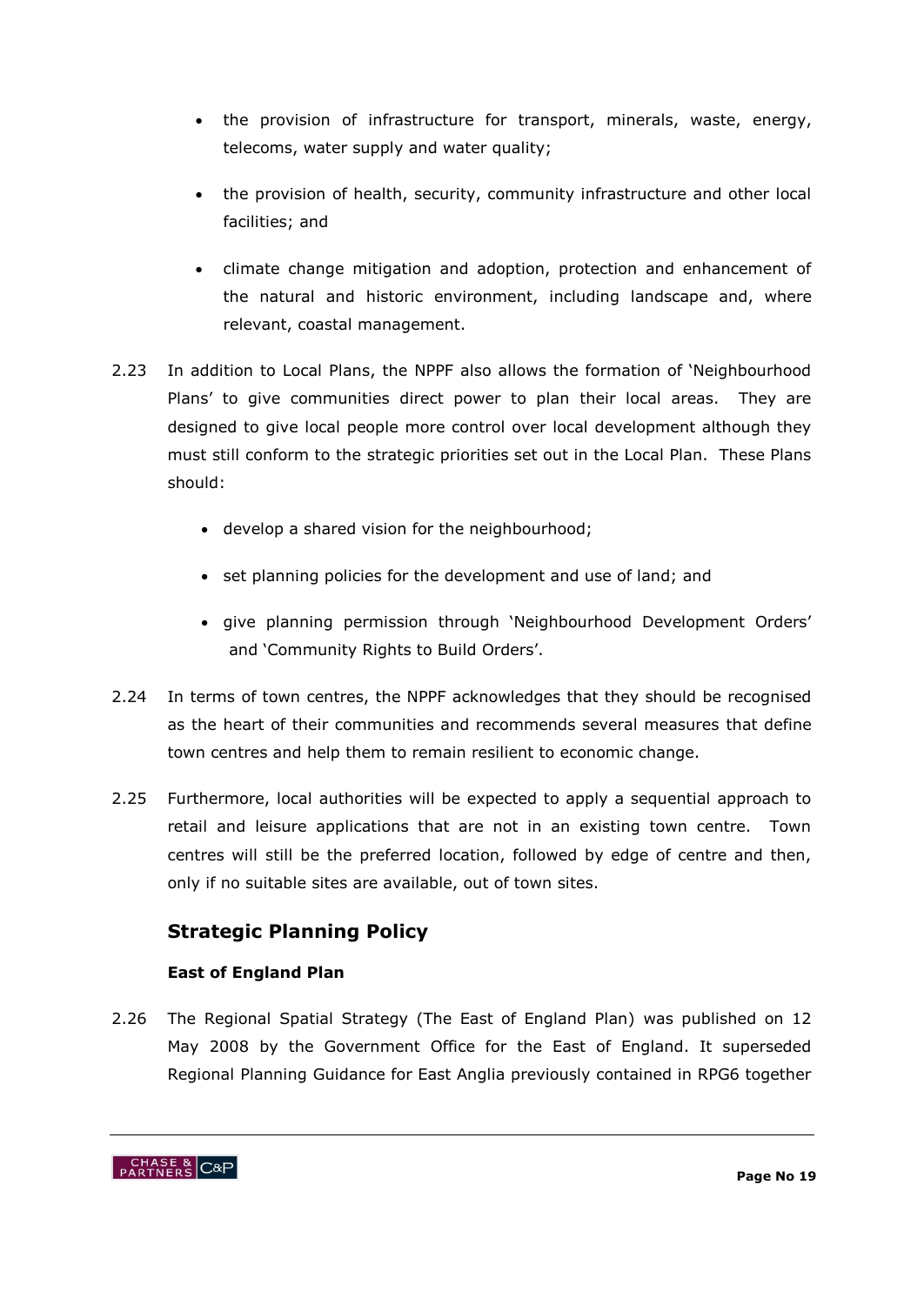with relevant sections of the former Guidance for the South East and Thames Gateway (RPGs 9, 9A & 3B/9B).

- 2.27 On 6 July 2010 the Communities' Minister announced his intention to revoke all regional strategies. This announcement was challenged by Cala Homes and, in November 2010, the High Court ruled that the Communities" Secretary Eric Pickles acted unlawfully. In February 2011 the Secretary of State successfully argued that the proposed scrapping of Regional Strategies is a "material consideration which can be considered by local planning authorities and planning inspectors when making decisions." In a judgment delivered by the Court of Appeal on  $27<sup>th</sup>$  May 2011, Cala Homes lost their appeal against the dismissal of their application for judicial review of the Secretary of State"s intention to treat the forthcoming abolition of Regional Strategies as a material consideration in the determination of current applications and appeals.
- 2.28 At the time of writing the formal status of the East of England Plan is uncertain although the Government's intention to abolish RSSs is clear. To address crossboundary issues, there will be a new duty "to co-operate" placed on local planning authorities. An understanding of the regional and sub-regional context remains important, however, therefore the following paragraphs have been included for completeness.
- 2.29 **Policy SS3** of the RSS lists the key centres for development and change in the Region. These include Chelmsford, Ipswich, Watford, Cambridge, Harlow and Stevenage but does not include any centre in Brentwood Borough. **Policy SS4** of the RSS states that Local Development Documents will define the approach to development in towns other than these key centres. **Policy SS6** requires Local Development Documents to *inter alia*:
	- Define the role (or redefine it where necessary) of each town centre and a strategy to manage change, promote a healthy mix of uses, build upon positive elements of its distinctive character, and support the development and consolidation of the local cultural heritage;
	- ensure that land is allocated, or can be made available, to meet the range of identified needs in these town centres; and

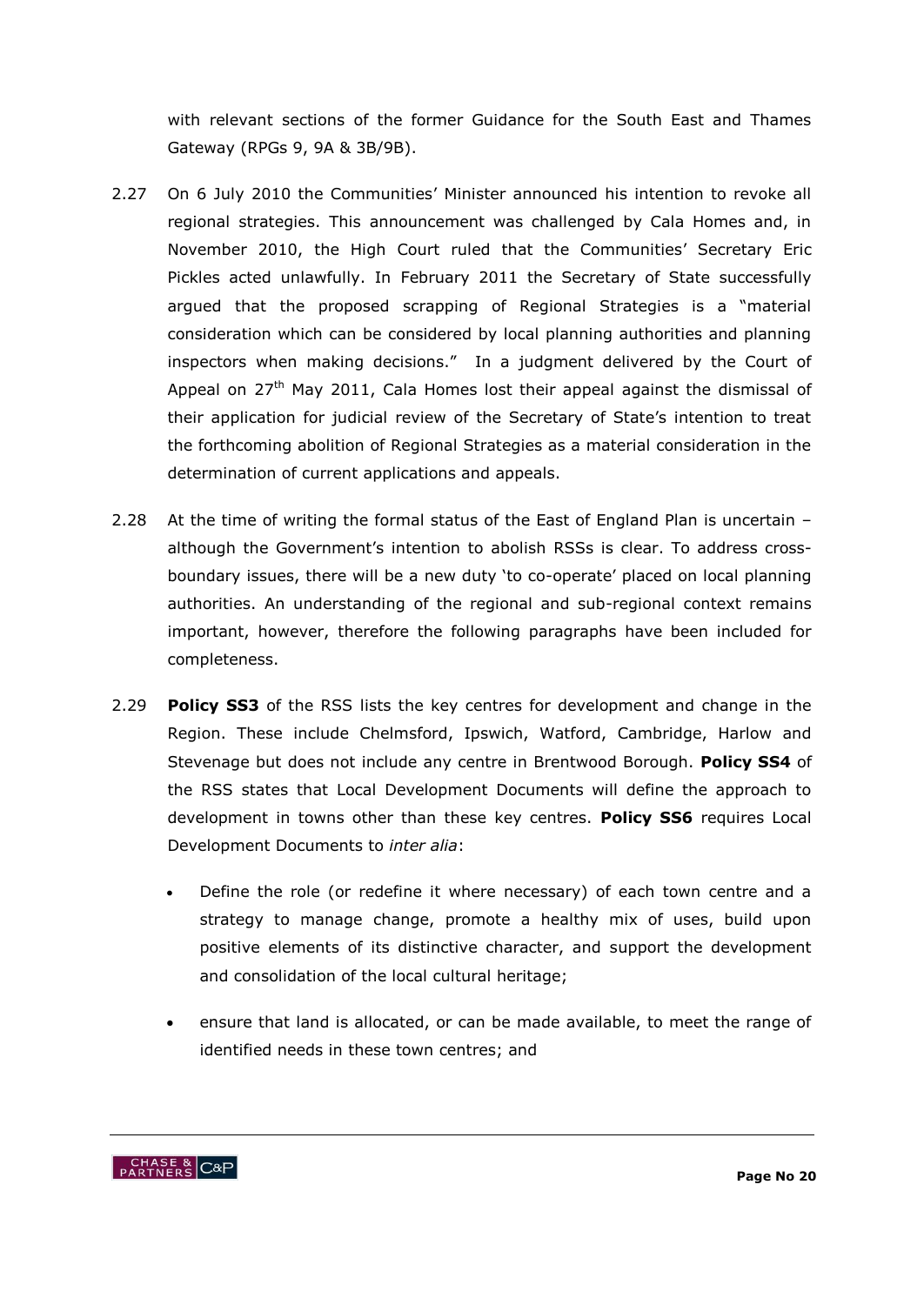- protect and enhance existing neighbourhood centres and, where the need is established, promote the provision of new centres of an appropriate scale and function to meet local day-to-day needs.
- 2.30 **Policy E5** sets out the regional hierarchy of towns and cities with regard to economic development, including new retail development, two tiers are defined:
	- Regional Centres including Cambridge, Chelmsford, Ipswich, Norwich, Peterborough and Watford; and
	- Major Town Centres including Harlow, Hemel Hempstead, Luton, St Albans, Stevenage and Welwyn Garden City.

No town or centre in Brentwood Borough is identified as part of the regional hierarchy; rather these are part of a network of local centres, as the policy states:

*"Below the level of the centres of regional strategic importance local development documents will identify a network of more local town centres, district centres, neighbourhood centres and village centres"*

2.31 In keeping with requirements of **Policy SS4** it is left to Local Development Frameworks to set the local hierarchy and approach towards future economic development to be taken in these smaller settlements.

# **Local Planning Policy**

- 2.32 Brentwood Replacement Local Plan was formally adopted by the Council on 25 August 2005. Under the Planning and Compulsory Purchase Act 2004, policies in the plan were "saved" for a period up to three years from adoption (in Brentwood's case to 24 August 2008) or until superseded by a new local development plan.
- 2.33 In May 2008 the Council applied to the Secretary of State to 'save' all but 24 of the Adopted Replacement Local Plan policies beyond the automatic three year period. The Secretary of State's Direction, received 24 July 2008, set out the full list of "saved" policies, that is, policies which remain in force pending the completion of a new Local Development Plan. Relevant policies are set out below.
- 2.34 **Policy S1** sets out the Council's overall approach towards major new retail developments across the Borough – it states:

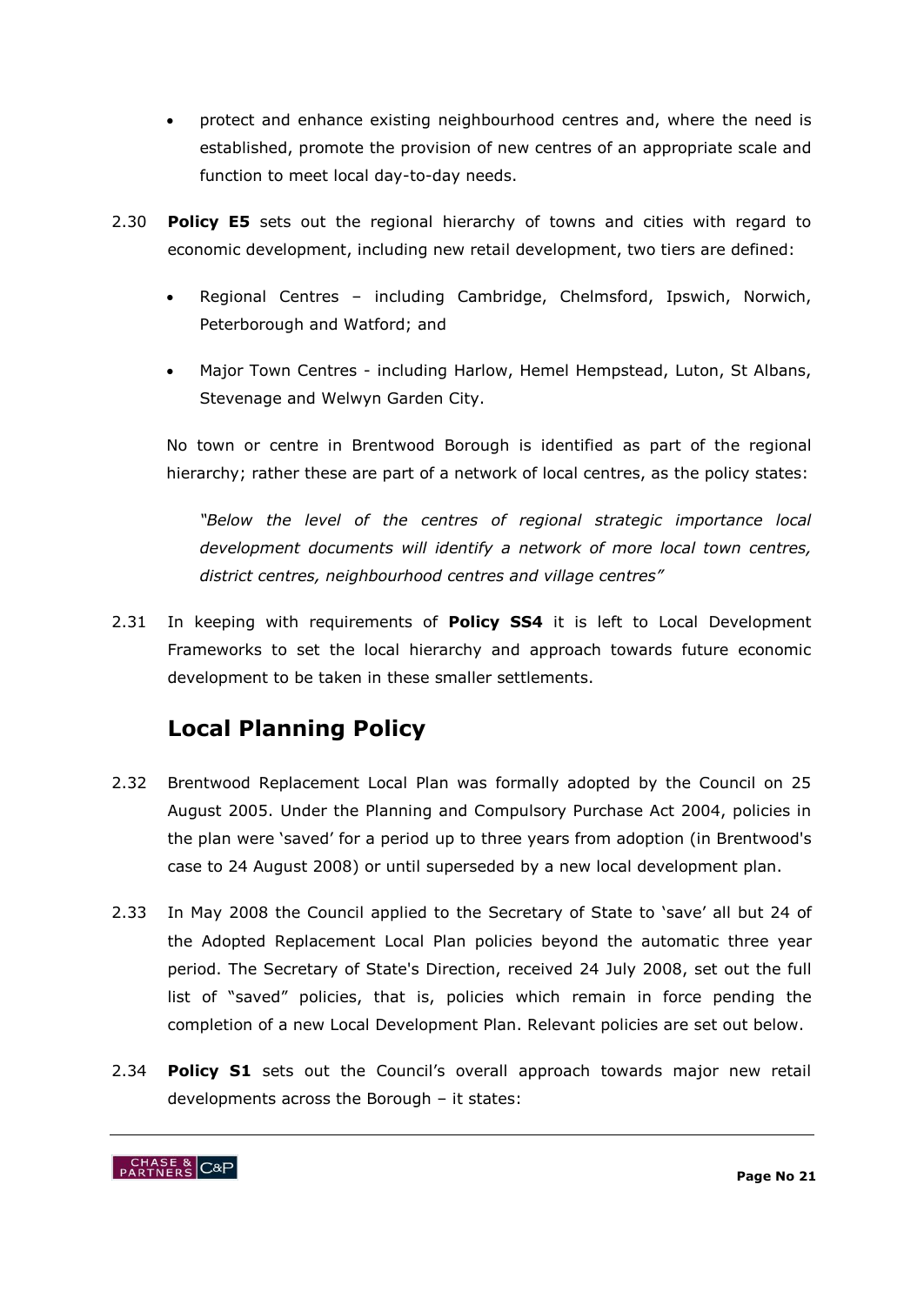MAJOR RETAIL DEVELOPMENT\* WILL ONLY BE PERMITTED WITHIN BRENTWOOD TOWN CENTRE AND THE BOROUGHS OTHER DISTRICT CENTRES WHERE IT IS WITHIN AN AREA ALLOCATED FOR SHOPPING PURPOSES OR WITHIN THE CONTEXT OF POLICY TC10. OTHER RETAIL DEVELOPMENT WILL BE PERMITTED IF IT IS OF A SIZE APPROPRIATE TO THE SCALE AND CHARACTER OF THE CENTRE OR AREA IN WHICH IT IS TO BE LOCATED AND SATISFIES THE SEQUENTIAL APPROACH IN PPG6. ALL RETAIL PROPOSALS SHOULD SATISFY THE FOLLOWING:

- i) THE PROPOSED DEVELOPMENT WILL NOT HAVE AN UNACCEPTABLE DETRIMENTAL IMPACT ON THE VITALITY AND VIABILITY OF BRENTWOOD TOWN CENTRE OR ANY OTHER LOCAL DISTRICT SHOPPING CENTRE AS A WHOL F
- ii) THE PROPOSED DEVELOPMENT IS EASILY ACCESSIBLE BY PUBLIC TRANSPORT, FOOT AND CYCLE
	- \* Proposals with a floorspace of 2,500 sqm or more
- 2.35 **Policy S3** deals with retail facilities provided at petrol filling stations it states:

RETAIL FLOOR SPACE ASSOCIATED WITH PETROL FILLING STATIONS WILL ONLY BE PERMITTED WHERE THE PROPOSED DEVELOPMENT WILL NOT HAVE AN UNACCEPTABLE DETRIMENTAL IMPACT ON THE VIABILITY OF AN EXISTING SHOPPING CENTRE, LOCAL SHOPPING PARADE OR A MORE SUSTAINABLY LOCATED SHOPPING FACILITY

WHERE RETAIL PROPOSALS ARE NOT CONSIDERED ANCILLARY TO THE MAIN USE AS A PETROL FILLING STATION, THE NEED FOR THE RETAIL ELEMENT AND A SEQUENTIAL APPROACH WILL BE APPLIED

2.36 In light of pressures to convert existing retail promises into non-retail uses such as financial and professional services (e.g. banks, estate agents), restaurants and cafes, drinking establishments and hot food takeaways<sup>7</sup> the Council has adopted **Policy S4** which deals with such uses within local shopping centres and parades in the Borough – it states:

<sup>-</sup><sup>7</sup> As defined in Use Classes A3-5 in the Town and Country Planning Use Classes Order 1987 (as amended)

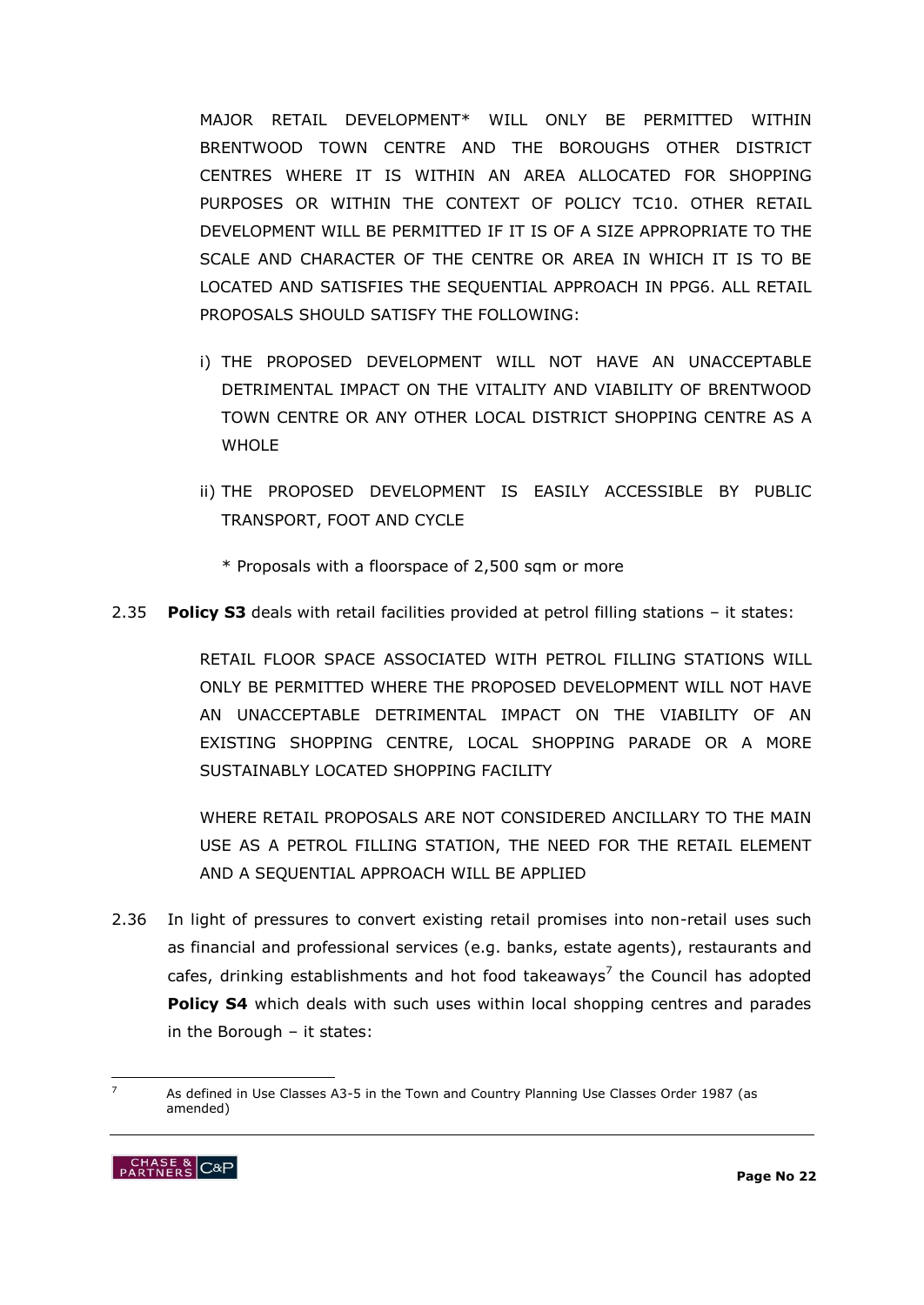WITHIN THE GROUND FLOOR OF PREMISES IN LOCAL SHOPPING CENTRES AND PARADES (OTHER THAN THE TOWN CENTRE) A FURTHER A2, A3, A4 OR A5 USE WILL BE PERMITTED ONLY WHERE:

- i) IT WOULD RESULT IN NO MORE THAN TWO ADJACENT NON-RETAIL USES, AND
- ii) IN THE CASE OF SHOPPING PARADES IT WOULD RESULT IN NO MORE THAN 40% OF UNITS WITHIN ANY PARADE BEING USED FOR NON-RETAIL USES OR, IN THE CASE OF THE FOLLOWING BLOCKS OF SHOPS, IT WOULD RESULT IN NO MORE THAN 40% OF UNITS WITHIN ANY BLOCK BEING USED FOR NON-RETAIL USES:

BRENTWOOD STATION AREA

a) 78-92 AND 93-99 KINGS ROAD

b) 104-130 AND 137-167 KINGS ROAD

c) 2-26 AND 1-33 WARLEY HILL, 2-10 VICTORIA ROAD AND 1-3 CRESCENT ROAD

SHENFIELD d) 138-250 AND 65-105 HUTTON ROAD

INGATESTONE

e) 3-57 HIGH STREET (INCLUDING 1-5 SPREAD EAGLE PLACE) AND 26-108 HIGH STREET (INCLUDING 1-7 MARKET PLACE)

f) 118A-122 AND THE CROWN - THE LIBRARY, HIGH STREET

WHERE A3, A4 OR A5 USES MEET THE ABOVE CRITERIA, PLANNING PERMISSION WILL ONLY BE GRANTED WHERE THE IMPOSITION OF CONDITIONS REGARDING, INTER ALIA, HOURS OF OPENING, CONTROL OF NOISES AND SMELLS CAN PROTECT THE AMENITIES OF ADJACENT RESIDENTS AND THE SURROUNDING AREA. APPLICANTS WILL BE REQUIRED TO SUBMIT DETAILS OF EXTRACTION, FILTRATION, REFRIGERATION OR AIR CONDITIONING UNITS WITH THEIR APPLICATION.

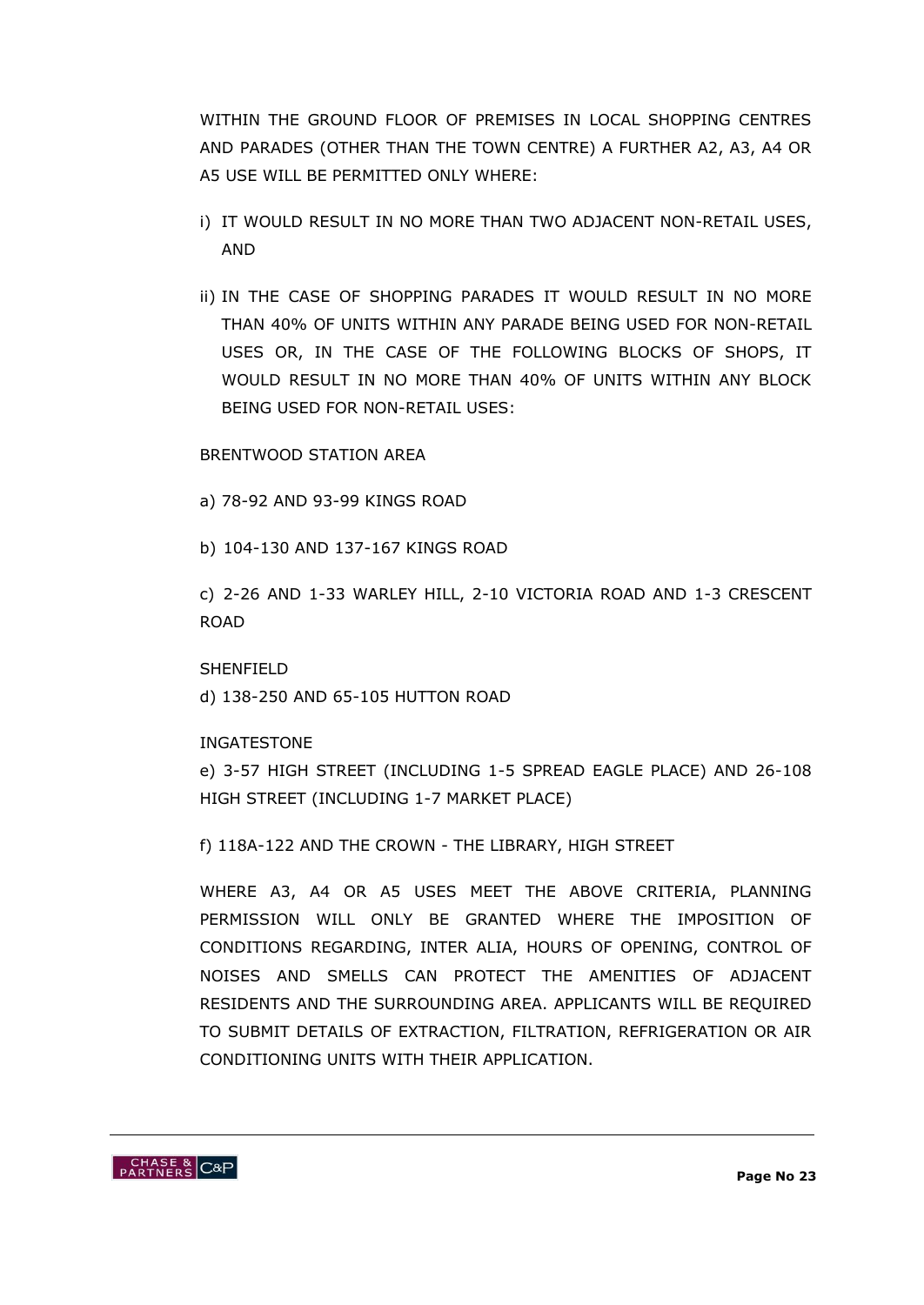APART FROM CHANGES OF USE TO A2, A3, A4 AND A5 IN ACCORDANCE WITH THE POLICY SET OUT ABOVE, CHANGE OF USE TO ANY OTHER NON-RETAIL USES WILL NOT BE PERMITTED

2.35 The adopted Replacement Local Plan includes a series of specific policies for development in Brentwood town centre.

### **Policy TC6 – Small Scale Shops**

CROWN STREET, ONGAR ROAD, THE ARCADE AND KINGS ROAD ARE ALLOCATED FOR SMALL-SCALE SHOPS AS DEFINED ON THE PROPOSALS MAP. LARGER SHOP UNITS WILL NOT BE ALLOWED IN THESE AREAS

#### **Policy TC7 – Non-Retail Uses**

- (i) WITHIN THE GROUND FLOOR OF PREMISES IN EACH OF THE FOLLOWING BLOCKS A FURTHER A2, A3, A4 OR A5 USE WILL BE ALLOWED ONLY WHERE
- 1. IT WOULD RESULT IN NO MORE THAN TWO ADJACENT NON-RETAIL USES, AND
- 2. IT WOULD RESULT IN NO MORE THAN 40% OF UNITS IN ANY OF THE BLOCKS BEING USED FOR NON-RETAIL USES,
	- a) 52-76 ONGAR ROAD, 4 NORTH ROAD AND 49-71 ONGAR ROAD
	- b) 1-23 AND 2-12 HIGH STREET, 1-11 AND 2-6 INGRAVE ROAD, BANK CHAMBERS, 3-25, 2,4,6,14,14A AND 16 ONGAR ROAD
	- c) 2-30, 60 & 62 AND 5-31 CROWN STREET, AND 1-7 HART STREET
	- d) 21-51, 36-48 KINGS ROAD
	- e) 56-114 AND 75-137 HIGH STREET
	- f) 120, 141-159 HIGH STREET AND 2 WEALD ROAD
- (ii) WITHIN THE BRENTWOOD ARCADE A FURTHER A2, A3, A4 OR A5 USE WILL BE ALLOWED ONLY WHERE:

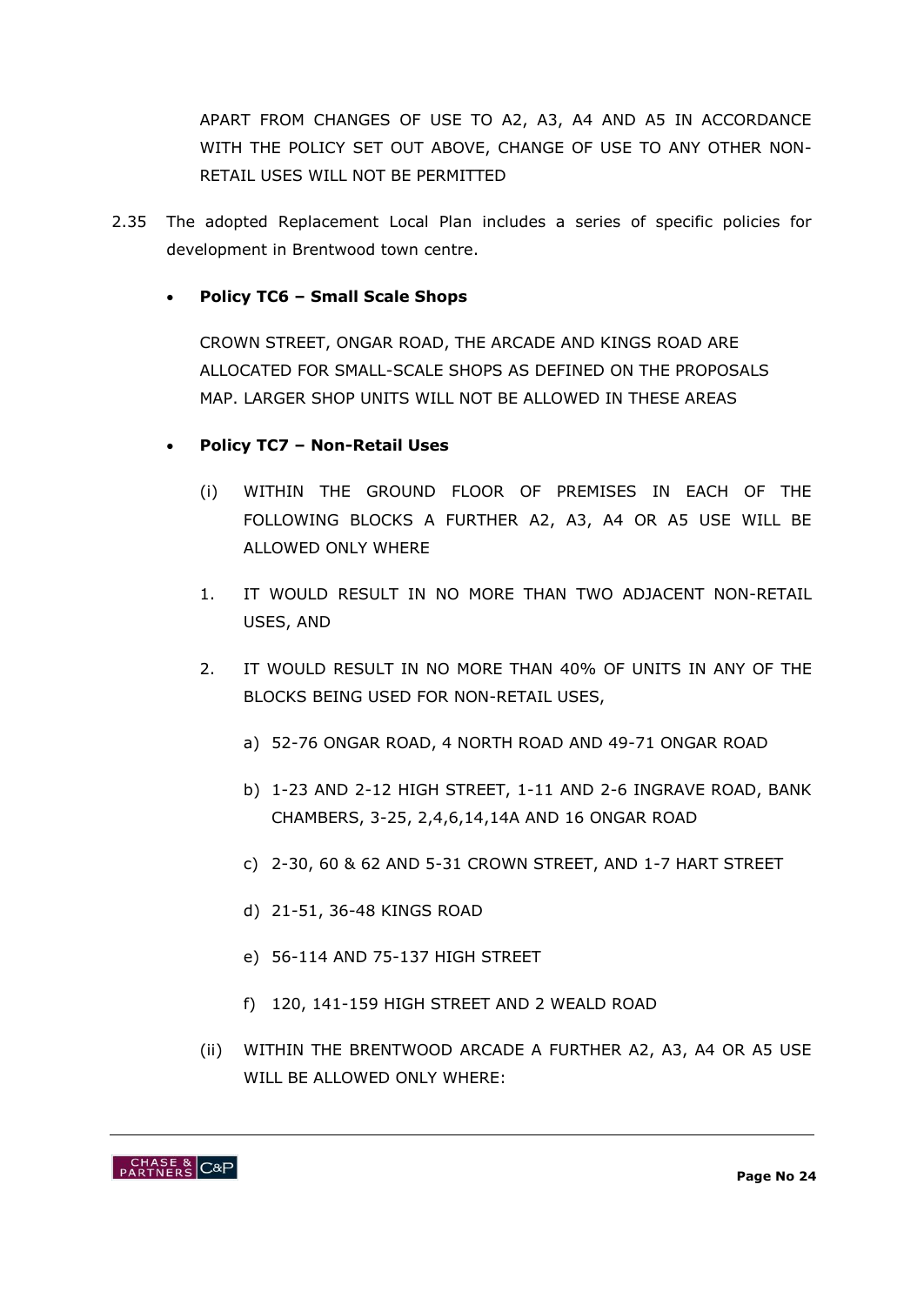- 1. IT WOULD RESULT IN NO MORE THAN TWO ADJACENT NON-RETAIL USES, AND
- 2. IT WOULD RESULT IN NO MORE THAN 25% OF UNITS BEING USED FOR NON-RETAIL USES
- (iii) WITHIN THE PRIME SHOPPING AREA (DEFINED AS 25-73A AND 14-54 HIGH STREET, AND THE BAYTREE CENTRE) NO FURTHER A2, A3, A4 OR A5 USES WILL BE ALLOWED

WHERE A3, A4 OR A5 USES MEET THE ABOVE CRITERIA, PLANNING PERMISSION WILL ONLY BE GRANTED WHERE THE IMPOSITION OF CONDITIONS REGARDING, INTER ALIA, HOURS OF OPENING AND CONTROL OF NOISES AND SMELLS CAN PROTECT THE AMENITIES OF ADJACENT RESIDENTS AND THE SURROUNDING AREA. APPLICANTS WILL BE REQUIRED TO SUBMIT DETAILS OF EXTRACTION, FILTRATION, REFRIGERATION OR AIR CONDITIONING UNITS WITH THEIR APPLICATION.

APART FROM CHANGES OF USE TO A2, A3, A4 AND A5 IN ACCORDANCE WITH THE POLICY SET OUT ABOVE, CHANGE OF USE TO ANY OTHER NON-RETAIL USES WILL NOT BE ALLOWED

**Policy TC8 – Professional/Financial Office Uses**

NOS. 117 AND 16-26 ST. THOMAS' ROAD AS IDENTIFIED ON THE PROPOSALS MAP ARE ALLOCATED FOR CLASS A2 USES. OUTSIDE OF THIS SPECIFIC AREA FURTHER CLASS A2 USES WILL ONLY BE ALLOWED IN THE TOWN CENTRE AREA AS SPECIFIED IN [POLICY TC7](http://www.brentwood-council.gov.uk/brentwood_local_plan/chapter12.html#TC7) OR WITHIN THOSE AREAS ALLOCATED OR USED FOR OFFICE PURPOSES

### **Policy TC9 – Telephone Exchange Site**

ANY PROPOSALS FOR REDEVELOPMENT/RE-USE OF [THE TELEPHONE](http://www.brentwood-council.gov.uk/brentwood_local_plan/inset2/mapfr009.html)  [EXCHANGE](http://www.brentwood-council.gov.uk/brentwood_local_plan/inset2/mapfr009.html) SHALL INCLUDE A MIX OF USES INCLUDING RESIDENTIAL, LEISURE/ RECREATIONAL, AND B1 USES

**Policy TC10 – William Hunter Way Site** 

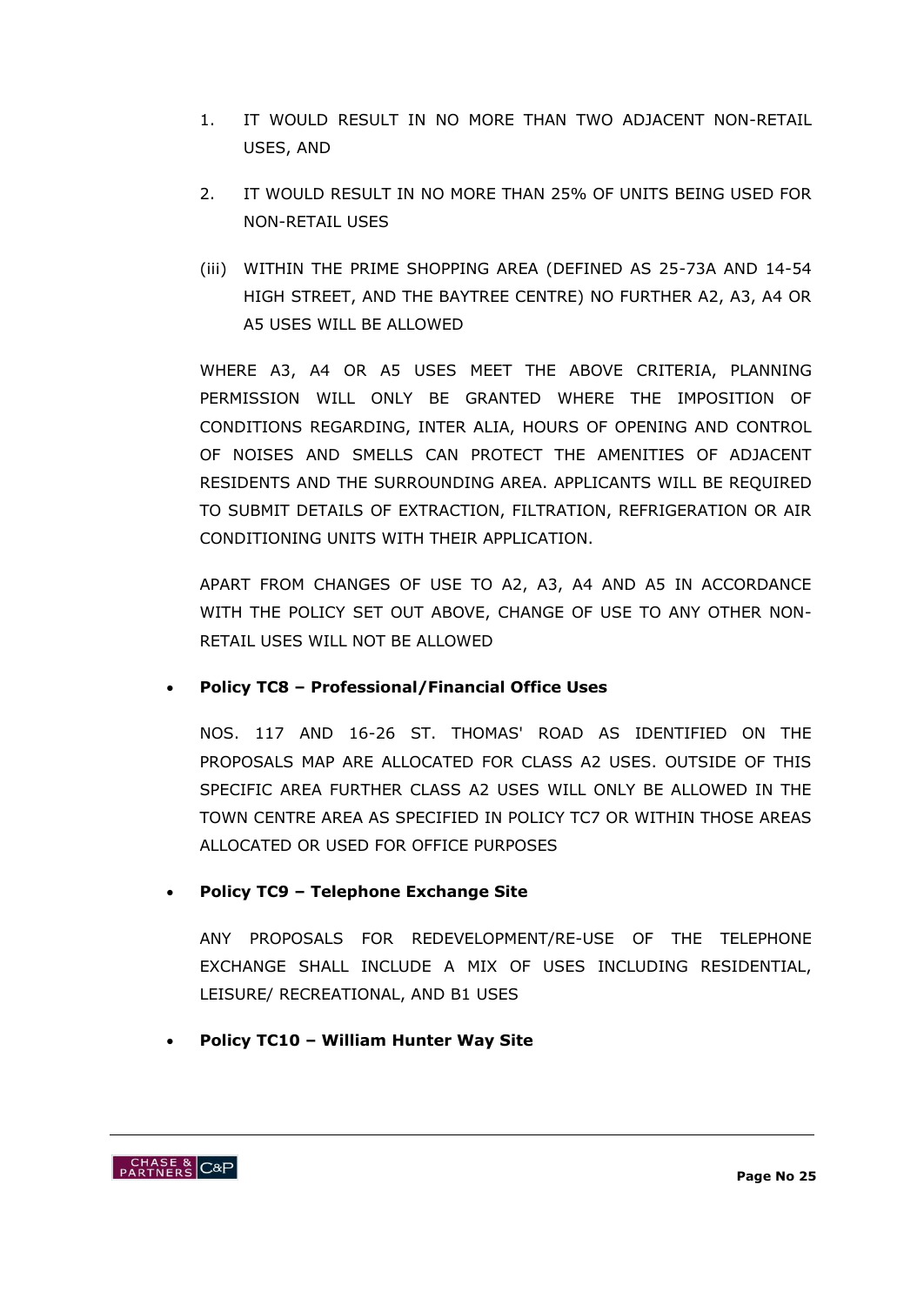WHILST NOT PRECLUDING CONSIDERATION OF ANY PROPOSALS THAT MAY COME FORWARD FOR THE REDEVELOPMENT OF THE LAND, IN WHOLE OR PART, FOR A MIXED USE DEVELOPMENT, THE SITE OF THE [WILLIAM HUNTER](http://www.brentwood-council.gov.uk/brentwood_local_plan/inset2/mapfr012.html)  [WAY CAR PARK](http://www.brentwood-council.gov.uk/brentwood_local_plan/inset2/mapfr012.html) IS TO BE RETAINED AND IMPROVED FOR SHORT STAY SHOPPERS" CAR PARKING IN LINE WITH [POLICY T6.](http://www.brentwood-council.gov.uk/brentwood_local_plan/chapter6.html#T6) EXISTING LONG STAY PARKING WILL BE CRITICALLY ASSESSED AND, WHERE APPROPRIATE, REDUCED.

THE LONGER TERM FUTURE USE OF THE SITE WILL BE RECONSIDERED IN THE LIGHT OF THE CONCLUSIONS OF THE HIGH STREET AREA TRANSPORTATION STUDY AND AN ASSESSMENT OF SHOPPING DEMAND FOLLOWING THE COMPLETION OF THE REFURBISHMENT OR REDEVELOPMENT OF THE BAYTREE CENTRE.

### **Policy TC15 – Shops Fronts Facing William Hunter Way Site**

ON PREMISES FRONTING THE NORTH SIDE OF THE HIGH STREET, THE PROVISION OF AN ADDITIONAL SHOP FRONT ON TO WILLIAM HUNTER WAY WILL BE ENCOURAGED, SUBJECT TO COMPLYING WITH [POLICY C20.](http://www.brentwood-council.gov.uk/brentwood_local_plan/chapter9.html#C20) IN ANY REDEVELOPMENT PROPOSALS AFFECTING SUCH PREMISES, THE COUNCIL WILL SIMILARLY ENCOURAGE THE PROVISION OF DOUBLE FRONTED SHOP UNITS

#### **Local Development Framework**

- 2.36 Brentwood Council and Local Strategic Partnership consulted on "Issues and Options" for both the Core Strategy and the Sustainable Community Strategy in November and December 2009<sup>8</sup>. The consultation sought views on a long-term vision, issues facing the Borough to 2031 and spatial options for development,
- 2.37 Consultation **Theme 3,** the Local Economy and Economic Development, identified a number of key issues to be addressed – namely how to:
	- safeguard the distinctive character of Brentwood town centre and maintain its vitality and viability;

<sup>-</sup><sup>8</sup> Pathway to a Sustainable Brentwood: Issues and Options Consultation Document, November 2009

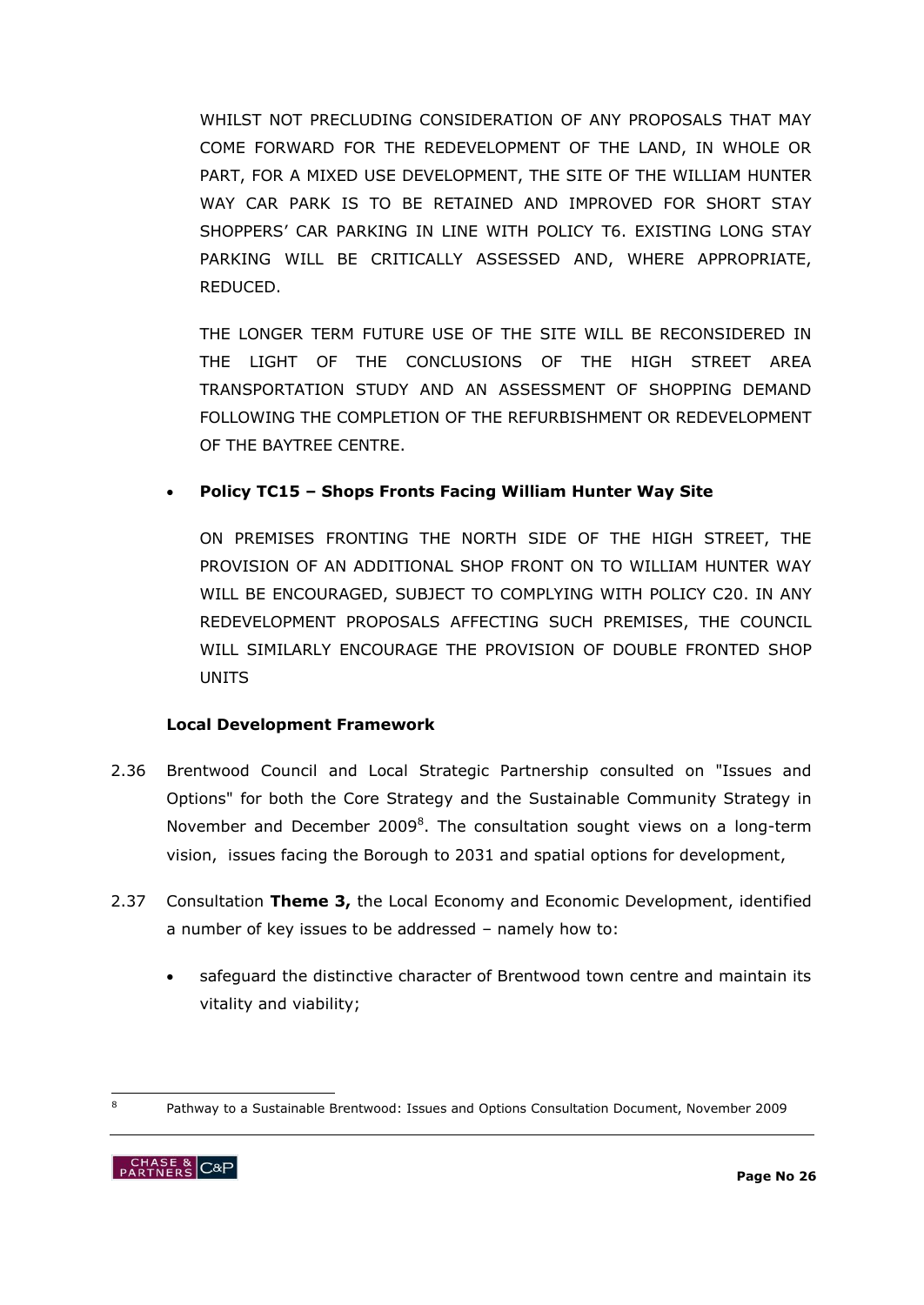- promote further growth of Brentwood town centre as the main location for further retail, employment, recreation, and leisure facilities in the Borough, based on the identified needs of the population;
- maintain the roles and functions of Ingatestone, Shenfield and Warley Hill district centres and other local parades and ensure that they continue to provide a range of local facilities;
- improve access to the Borough"s shopping centres and promote the use of public transport within these;
- maintain, manage and continue to enhance the quality of the public realm within the town centre and other local centres that create comfortable, safe an usable places; and
- manage car parking and traffic movement in town and local centres.
- 2.38 The consultation document invited comments on four spatial options for potential future development in the Borough, as follows:
	- 1. Centralised Growth
	- 2. Transport Corridor-led growth
	- 3. Semi-Dispersed Growth
	- 4. Dispersed Growth
- 2.39 Responses<sup>9</sup> indicated there was strong support for Brentwood being maintained as the principle shopping centre and for maintaining the viability of district shopping centres in Ingatestone, Shenfield and Warley Hill.
- 2.40 Strong support was shown for enhancing Brentwood town by improving cultural, leisure and community facilities and variety of shops. Less support was shown towards the idea that the town centre should have a greater variety of cafes, bars and restaurants. Several respondents raised concerns about the number of bars

 $\circ$ <sup>9</sup> Brentwood Sustainable Community Strategy and Local Development Framework Core Strategy Issues and Options Consultation: Preliminary Analysis – February 2010

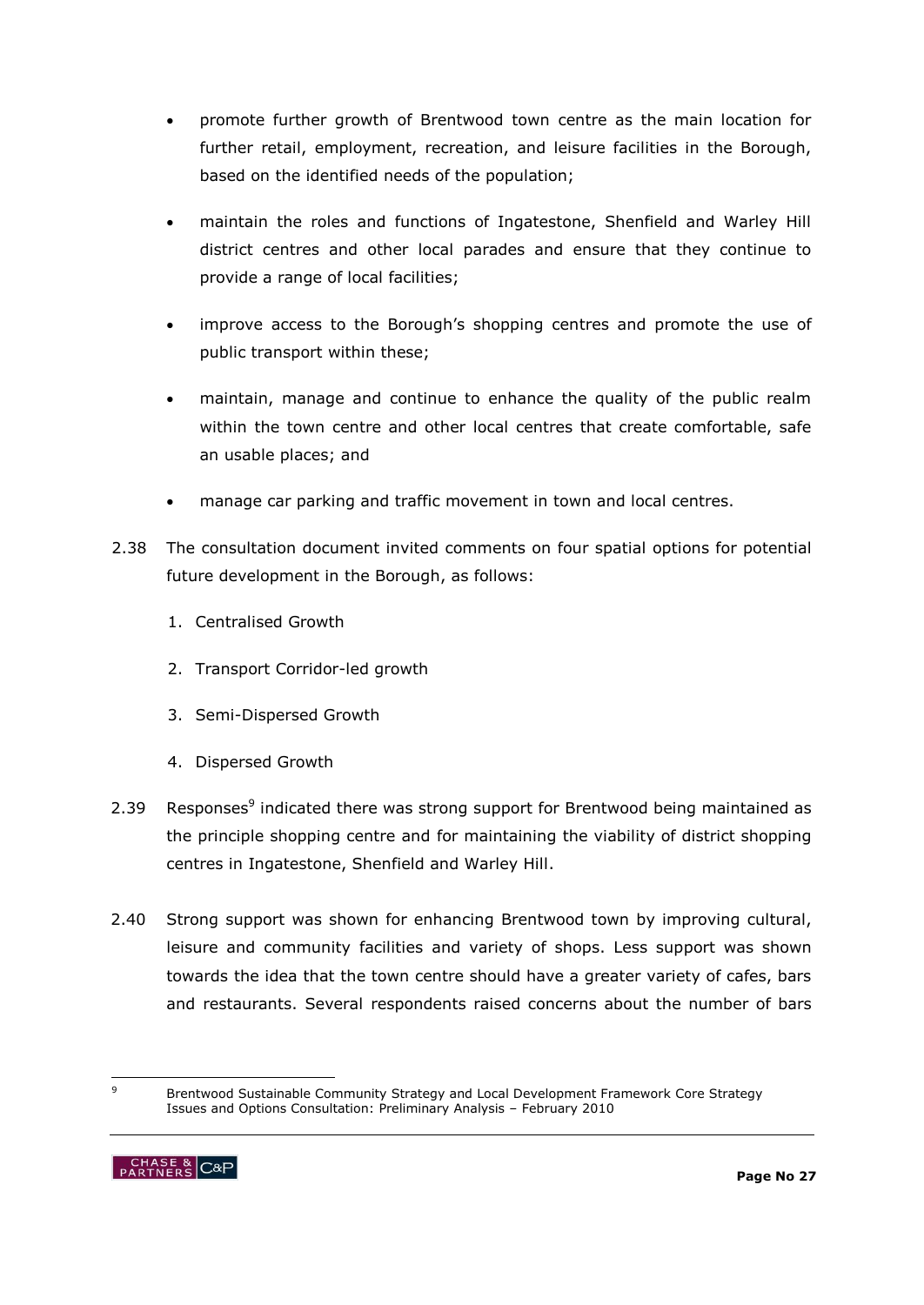and restaurants already in the town centre, problems this can give rise to, and parking.

- 2.41 The suggestion that new commercial development should provide for a mix of job opportunities and provide for the needs of small and medium size business was strongly supported; as was the suggestion that support should be provided to existing local business to remain viable and competitive.
- 2.42 In parallel with work on the local development plan the Council has adopted a Supplementary Planning Document<sup>10</sup> for shop fronts in Brentwood town centre.
- 2.43 Other related work includes the Council, working in partnership with the Urban Design and Landscape and Historic Buildings team at Essex County Council, to produce a 'vision' for Brentwood town centre $11$ . This identifies issues facing the centre – notably:
	- the loss of good historical buildings in the High Street;
	- poor maintenance of High Street and alleyways off the main street;
	- the need for better joined up thinking regarding several different sites nearby; and
	- the relationship between the development opportunity at William Hunter Way and the rest of the town centre, specifically how the site can successfully integrate with Brentwood High Street.
- 2.45 The Brentwood Town Centre Regeneration Strategy identifies a number of possible opportunities including:
	- The need for town centre public space strategy and a cohesive approach to linkages from High Street to William Hunter Way;
	- An analysis of existing trees and their role in the historic market town;
	- Public realm environs on William Hunter Way possible scope for trees;

Partnership with Brentwood Borough Council – May 2010



 $10$ <sup>10</sup> Shopfront Guidance for Brentwood Town Centre: Adopted Supplementary Planning Document - The Essex Design Initiative in partnership with Brentwood Borough Council – March 2011 <sup>11</sup> Brentwood Town Centre Regeneration Strategy– The Essex Design Initiative Exemplar Programme in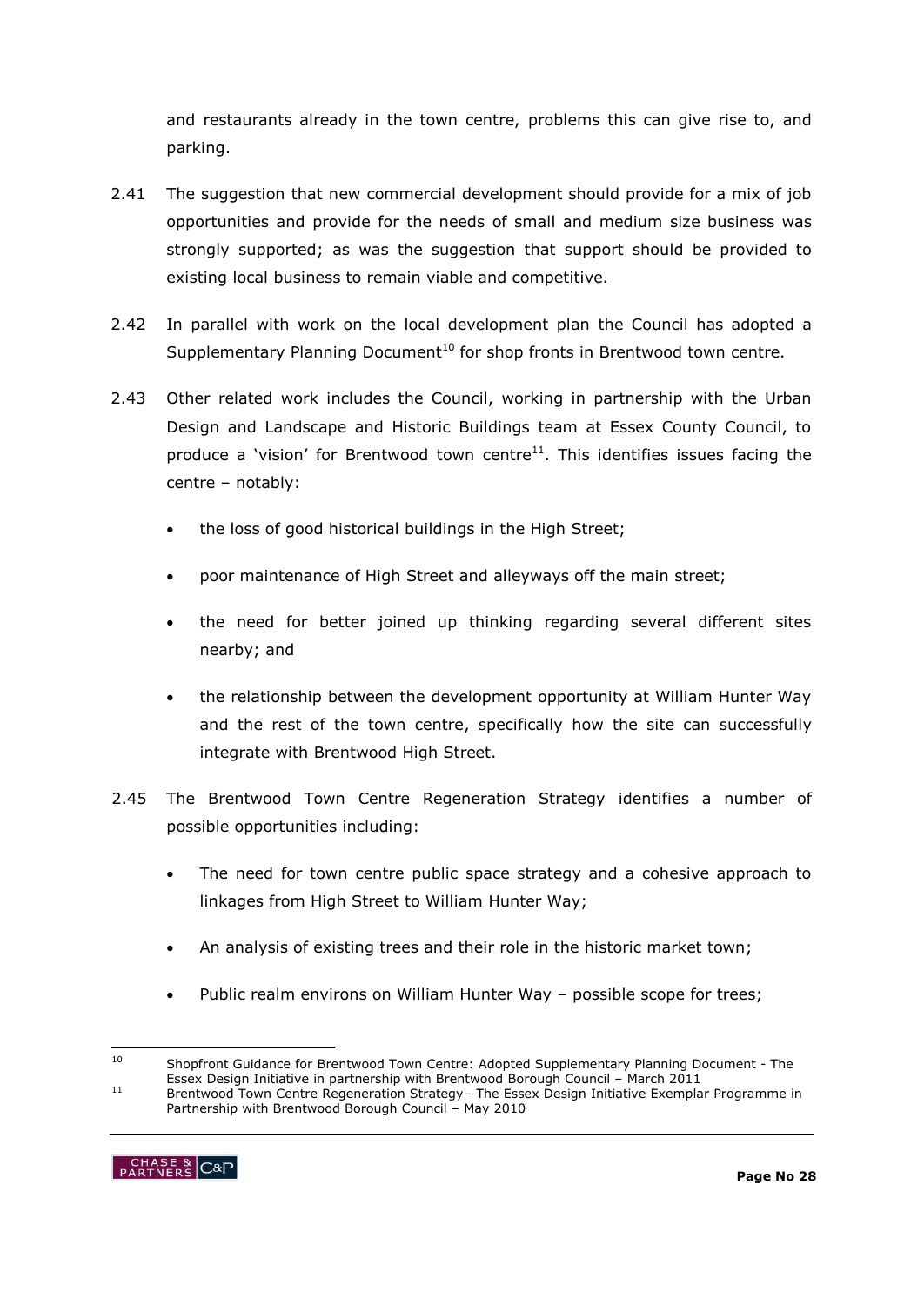- Joined up approach for the High Street, William Hunter Way and the proposed redevelopment and need to form better linkages to the High Street;
- Establishing some form of market at the wider end of the High Street;
- **Engaging traders to improve existing shop fronts;**
- Adopting a more cohesive design approach to lighting; and
- The need for a "fine-grained" study of the alleyways and how they might be improved.
- 2.46 A plan illustrating the above ideas, taken from the Vision document can be found in the Appendix to this Study – see **Plan 1** attached within **Volume 2** of this study.

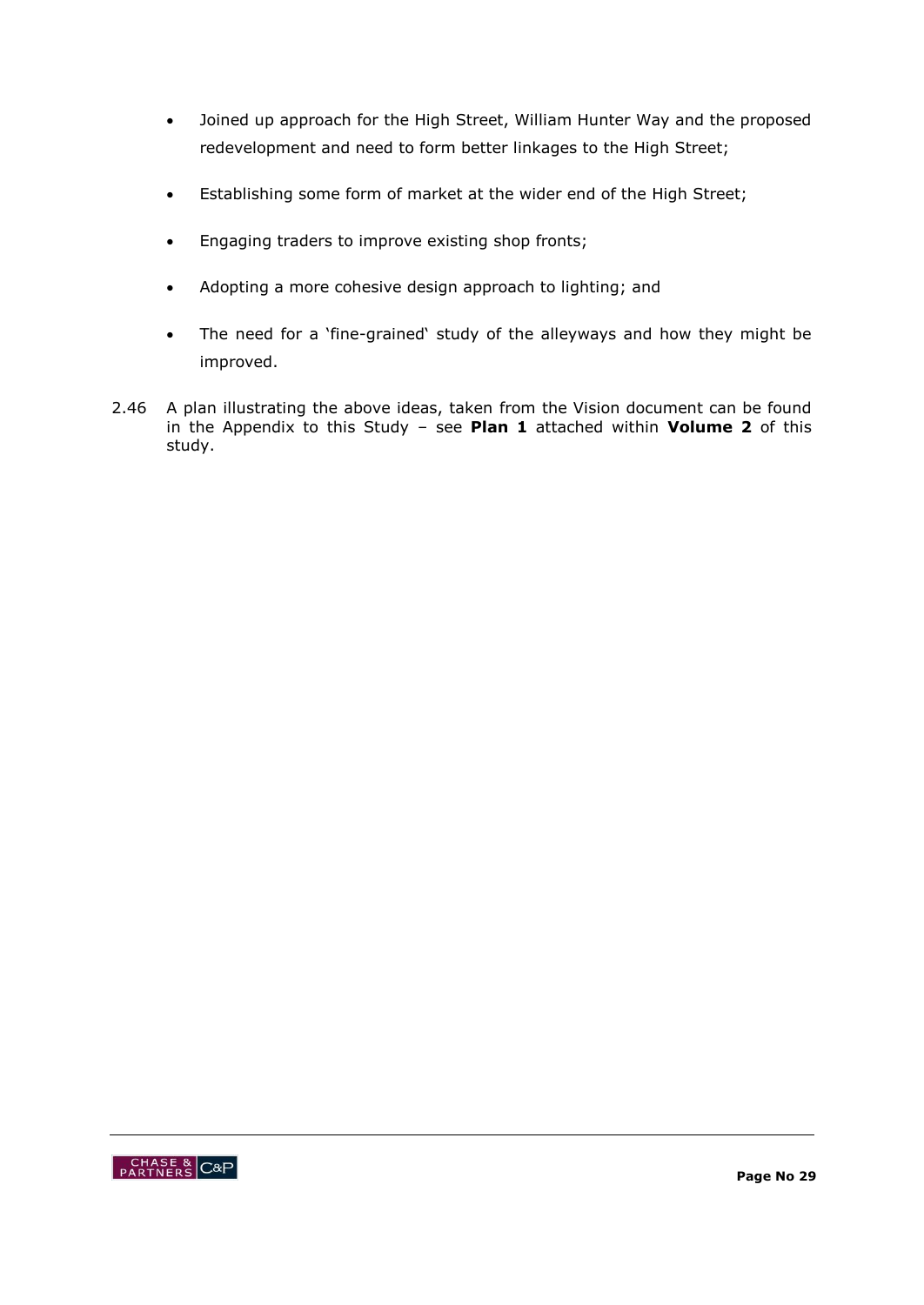# **3. Wider Shopping Trends**

3.1 Before considering existing shopping patterns, the health and vitality of Brentwood and other smaller centres in the Borough, and the quantitative need for additional floorspace, it is relevant to briefly consider wider shopping trends likely to influence retailing during the life of the local development plan. The potential effects of the present economic downturn are also considered.

#### **Demographics**

- 3.2 Demographic changes over the last 20 years have had a fundamental impact on consumer spending patterns. Amongst a series of changes perhaps three have, in particular, influenced spending behaviour:
	- **Increased household formation**: Whilst the UK population has increased at about 0.3% per annum the number of households has increased by nearly three times that rate, as household size has decreased due to smaller families, single person households, more divorces and people living longer.
	- **An ageing population**. Over the next 20 years the over 60s age group in the UK as a whole is expected to grow by 5.3m or 41% and the under 60s age group by 4%. Older shoppers have a younger mindset than in the past, are more fashion aware and generally are financially better off than previous generations. Whilst many have benefited from house price and personal income growth, the adequacy of existing pension arrangements are a growing concern for many. Older consumers tend to have more time to shop often spending more on DIY and gardening items whilst expecting good customer service.
	- **Younger shoppers**. At the other end of the spectrum younger shoppers will experience higher housing costs, will generally be more computer literate and spend more online, and will spend more on entertainment/leisure so they may have less to spend on retail in the High Street.

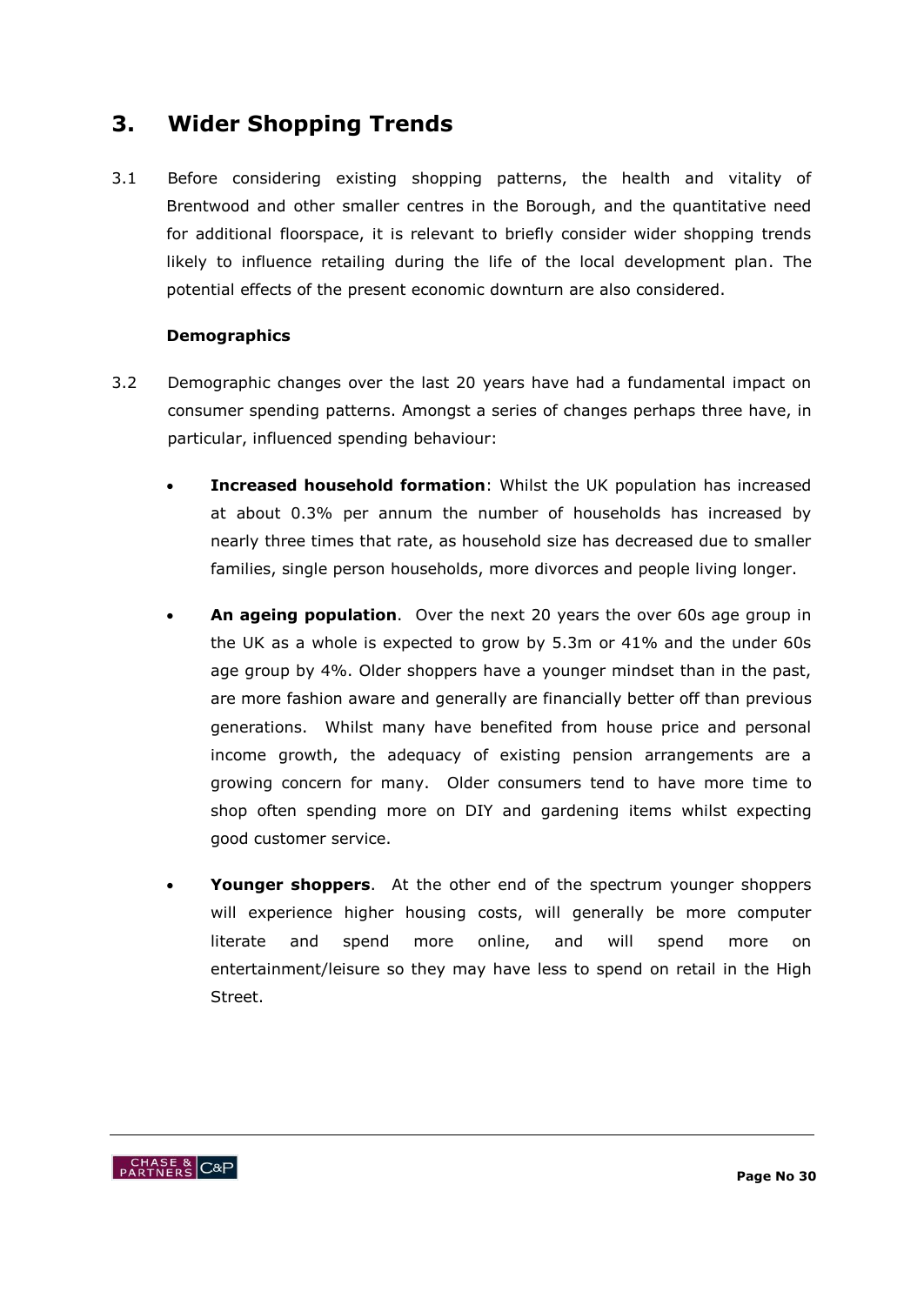#### **Income and Expenditure**

- 3.3 Incomes and expenditure have, until recently, shown strong growth over the last 20 years, with retail expenditure generally growing faster than incomes. Retail expenditure has increased by 3.5% per annum in real terms over the period between 1989-2009, while expenditure on leisure<sup>12</sup> over the same period has grown by 1.4% per annum.
- 3.4 The majority of this retail expenditure growth has been on *comparison goods\** where growth has typically been over 5% per annum. Growth on convenience goods over the same period has been more modest - around 0.7% per annum $^{13}$ .
- 3.5 The effect of the economic downturn means that retail expenditure growth has fallen dramatically (to 1.9% in 2008 and -1.4% in 2009). Although the modest growth experienced in 2010 (0.3%) is expected to continue, high levels of consumer debt, low savings ratios and reduced availability of consumer credit and a generally weaker housing market is expected to constrain expenditure growth going forward. As a result current forecasts do not expect expenditure growth to return to the levels their pre-2007 highs in the foreseeable future.
- 3.6 Latest forecasts suggest that total retail expenditure is now expected to grow at around 0.8% for 2011, 1.8% for 2012 and then at 2.1% per annum for the period between 2013-17. Expenditure on convenience goods is expected to show no growth in 2011, 0.4% growth in 2012 and 0.8% per annum for the period between 2013-17. Expenditure on comparison goods is expected to grow at 1.2% in 2011, 2.4% in 2012 and at 2.7% per annum for the period between 2013-17.
- 3.7 Longer working hours for many people has meant that shop opening hours (particularly in larger centres) have now extended and Sunday is now one of the strongest trading days in the week in many locations. This has implications for where retail expenditure is concentrated and the nature of some shopping trips which are considered to be a quasi-leisure experience. By contrast, some stores in smaller centres have not increased opening hours and do not open on a Sunday and, as a result, may have lost out to other larger stores and centres that do.

Comparison goods can be described as goods that consumers buy at infrequent intervals and would normally compare prices before buying eg. TV, Fridges, clothes, etc.



 $12$ Based on COICOP expenditure categories – recreational and sporting services; cultural services; games of chance; restaurants and cafes; accommodation services and hairdressing salons and personal growing.

<sup>13</sup> See Figure 1 in Experian Retail Planner Briefing Note 8.1 – August 2010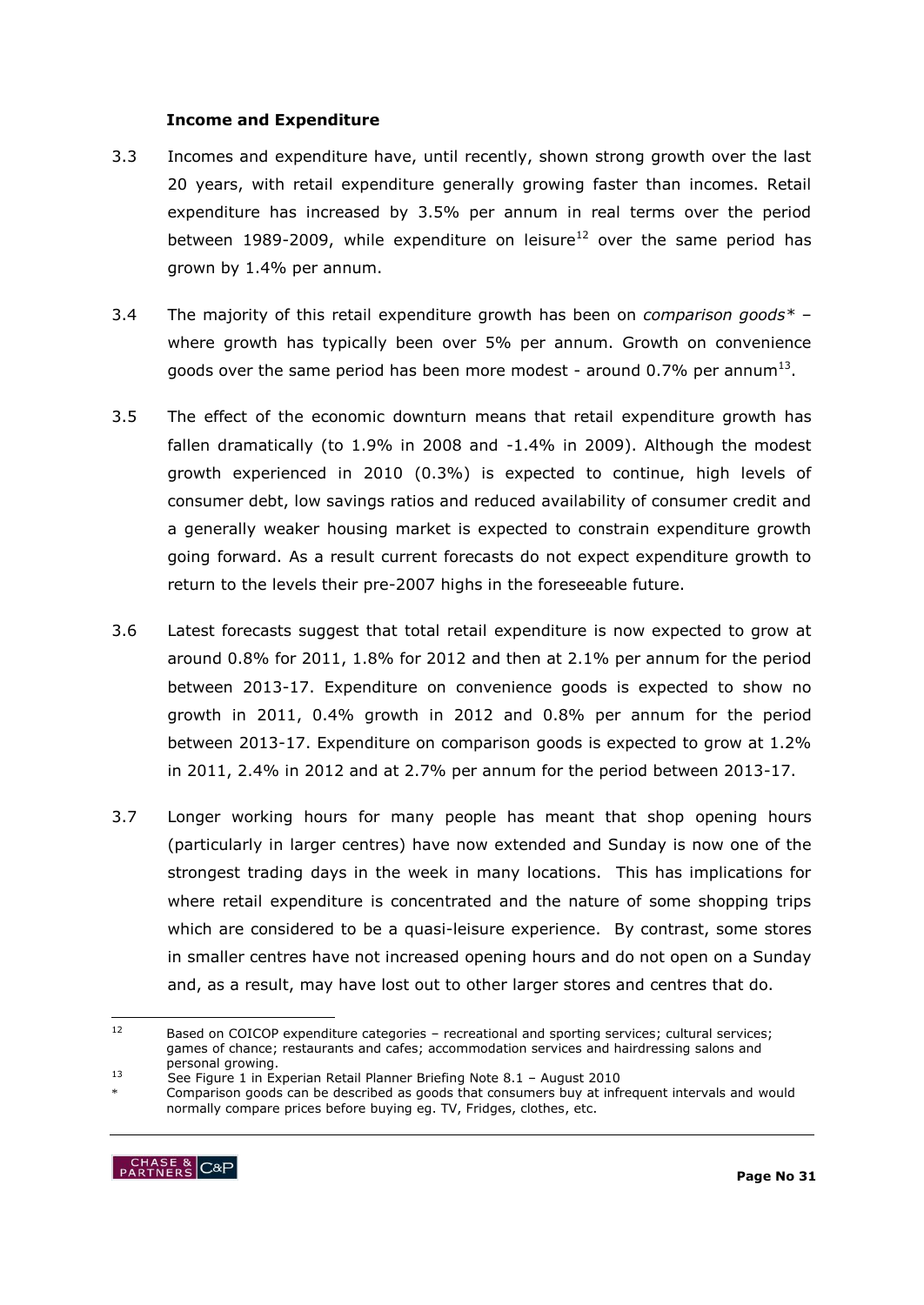#### **Increased Mobility**

- 3.8 Income growth has also led to increased car ownership and personal mobility. Over the last 25 years the number of households having access to one or more cars has increased nationally from about 55% to about 73% and the number with two or more cars has nearly trebled from 11% to 29%. In Brentwood over 80% of households have access to a car and the number of households with two or more cars stands at 40%, reflecting the area's above average income.
- 3.9 These very high levels of car ownership mean that the overwhelming majority of households in Brentwood have a potentially wide choice of shopping destinations. As the household survey accompanying this report reveals, many Borough residents are now willing, and able, to travel to other centres or specific individual retail outlets that offer the choice they are looking for or best serve their shopping needs.
- 3.10 This increase in personal mobility has generally favoured the larger centres over smaller ones. These centres have tended to increase in size and importance relative to small centres – particularly for key comparison goods and "big ticket" items. As a result, most regional or sub-regional shopping centres in both greater London and the South East have tended to increase in both size and importance relative to smaller centres. Where new development, or redevelopment, has taken place then the attraction of these centres has been further enhanced – particularly to more affluent and mobile shoppers.
- 3.11 Centres that have been unable to provide new shopping facilities or improve existing ones have generally lost market share – particularly for comparison goods to other centres nearby who have seen new investment – and, in the main, have seen much less new development than the overall rate of expenditure growth would imply.
- 3.12 Smaller centres continue to provide the main destination for most food and dayto-day shopping, but have had to adapt. This has usually involved improving their non-food shopping offer, the availability of services as well as enhancing their leisure and recreational offer, in order to encourage local consumers to undertake complementary activities when doing the daily or weekly food shop.

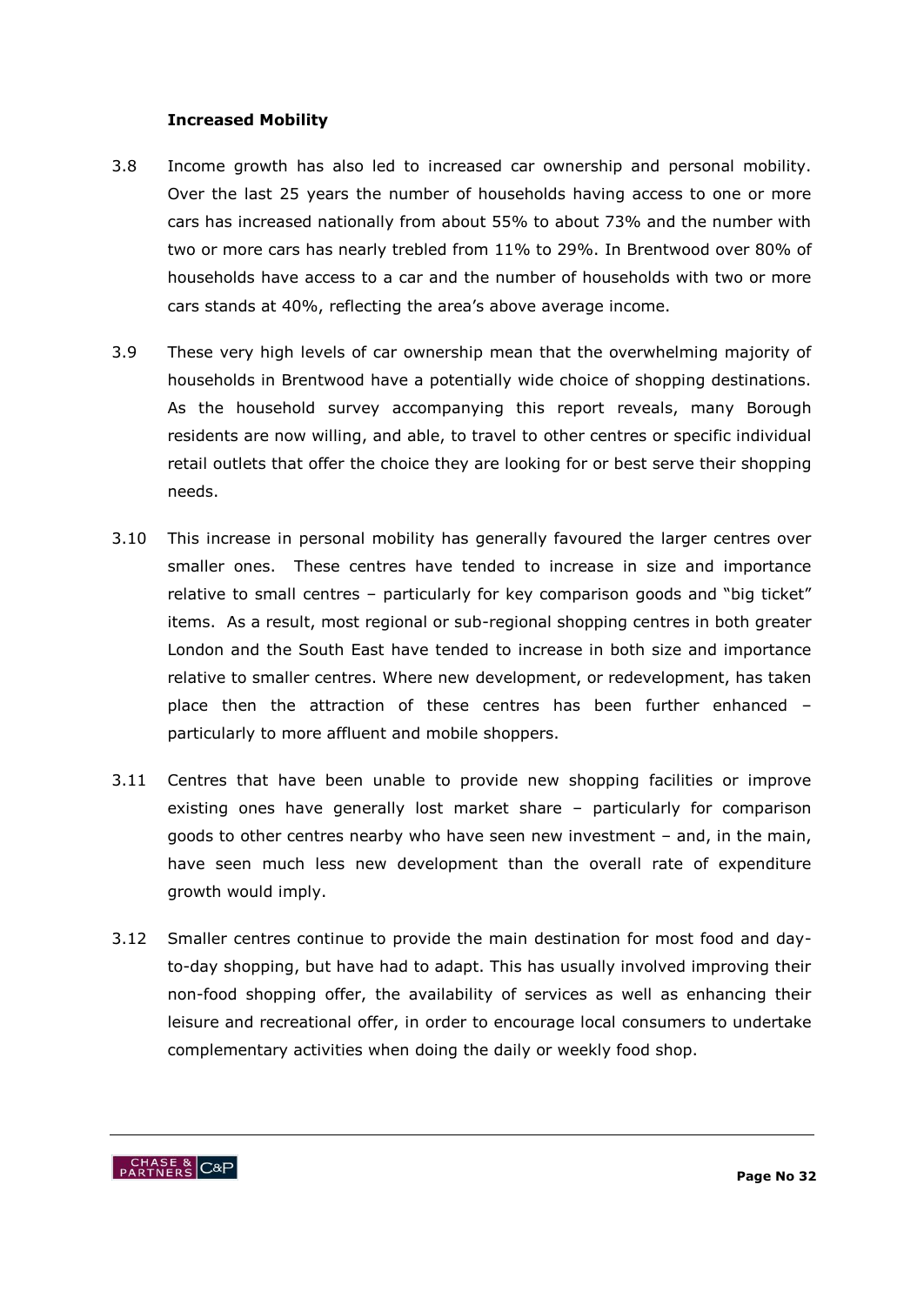- 3.13 Increased mobility and growth in expenditure has also stimulated out-of-centre development. This has generally grown much more rapidly than town centre development and, over the last 20 years, the majority of new retail floorspace has been in edge, or out-of-centre, locations. Changes in national planning policy have now restricted further growth of out-of-town development, but it is only in recent years that the rate of expansion of out-of-centre development started to slow. Despite the fact that new out-of-centre development is now likely to be strictly controlled, market analysts such as Verdict continue to expect retail sales at out-of-centre locations to increase at a faster rate than town centre locations in the foreseeable future.
- 3.14 Government policies to control use of the private car and reduce the need to travel are unlikely, in themselves, to materially alter existing shopping patterns in the short term. On the other hand, the combination of improved retail provision locally (including, for example, the diversification of products sold in existing large supermarkets in the Borough) as well as growing use of on-line retailing for certain product categories, combined with increased fuel costs may well diminish people's willingness to travel for shopping, or the frequency with which certain shopping trips are undertaken.

### **The Influence of Multiples and Size of Units**

- 3.15 There have been structural changes in retailing. The past 20 years has seen growth of multiple retailers who now tend to dominate the national retail scene. National multiple retailers normally require larger shop units than smaller regional chains and independent retailers. New shopping centre developments and out-ofcentre development have been more able to accommodate this demand for larger sized units (typically 500 – 2,000 sq m or larger). As a result they have grown in importance and, in doing so, reinforced the importance of higher order shopping centres and out-of-centre retailing destinations; this has led to a polarisation in the retail hierarchy.
- 3.16 The presence of well-known multiple retailers is one of the main attractors in any major centre and/or town centre development scheme. Whilst concerns have been expressed<sup>14</sup> regarding the impact that this concentration of multiple retailers can

 $14$ New Economics Foundation ["Clone Town Britain: The loss of local identity on the nation's high streets](http://www.neweconomics.org/gen/uploads/mrrefr55lroqjwrefpvg525528082004130712.pdf)" 2006

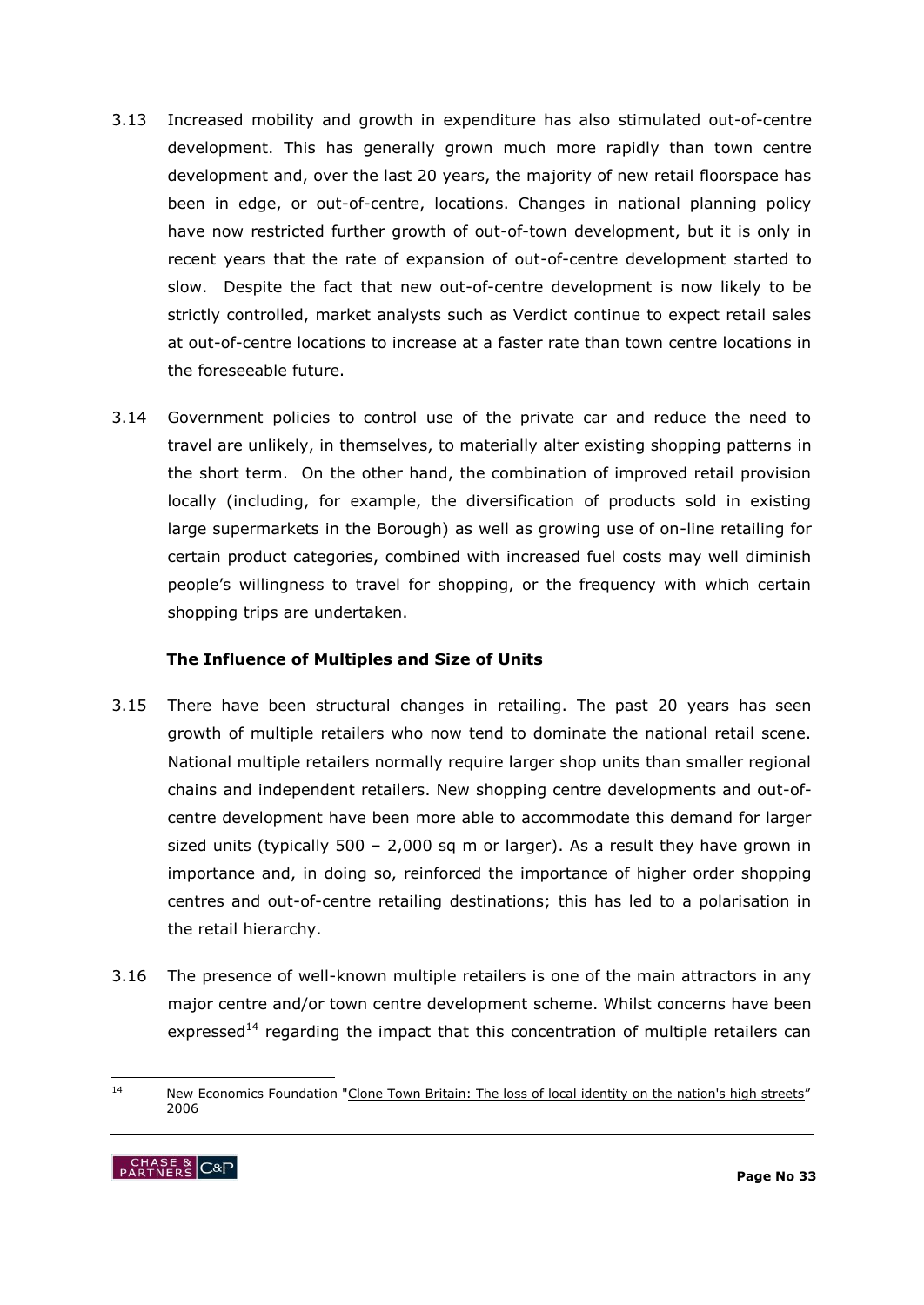have on retail diversity and on smaller, independent or local retailers, those centres that have been able to accommodate the needs of multiple retailers – either in existing units or as part of new town centre redevelopment schemes have tended to be the most commercially successful. Centres that have been unable to provide modern space in the right configuration have, in the main, tended to lose out to those centres that are able to offer modern attractive shop units.

- 3.17 The unit size requirements of most multiple retailers who are continuing to seek representation in town centres are increasing. This demand for larger unit sizes amongst multiples, combined with the relative decline of smaller independent retailers, has meant that older, smaller units have become more difficult to let to retail occupiers.
- 3.18 Alongside retailers" changing unit size requirements, there has been increased pressure from non-retail occupiers such as coffee shops, restaurants/take away outlets, estate agents, financial service providers, etc for this space. Traditionally the planning process has sought to exert tight controls on the infiltration of these uses – particularly in key retail frontages. Although it is generally accepted that the presence of these uses can enhance the attractiveness of centres as a shopping destination, it is also recognised that a proliferation of non-retail uses in key frontages can affect the vitality of some parts of the centre.

#### **Increased Productivity and Sales Density Increases**

3.19 The acutely competitive nature of UK retailing has meant that there has been increased productivity since the last recession of the early 1990"s. Whilst growth in retail expenditure may have been running at around 4% per annum on average, retail employment has increased much more slowly. Over the last ten years total employees in retail employment have increased from 2.1 million to 2.9 million, an increase of 1.75% per annum. However, this growth has been almost entirely in part time employees. Full time equivalent (FTE) employment has hardly increased at all, from about 2 million to 2.2 million, a 0.5% per annum increase. Continued pressure for productivity improvements is likely to mean that employment in retailing is unlikely to grow significantly. For example, in the next 15 years Experian Business Strategies expect an overall decline in FTE employment with only a marginal increase in part time employment.

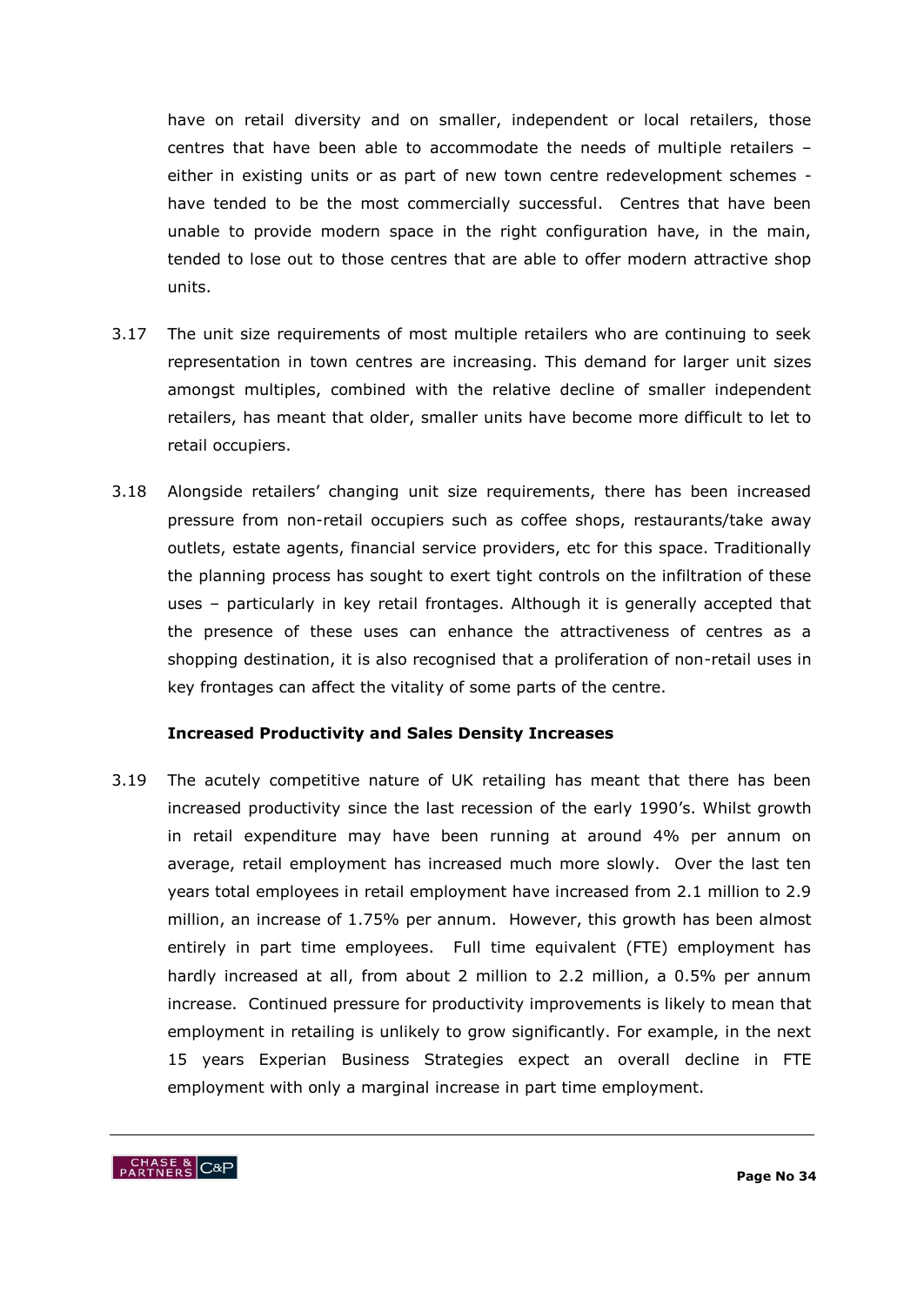- 3.20 Improving productivity has also led to an intensification of sales densitiesparticularly amongst the leading and most successful multiple retailers. Many commentators suggest that increases in sales densities ( $E$  per sq m retail sales floorspace) experienced during the height of the consumer boom – when growth in retail expenditure was outstripping the development of new floorspace to service it - are unlikely to be sustained in more austere times.
- 3.21 Although there is no definitive evidence of how sales densities for all retail floorspace are likely to evolve in the future, it is generally accepted that after a period of little or no growth in 2011-12, sales densities could be expected to start to grow again thereafter - at around 0.4% per annum for convenience goods and at 2.6% per annum for comparison goods. Indeed the Government's policy detailed in PPS6 requires that quantitative need/capacity assessments have regard to the potential continuing effect of such improvements in assessing the need for further floorspace growth<sup>15</sup>.
- 3.22 At the same time, the limitations on convenience goods expenditure, and in an effort to serve growing customer demand, there is now an increasing emphasis on the sale of comparison goods at large foodstores. Whilst sales densities for comparison goods may be lower than for convenience goods, future growth rates for comparison goods are potentially much higher than for convenience goods and margins are greater. As a result all the leading foodstore operators are seeking to extend their comparison goods offer; some are turning the largest, or extended, stores into variety or mini department stores. This trend poses a potential threat to smaller centres, as larger foodstores will increasingly sell a wider product range of day-to-day convenience and comparison goods and services.
- 3.23 At the same time, in contrast to the trend noted above, restrictions on out-ofcentre development and changing socio-economic trends have meant that several large foodstore operators such as Tesco and Sainsbury's have developed small convenience store formats that have allowed them to return to the high street or locate on petrol filling station forecourts.

<sup>15</sup> See PPS6 paragraph 2.34

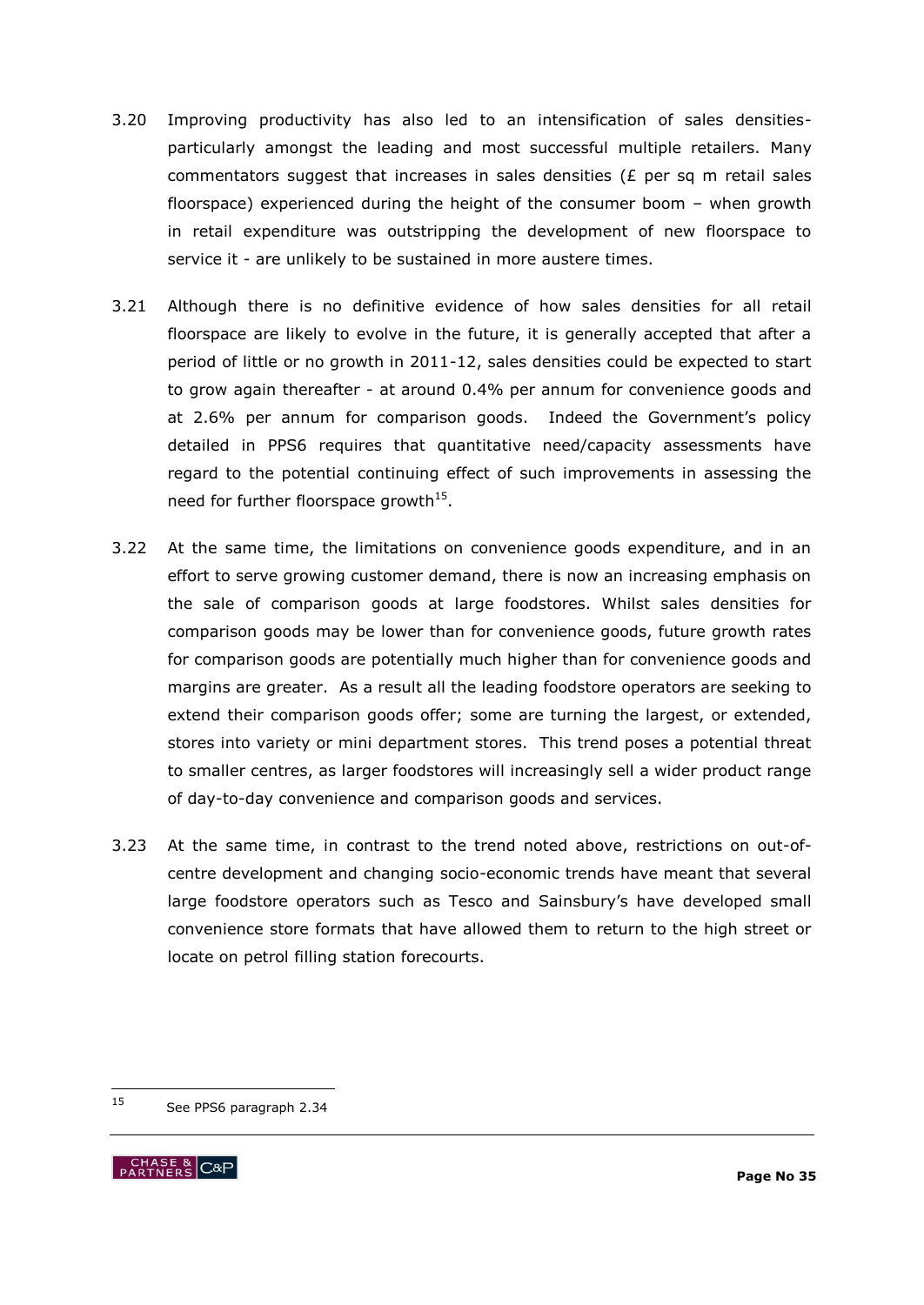### **On-line Retailing**

- 3.24 The combination of longer working hours, demand for extended consumer choice, growing price awareness, and the widespread availability of internet access has meant there has been a huge growth in non-store shopping in the last 10 years – albeit from a small base.
- 3.25 In February 2010, the Office for National Statistics announced changes to the methodology previously used to calculate non-store trading. This gave the impression of there having been a large increase in spending accounted for by internet sales from around 4.9% previously to over 7% - although there is currently no official breakdown of internet sales between convenience and comparison goods.
- 3.26 The latest forecasts suggest non-store trading continuing to grow at a faster rate than total retail sales – at least until 2016, when it is expected to reach 12.6% of all retail sales. After that time it is currently envisaged that the market would have reached maturity and non-store retailing will grow in line with retail sales as a whole.
- 3.27 Non-store retailing affects different sectors in different ways and it is therefore difficult to draw general conclusions. Whilst the internet already has a major impact on some sectors such as travel agency, audio and book retailing, its effect in other areas is less certain. Growth in non-store expenditure is potentially at the expense of both existing (and proposed) retail floorspace and, by extension, town centres. Town centres must therefore provide attractive, accessible and vibrant shopping areas if they are to compete with the convenience of online shopping.

# **Shopping and Leisure**

- 3.28 Retailing in larger sub-regional centres and the more attractive, or specialised, smaller centres is changing. There is a blurring of the distinction between trips made exclusively for shopping and those now being made for leisure.
- 3.29 "Leisure" can encompass a wide variety of uses including cinemas, indoor and outdoor sporting facilities, community uses such as halls and community centres and tourist attractions. It can also include cafés, restaurants and coffee shops where the main purpose of the visit is spending leisure time rather than making

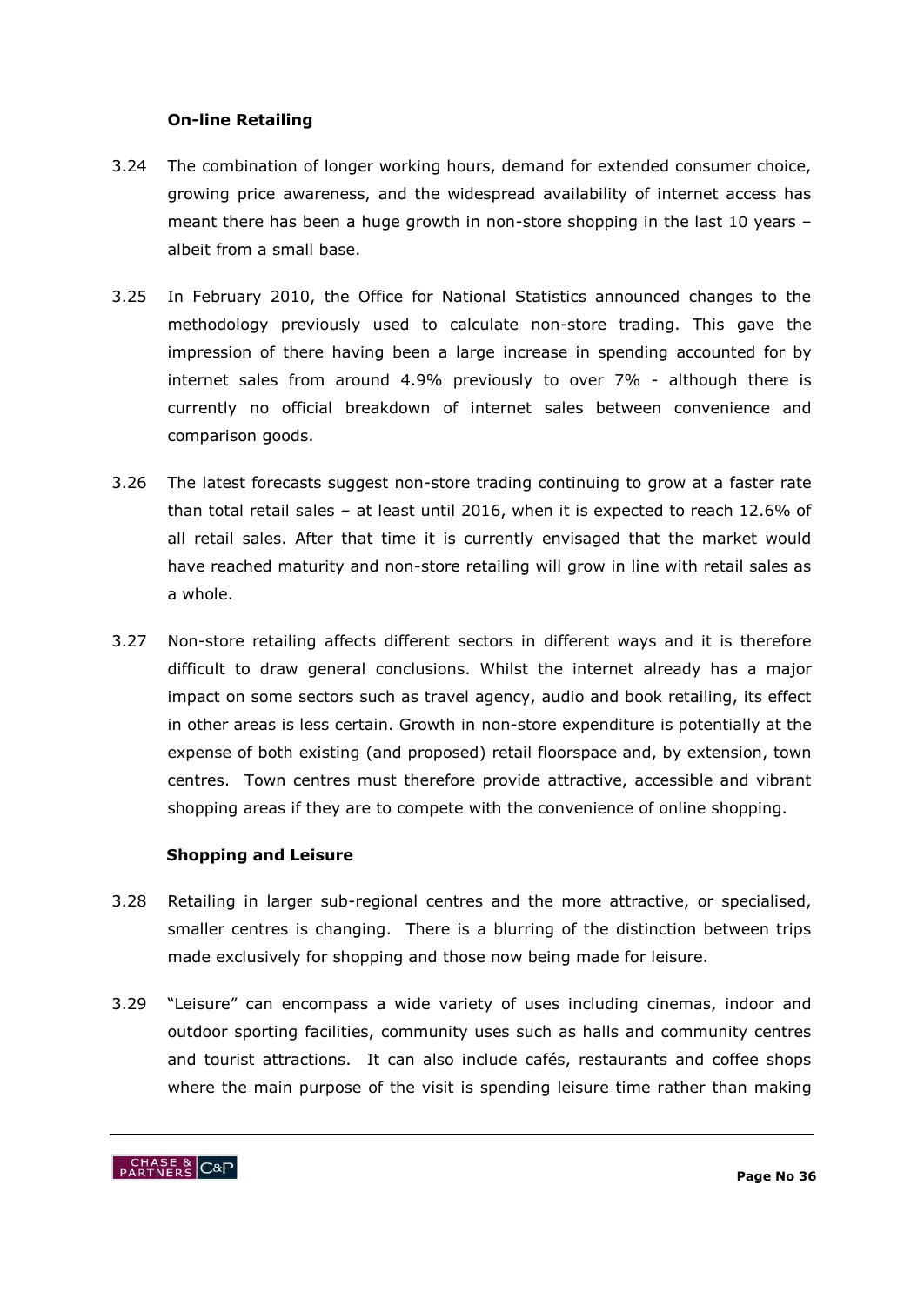purchases. There has been a rapid expansion in the number of coffee shops operating in town centres across the country, led by familiar brands such as Starbucks, Costa Coffee and Caffe Nero. Their recognition that customers are looking to relax and socialise rather than simply make purchases has led to other restaurant and bar operators who compete for this leisure-spend to alter their approach.

- 3.30 This expansion and improvement in quality leisure provision has resulted in leisure expenditure increasing as a proportion of family outgoings. According to The Office for National Statistics" *Family Spending<sup>16</sup>* report (2008) "leisure services" accounted for 11% of household expenditure in 1995, but by 2008 this had risen to 14%. Leisure uses have therefore become a more important part of everyday lives and, as a result, a more prominent feature in town centres.
- 3.31 Choice of restaurants, coffee shops, cafes and bars, and other facilities such as health and fitness centres, cinemas and multiplexes in larger centres, is now a key element in any town"s "offer" to prospective shoppers and/or visitors. Their presence is not only important in attracting shoppers but also encourages longer stays and higher spending. Pedestrianised streets, a safe and attractive retail environment, along with good accessibility, ample car parking and reliable public transport are important in enhancing the attractiveness of the town centre to shoppers and tourists alike. The provision of an attractive combination of retail and leisure facilities can also reduce the need for local residents to travel to larger centres further afield.

# **The Effect of the Economic Downturn**

- 3.32 The collapse of Lehman Brothers in September 2008 is seen as a watershed heralding a major collapse in international capital markets and the point where the general public began to realise there were significant difficulties relating to not only the UK economy but world markets as well. This collapse has had a profound effect on the UK economy, UK consumers, property owners, investors and the development community.
- 3.33 Many retailers have been forced into administration or receivership since that time and this has had a major impact on the UK retail occupational market.

<sup>16</sup> <sup>16</sup> Table 4.1, *Family Spending 2009*, Office for National Statistics

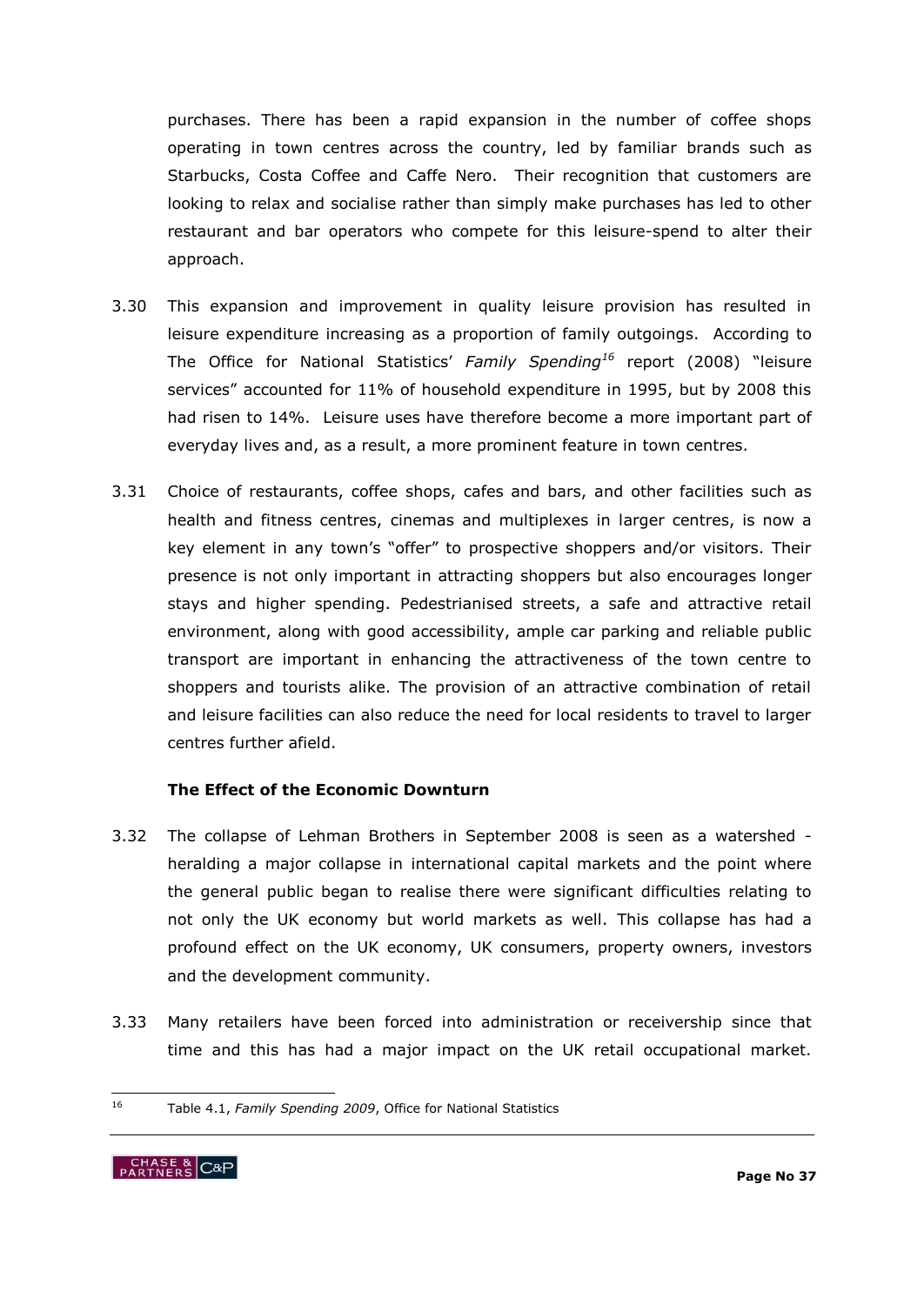Companies such as Woolworths have failed completely and disappeared from the high street leaving over 800 units vacant across the UK. Although many units have been re-occupied, it was always unlikely that there would be enough demand, even in a strong market to take up the sheer number of vacancies now arising in many high streets.

- 3.34 Other companies have gone into administration and then been brought back to life through the use of "pre packaged" administrations (pre-packs) whereby the purchaser only takes on part of the old company. This has usually included retaining the most profitable branches or those that through the renegotiation of lease terms with their landlords can be turned into profitable branches.
- 3.35 It is estimated<sup>17</sup> that the average vacancy rate in town centre retail space in the UK as a whole has risen from 12% in 2009 to over 14.5% in 2010.
- 3.36 The collapse of the market has left many retailers tied into lease terms whereby rents were set in better times when turnovers and profitability were higher, yet the rent is fixed and these criteria have now fallen away. Some retailers have threatened to put their companies into receivership unless landlords are able to renegotiate existing rental terms. In the case of lease renewals, one would usually expect a rental uplift and reoccupation by the same tenant, however, in the current market, some tenants are walking away completely where units are not profitable or they believe there is little likelihood of achieving profitability in the short to medium term.

17 Local Data Company 'Terminal Illness or Gradual Decline' February 2011

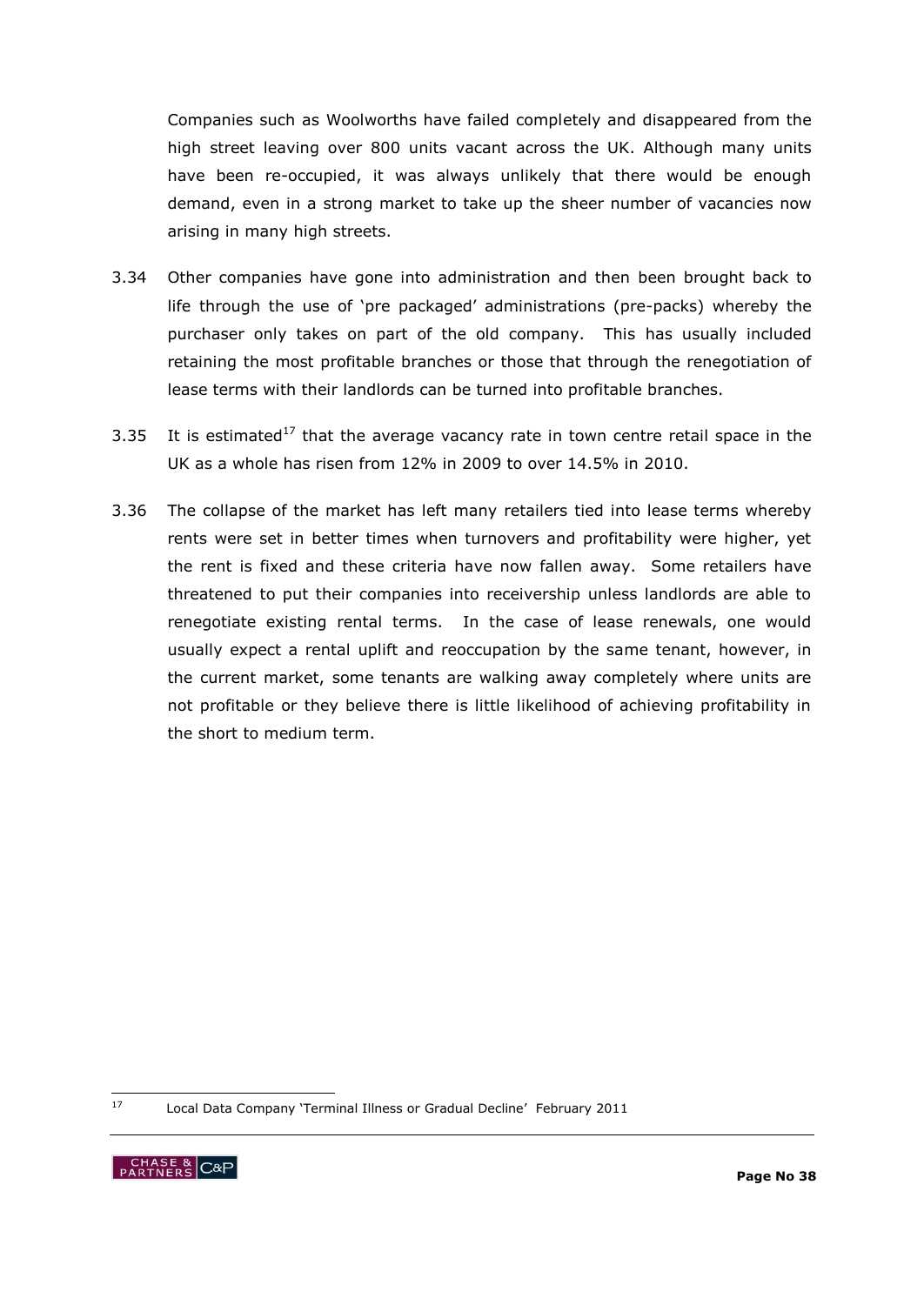# **4. Overview of Household Survey Patterns**

- 4.1 Households in Brentwood Borough have a choice of destination for their shopping trips. As well as Brentwood town centre, there are several major town centres, shopping centres and retail parks in relatively close proximity which offer significant additional shopping facilities. In particular, the major town centres of Basildon, Billericay, Chelmsford and Romford offer a significant quantum and range of retailing, both through town centre shopping and out of town retail warehousing. Bluewater and Lakeside shopping centres are also significant competing retail destinations. These various centres and retail parks exert considerable influence over the shopping behaviour of Borough residents particularly for comparison goods.
- 4.2 Shoppers' choice of destination is informed by a number of elements including the perceived strength of anchor traders in centres; the volume, variety and quality of other shops present; the quality and convenience of the centre (including accessibility of the centre by car, convenience and cost of car parking, and accessibility by public transport and other means); the perceived safety and security of the centre; availability of public facilities; and the overall quality of the shopping experience.
- 4.3 In order to provide empirical evidence on existing local shopping and leisure patterns and preferences, a household survey was commissioned by Chase & Partners on behalf of the Council in October 2010. The survey methodology and questionnaire were agreed with officers prior to commencement of the fieldwork. A copy of the questionnaire is included in **Appendix A**.
- 4.4 The household survey was designed to identify destinations used for the following types of shopping trips:
	- main food;
	- top-up food;
	- clothes, footwear and other fashion goods;
	- furniture, carpets and other floor coverings;
	- household textiles and soft furnishings;

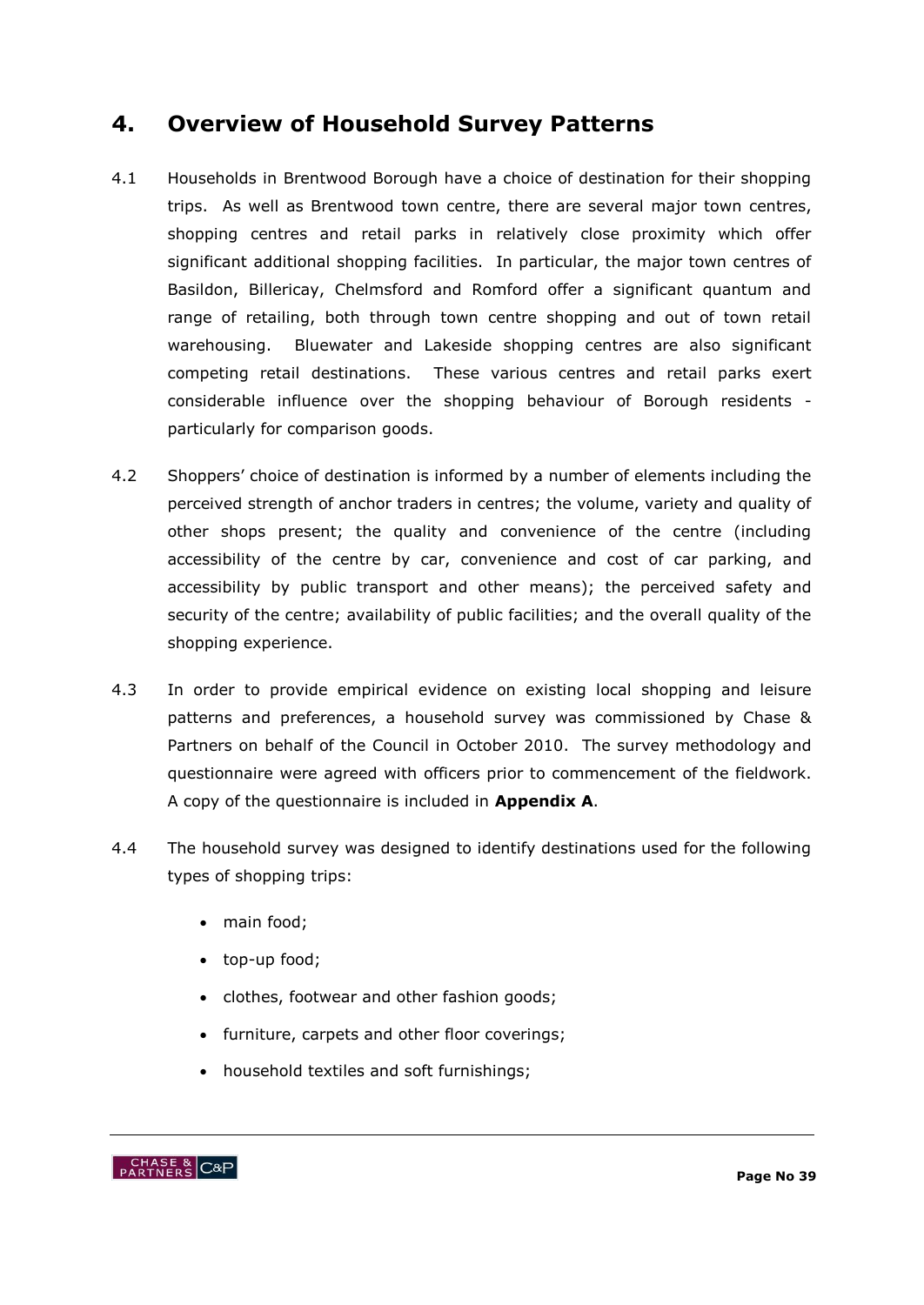- domestic electrical appliances e.g. fridges, washing machines;
- audio visual, telephone, photo and IT equipment;
- China, glass and utensils;
- DIY goods, gardening goods and decorating supplies;
- Books, jewellery, sporting, recreational and luxury goods (Miscellaneous); and
- Chemist's goods.
- 4.5 The survey sought to identify those destinations used for services as well as the following types of leisure and entertainment:
	- Tenpin bowling;
	- Visiting cafes/ restaurants/ food specialists;
	- Visiting the cinema;
	- Visiting evening entertainment venues/ late licence premises;
	- Going to pubs/ bars;
	- Visiting a sports, leisure centre;
	- Swimming;
	- Visiting the theatre or arts/ performance venues;
	- Organised sport;
	- Private gym;
	- Public gym; or
	- Private sports venue e.g. Brentwood Football Club.
- 4.6 The study area for the survey is shown on the plan attached at **Appendix B**. This is based on postcode areas and split into eight zones, two of which were subzones, CM11 and RM4. The study area includes Brentwood Borough and some surrounding postcode zones outside of the Borough boundaries. The survey was based on a stratified sample of households living within the following postcode areas:
	- $\bullet$  CM4

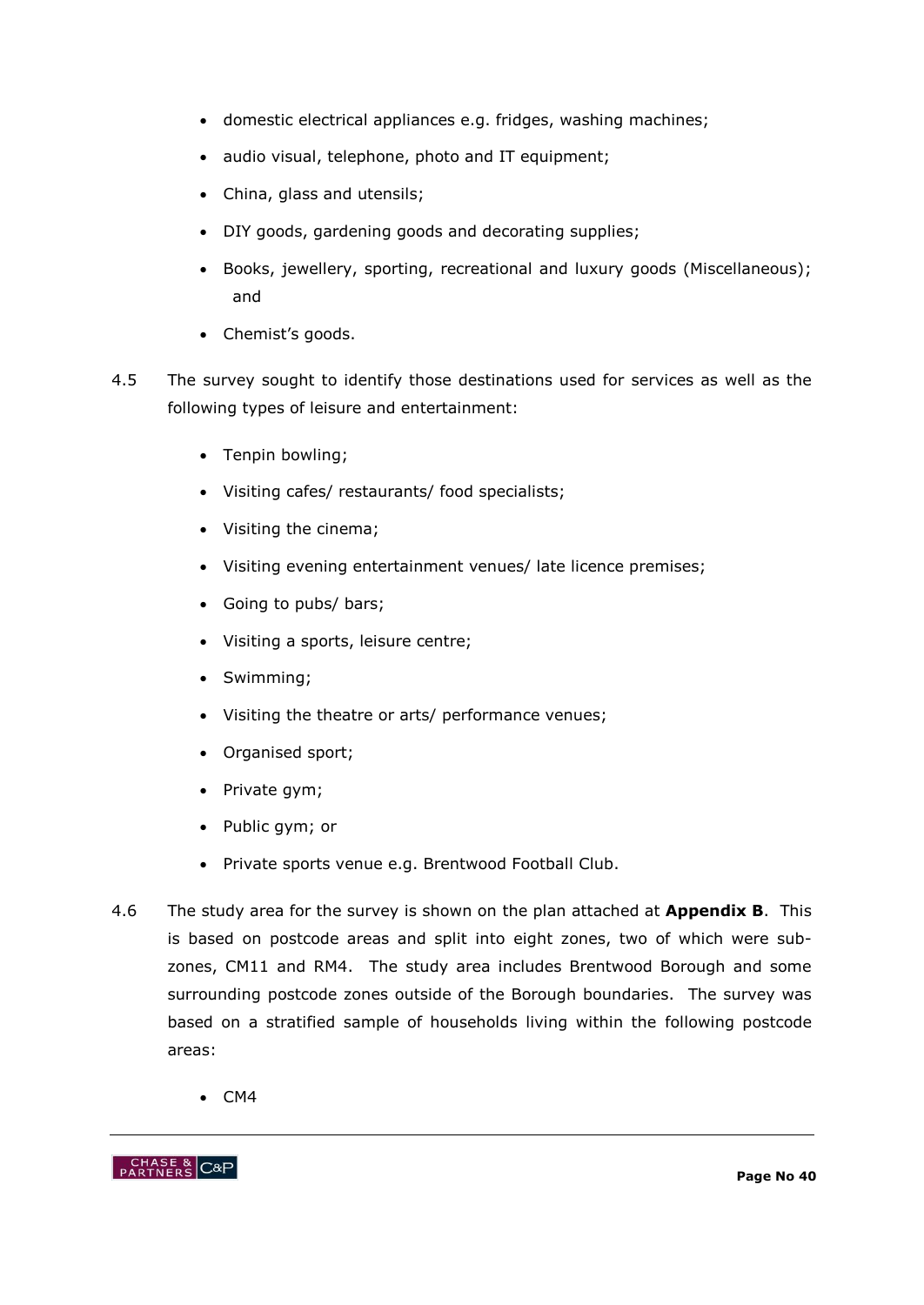- $\bullet$  CM11
- $\bullet$  CM12
- $\bullet$  CM13
- CM14
- $\bullet$  CM15
- $\bullet$  RM3
- $\bullet$  RM4
- 4.7 Structured interviews were carried out by telephone with the person responsible for the main household shop in a total of 1,005 households, split proportionately between the eight zones. As well as ascertaining centres and stores used for a variety of shopping and leisure visits, the survey also sought information on how respondents travelled (i.e. modes of transport) and general attitudes to shopping and leisure in the study area. The complete results of the survey are contained within **Appendix C**.

# **Convenience Goods Shopping Behaviour**

- 4.7 Convenience shopping is defined within national planning policy as "the provision of everyday essential items, including food, drinks, newspapers/magazines and confectionary" (PPS4 Annex B).
- 4.8 As is the case with most surveys of this nature, the survey results confirm that catchments for food shopping in the study area tend to be less extensive than for non-food shopping. The main foodstores within the study area and the surrounding towns retain high levels of expenditure from their immediate vicinities and the rural areas beyond. For example, the Sainsbury"s supermarket in Brentwood attracts a large proportion of the main food shopping expenditure from within CM13, CM14 and CM15, 47.6%, 63.0% and 61.7% respectively; the Tesco supermarket at Gallows Corner in Romford attracts 62% of the main food shopping expenditure from within RM3; Waitrose in Billericay attracts 25% and 30% of main food shopping expenditure from CM11 and CM12 respectively; and the Tesco supermarket on Princess Road in Chelmsford attracts 25% of main food shopping expenditure from CM4. Please refer to Table 1 overleaf.

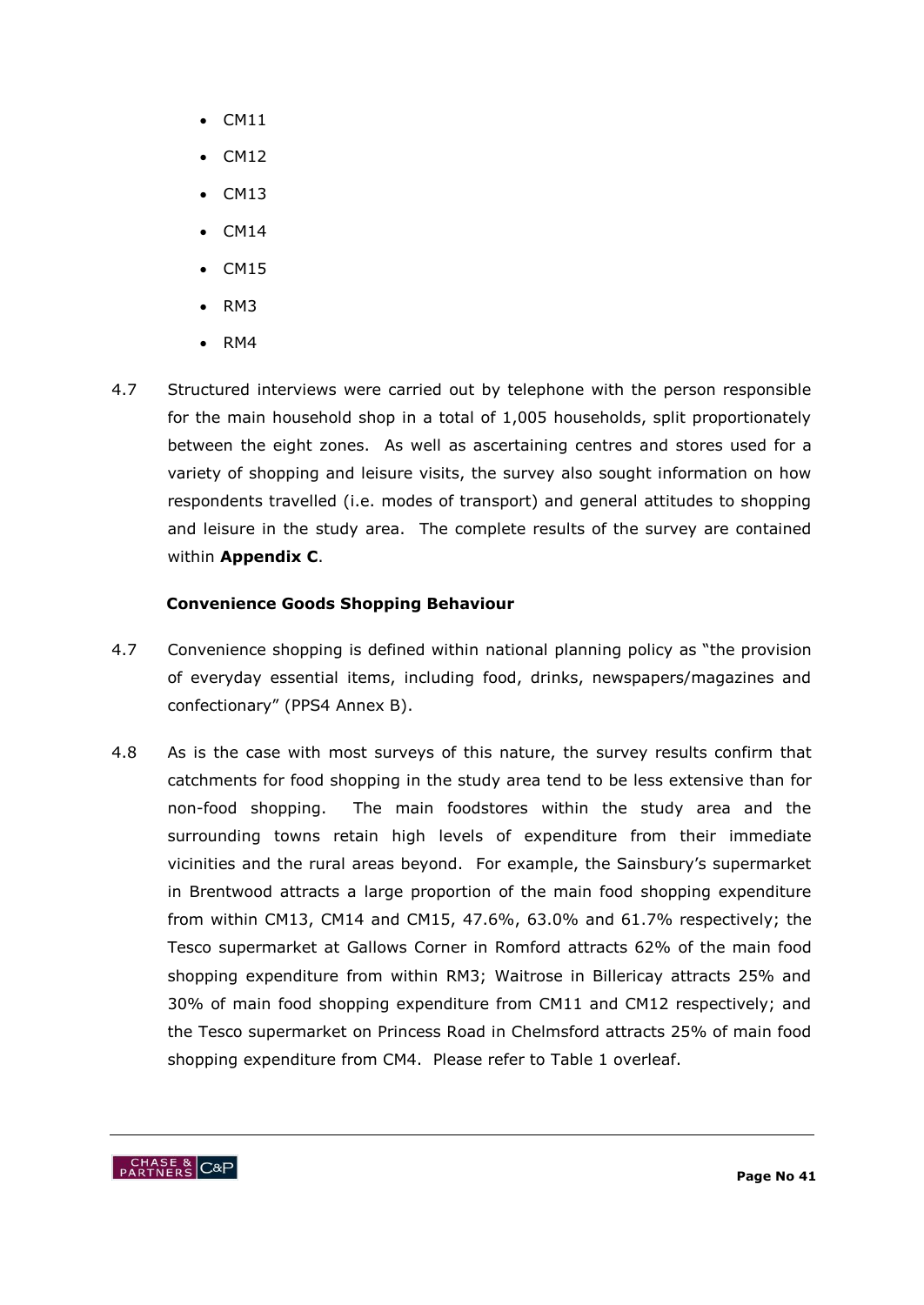| <b>Store</b>                     | <b>Total</b>  | CM4           | <b>CM11</b>   | <b>CM12</b> | <b>CM13</b> | <b>CM14</b>   | <b>CM15</b>   | RM <sub>3</sub> | <b>RM4</b> |
|----------------------------------|---------------|---------------|---------------|-------------|-------------|---------------|---------------|-----------------|------------|
|                                  |               |               |               |             |             |               |               |                 |            |
|                                  |               |               |               |             |             |               |               |                 |            |
| Sainsbury's, Brentwood           | 27.0          | 20.6          | $0.0\%$       | 1.5%        | 47.6        | 63.0          | 61.7          | 3.0%            | 50.0       |
|                                  | $\frac{0}{0}$ | $\frac{0}{0}$ |               |             | $\%$        | $\frac{0}{0}$ | $\frac{0}{0}$ |                 | $\%$       |
| Tesco, Gallows Corner, Romford   | 22.4          | 5.9%          | $0.0\%$       | $0.0\%$     | 7.2%        | 16.8          | 12.1          | 62.8            | $0.0\%$    |
|                                  | $\%$          |               |               |             |             | $\%$          | $\%$          | %               |            |
| Waitrose, Billericay             | 9.2%          | 8.8%          | 25.0          | 39.0        | 4.2%        | $0.0\%$       | 2.0%          | $0.0\%$         | $0.0\%$    |
|                                  |               |               | $\frac{0}{0}$ | $\%$        |             |               |               |                 |            |
| Asda, Pipps Hill, Basildon       | 3.7%          | $0.0\%$       | 14.1          | 6.6%        | 7.2%        | $0.0\%$       | 0.7%          | 0.7%            | $0.0\%$    |
|                                  |               |               | $\frac{0}{0}$ |             |             |               |               |                 |            |
| Tesco, Mayflower, Basildon       | 3.4%          | $0.0\%$       | 10.9          | 15.4        | 0.6%        | 0.8%          | 0.7%          | $0.0\%$         | $0.0\%$    |
|                                  |               |               | $\%$          | $\%$        |             |               |               |                 |            |
| Tesco, Laindon Hills, Basildon   | 3.0%          | $0.0\%$       | 4.3%          | 5.9%        | 9.0%        | 1.7%          | 0.7%          | 0.0%            | 0.0%       |
|                                  |               |               |               |             |             |               |               |                 |            |
| Tesco, Princess Road, Chelmsford | 2.9%          | 25.0          | 3.3%          | 1.5%        | 1.2%        | $0.0\%$       | 3.4%          | 0.0%            | $0.0\%$    |
|                                  |               | $\frac{0}{0}$ |               |             |             |               |               |                 |            |
| Co-op, Queens Park, Billericay   | 2.3%          | $0.0\%$       | 5.4%          | 10.3        | 2.4%        | $0.0\%$       | 0.0%          | 0.0%            | $0.0\%$    |
|                                  |               |               |               | $\%$        |             |               |               |                 |            |
| M&S, High Street, Brentwood      | 1.9%          | 1.5%          | $0.0\%$       | $0.0\%$     | $3.0\%$     | 6.7%          | 3.4%          | $0.0\%$         | $0.0\%$    |
|                                  |               |               |               |             |             |               |               |                 |            |
| Internet                         | 1.8%          | 1.5%          | 3.3%          | 3.7%        | $0.0\%$     | 3.4%          | 2.0%          | 0.7%            | $0.0\%$    |
|                                  |               |               |               |             |             |               |               |                 |            |

**Table 1: Study Area Main Food Shopping Destinations by Market Shares** 

Source: Research & Marketing Household Survey Results November 2010

- 4.9 In terms of Brentwood town centre, the results confirm that Sainsbury"s dominates main food shopping expenditure within the surrounding area accounting for 47.6%, 63.0% and 61.7% respectively within zones CM13, CM14 and CM15 as stated above. Marks & Spencer (M&S) retains a modest amount of main food shopping expenditure from the same three zones, 3%, 6.7% and 3.4% respectively. With regard to other food stores in Brentwood town centre such as The Co-op within the Baytree Centre and Iceland on the High Street, the results show a negligible level of main food shopping expenditure from the study area, 1.1% and 0.9% respectively.
- 4.10 It is worth noting that a high proportion of linked trips take place within Brentwood town centre and surrounding postcode zones. 58.4%, 58.3% and 59.6% of residents within zones CM13, CM14 and CM15 respectively combine their main food shop with non-food shopping in the same journey compared with just 53.5% across the entire study area. This should be considered an indicator of the strength of Brentwood town centre"s retail offer. It also emphasises the importance of Sainsbury"s supermarket which provides free parking to shoppers who spend over £5 within the store.

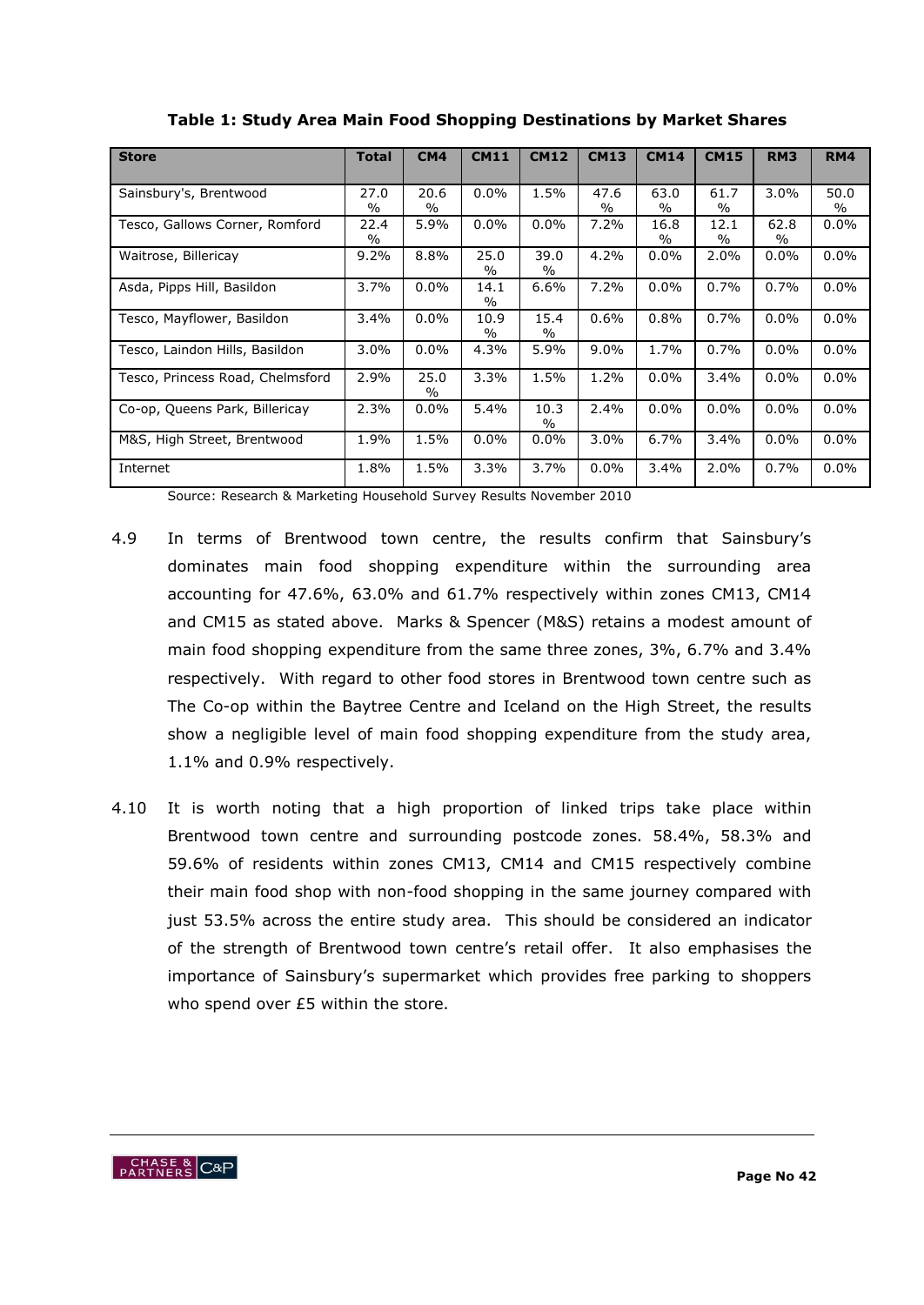| <b>Store</b>                   | <b>Total</b> | CM4     | <b>CM11</b>           | <b>CM12</b>  | <b>CM13</b>           | <b>CM14</b>           | <b>CM15</b>  | RM <sub>3</sub>       | <b>RM4</b> |
|--------------------------------|--------------|---------|-----------------------|--------------|-----------------------|-----------------------|--------------|-----------------------|------------|
|                                |              |         |                       |              |                       |                       |              |                       |            |
| Waitrose, Billericay           | 6.6%         | $0.0\%$ | 22.8<br>$\frac{0}{0}$ | 30.1<br>$\%$ | 1.8%                  | $0.0\%$               | 0.7%         | $0.0\%$               | $0.0\%$    |
| Sainsbury's, Brentwood         | 6.3%         | 2.9%    | $0.0\%$               | $0.0\%$      | 13.3<br>$\frac{0}{0}$ | 17.6<br>$\frac{0}{0}$ | 11.4<br>$\%$ | 0.4%                  | $0.0\%$    |
| Tesco, Gallows Corner, Romford | 4.9%         | 1.5%    | $0.0\%$               | $0.0\%$      | 1.2%                  | 0.8%                  | $0.0\%$      | 16.4<br>$\frac{0}{0}$ | $0.0\%$    |
| Local Stores, Brentwood        | 4.6%         | 1.5%    | 2.2%                  | $0.0\%$      | 6.0%                  | 14.3<br>$\%$          | 10.7<br>$\%$ | $0.0\%$               | $0.0\%$    |
| Co-op, Queens Park, Billericay | $4.1\%$      | 2.9%    | 6.5%                  | 24.3<br>$\%$ | $0.0\%$               | $0.0\%$               | $0.0\%$      | $0.0\%$               | $0.0\%$    |
| Co-op, Harold Wood, Romford    | 3.2%         | $0.0\%$ | $0.0\%$               | $0.0\%$      | $0.0\%$               | $0.0\%$               | 0.0%         | 11.9<br>$\%$          | $0.0\%$    |
| Local Stores, Billericay       | 3.0%         | 1.5%    | 15.2<br>$\%$          | 10.3<br>$\%$ | 0.6%                  | $0.0\%$               | $0.0\%$      | $0.0\%$               | $0.0\%$    |
| M&S, High Street, Brentwood    | 2.8%         | $0.0\%$ | $0.0\%$               | $0.0\%$      | $3.6\%$               | 9.2%                  | 6.0%         | 0.7%                  | $0.0\%$    |
| Local Stores, Harold Hill      | 2.7%         | $0.0\%$ | 0.0%                  | $0.0\%$      | 0.0%                  | 0.8%                  | $0.0\%$      | 9.3%                  | $0.0\%$    |
| Co-op, Shenfield               | 2.6%         | $0.0\%$ | $0.0\%$               | $0.0\%$      | 12.0<br>$\%$          | $0.0\%$               | 4.0%         | $0.0\%$               | $0.0\%$    |

**Table 2: Top-Up Food Shopping Destinations by Market Shares**

Source: Research & Marketing Household Survey Results November 2010

- 4.11 Top-up shopping patterns are typically more diffuse and influenced by factors such as commuting and the school run. This explains the somewhat scattered responses which include locations at a number of smaller local district centres, village centres and shopping parades such as those assessed within Section 6 of this study.
- 4.12 In terms of top-up expenditure patterns within each postcode zone:
	- CM4 is dominated by stores in Ingatestone, 29.4% within Budgens, 17.6% within local stores and 11.8% within the Co-op;
	- In CM11 Billericay stores figure largely with Waitrose accounting for 22% and local stores accounting for a further 15.2%;
	- Again Billericay seems to dominate top-up expenditure from residents within CM12 with 30.1% taken by Waitrose, 24.3% by the Co-op at Queens Park and local Billericay stores take a further 10.3%;
	- In CM13 stores within the Brentwood and Shenfield areas figure highly, Sainsbury"s in Brentwood takes 13.3%, the Co-op in Shenfield takes 12.0% and the Co-op in Hutton takes a further 10.2%;

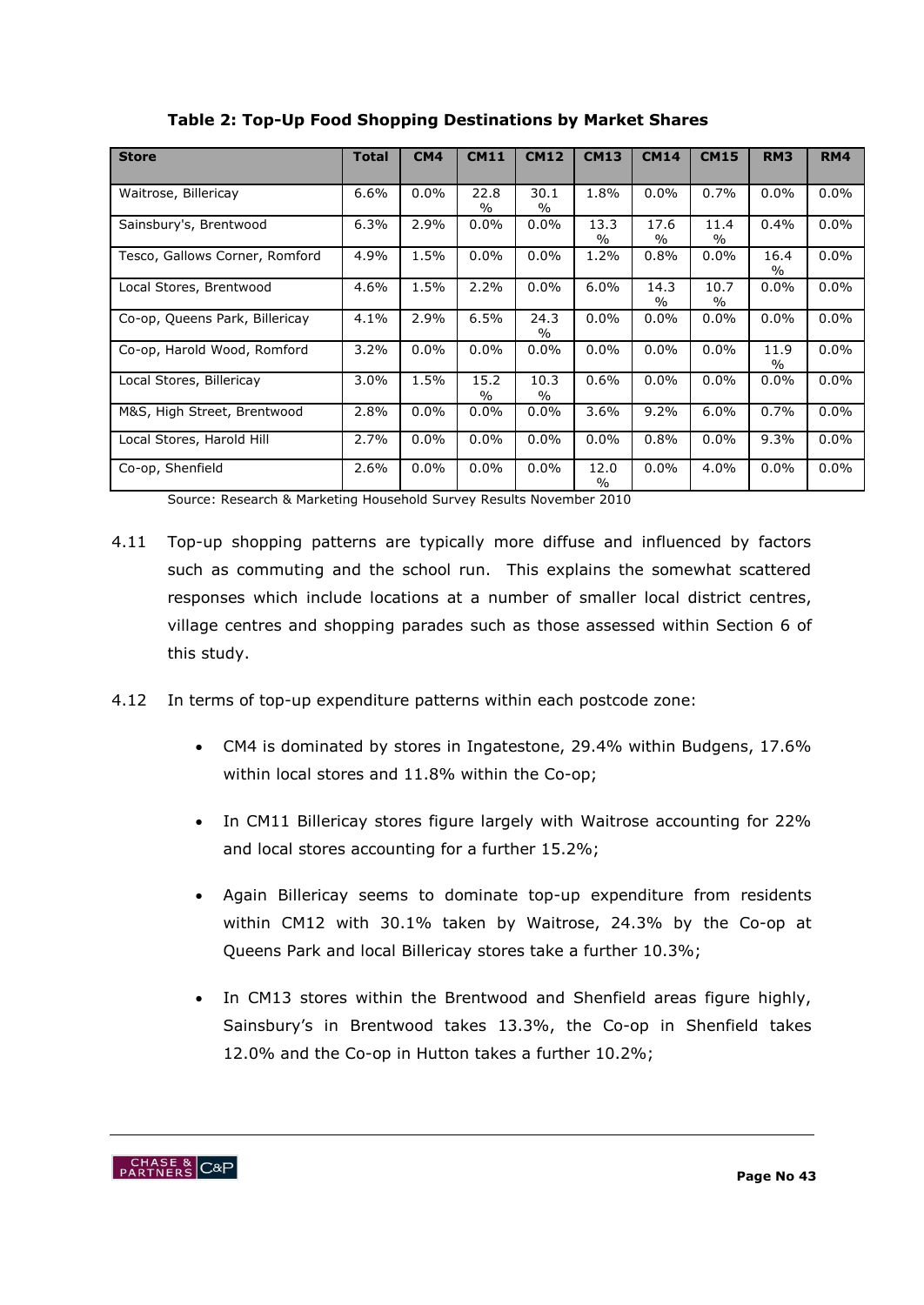- CM14 is dominated by stores within Brentwood where Sainsbury"s takes 17.6%, M&S 9.2%, Tesco Express on London Road 10.1% and the Co-op in the Baytree Centre 6.75%, in addition local stores within the town account for a further 14.3%;
- Convenience goods top-up expenditure within zone CM15 is shared between Brentwood and Shenfield in the main. In Brentwood Sainsbury"s accounts for 11.4%, M&S on the High Street 6%, and local stores 10.7%. Within Shenfield Tesco Express on Hutton Road accounts for 5.4%, the Coop 4%, and independent traders a further 5.4%. Interestingly the Budgens within Doddinghurst performs well accounting for 8.7%;
- Unsurprisingly top-up shopping expenditure within RM3 is dominated by stores within Romford, Harold Wood and Harold Hill, Tesco at Gallows Corner accounts for 16.4%, the Co-op at Harold Wood 11.9%, the Co-op at Harold Hill 5.6%, local stores in Harold Hill 9.3% and local stores within Romford 8.9%; and
- The level of respondents to the household survey from within zone RM4 was unfortunately too low to enable the results to show any meaningful information, only two respondents were from that postcode zone.

# **Farm Shops**

4.13 Across the study area as a whole 38.5% of respondents buy food or other produce from a local farm shop. The proportion is much greater within those areas outside the M25: 19.7% of respondents from within postcode zone RM3 buy food or other produce from a local farm shop whereas 51.3% do from CM14 and 56.4% from CM15. The area to the north of Brentwood town centre therefore contains the highest proportion of respondents using farm shops, this is not surprising given its rural nature. The presence of Calcott Hall Farm just to the north of Brentwood off Ongar Road also contributes to this: 46.2% of all respondents within CM14 and 47.7% within CM15 use the farm shop. Another farm shop that performs well in the household survey results is at Barleylands Farm between Billericay and Basildon just off Southend Road (A129). 30.4% and 20.6% of residents within zones CM11 and CM12 respectively use the store, essentially Billericay and the surrounding area.

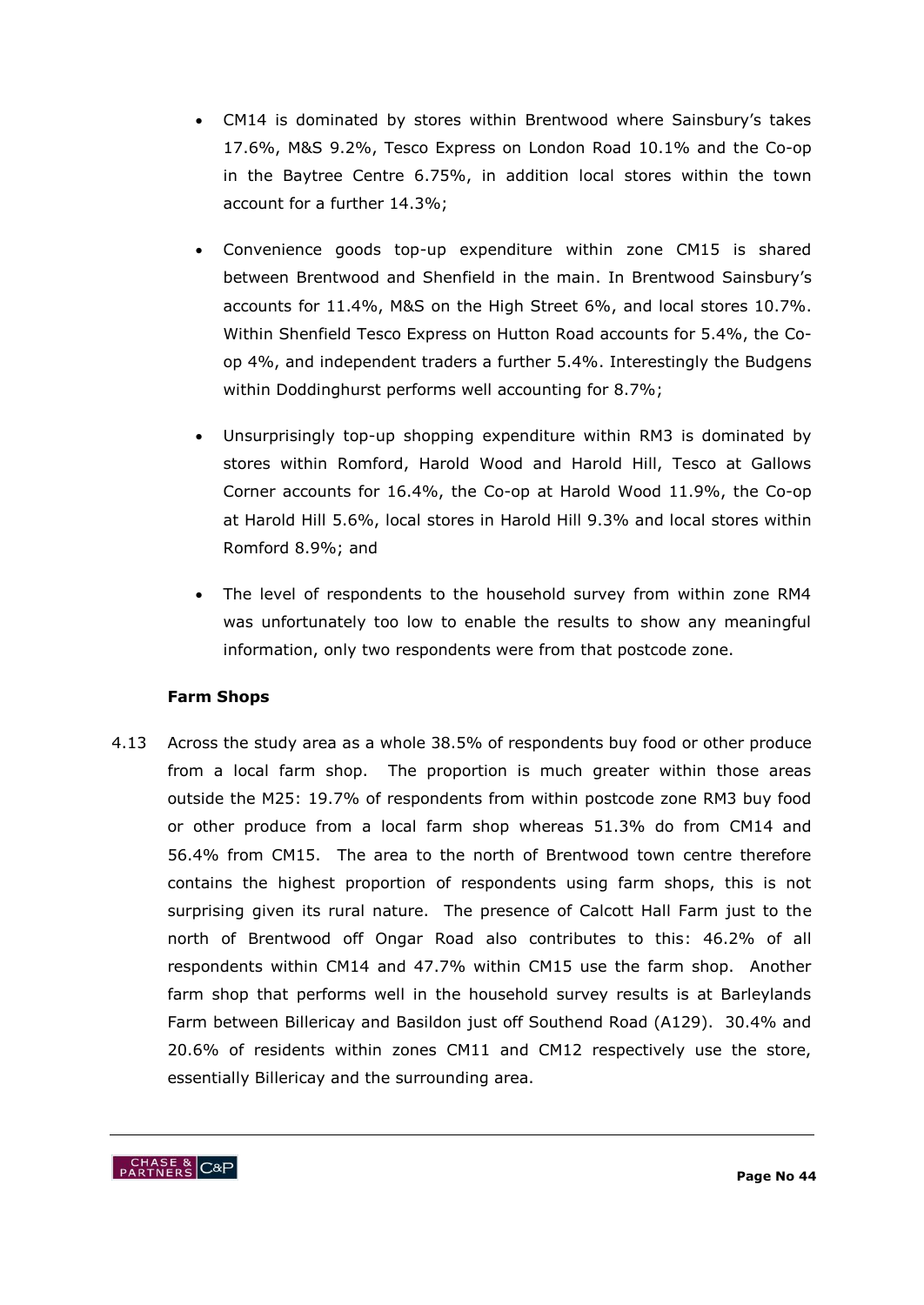#### **Comparison Goods Shopping Behaviour**

- 4.14 Patterns of shopping for comparison goods amongst residents within the study area are far more complex than shopping patterns for convenience goods - there are many more factors which influence the results. For example, shoppers are prepared to travel much further when shopping for comparison goods; other factors such as the prevalence of certain key retailers or groupings of similar retailers can also influence expenditure patterns. The results of the household survey for each of the goods categories are analysed in turn below.
- 4.15 *Clothes, footwear and other fashion goods* overall the main centres referred to are Romford and Lakeside which account for 22.5% and 21.8% of all respondents respectively. It should be noted however that Romford accounts for very few respondents in the majority of the postcode zones with the exception of RM3, therefore Lakeside would appear to exert the strongest influence over the residents within the study area in general. Both Chelmsford and Basildon exert a clear influence within the eastern part of the study area. Usage of Brentwood town centre is confined to shoppers from the immediately surrounding area in the main, zones CM13, CM14 and CM15.
- 4.16 *Furniture, carpets and other floor coverings* there is a more diverse pattern of shopping for this category although Lakeside, Romford, Basildon and Chelmsford are prominent destinations. Brentwood town centre accounts for 6% of the overall respondents and 6.6%, 16.8% and 12.1% from the surrounding zones CM13, CM14 and CM15 - the centre is clearly underperforming in this sector. Retail parks such as Gallows Corner in Romford and Pipps Hill in Basildon perform relatively well, particularly within their local areas.
- 4.17 *Household textiles and soft furnishings* there is a similar pattern here as with *furniture, carpets and other floor coverings* with Romford, Lakeside, Basildon and Chelmsford all cited. Retail warehousing is again cited but to a lesser extent. Although Brentwood town centre does not feature highly overall, it performs well within the surrounding postcode zones.
- 4.18 *Domestic electrical appliances e.g. fridges, washing machines –* internet and mail order together account for a substantial proportion of respondents in this category, 13.6%. Gallows Corner Retail Park however accounts for an even higher proportion at 15.9%, it should be noted that the majority of these are from

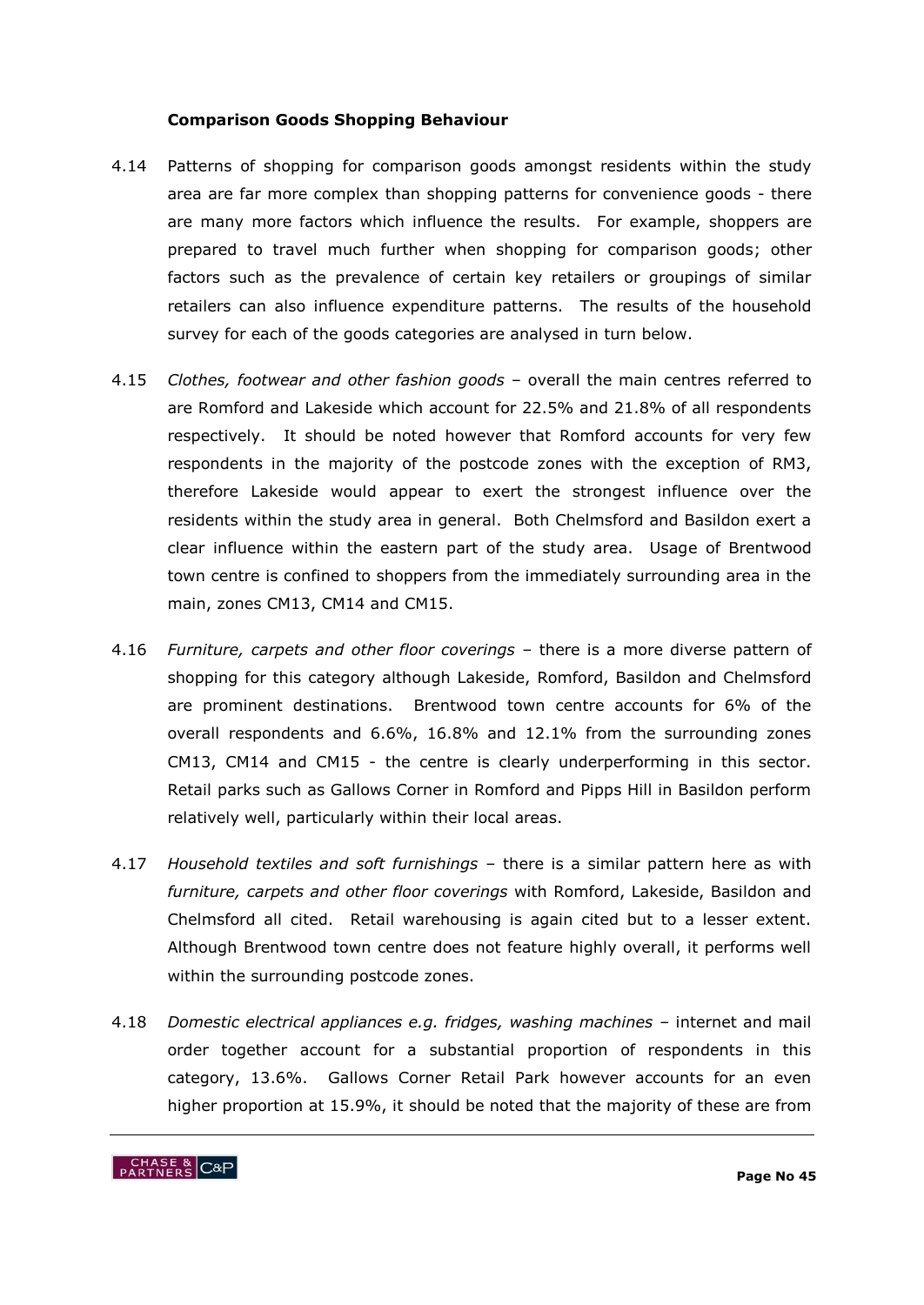the local postcode zone RM3 though. Brentwood town centre accounts for 11.1% of the overall respondents, again this is mainly confined to the surrounding area. Romford town centre, Chelmsford town centre and Lakeside shopping centre also account for a similar level of respondents from zones close by.

- 4.19 *AV, telephone, photo and IT equipment -* there is a similar pattern here to *domestic electrical appliances* above. Internet and mail order together account for the largest proportion of respondents – 13.9%. Brentwood and Romford town centres also perform well accounting for 11.2% and 11.1% respectively, mostly from within nearby postcode zones. Gallows Corner again figures highly and many other retail parks are cited such as Pipps Hill, Mayflower and Heron, all in Basildon.
- 4.20 *China, glass and utensils –* there is a similar pattern to *furniture, carpets and other floor coverings* and *household textiles and soft furnishings* here. The main centres of Romford, Lakeside and Brentwood account for the majority of shopping. Chelmsford and Basildon continue to exert influence over the eastern part of the study area.
- 4.21 *DIY goods, gardening goods and decorating supplies –* Gallows Corner Retail Park is by far the most popular destination for this goods category; 21.3% of respondents list it as their main destination for this type of shopping. 7.4% of respondents within postcode zone CM4 in the far east of the study area cited it as their primary destination, the third most popular destination within this zone. Brentwood, Romford and Basildon town centres are mentioned by a relatively high number of respondents mostly from their surrounding areas.
- 4.22 *Books, jewellery, sporting, recreational and luxury goods (Miscellaneous) –* a diverse range of centres are mentioned for this goods category. Centres of note are Brentwood town centre (16.7% of respondents), Romford town centre (13.5%) and Lakeside shopping centre (10.9%) again mostly from within their immediate vicinities. Internet/mail order accounts for a substantial proportion (14.3%) of the respondents.
- 4.23 *Chemist"s goods –* the pattern for chemist"s goods shopping tends to be similar to that for food, in general people use the largest available centre locally. As such the main centres dominate, Brentwood town centre accounts for 29.1% of all respondents and significantly 48.2%, 81.5% and 61.7% from zones CM13, CM14

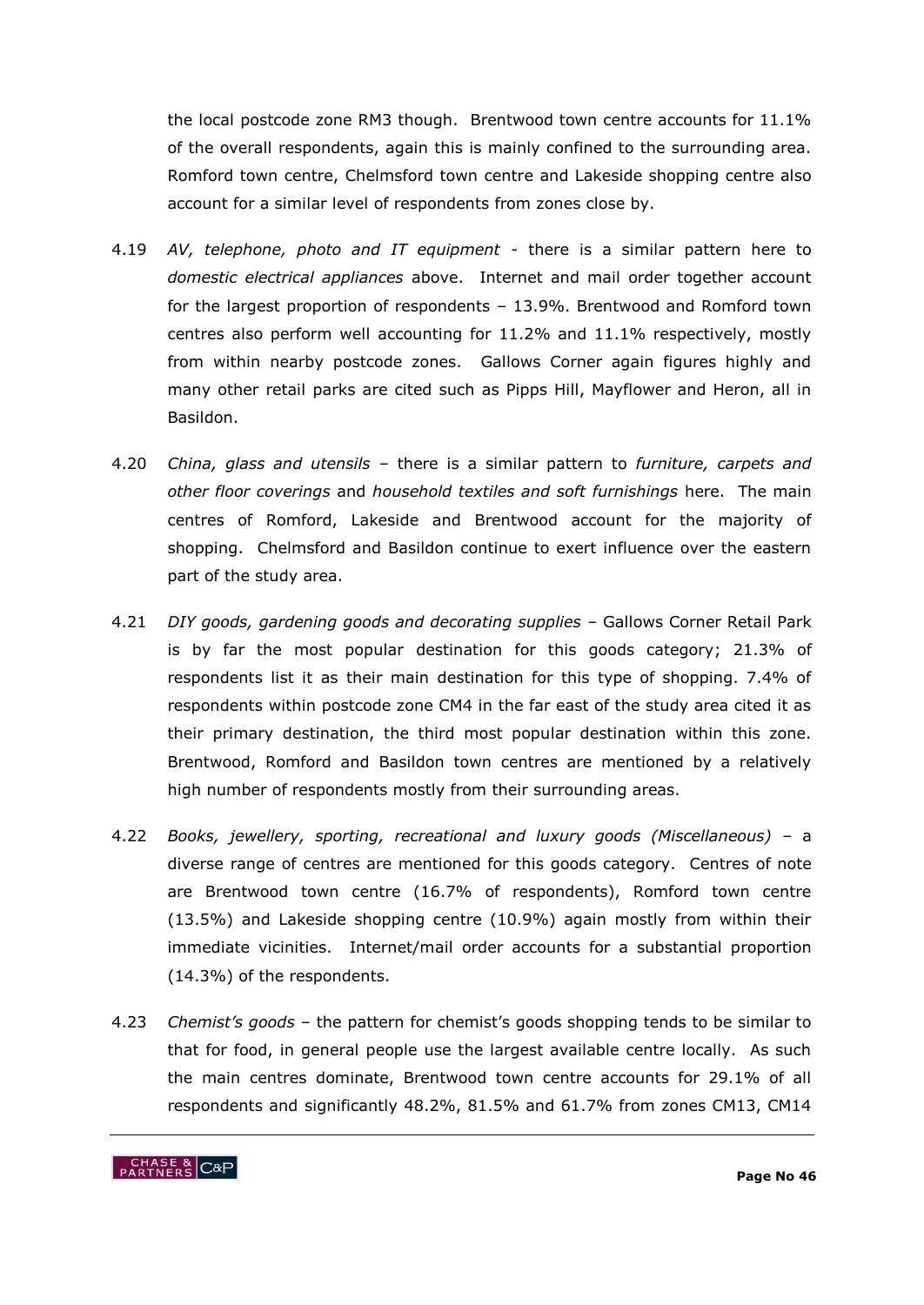and CM15 respectively. Likewise Billericay accounts for 29.1% of all respondents and up to nearly 70% from the surrounding area.

## **Shopping and Service**

- 4.24 With regard to main towns used for shopping and services, the survey demonstrates the popularity of Brentwood town centre: 36.9% of all respondents cite it as the town centre they use most. It is particularly worth noting the dominance of Brentwood within the surrounding area, accounting for 62.7%, 94.1% and 77.2% of all respondents within zones CM13, CM14 and CM15 respectively. Romford also features highly with 25% of all respondents. although this is biased towards those from the west of the study area. Billericay, Basildon and Chelmsford town centres are also popular, but only within their respective immediate catchments.
- 4.25 The main reason cited for this pattern is that the shopping destination is "close to home". This is particularly the case for the three postcodes which surround Brentwood town.
- 4.26 When asked what improvements could be made to their local centre respondents in postcode zones surrounding Brentwood town made several suggestions. These included demand for car parking improvements such as free parking, lower parking charges and improved parking facilities; clearly this is an issue which is of concern for many local residents. Suggestions of increased car parking provision and lower parking charges are, however, common responses within household surveys of this nature. In Chase & Partners' experience it appears they are sometimes default suggestions often given even to centres with an oversupply of affordable parking.
- 4.27 Another suggestion of note from residents with postcode zones CM13, CM14 and CM15 is the wider provision retail choice specialists. This would appear to emphasise the need for Brentwood town centre to continue to try and distinguish itself from other nearby competing retail centres. The most common response to the question of what improvements could be made to their local centre from these three postcode zones, however, was "nothing". Considering the majority of respondents within these zones cited Brentwood as their main town centre for shopping and services, this should be considered an indication of the esteem with which the local population hold the centre and is a clear indication of its strength.

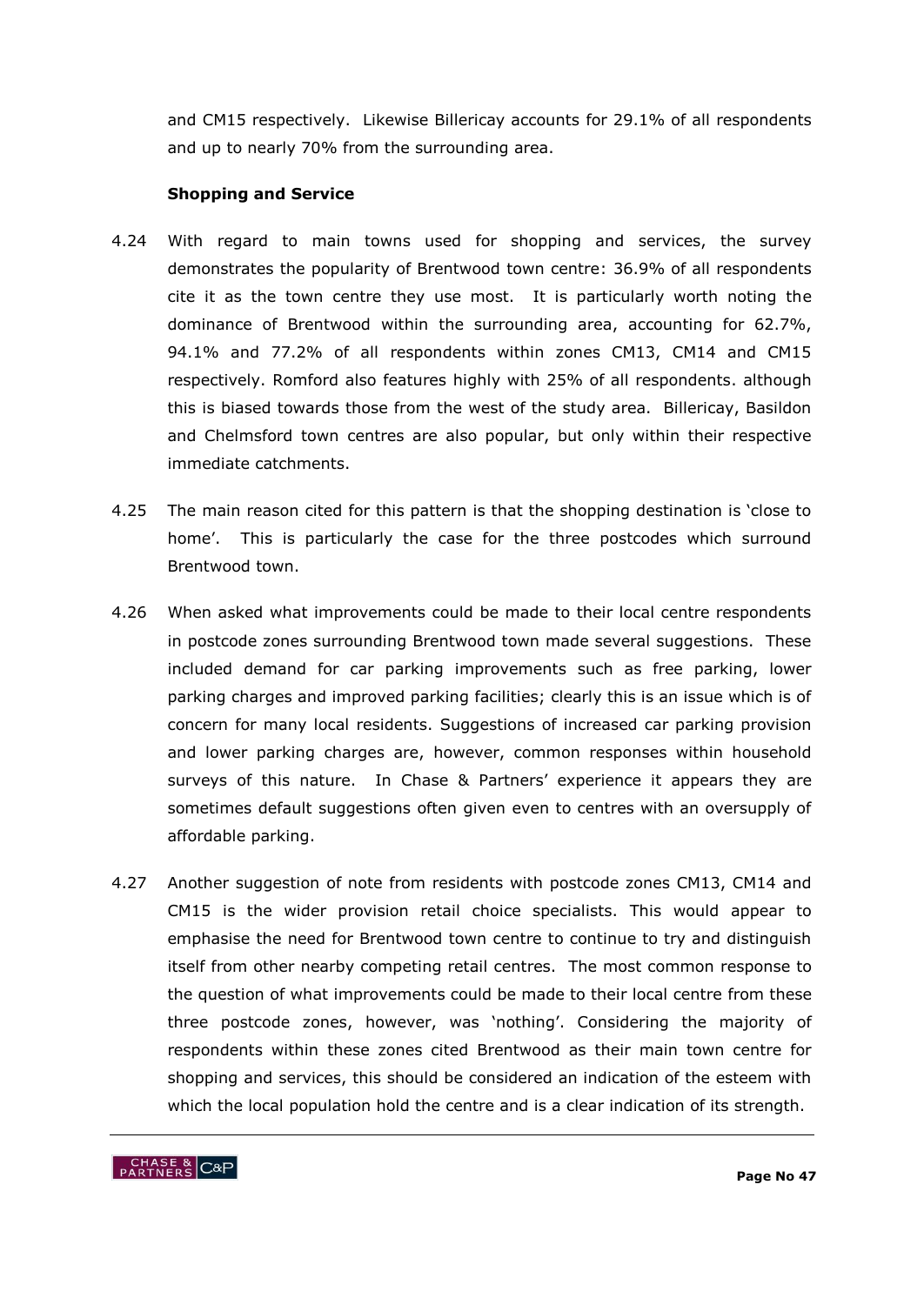#### **Leisure**

- 4.28 In terms of the main leisure and entertainment activities residents within the study area enjoy on a regular basis, 65.5% of all respondents visit cafes and restaurants, 36.9% visit the cinema, 37.6% visit the theatre or partake in other cultural/arts entertainment, 29.5% visit pubs and bars, 21.7% swim, 16.5% use a leisure centre, 12.8% use a private gym and 12.7% go tenpin bowling.
- 4.29 With regard to the use of cafes and restaurants within Brentwood, 20.7% visit Prezzo, 16.1% Toby Carvery (The Artichoke), 14.5% Cafe Rouge, Zizzi 9.9%, Pizza Express 9.5%, 7% Harvester and 5.4% Il Bertorelli. It would appear on this evidence that the collection of multiple chain restaurants within Brentwood attract reasonable numbers of visitors and are popular with patrons of the centre.
- 4.30 With regard to cinema use within the study area, 40.2% of respondents go to Basildon, 33.4% to Romford and 15.6% to Chelmsford. In terms of the three postcode zones surrounding Brentwood town, the majority of respondents within CM13 (62.3%) use Basildon, most from CM14 (36.4%) visit Romford and most from CM15 (27.7%) visit Chelmsford. It is clear from the results that most respondents tend to visit their closest cinema. This is encouraging for Brentwood as planning permission has been granted for a six screen cinema as part of the William Hunter Way car park re-development. When development has been completed these results would suggest that Brentwood town centre can expect to claw back significant lost expenditure from these neighbouring towns.
- 4.31 Brentwood town centre performs well in terms of the retention of respondents to evening entertainment venues / late licensed premises within the surrounding area; 50%, 43.8% and 50% from within zones CM13, CM14 and CM15 respectively. Central London is the only notable alternative destination that respondents from within these postcode zones cite. The night time economy is a clear strength of Brentwood as seen within the results for visitors to pubs and bars; 46.3%, 86% and 65.2% of respondents from within zones CM13, CM14 and CM15 respectively visit pubs and bars within Brentwood most often.
- 4.32 Brentwood also performs well as a destination for sports and leisure centre visits (accounting for 52.4% of respondents throughout the study area) and swimming within public or private pools.

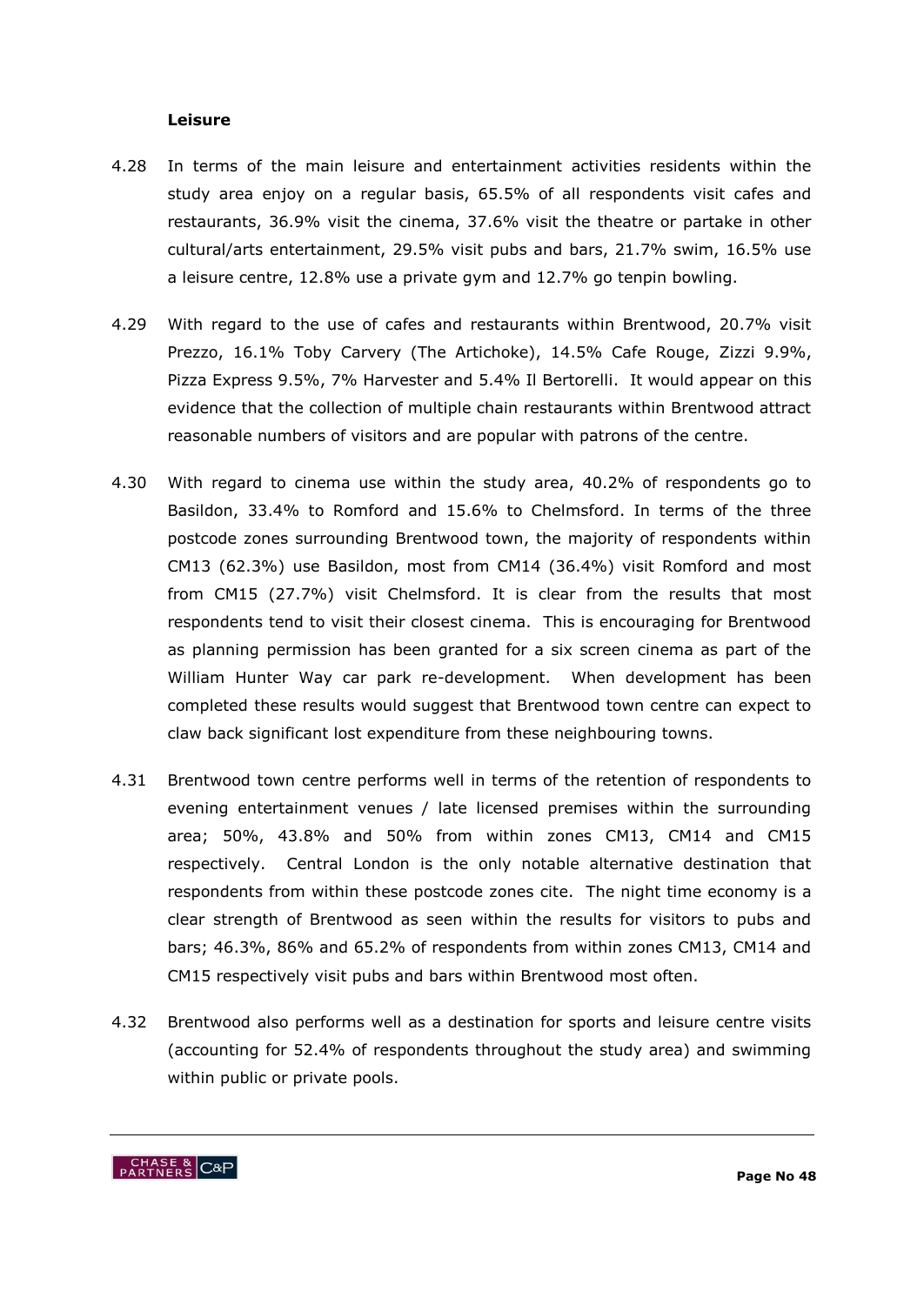#### *Overview of Household Survey Data*

- 4.33 The household survey data is fundamentally important in seeking to establish the existing pattern of shopping behaviour for food, non-food goods and services as well as leisure and entertainment destinations amongst residents within the study area. It also assists in identifying the extent of the catchment of each of the four main centres within Brentwood Borough and the relationship of these centres and specific stores (particularly supermarkets) with neighbouring retail centres and locations.
- 4.34 The survey also provides useful background information on respondents' perception of the main centres and can be used, together with other material, to develop a clear view on the strengths (and weaknesses) of the Borough's local and village centres, and assist in devising detailed strategies to enhance the vitality and viability of these centres in the future.
- 4.35 The general picture to emerge for convenience goods is that expenditure is spent locally where possible. Within Brentwood town centre Sainsbury's is the main driver for this although other stores such as M&S and the Co-op play a part. A large number of visitors to Brentwood partake in linked shopping trips, combining the main weekly convenience goods shop with additional comparison goods shopping. This emphasises the importance of Sainsbury"s where the cost of long stay car parking can be redeemed against the value of groceries. It is again worth noting that within the north of the study area, north of Brentwood town, farm shops play a significant role within the convenience goods shopping hierarchy.
- 4.36 For comparison goods, patterns are far more complex. Romford town centre and the neighbouring Gallows Corner Retail Park, Lakeside Shopping Centre and Basildon town centre are all prominent destinations for a number of goods categories. Brentwood performs well in terms of categories such as chemist goods, books, jewellery, sporting, recreational as well as luxury goods and china, glass and utensils. However, there are moderate levels of leakage from the Borough to surrounding towns and retail destinations for a number of goods categories.
- 4.37 In terms of leisure provision within Brentwood Borough, the results indicate both strengths and weaknesses. The lack of a cinema or tenpin bowling facility is a

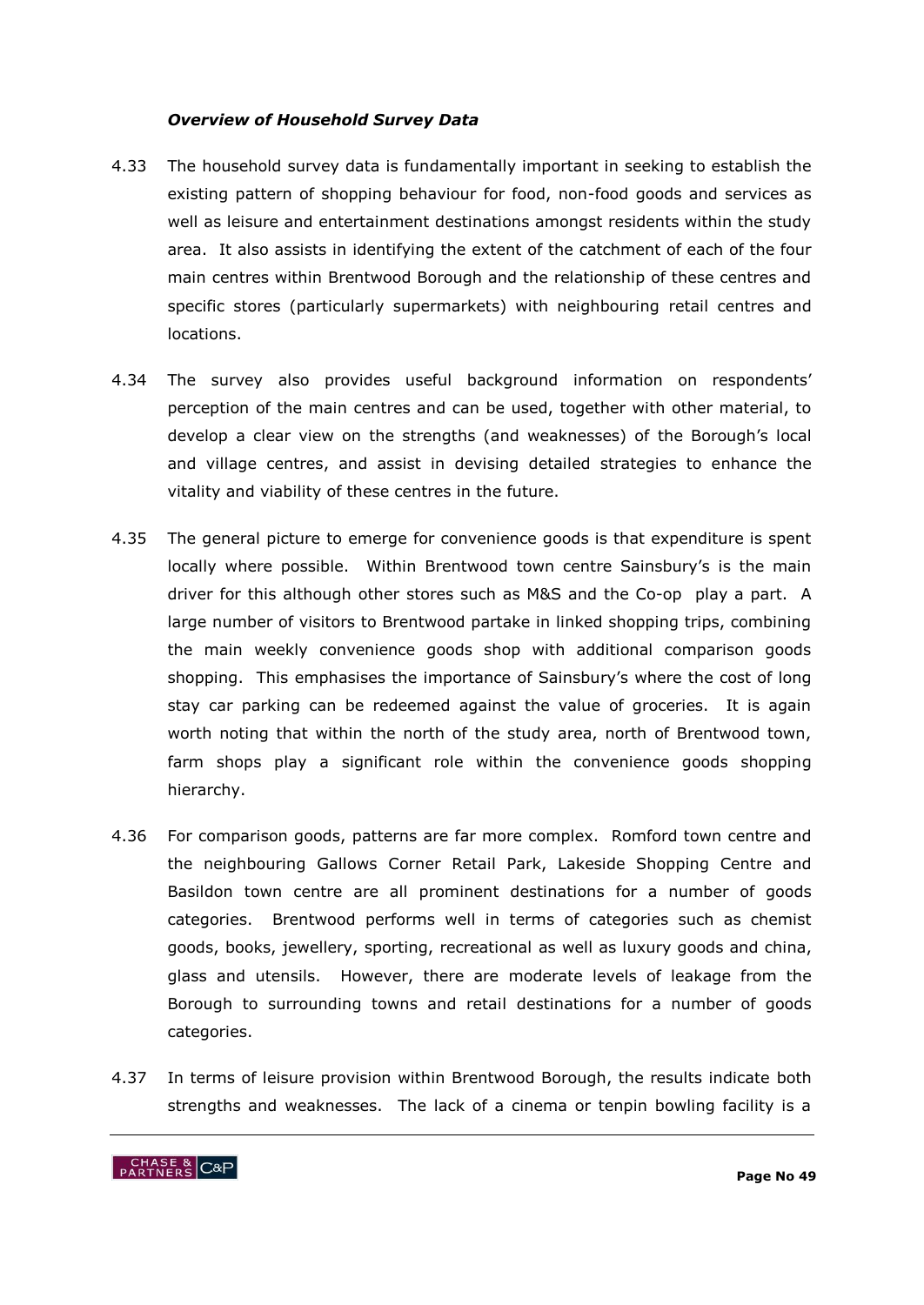weakness, having said that interest in the latter activity within the study area is limited at present. Within Brentwood town centre the night time economy is clearly a strength. The centre attracts large proportions of visitors from the surrounding area to the numerous cafes, restaurants, pubs, bars and clubs located here. This should only improve in the future as Brentwood Borough Council works toward obtaining Purple Flag<sup>18</sup> status.

<sup>18</sup> Purple Flag is a national accreditation scheme that recognises excellence in the management of town and city centres at night. It is designed to provide recognition that a centre is managing its night time experience and thus helping to overcome any negative public perceptions that may exist.

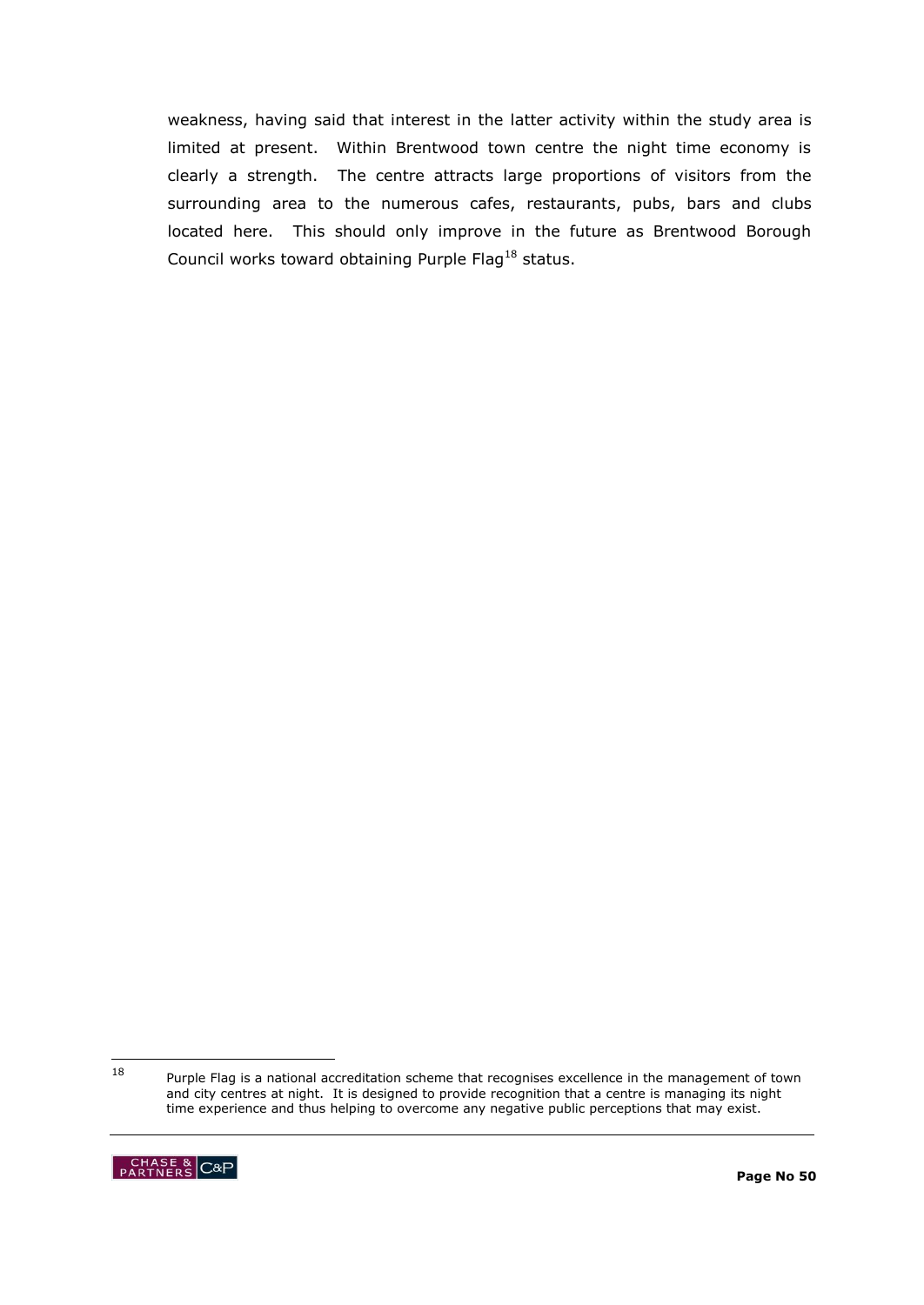# **5. Assessments of the Vitality and Viability of Brentwood Town Centre, Warley Hill - Brentwood Station Area, Ingatestone and Shenfield**

- 5.1 In accordance with the requirements of our brief, Chase & Partners have conducted an assessment of the health and vitality of the centres of Brentwood, Warley Hill, Ingatestone and Shenfield. Where reliable information is available we have assessed the vitality and viability of centres using indicators outlined in Annex D of Planning Policy Statement 4: Planning for Sustainable Economic Growth. These are:
	- diversity of main town centre uses,
	- amount of retail, leisure and office floorspace in edge-of-centre and out-ofcentre locations,
	- potential capacity for growth,
	- retailer representation and demand,
	- rental levels,
	- proportion of vacant street level property,
	- commercial yields,
	- pedestrian flows,
	- accessibility,
	- customer and residents' views and behaviour,
	- perception of safety and occurrence of crime, and
	- environmental quality.
- 5.2 Conclusions have been drawn on the overall health, vitality and viability of each of the centres, based upon these indicators.

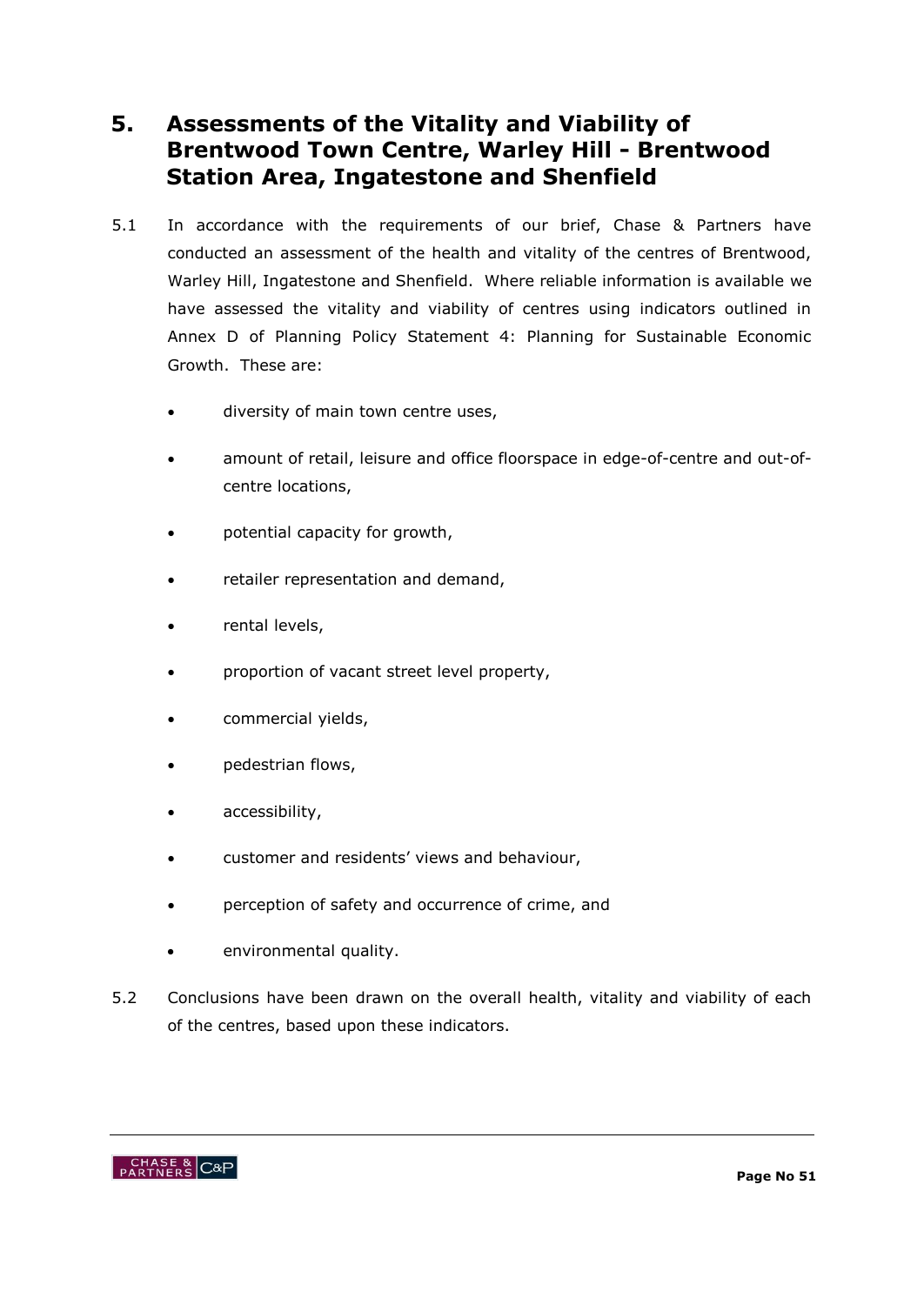# **Brentwood Town Centre**

- 5.3 Situated 20 miles north-east of Central London, Brentwood is the principal settlement of the Borough located close to Junction 28 of the M25 motorway in south-west Essex.
- 5.4 Brentwood is an historic town dating back to the  $12<sup>th</sup>$  Century when a small settlement was formed in a clearing along a road used by pilgrims from East Anglia and the Midlands travelling to Thomas Becket"s tomb at Canterbury Cathedral. Brentwood grew steadily over the coming years through agriculture and related trade. In the latter half of the 12th century, a chapel was built for the growing population and passing pilgrims, the remains of which can still be seen in Brentwood's High Street today. The town has a rich military history with large armies of soldiers and militia based locally to repel the prospective invasions of the Spanish in the late  $16<sup>th</sup>$  Century as well as the French during the time of the American War of Independence in the  $18<sup>th</sup>$  Century.
- 5.5 Modern day Brentwood is an affluent suburban town within the "London commuter belt" attracting several notable businesses, including Ford Motor Company UK headquarters, Equity Insurance Group, BT, BNY Mellon and Oce printing. The town centre, which has undergone comprehensive improvement works recently, is formed along the west to east orientated High Street acting as the centre's backbone with secondary retail parades to the north and south. Much of the town centre is within a Conservation Area, and is clean, well maintained with modern street furniture and a visually pleasing physical fabric. Other notable features include the Baytree Shopping Centre, a covered shopping precinct found south of the High Street, and a large Sainsbury"s supermarket north of the High Street which anchors the town's retail offer.

# **Diversity of Uses**

5.6 Based on the Goad centre report (see **Annex D**) and our street surveys conducted during August 2011 there are 253 units trading in Brentwood town centre on a total of some 46,260 sq m (497,900 sq ft) of retail floorspace, the composition of which is shown in Table 3 overleaf:

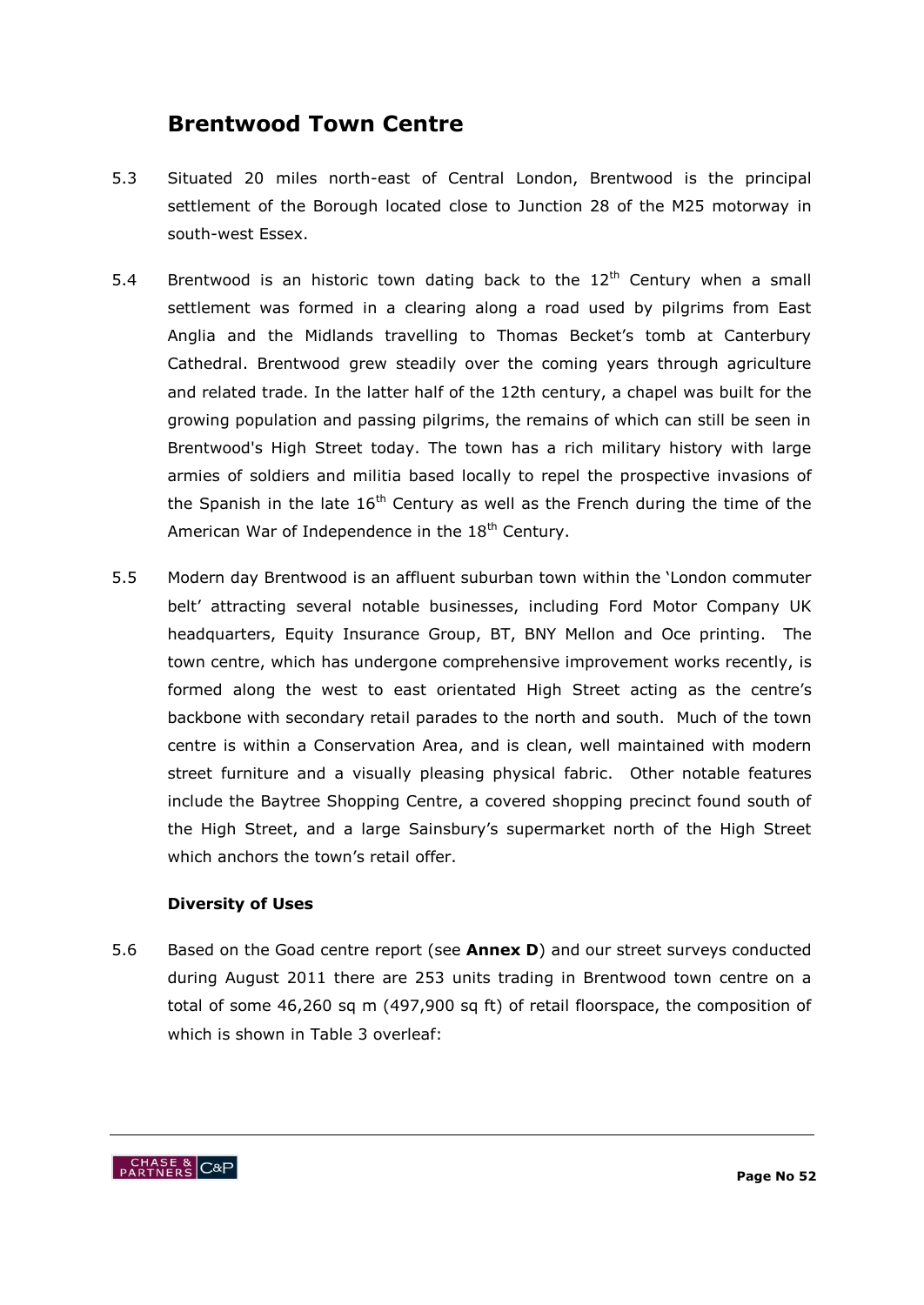| Category           | <b>Number</b><br>of Units | $\frac{0}{0}$ | <b>National</b><br><b>Average</b><br>( %) | <b>Amount of</b><br><b>Floorspace</b><br>(sq ft) | $\frac{6}{6}$ | <b>National</b><br>Average (%) |
|--------------------|---------------------------|---------------|-------------------------------------------|--------------------------------------------------|---------------|--------------------------------|
| <b>Convenience</b> | 13                        | 5             | 9                                         | 124,200                                          | 25            | 17                             |
| <b>Comparison</b>  | 92                        | 36            | 42                                        | 220,000                                          | 44            | 47                             |
| <b>Service</b>     | 127                       | 50            | 35                                        | 105,600                                          | 21            | 23                             |
| <b>Misc</b>        | 2                         |               |                                           | 2,500                                            |               |                                |
| <b>Vacant</b>      | 19                        | 8             | 13                                        | 48,100                                           | 10            | 11                             |
| Total              | 253                       |               |                                           | 497,900                                          |               |                                |

**Table 3: Uses in Brentwood Town Centre**

Source: Goad Centre Report (March 2010) and Chase & Partners Street Survey (August 2011)

- 5.7 Information in Table 3 above is taken from the Goad Centre Report for Brentwood together with our own street survey conducted in August 2011. The town centre retail uses have been divided into five distinct categories which enables analysis to be made and comparisons to be drawn between different centres. The units have been apportioned from our own street surveys and the floorspace by Experian Goad using the five categories: convenience goods, comparison goods, services, miscellaneous and vacant property. Examples of convenience goods retailers are food retailers such as butchers, bakers, grocers, fishmongers and supermarkets, other examples that fall into this category are off-licences, news agents and CTN stores. With regard to comparison goods retailers, they include those that specialise in items for the home such as DIY, furniture, homewares, white goods and household electrical; personal goods such as clothes, footwear, chemists and cosmetics; or personal interests/hobbies such books, music, sporting goods, etc. Service retailers will normally, but not always, provide a service as opposed to the sale of goods; they include restaurants, cafes, hairdressers, beauty salons, drycleaners, banks, estate agents and auctioneers. Miscellaneous properties are occupied by administrative or quasi-retail operators and government bodies such as careers offices, post offices and tourist information bureaus. Vacant units and floorspace is self explanatory.
- 5.8 Table 3 shows that in terms of convenience retail, the number of operators within Brentwood town centre is below the UK average but the amount of convenience floorspace is well above average. This difference can be explained the presence of the large Sainsbury"s supermarket within the town centre and to a lesser extent The Co-op within the Baytree Centre and Iceland on the High Street. Sainsbury"s supermarket is much larger than the typical town centre convenience

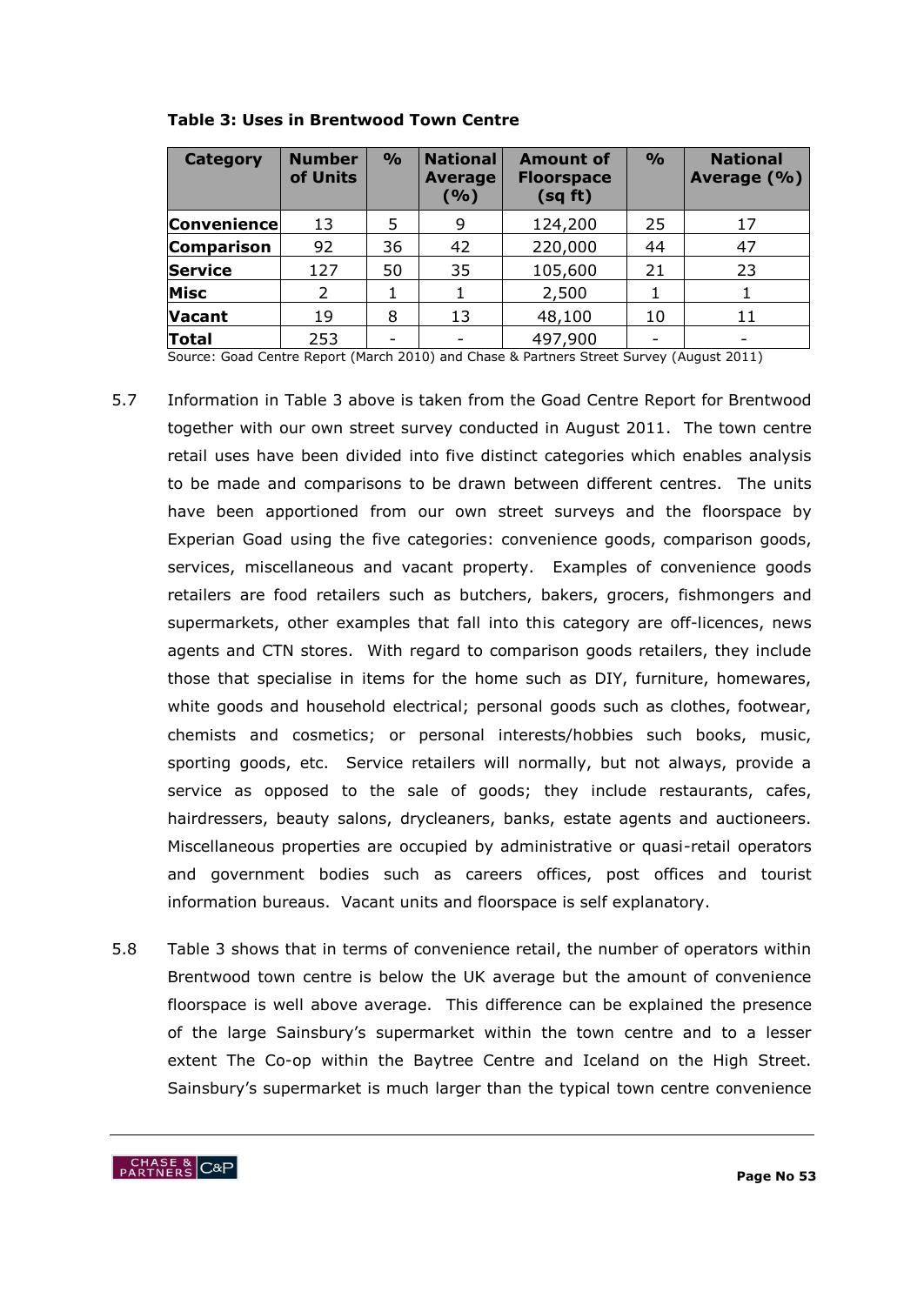stores that are found within most settlements of a similar size. The presence of the three well known supermarket retailers within Brentwood attracts a large number of shoppers and as such should be considered a strength of the centre.

- 5.9 This is proven by the results of the household survey where in the three postcode areas which make up Brentwood and the surrounding rural hinterland CM13, CM14 and CM15, the three supermarkets account for 54.8%, 72.3% and 69.1% of all main food shops respectively – see **Section 4** for further information.
- 5.10 In terms of comparison retail, both the number of units and the amount of floorspace within Brentwood are below the national average. There are a number of likely reasons for this, for example the proximity of Brentwood to higher order retail destinations such as Chelmsford, Romford (including Gallows Corner Retail Park) and Lakeside Shopping Centre in Thurrock. Many comparison goods retailers that have a presence within one or more of these rival shopping destinations will not regard it necessary to have a branch within Brentwood. This is illustrated by the Quantitative Data which shows these rival destinations draw high levels of expenditure for many of the comparison goods categories – see **Section 7** for further information.
- 5.11 Another reason for the below average level of comparison goods retailers and floorspace might be the limited supply of modern retail units within Brentwood. Many comparison goods retailers will only open a branch within a centre if there is a unit available that meets all their operational requirements in terms of size, servicing, and other arrangements.
- 5.12 The level of service retail units in Brentwood town centre is well above average at 50% compared with 35% nationally. Conversely the level of service retail floorspace is below average at 21% compared with 23% nationally. This can be partially explained by the large number of estate agents, hair and beauty specialists, interior design showrooms, restaurants, bars and cafes. These appear to be located in distinctive groupings as several of the restaurants, bars and cafes are located to the western end of the High Street where operators such as O"Neill"s, Cafe Rouge, The Slug and Lettuce, Zizzi, McDonald"s, Nando"s, Domino"s and Prezzo are all to be found. There are a large number of estate agents in the St Thomas Road and Moores Place vicinity. Furthermore, there is an obvious grouping of interior design show rooms at either end of the High Street.

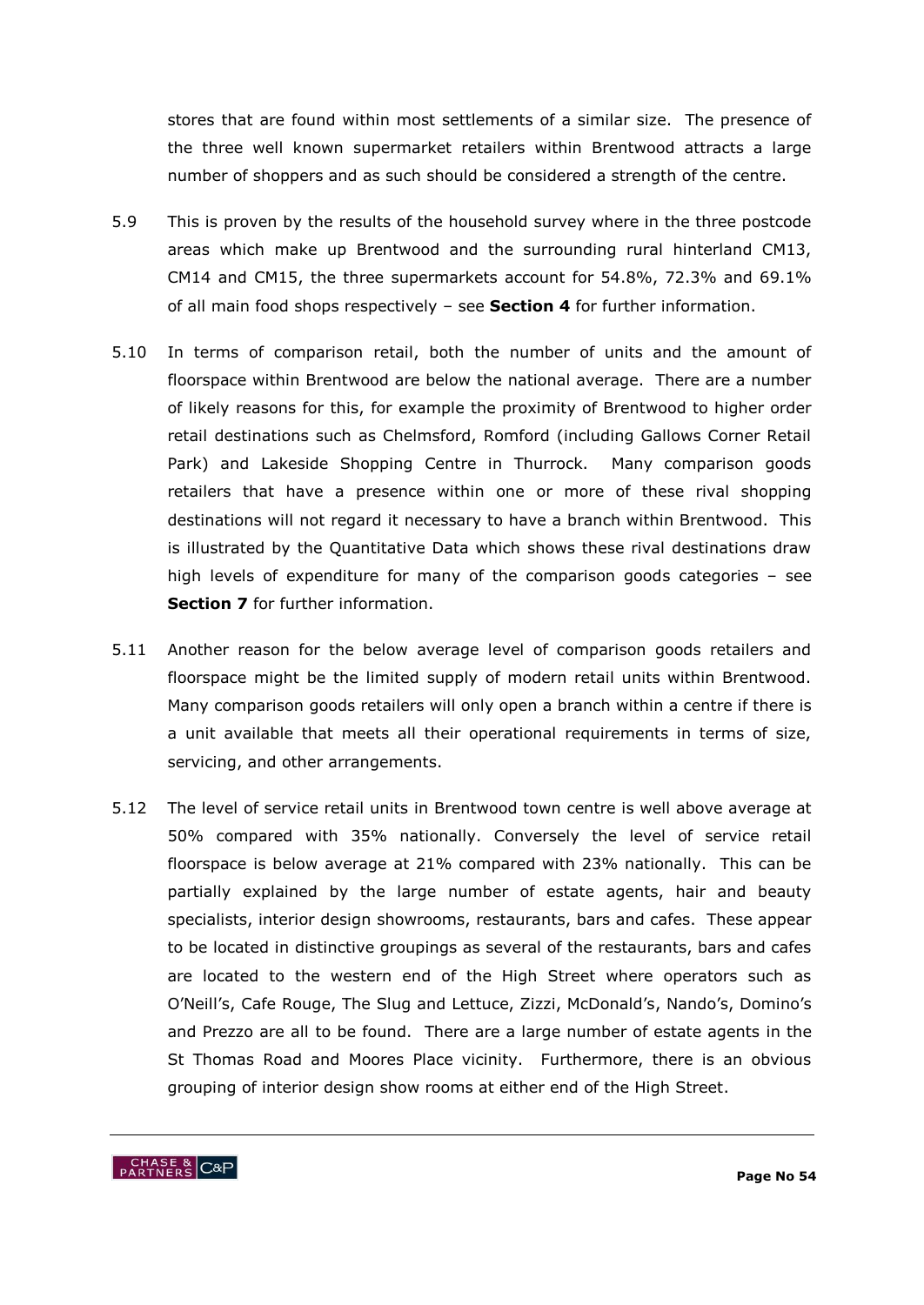## **Retail Floorspace in Edge-of-Centre and Out-of-Centre Locations**

- 5.13 Within Brentwood there is a small amount of edge and out-of-centre retailing. To the west of the town centre there are some large retail units in the form of a Wickes and a Topps Tiles on Brook Street/London Road (A1032), the main vehicular route into town. The area is dominated by car showrooms, however, and these two units are the extent of the retail offer. The closest actual retail park is Gallows Corner to the west of Brentwood on the edge of Romford.
- 5.14 The centres of Warley Hill (Brentwood station area) and Shenfield are effectively edge-of-centre/out-of-centre retail destinations. Unlike the situation with Brook Street/London Road described above, both are recognised centres in their own right, albeit of a lower order than Brentwood. Further afield the surrounding centres of Warley, Ingrave, Hutton and Pilgrims Hatch are, in relation to Brentwood town centre, out-of-centre shopping destinations comprising small service/convenience centres providing mainly essential services and convenience goods retailing to local residents. They are therefore considered to have a negligible effect on Brentwood town centre as reflected in the Quantitative Expenditure Data – see **Section 7**.

## **Potential Capacity for Growth**

- 5.15 Planning permission has been granted for the redevelopment of the Council owned William Hunter Way car park to the north of the High Street adjacent to Sainsbury's. The permission is for a 40,000 sq ft food store, two major upmarket fashion stores, one smaller retail unit, a six screen cinema complex, a new multi-storey car park and several residential units. Once completed, the William Hunter Way development will create three major new anchors to Brentwood town centre in the form of the cinema and two major up-market fashion stores.
- 5.16 Elsewhere, the potential for growth is limited as the majority of the town centre is already fully developed. That said the piecemeal redevelopment of some High Street units might be financially viable in future, particularly those of limited architectural merit from the early  $20<sup>th</sup>$  Century which detract from the quality of the rest of the Centre, including the Conservation Area, and do not meet modern retailer requirements, being relatively small and poorly serviced.

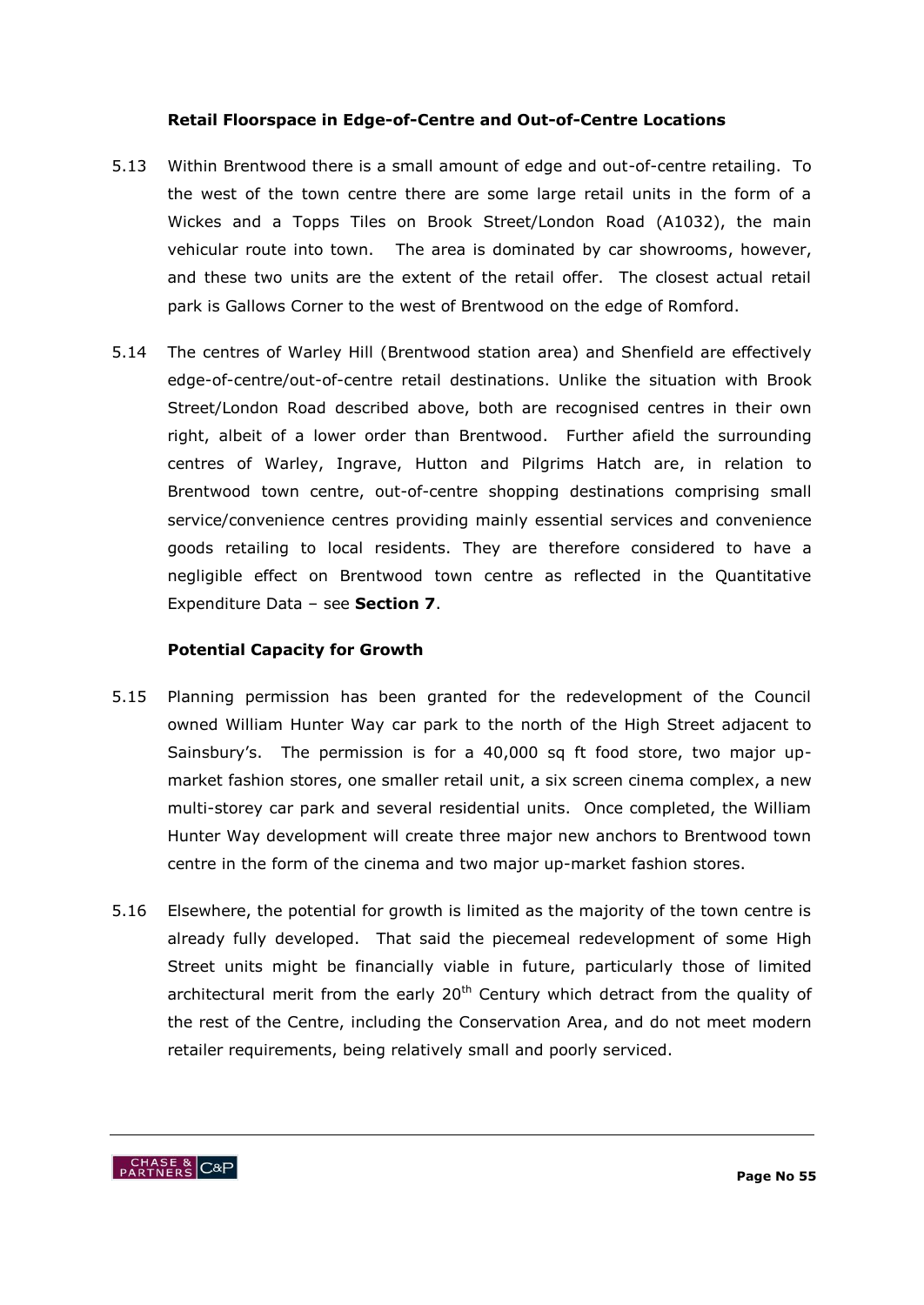## **Retailer Representation and Demand**

- 5.17 The level and quality of existing retail representation provides a measure of the strength of any centre. **Annex E** sets out the national multiple retailers currently represented in Brentwood town centre across a variety of goods categories. It shows that national multiple retailers are spread evenly amongst various Class 'A' retail uses and specialise in selling a diverse range of goods categories. There are a total of 98 national multiple retailers in Brentwood, representing close to 39% of the total stock of units within the centre. This is higher than the national average of 31% demonstrating that there is a strong market for retail units within Brentwood from national multiple operators. This is a clear indication of the centre"s present strength.
- 5.18 It is useful to compare multiple retailer representation in the town centre with other local competing centres within the region - specifically Basildon, Billericay, Chelmsford and Romford. In Table 4 below, it can be seen that the number of multiple retailers in several local towns is greater than in Brentwood, furthermore the proportion of multiple retailers within these centres is also greater. In this way a regional hierarchy of retail centres can be observed: Romford, Chelmsford and Basildon all appear to be higher order centres than Brentwood attracting greater numbers and higher proportions of national multiple retailers, whereas Billericay is a lower order centre.

| <b>Centre</b>                | <b>Multiple Count</b> | <b>Percentage of Total</b> |
|------------------------------|-----------------------|----------------------------|
| <b>Brentwood Town Centre</b> | 98                    | 38.7%                      |
| <b>Warley Hill</b>           | $\mathcal{P}$         | $3.2\%$                    |
| Shenfield                    | 15                    | 16.7%                      |
| Ingatestone                  | 9                     | 14.5%                      |
| Basildon                     | 166                   | 56.9%                      |
| <b>Billericay</b>            | 56                    | 35.2%                      |
| Chelmsford                   | 225                   | 43.6%                      |
| Romford                      | 238                   | 43.8%                      |
| <b>UK Average</b>            |                       | 31.1%                      |

| <b>Table 4: Representation of Multiple Retailers</b> |  |
|------------------------------------------------------|--|
|------------------------------------------------------|--|

Source: Goad Centre Reports and Chase and Partners Street Survey August 2011

5.19 **Plan 2** (see Appendices to this Report) shows the location of national multiple retailers within Brentwood town centre. The plan shows they are clustered along

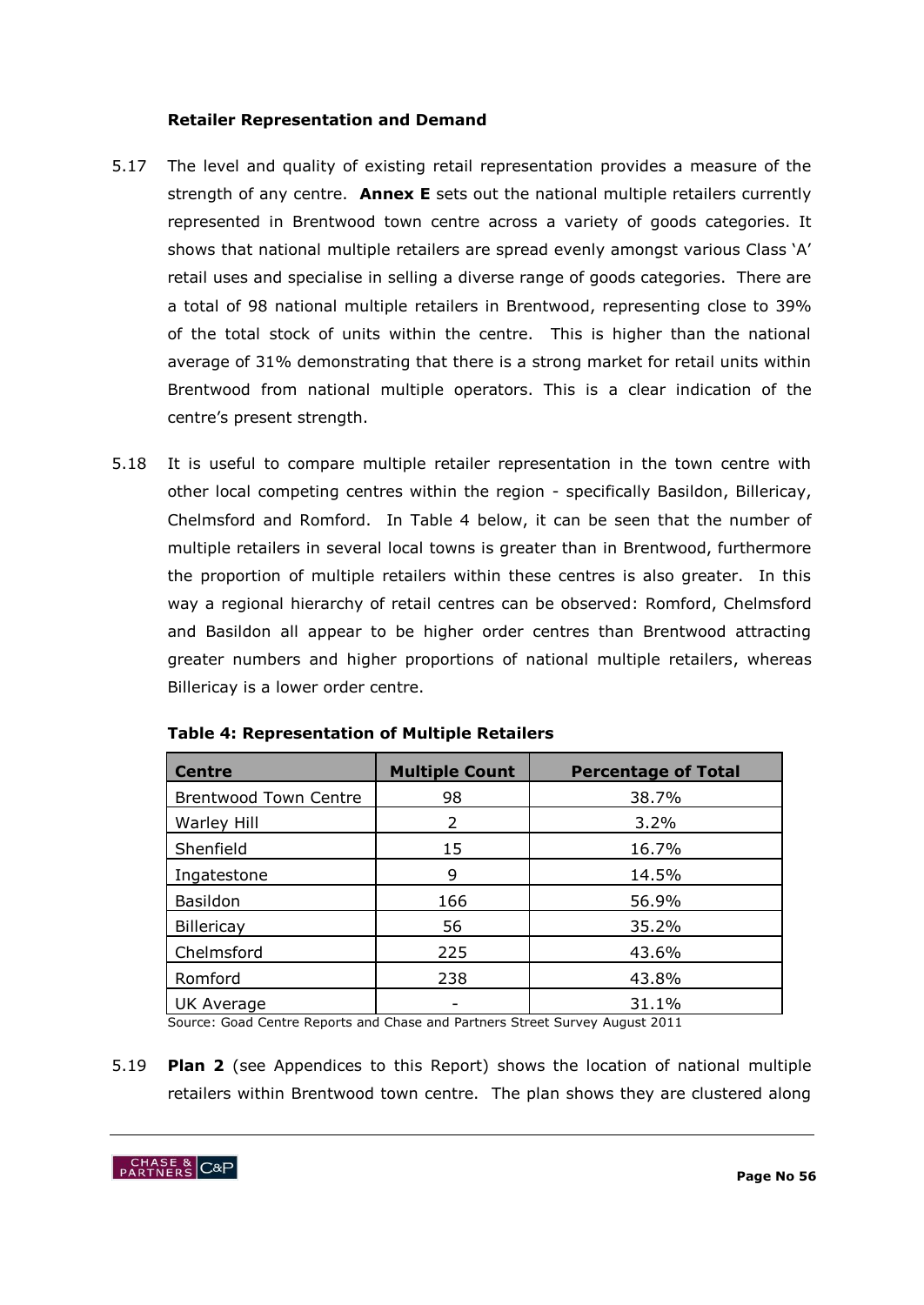the High Street with the Baytree Centre and Chapel High the focus. The concentration of national multiples is strong along the majority of the length of the High Street but falls away on the eastern and western fringes.

5.20 Demand amongst retailers for representation in any centre is a significant indicator of not only a centre's commercial health but also its attractiveness. Table 5 below is an extract from Town FOCUS Reports on Brentwood, Basildon, Billericay, Chelmsford and the London Borough of Havering identifying trends in retailer requirements, i.e. the number of new shops sought by national multiple retailers for each centre over the period April 2001 – January 2010. Town FOCUS Reports on the centres considered in this study can be found in **Annex F**.

|          | <b>Brentwood</b><br><b>Date</b> |      | <b>Basildon</b> |      | <b>Billericay</b> |      | <b>Chelmsford</b> |      | <b>LB Havering</b> |      |
|----------|---------------------------------|------|-----------------|------|-------------------|------|-------------------|------|--------------------|------|
|          | Reqs                            | Rank | <b>Reqs</b>     | Rank | <b>Reqs</b>       | Rank | <b>Reqs</b>       | Rank | <b>Reqs</b>        | Rank |
| Jan 2010 | 23                              | 146  | 20              | 178  | 11                | 383  | 35                | 77   | 27                 | 117  |
| Apr 2009 | 25                              | 138  | 20              | 183  | 16                | 235  | 46                | 48   | 0                  | n/a  |
| Jan 2009 | 28                              | 143  | 22              | 204  | 17                | 281  | 55                | 51   | 29                 | 138  |
| Oct 2007 | 63                              | 105  | 47              | 163  | 28                | 327  | 103               | 39   | n/a                | n/a  |
| Apr 2007 | 59                              | 111  | 46              | 169  | 23                | 371  | 94                | 45   | 90                 | 52   |
| Oct 2006 | 57                              | 121  | 49              | 160  | 19                | 444  | 94                | 48   | 93                 | 49   |
| Apr 2006 | 64                              | 102  | 49              | 158  | 17                | 442  | 113               | 36   | 82                 | 67   |
| Oct 2005 | 62                              | 116  | 47              | 170  | 17                | 441  | 121               | 36   | 78                 | 72   |
| Apr 2005 | 57                              | 133  | 52              | 146  | 18                | 388  | 112               | 40   | 80                 | 71   |
| Oct 2004 | 58                              | 115  | 51              | 141  | 17                | 393  | 107               | 38   | 70                 | 83   |
| Apr 2004 | 58                              | 105  | 54              | 125  | 17                | 372  | 102               | 40   | 67                 | 83   |
| Oct 2003 | 59                              | 117  | 51              | 131  | 19                | 331  | 114               | 35   | 62                 | 105  |
| Apr 2003 | 51                              | 125  | 48              | 134  | 19                | 310  | 102               | 39   | 56                 | 111  |
| Oct 2002 | 50                              | 133  | 55              | 120  | 20                | 306  | 110               | 35   | 60                 | 102  |
| Apr 2002 | 35                              | 182  | 46              | 146  | 18                | 308  | 108               | 37   | 53                 | 118  |
| Oct 2001 | 35                              | 175  | 46              | 131  | 13                | 351  | 89                | 40   | 55                 | 99   |
| Apr 2001 | 34                              | 174  | 45              | 129  | 14                | 342  | 90                | 39   | 72                 | 55   |

**Table 5: Retailer Demand in Brentwood and Competing Centres**

Source: Town FOCUS Reports

5.21 Table 5 shows that the total number of retailer requirements within Brentwood grew steadily from 34 in April 2001 to 64 in April 2006. There was then a short plateau between April 2006 and October 2007 at which time there was still 63 requirements. Due to a gap in the data the next available figure is given a year and a half later in January 2009. By this time, however, the number of retail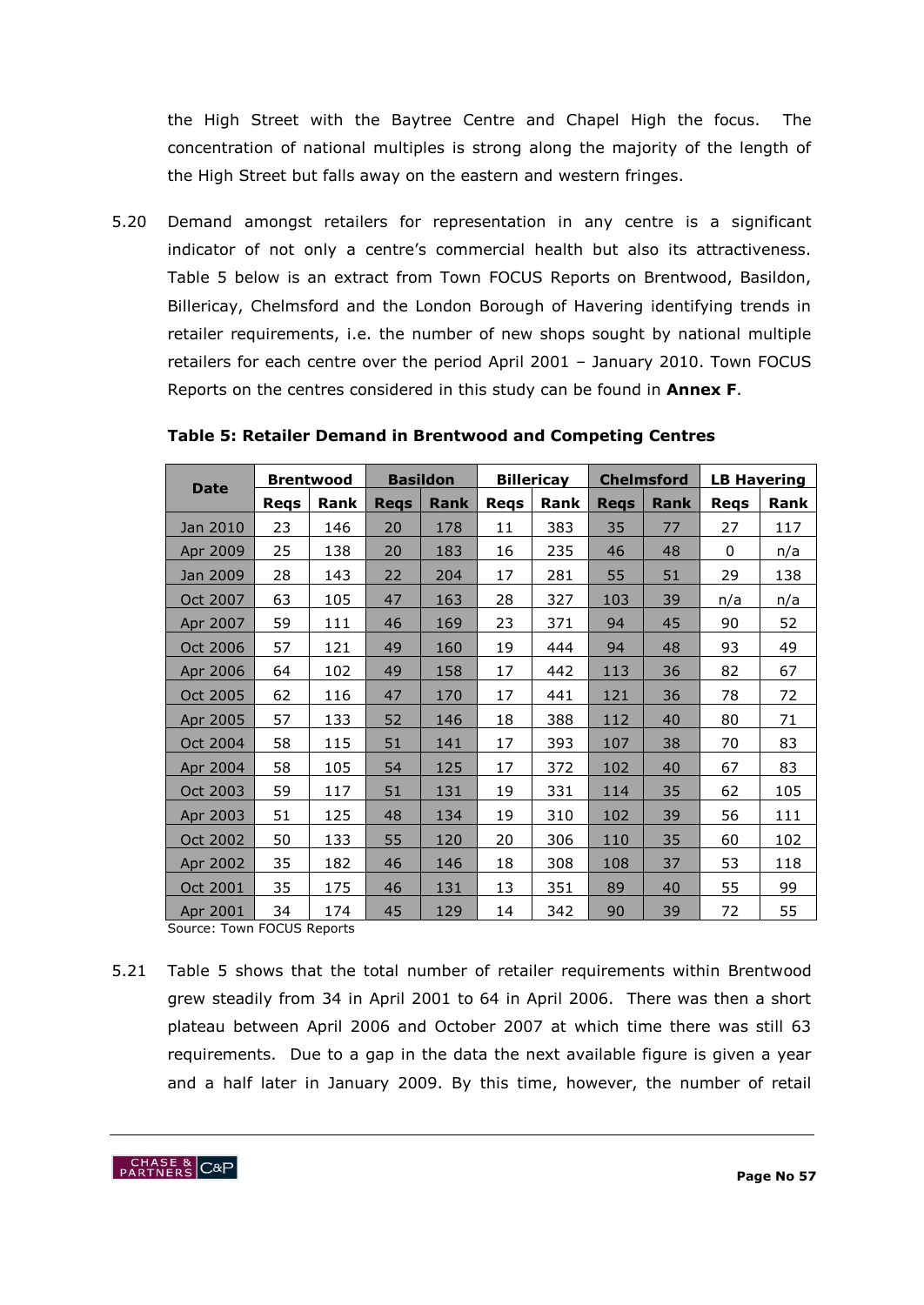requirements within Brentwood had fallen significantly to 23. Unsurprisingly this fall in the number of retailer requirements coincided with the recession of late 2008 / early 2009.

- 5.22 During this time widespread pay freezes and redundancies in both the private and public sectors resulted in an erosion of consumer confidence and a reduction in total consumer spending. This in turn diminished retailers' turnover, sales figures and confidence. A natural response among many retailers has been to postpone or even halt existing expansion plans. Hence the number of retailer requirements has declined in all but the most successful cities, towns and specialised shopping centres.
- 5.23 More accurate conclusions on the comparative performance of Brentwood town centre during the last five years can be drawn from its "retail ranking" during this time. Focus ranks all town centres and retail destinations within Great Britain according to the number of retailers who have requirements for additional units, with  $1<sup>st</sup>$  being the centre with most requirements. As Table 5 above shows, since October 2007 Brentwood has fallen down the rankings from  $105<sup>th</sup>$  to a low of  $146<sup>th</sup>$ at the last count in January 2010. Although this evidence would suggest that Brentwood has underperformed as a centre over the last five years, it should not be considered conclusive as there are some limitations to the data as outlined in paragraph 5.25 below.
- 5.24 It is useful to compare the number of retailer requirements and consequent retail ranking of Brentwood with those of competing regional centres. Table 5 shows that retailer demand for representation in Brentwood compares well with that for space in Basildon (where there are 20 requirements), Billericay (11) and the London Borough of Havering (27). However, it also shows that retailer demand for representation in Chelmsford remains markedly higher where there are currently 35 requirements. This is reflected within the retail rankings of the various centres.
- 5.25 In terms of the type of retailers seeking representation, **Annex G** contains a comprehensive list of current retailer requirements from Focus, Perfect Information Property and the Shop Property databases. While this database may not be entirely comprehensive (for example some retailers may only be tempted into the centre if the right unit were to become available in the right location), it gives a measure of how many, and what type of retailers, currently view

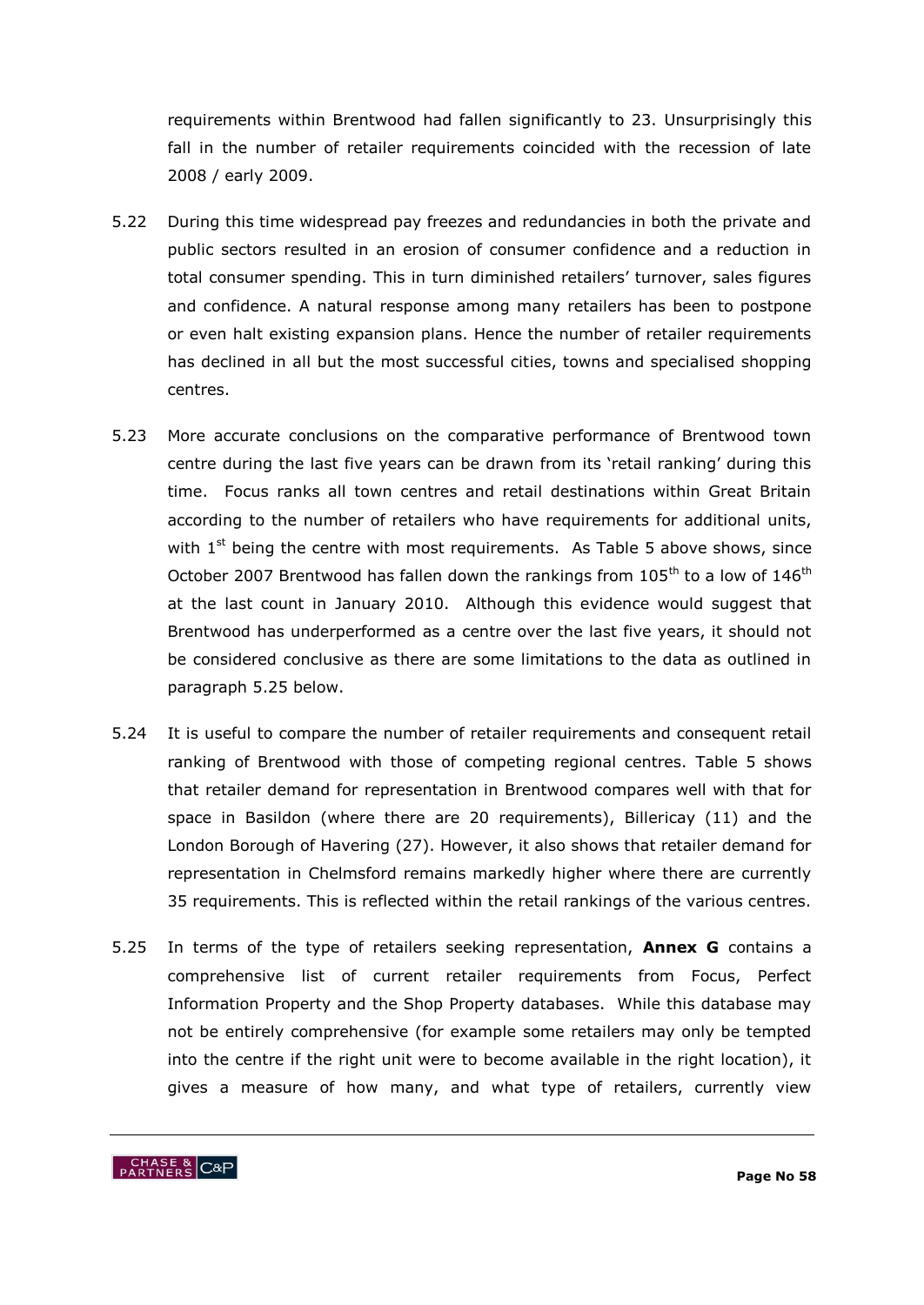Brentwood to be a desirable trading location. According to our research, it appears that demand is reasonable - in the past year 18 retailers have had a requirement for space within Brentwood. However, not included within the Focus schedule are the many other retailers who have nationwide requirements for space and might look to Brentwood as a promising location if the right type of unit became available.

## **Proportion of Vacant Street Level Property**

- 5.26 Chase and Partners" street survey in August 2011 identified 19 vacant retail units within Brentwood town centre representing 8% of the total amount. This figure is much less than the national average, currently 13%, and is a strong indicator that Brentwood town centre is performing well in the present testing retail conditions.
- 5.27 **Plan 3** (see Appendices) shows the location of vacant properties in Brentwood town centre. It illustrates that in general there is an even distribution of vacant units scattered throughout the centre. With the vacancy rate so low, these can be attributed to the normal turnover of units rather than the difficult retailing conditions at the time of writing this report.

## **Commercial Yields**

5.28 A further objective comparison of retail performance is provided by an assessment of investment yields. Yield is a measure of property value defined as a ratio of rental income to capital value. It is expressed in terms of the open market rent of a property as a percentage of the capital value. The higher the yield, the lower the rental income is valued and vice versa. Factors which affect yield are complex and need to be interpreted with reference to the circumstances in each individual town. Broadly speaking, however, low yields indicate that a town is considered to be attractive and as a result more likely to attract investment. Higher yields provide an indication of concern by investors that rental income might grow less rapidly and therefore be less secure.

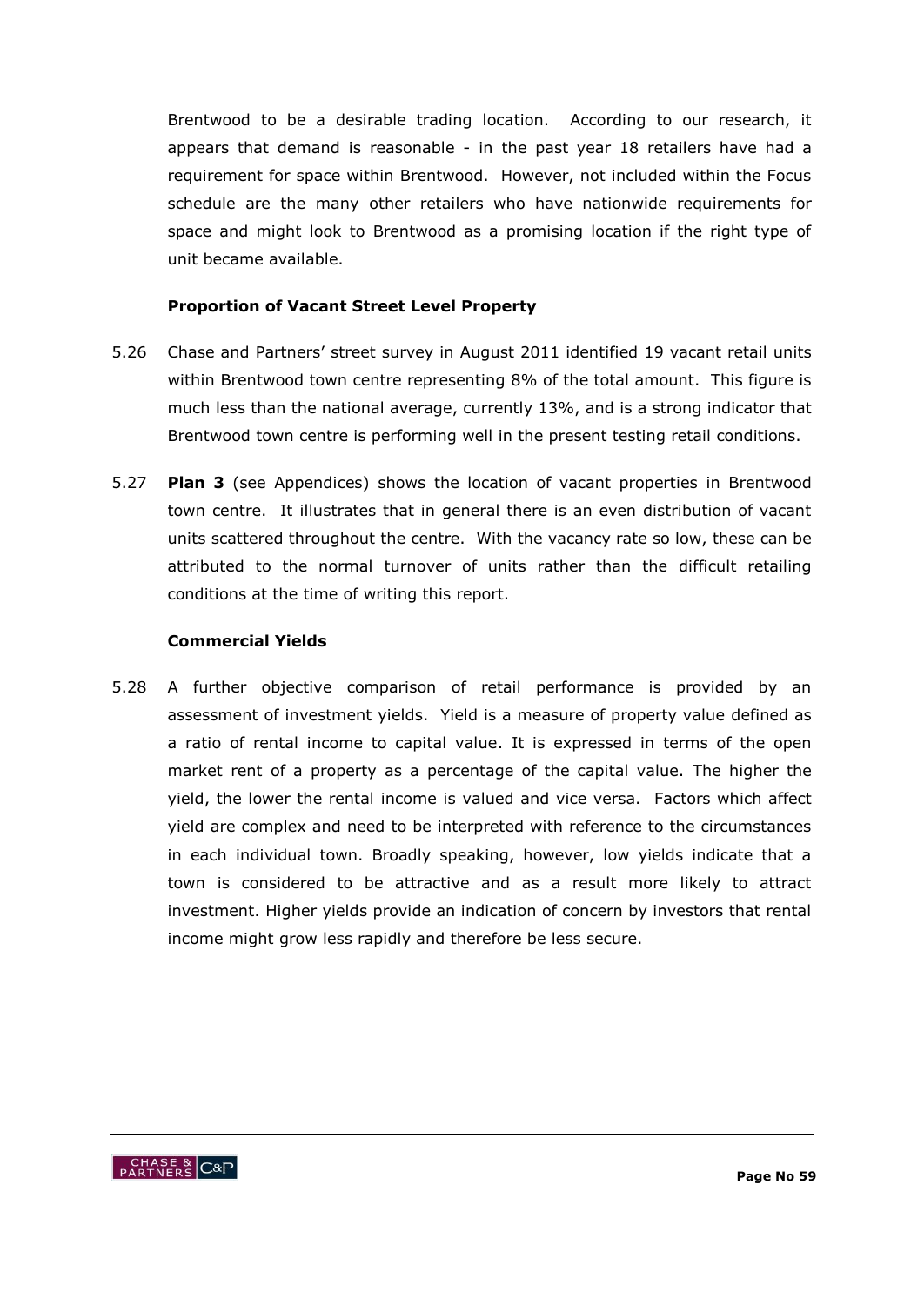**Table 6: Regional Shopping Centre Yields**

| <b>Shopping</b><br>Centre | $\bullet$<br>$\bullet$<br>∽<br>$\mathbf{a}$<br>H.                  | ▬<br>$\bullet$<br>$\overline{\phantom{0}}$<br>4 | н<br>0<br>o | N<br>$\bullet$<br>4 | $\mathbf{\Omega}$<br>$\bullet$<br>╰<br>$\mathbf{a}$ | m<br>$\bullet$<br>╰<br>4 | 4<br>Ó<br>ᆸ | 4<br>$\bullet$<br>╰<br>N<br>н | <b>LO</b><br>$\bullet$<br>╰<br>ᆋ<br>╮<br>H | m<br>$\bullet$<br>$\overline{\phantom{0}}$<br>$\blacktriangleright$<br>╰<br>$\blacksquare$ | $\boldsymbol{\omega}$<br>$\bullet$<br>$\overline{\phantom{0}}$<br>ᆋ<br>$\overline{\phantom{0}}$<br>$\blacksquare$ | ဖ<br>Ō<br>$\overline{\phantom{0}}$<br>N<br>╰<br>$\blacksquare$ | N<br>$\ddot{\bullet}$<br>$\overline{\phantom{0}}$<br>ᆋ<br>ᆸ | N<br>$\overline{\bullet}$<br>$\overline{\phantom{0}}$<br>N<br>ᆸ | $\bf{8}$<br>∼<br>ᆸ | $\infty$<br>$\bullet$<br>╰<br>N<br>ᆸ |
|---------------------------|--------------------------------------------------------------------|-------------------------------------------------|-------------|---------------------|-----------------------------------------------------|--------------------------|-------------|-------------------------------|--------------------------------------------|--------------------------------------------------------------------------------------------|-------------------------------------------------------------------------------------------------------------------|----------------------------------------------------------------|-------------------------------------------------------------|-----------------------------------------------------------------|--------------------|--------------------------------------|
| Brentwood                 |                                                                    | 6.50 6.50                                       | 6.5         | 7.00                | 6.75                                                | 6.75                     | 7.00        | 7.00                          | 6.75                                       | 6.75                                                                                       | 6.25                                                                                                              | 6.25                                                           | 6.00                                                        | 5.50                                                            | 5.25               | 5.25                                 |
| Basildon                  | 7.00                                                               | 7.00                                            | 7.0         | 7.00                | 7.00                                                | 6.75                     | 6.50        | 6.50                          | 6.75                                       | 6.50                                                                                       | 6.50                                                                                                              | 6.25                                                           | 6.00                                                        | 6.00                                                            | 5.75               | 6.00                                 |
| Billericav                | 7.50                                                               | 7.50                                            | 7.5         | 7.50                | 7.25                                                | 7.00                     | 7.00        | 7.00                          | 7.25                                       | 7.25                                                                                       | 7.00                                                                                                              | 7.00                                                           | 7.00                                                        | 6.75                                                            | 6.75               | 7.00                                 |
| <b>Blue Water</b>         |                                                                    | 6.0016.00                                       | 6.0         | 6.00                | 6.00                                                | 6.00                     | 5.50        | 5.00                          | 5.00                                       | 5.00                                                                                       | 5.00                                                                                                              | 5.00                                                           | 5.25                                                        | 5.00                                                            | 5.00               | 5.00                                 |
| Chelmsford                | 5.75                                                               | 5.50                                            | 5.5         | 5.50                | 5.50                                                | 5.50                     | 5.50        | 5.50                          | 5.50                                       | 5.25                                                                                       | 5.00                                                                                                              | 4.75                                                           | 4.75                                                        | 4.75                                                            | 4.50               | 4.75                                 |
| Lakeside                  |                                                                    | 4.75 4.75                                       | 5.0         | 5.50                | 5.50                                                | 5.50                     | 5.50        | 4.75                          | 4.75                                       | 4.75                                                                                       | 4.75                                                                                                              | 4.75                                                           | 5.00                                                        | 5.00                                                            | 4.75               | 5.00                                 |
| Romford                   |                                                                    | 7.00 7.00                                       | 7.0         | 7.00                | 7.00                                                | 6.00                     | 5.50        | 5.50                          | 5.50                                       | 5.50                                                                                       | 5.50                                                                                                              | 5.00                                                           | 5.50                                                        | 6.00                                                            | 5.50               | 5.50                                 |
|                           | Source: Valuation Office Agency – Property Market Report July 2008 |                                                 |             |                     |                                                     |                          |             |                               |                                            |                                                                                            |                                                                                                                   |                                                                |                                                             |                                                                 |                    |                                      |

5.29 Table 6 gives yields on prime retail properties in Brentwood town centre and other regional shopping centres taken from the Property Market Report prepared by the Valuation Office in July 2008 (attached at **Annex H**), the most recent version of the report. It reveals that yields on prime retail properties in Brentwood have improved steadily since January 2004 when they were 7%; they were 5.25% at last count in July 2008. In terms of the most recent values, Brentwood compares favourably to yields in Basildon (6%), Billericay (7%), and marginally better than Romford (5.5%) but it is also lags marginally behind yields on prime rental properties in Bluewater (5%), Chelmsford (4.75%) and Lakeside (5%). In comparative terms, Brentwood is therefore seen as a potential greater risk for investment than those centres but performs well overall. (NB: All this yield information pre-dates the current economic downturn. When more data becomes available it is likely that yields will have softened in all centres and, as a result figures need to be treated with considerable caution.)

# **Pedestrian Flows**

5.30 Brentwood town centre is compact and can be traversed on foot within 15 minutes walk. It is formed along the A1023, also known as London Road, High Street or Shenfield Road and the majority of the centre's shops face into this street. From our own observations the strongest footfall is to be found between the Baytree Centre / Chapel High and along the High Street to Millennium Walk which leads up to Sainsbury's to the north. It should be noted however that

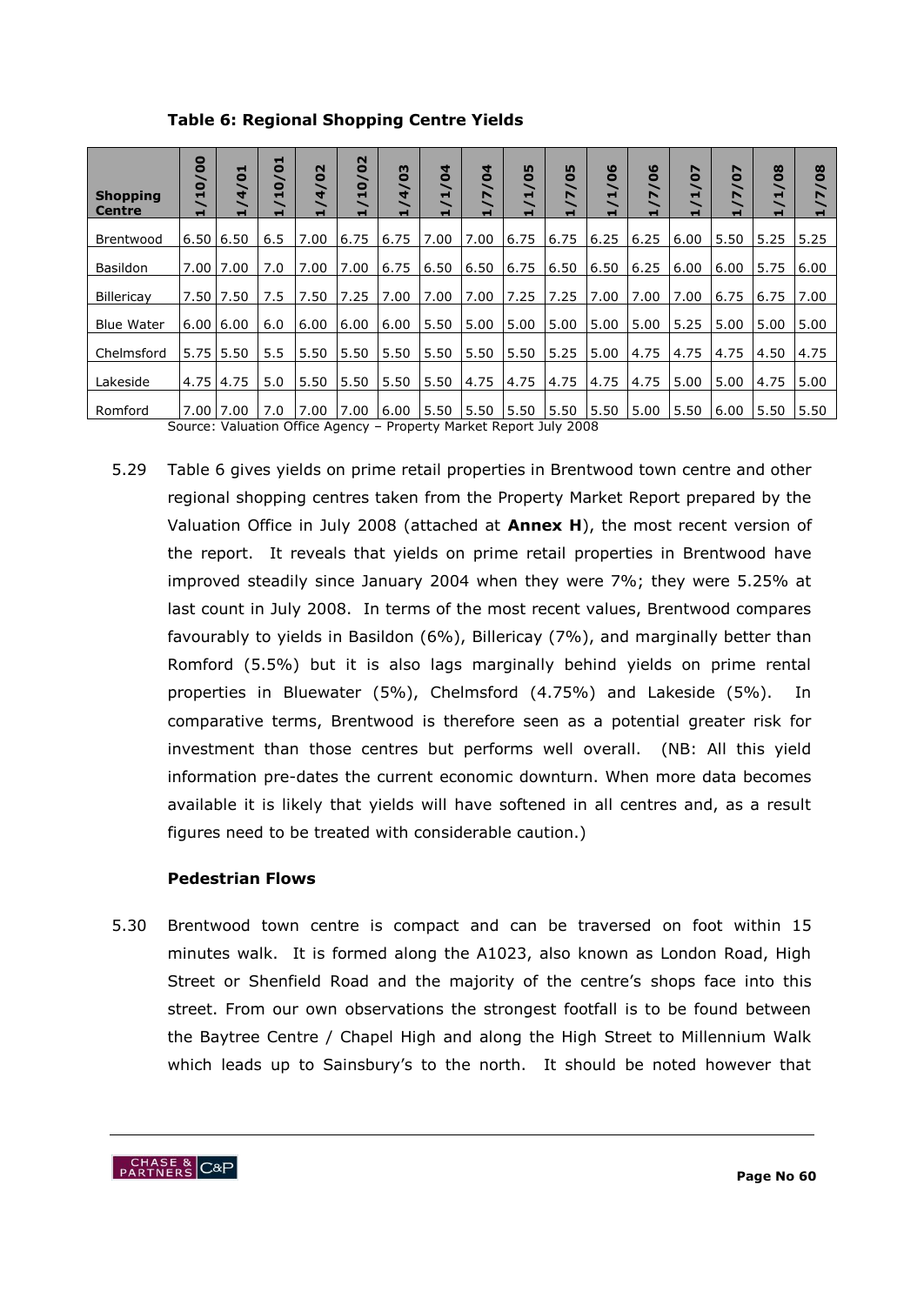footfall diminishes very little of the rest of the High Street, certainly along the section between Crown Street to the west and Wilsons Corner to the east.

- 5.31 It is unsurprising that the strongest footfall is found in and around the area between the Baytree Centre and Sainsbury's, at present these are the two main town centre anchors. Furthermore, they both contain substantial car parking in the form of Sainsbury"s own car park and the Coptfold Road multi-storey car park adjacent to the Baytree Centre to the south. These parking facilities are used by the majority of visitors in addition to the William Hunter Way car park to the north of the High Street, also adjacent to Sainsbury"s.
- 5.32 There are 507 car parking spaces at Sainsbury"s supermarket, the largest car park in Brentwood. Patrons of Sainsbury's are allowed to park for up to three hours provided they spend more than £5 within the store. This gives rise to a large number of linked trips and drives footfall along Millennium Walk to the High Street where shopping can be continued elsewhere within the centre.

## **Accessibility**

- 5.33 Brentwood is well placed within the regional road network, being situated adjacent to Junction 28 of the M25 where it meets with the A12. The proximity of Brentwood to the M25 means that much of south-east England is within an hour"s drive of major airports such as Stansted, City, Gatwick, Luton and Heathrow and large shopping centres at Lakeside in Thurrock and Bluewater in Kent. In terms of surrounding centres, the A12 dual carriageway provides access to Romford to the south-west and Chelmsford to the north-east. In addition, the A129 gives direct access to Billericay, Wickford and Basildon to the south-east.
- 5.34 In terms of public transport, Brentwood Train Station connects the centre directly with several other towns such as Ingatestone, Billericay, Wickford, Southend, Chelmsford, Witham, Colchester and Ipswich. Trains also run to Liverpool Street Station in Central London with stops at Romford and Stratford where the new Westfield Shopping Centre is currently under construction. Rail connectivity to London and the wider south-east region is set to be improved in future with Crossrail due to open by 2018. The multibillion pound transport project will eventually connect Brentwood Train Station with Shenfield to the east and Heathrow Airport and Maidenhead to the west. The line will be part underground and part overground benefiting commuters who will no longer have to change at

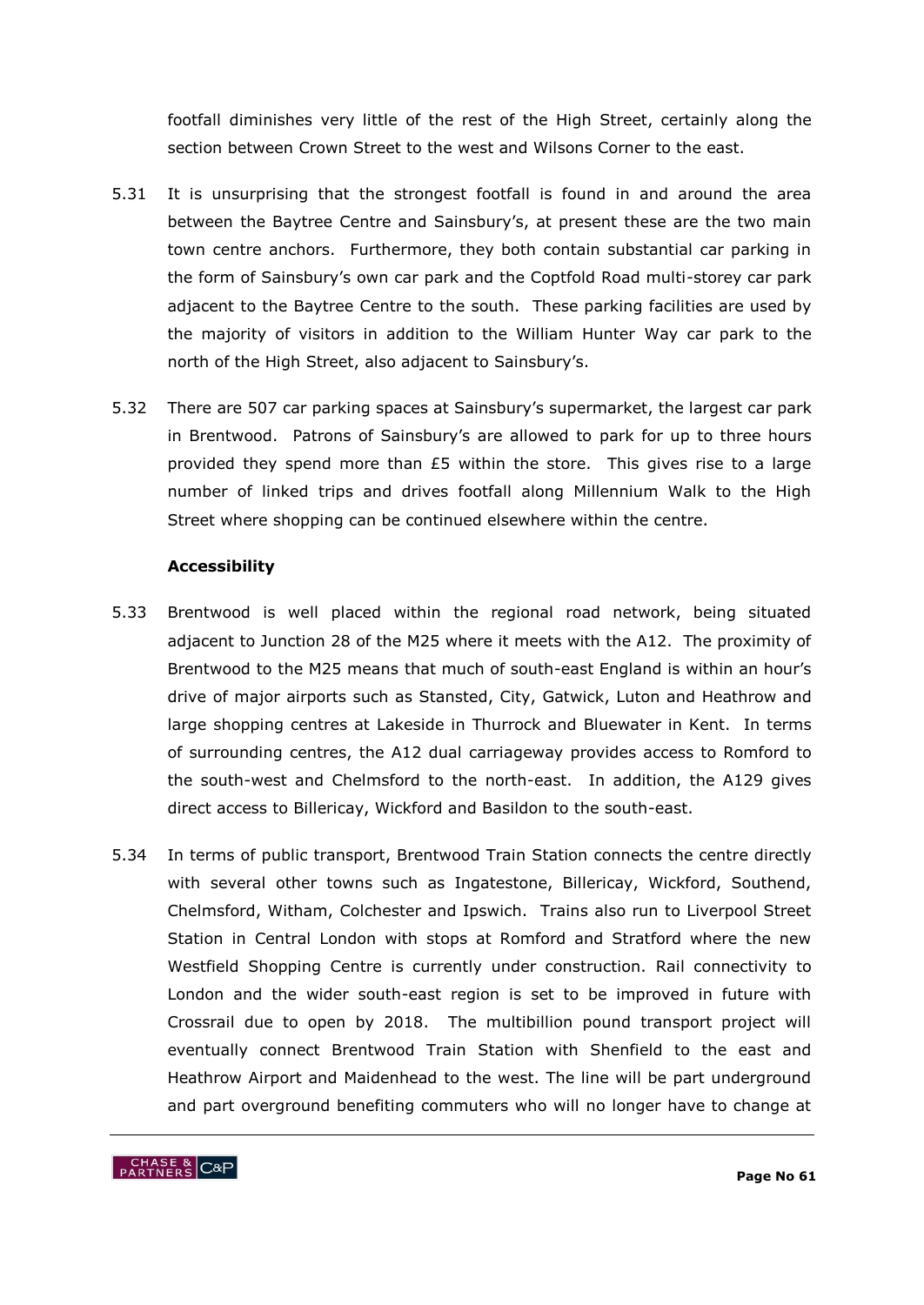London Liverpool Street to access the London Underground. The improved train service offered by Crossrail could potentially lead to more passengers using Shenfield and Brentwood stations. The resulting increase in footfall would benefit retail in surrounding local centres such as Warley Hill, Shenfield and Brentwood town centre.

5.35 Local and regional bus services connect Brentwood with surrounding local village centres as well as further afield to neighbouring towns including Billericay, Chelmsford and Romford. Responses to consultations have highlighted dissatisfaction among local residents with the low frequency of bus services to surrounding rural locations, particularly during the evening and on Sundays<sup>19</sup>. As well as making it difficult for those without access to a car to go shopping or out for an evening, this could have an adverse affect on retail and leisure in Brentwood if fewer people can access the town centre during these hours, particularly the night time economy.

#### **Perception of Safety and Occurrence of Crime**

5.36 From our own observations there appear to be no obvious signs of crime within Brentwood town centre, there is little or no graffiti or vandalized property for example.

|                                     |                                      | <b>Brentwood</b>                                    |                                             | <b>Essex</b>                                        | <b>England and Wales</b>                    |                                                     |  |
|-------------------------------------|--------------------------------------|-----------------------------------------------------|---------------------------------------------|-----------------------------------------------------|---------------------------------------------|-----------------------------------------------------|--|
| Category                            | <b>Offences</b><br>Recorded<br>09/10 | <b>Offences</b><br>per 1,000<br><b>Pop</b><br>09/10 | <b>Offences</b><br><b>Recorded</b><br>09/10 | <b>Offences</b><br>per 1,000<br><b>Pop</b><br>09/10 | <b>Offences</b><br><b>Recorded</b><br>09/10 | <b>Offences</b><br>per 1,000<br><b>Pop</b><br>09/10 |  |
| Violence Against<br>the Person      | 790                                  | 11                                                  | 21,261                                      | 12                                                  | 856,832                                     | 16                                                  |  |
| Sexual Offences                     | 37                                   | 1                                                   | 1,266                                       |                                                     | 53,757                                      | 1                                                   |  |
| Robbery Offences                    | 26                                   | $\Omega$                                            | 1,096                                       |                                                     | 74,413                                      | 1                                                   |  |
| Burglary of<br><b>Dwelling</b>      | 435                                  | 6                                                   | 6,849                                       | 4                                                   | 268,591                                     | 5                                                   |  |
| Theft of a Motor<br>Vehicle         | 177                                  | $\overline{2}$                                      | 3,442                                       | 2                                                   | 117,546                                     | 2                                                   |  |
| Theft from a<br>Motor Vehicle       | 315                                  | $\overline{4}$                                      | 8,329                                       | 5                                                   | 336,865                                     | 6                                                   |  |
| Interfering with a<br>Motor Vehicle | 17                                   | 0                                                   | 879                                         |                                                     | 37,928                                      | 1                                                   |  |

# **Table 7: Incidence of Crime April 2009 – March 2010**

Source: Office for National Statistics

 $19$ 

<sup>19</sup> Pathway to a Sustainable Brentwood: Issues and Options Consultation Analysis Part 2, May 2010

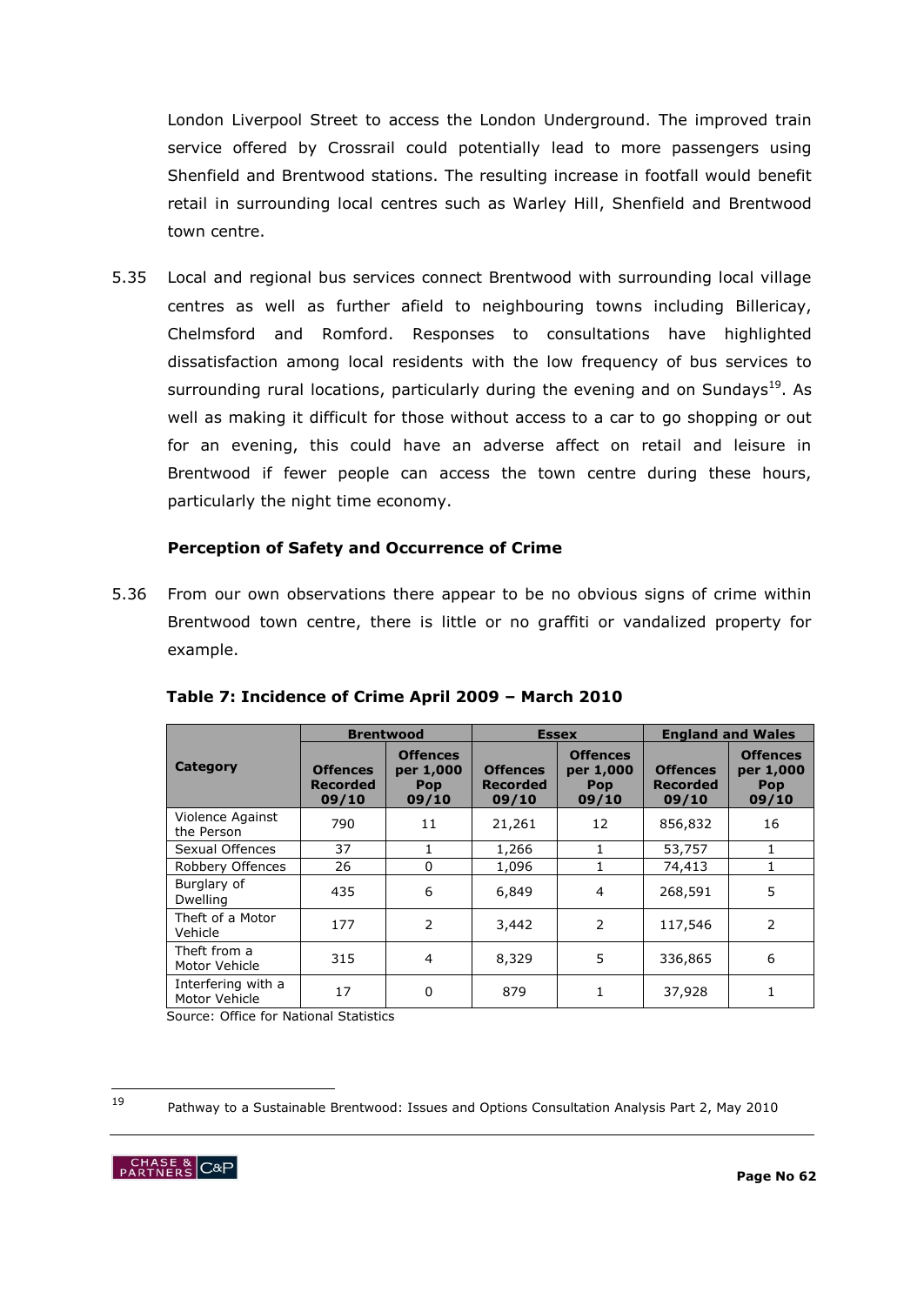- 5.37 Table 7 above compares the levels of crime within Brentwood Borough with those of Essex and England & Wales for the financial year 2009/10. The information is taken from the Office of National Statistics and is police recorded crime data. The data does not show the true extent of household and personal crime because it excludes crimes that are not reported to the police. However, these statistics provide a good measure of trends in well-reported crimes, and can be used for local crime pattern analysis.
- 5.38 Table 7 shows that Brentwood Borough has lower crime rates than both the County of Essex as a whole and England & Wales across the majority of the given crime categories. The exception in this instance is the "Burglary of Dwelling" category where there are more crimes committed per 1,000 people in Brentwood than both Essex and England/Wales. An explanation for this might be the prevalence of affluent residents within the borough with large houses that are attractive targets for criminals, as shown within the Socio-Economic section of the Town FOCUS Report for Brentwood attached at **Annex F**. In terms of Mosaic Consumer Classifications, the report shows that there are more than double the proportion of 'Symbols of Success' living within the town of Brentwood than on average, 26% as opposed to 10% nationally.

### **Town Centre Environmental Quality**

- 5.39 Brentwood's town centre has recently undergone a  $E7$  million improvement and today benefits from an attractive and pleasant town centre environment. The public realm is now characterised by high quality building materials and street furniture. Efforts have been made to reduce the volume and speed of traffic passing through the High Street by signposting diversions through surrounding roads and measures such as shared surfacing and lower curbing. Together with the introduction of wide public pavements, these improvements mean the town centre is now a pleasing environment within which to shop, meet and socialise.
- 5.40 The improvement works began in 2007 with the formation of the Brentwood Town Centre Renaissance Group, set up to establish and promote the broader vision for the town centre as part of the Essex Exemplar programme. The aims of the group were to establish the wider vision for Brentwood town centre, provide leadership for achieving the vision and for delivering/enabling a range of improvement projects to enhance the town centre environment.

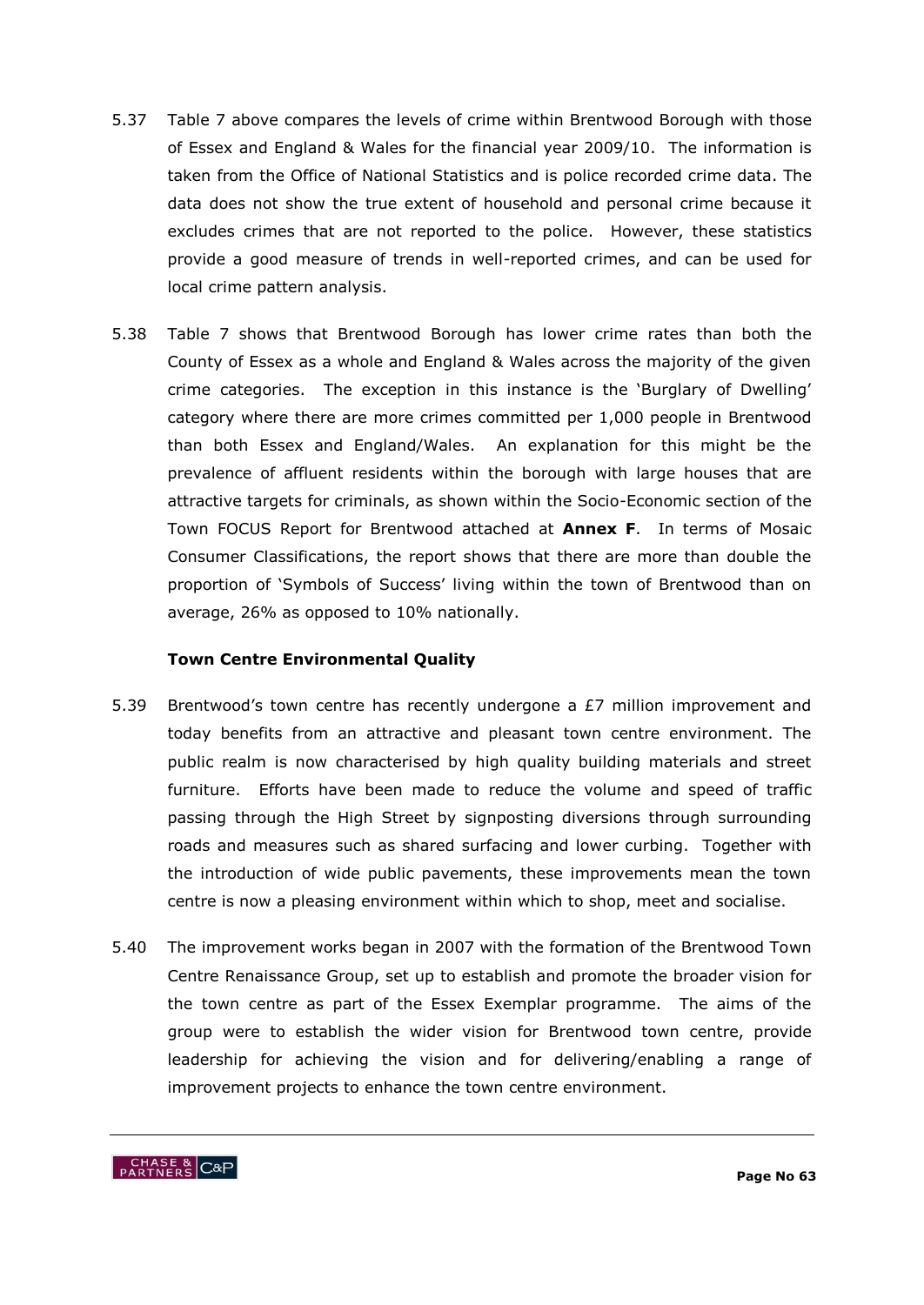- 5.41 Brentwood Town Centre Vision, published by the Essex Design Initiative in 2008, provides views on the town centre from the Renaissance Group"s Landscape Design, Public Art and Urban Design teams. It was subsequently followed by the Brentwood Town Centre Regeneration Strategy adopted in May 2010 as part of the local development plan evidence base.
- 5.42 Work to revitalise the High Street to date has delivered:
	- An entirely reconstructed 600 metre surface along the High Street;
	- High quality design using quality materials such as granite;
	- Improvement of adjoining shopping streets;
	- Enhancement junctions to reduce congestion;
	- Improved pedestrian crossing points;
	- Enhanced bus waiting areas with real time information; and
	- Reduced congestion through the creation of an effective bypass around the High Street.
- 5.43 Further discussions are underway with key partners over a longer term programme of enhancements which will follow the delivery of this initial High Street Scheme. As the above information demonstrates, the quality of Brentwood's town centre environment is high and set to improve yet further.

# **Conclusions on Brentwood**

- 5.44 From the evidence above, Brentwood town centre seems to be performing well. In terms of the level of vacant street level property, one of the best indicators of the existing vitality and viability of any centre, Brentwood is well below the national average at 8% compared with 13% nationally. Considering the size of the town centre which contains over two hundred and fifty retail units, the probability of this data being an accurate reflection of its actual health is extremely high.
- 5.45 Brentwood benefits from a diverse retail mix. There is an obvious cluster of interior design specialists within the town and together with several complimentary interiors and homewares retailers they give Brentwood"s retail offer a unique homewares and furniture offer. The same can be said of the many restaurants and bars in the centre which mean Brentwood has a thriving night time economy. However, it should be noted that there is room for improvement.

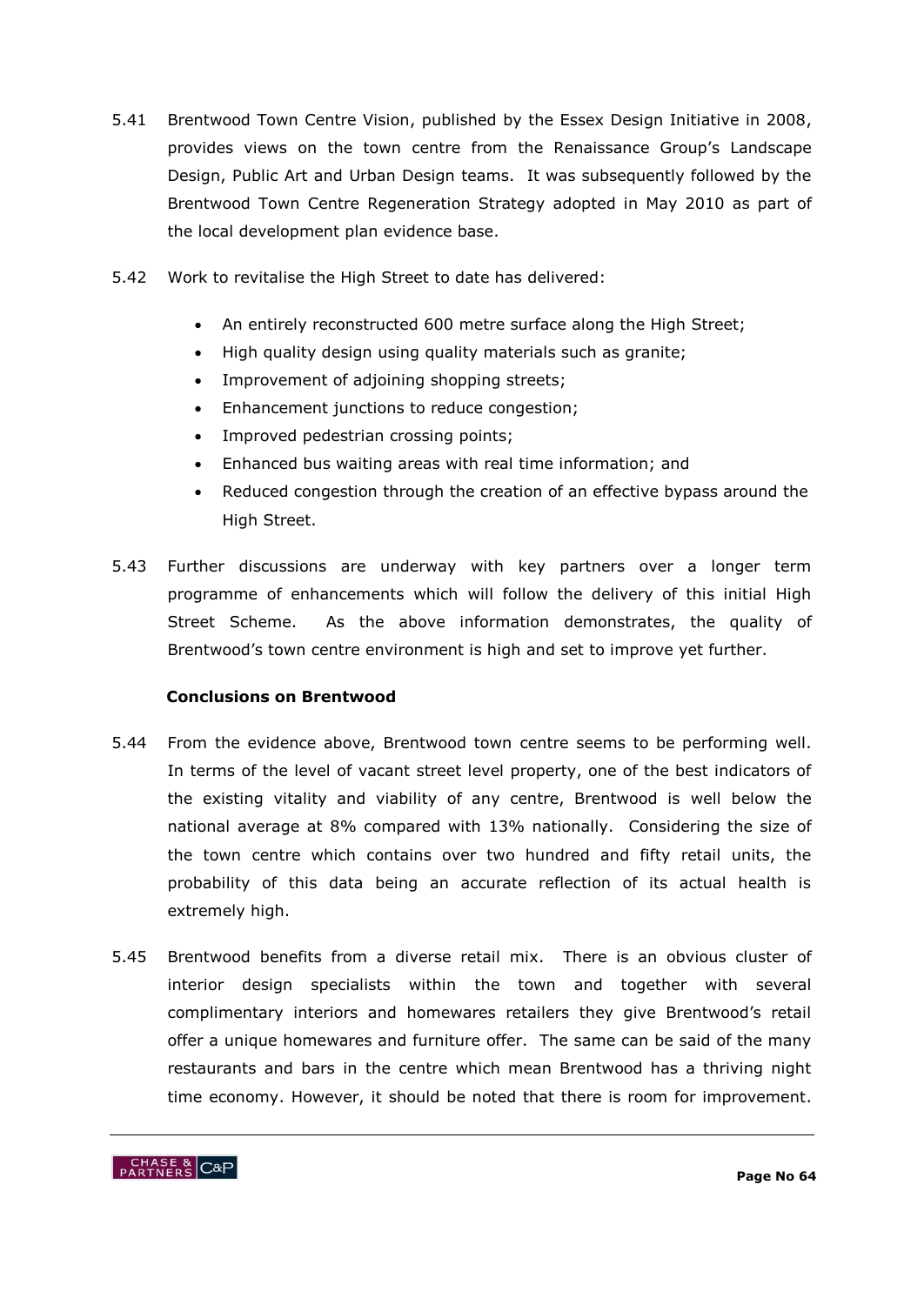The level of comparison goods retailers, often the hallmark of the most popular retail destinations, could be increased for example. Brentwood Borough Council is currently looking into ways to further the provision of night time activities within the centre and working towards gaining Purple Flag status in the future. Once completed, the William Hunter Way development, which will include a six screen cinema, will only add to this existing strength.

- 5.46 Within the Borough there is very little edge-of-town and out-of-town retail competing with Brentwood town centre. Warley Hill and Shenfield are close but as outlined above both are local service centres which for the most part provide services and convenience goods retailing to local residents and workers rather than performing a higher retail function and as such provide little competition. Within the south-east region, however, several towns and dedicated shopping centres compete directly with Brentwood for comparison retail expenditure, for example, Basildon, Billericay, Chelmsford, Romford and the shopping centres of Bluewater and Lakeside. Competition amongst the centres has recently become more intense with the opening of the new Westfield Shopping Centre in Stratford City. Built as part of the regeneration of Stratford for the 2012 Olympic Games, the facility is Europe's largest urban shopping centre at 1.9 million square feet. Faced with such competition, it is important for Brentwood to distinguish itself from rival centres and offer a multitude of different retailers, services and leisure facilities to attract a broad demographic of visitors.
- 5.47 Brentwood benefits from a high level of public transport provision and is well placed within the regional road network being situated close to the junction of the M25 and A12. However, although this accessibility and connectivity benefits Brentwood residents, it also makes travelling around the region to rival towns and shopping centres easier. This emphasises the need for the centre to distinguish itself in a way that will continue to attract shoppers and other visitors, maintaining a distinctive offer in a high quality and accessible public realm.
- 5.48 In terms of retailer representation and demand Brentwood produces mixed results. The level of national multiple retailers within the centre is lower than several competing centres but it performs much better in terms of the level of retailer demand, comparing favourably with the majority of these same centres. Added to this, yields for prime retail properties in Brentwood town centre are lower than all the surrounding town centres with the exception of Chelmsford.

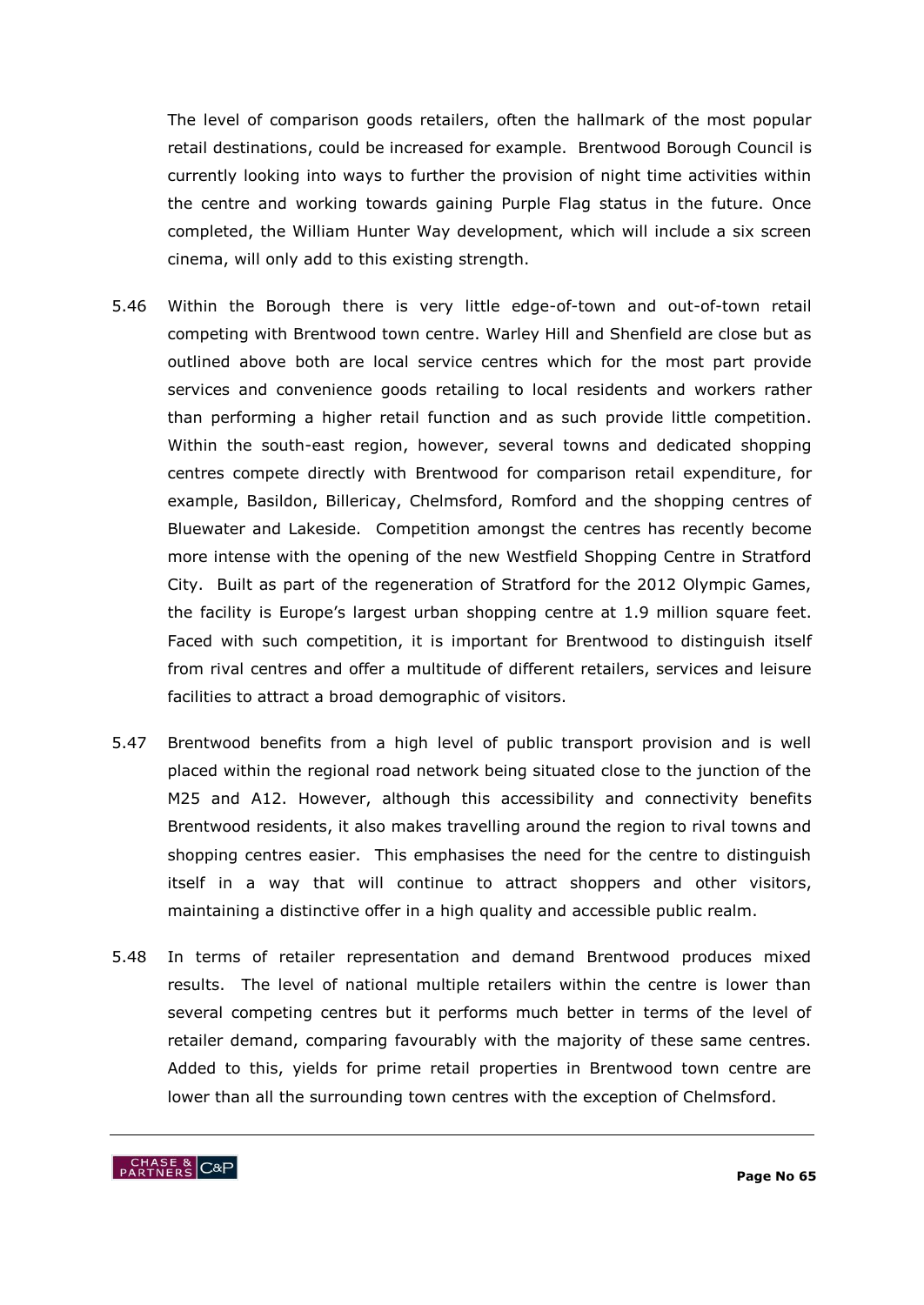- 5.49 Brentwood"s town centre environment has been through a renaissance of sorts in recent years with investments in the physical fabric of the High Street and its street furniture. The High Street now has an open and accessible feel, it does not suffer from the clutter of ornaments and street furniture common in high streets of many comparable towns and is clearly well maintained and clean. This coupled with the apparent low levels of vandalism and graffiti means Brentwood's town centre environment is now exemplar. Several traffic calming and minimising measures have been introduced which, together with the widening of pavements, have made shopping here an extremely pleasurable experience.
- 5.50 Brentwood town centre is currently performing well in testing economic conditions; there are threats to the ongoing success of the centre but also opportunities for further enhancements. On balance it is considered that the centre is both vital and viable and is therefore in good health.

# **Warley Hill, Brentwood Station Area**

5.51 Located south of Brentwood town centre along Kings Road (B186) is the small local centre of Warley Hill, which is based around Brentwood Train Station and has retail units stretching out a few hundred metres along Kings Road to the north and south of the station.

# **Diversity of Uses**

- 5.52 Based on our own street surveys, there are currently 63 units trading in the Warley Hill local centre on a total of 4,995 sq m (53,765 sq ft) of ground floor retail floorspace, the composition of which is shown in Table 8 overleaf.
- 5.53 The centre is clearly subordinate to Brentwood and for the main comprises service units such as restaurants, takeaways and hair and beauty salons serving local residents. Comparison units, in contrast, are limited. However, in this regard the centre does serve a valuable function as several independent comparison goods retailers are located here who might otherwise not be able to afford to rent space within Brentwood. These trends are reflected in the distribution of uses: almost half (49%) of units comprise service sector retailers, much greater than the

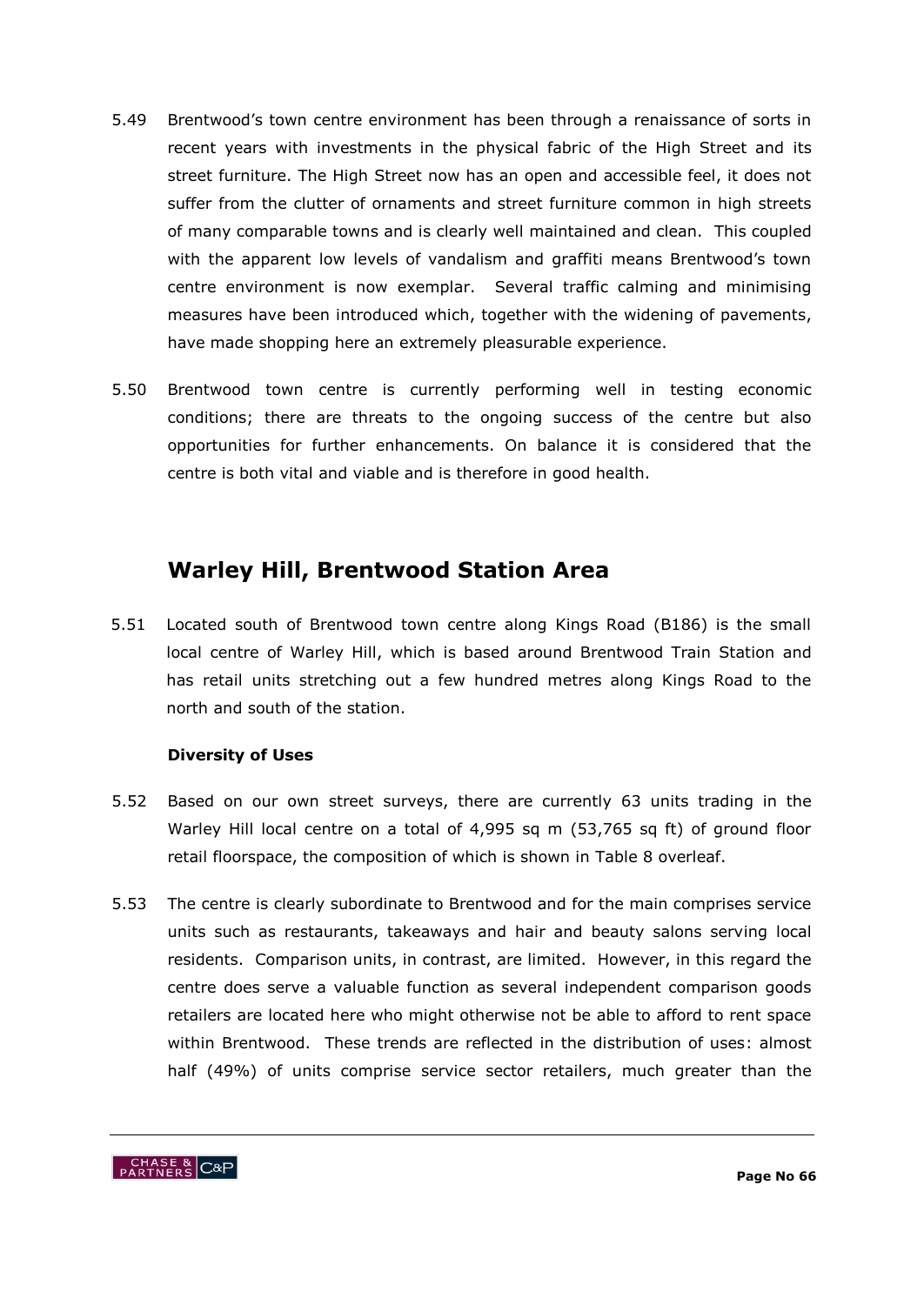national average of 35% and only 22% of units comprise comparison goods retailers compared with 42% on average nationally.

| <b>Category</b>      | <b>Number</b><br>of Units | $\frac{9}{0}$ | <b>National</b><br><b>Average</b><br>( %) | <b>Amount of</b><br><b>Floorspace</b><br>(sqm) | $\frac{6}{6}$ | <b>National</b><br><b>Average</b><br>( %) |
|----------------------|---------------------------|---------------|-------------------------------------------|------------------------------------------------|---------------|-------------------------------------------|
| <b>Convenience</b>   |                           | 11            | 9                                         | 549                                            | 9             | 17                                        |
| <b>Comparison</b>    | 14                        | 22            | 42                                        | 907                                            | 18            | 47                                        |
| <b>Service</b>       | 31                        | 49            | 35                                        | 2,712                                          | 54            | 23                                        |
| <b>Miscellaneous</b> | 4                         | 6             | 1                                         | 314                                            |               |                                           |
| <b>Vacant</b>        |                           | 11            | 13                                        | 513                                            | 10            | 11                                        |
| Total                | 63                        | -             |                                           |                                                |               |                                           |

# **Table 8: Uses in Warley Hill Centre**

Source: Chase & Partners Street Survey August 2011

- 5.54 The level of convenience goods retailers is above the national average at 11% compared with 9% nationally; this is not surprising given the nature of the local centre often typified by above average levels of convenience stores. Furthermore, the presence of the train station and several office blocks in and around Warley Hill invariably benefits local convenience stores, whose presence should be considered a strength as they bring in customers and expenditure to the centre on a continuous basis. Equally, the importance of these convenience stores to local office workers and commuters should not be underestimated, who would otherwise have to walk a relatively long way into the centre of Brentwood in order to buy food and other daily necessities. In this regard the offices share a symbiotic relationship with retailers within Warley Hill, each benefiting from the others" presence within the centre.
- 5.55 The distribution of floorspace between the four categories roughly mirrors the unit distribution. There are well above average levels of service floorspace and well below average levels of comparison floorspace.

# **Retail Floorspace in Edge-of-Centre and Out-of-Centre Locations**

5.56 Warley Hill local centre is situated within five minutes walk of the main Brentwood shopping centre. As previously stated it is subordinate to the main centre providing services and convenience retail to local residents in the main.

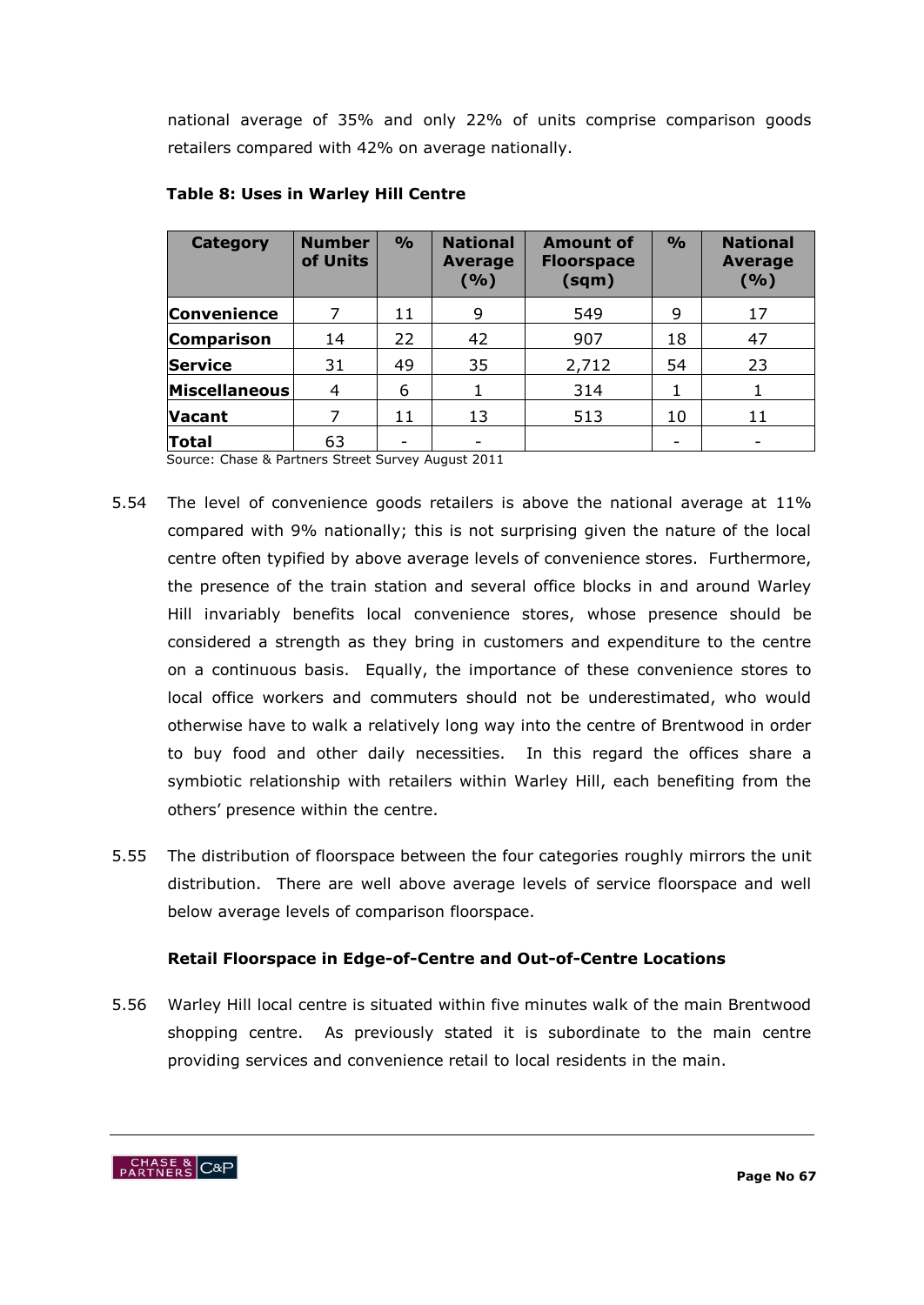### **Potential Capacity for Growth**

5.57 The centre is characterised by small parades of retail units interspersed by apartment blocks, rows of semi-detached houses, offices as well as the station and railway line. Because of these physical constraints the potential growth of the centre is limited. The station car park would be an obvious location for future development. That said, considering the close proximity of the centre to Brentwood High Street, it would be detrimental to the main town centre to locate any substantial retail development here.

#### **Retailer Representation and Demand**

- 5.58 As shown in Table 4 above, just two national multiple retailers are present within the Warley Hill area constituting 3.2% of the total number of units. This is a much lower rate for multiples than the UK national average of 31.1% and is indicative of the centre's modest appeal. A schedule of national multiple retailers within Warley Hill is shown in **Annex I** and a map showing their distribution in the Appendices, **Plan 4**.
- 5.59 Unfortunately, information is not available on the level of retail demand for space in Warley Hill. However, it is fair to say that in this regard it will undoubtedly benefit from being effectively an extension of the main Brentwood town centre. Furthermore, should a suitable unit become available within Warley Hill some national multiple retailers might wish to locate there considering the centre is part of Brentwood town.

# **Proportion of Vacant Street Level Property**

- 5.60 According to our street survey, there are currently seven vacant units within Warley Hill centre representing some 11% of the total. This is less than the national average of 13%. With a relatively low vacancy rate, Warley Hill is proving to be a robust centre, especially considering the current economic difficulties faced by retailers and consumers alike.
- 5.61 **Plan 5** (in the appendices) shows the distribution of vacancies throughout Warley Hill. There appears to be no grouping of vacant units which would suggest that there are no failing parades or areas within the centre.

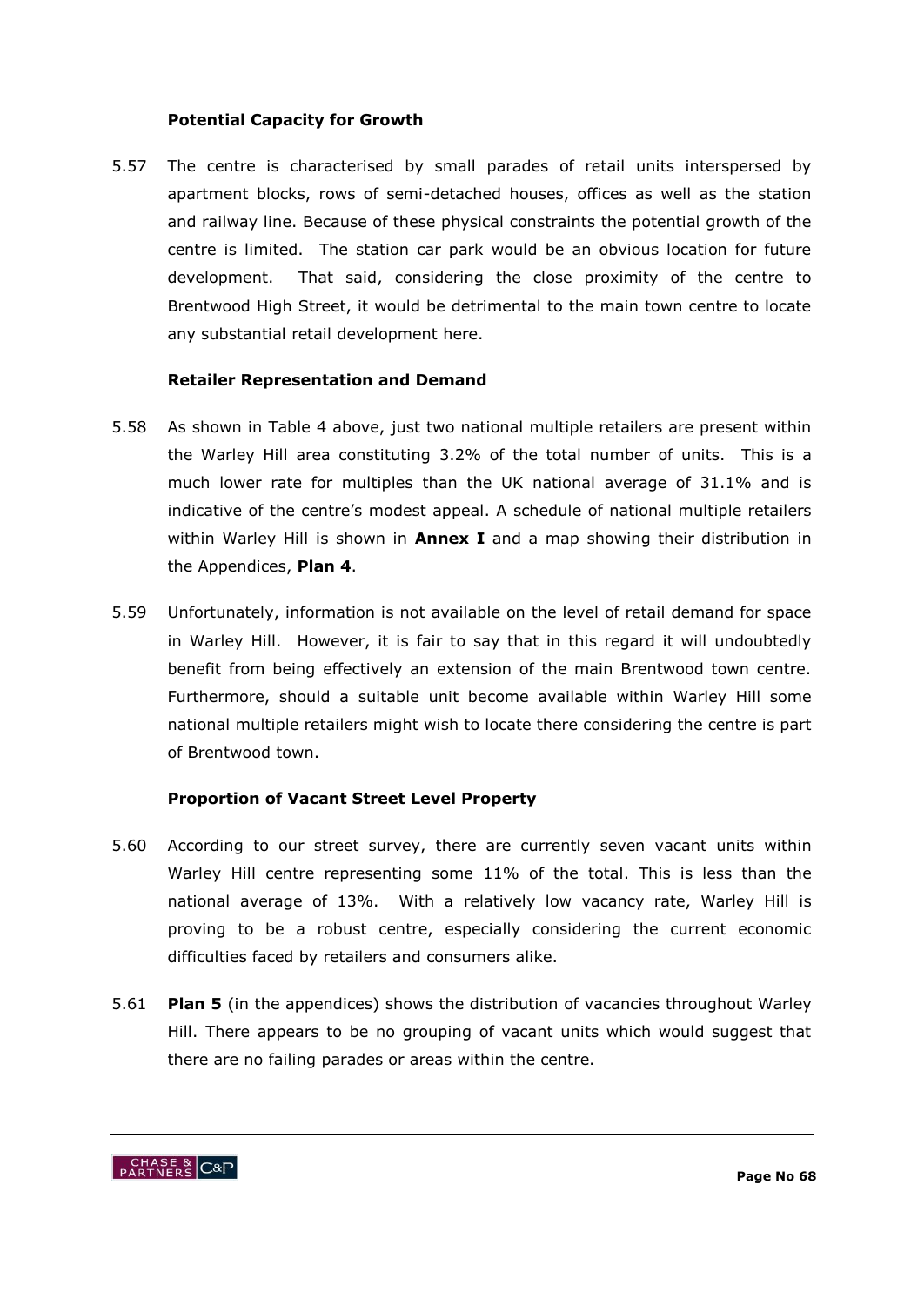#### **Pedestrian Flows**

5.62 Brentwood Train Station is the main focal point for pedestrian footfall within Warley Hill. Busiest during the commuter rush in the mornings and evenings, there is a steady stream of pedestrians here throughout the day. Warley Hill centre can be traversed by foot within a matter of minutes and there is a small trickle of pedestrians along Kings Road throughout the day.

#### **Accessibility**

5.63 In terms of accessibility, Warley Hill benefits from the same extensive public transport system as Brentwood, discussed above. As with Brentwood, access to public transport within Warley Hill is set to improve in future with the planned opening of Crossrail in 2018, this new service potentially bringing more commuters to the station and thus increasing commuter expenditure within Warley Hill. This is also true in terms of good access to the local and strategic road network.

#### **Perception of Safety and Occurrence of Crime**

5.64 From our own observations, Warley Hill appears to be a safe and crime free centre; there are no obvious signs of vandalism such as graffiti or damaged property although we noted that some buildings are in need of investment as discussed below. As stated above, Brentwood Borough benefits from a lower than average crime rate, below that for both Essex and England and Wales.

#### **Town Centre Environmental Quality**

5.65 In general the quality of the buildings within Warley Hill are reasonable, there are no buildings in disrepair or dereliction but some would benefit from investment to improve their appearance. The pavements are a little narrow and vehicular traffic can dominate the centre at rush hour. However, there are a number of pedestrian crossings throughout the centre which help address this issue and the streets are clean and appear to be well kept.

#### **Conclusions on Warley Hill**

5.66 On balance of the evidence above, it would appear that Warley Hill is a successful local centre. The vacancy rate within the centre is lower than the national

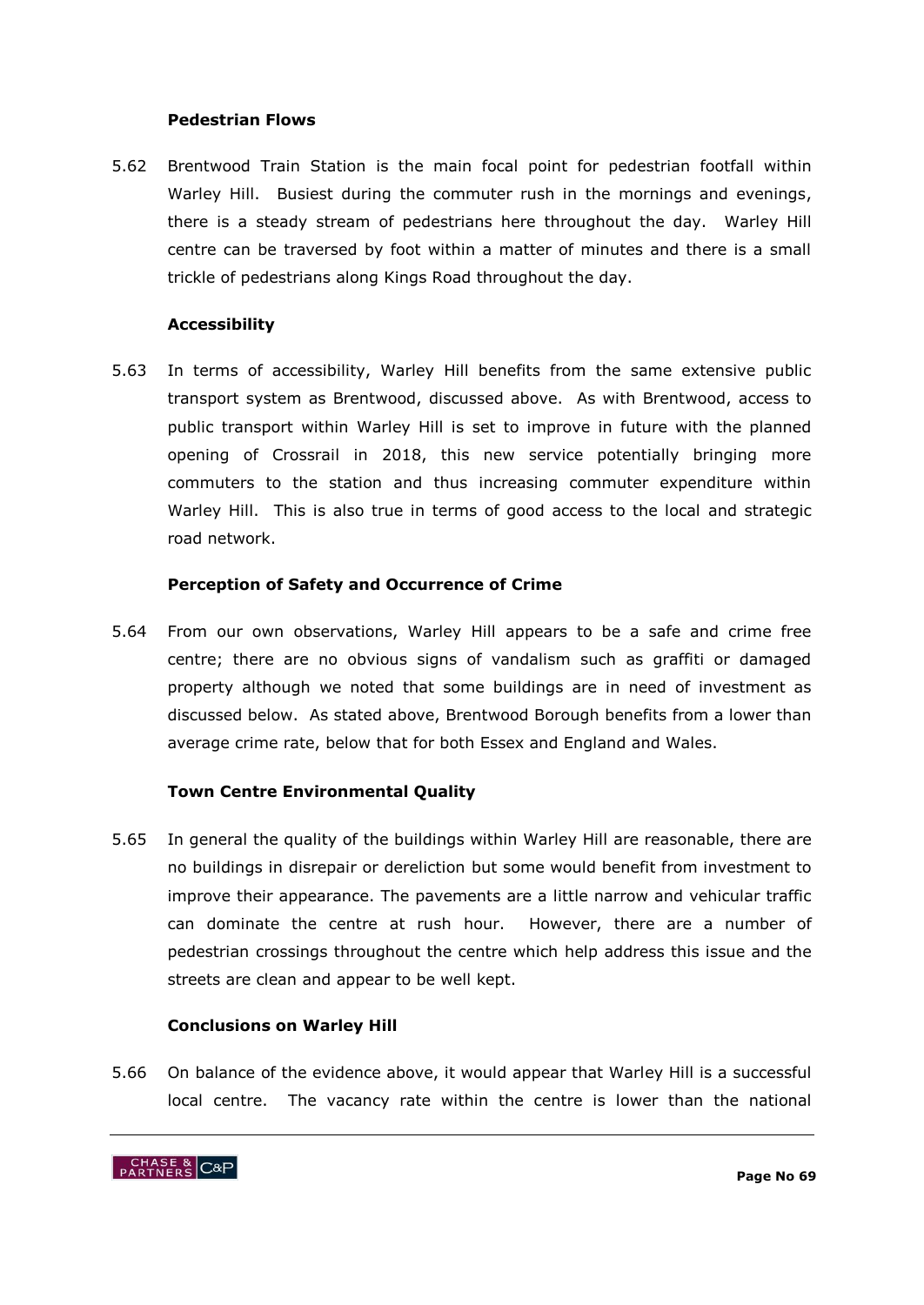average which is a strong indicator of not only its health but also the important role it plays. A service centre in the main, Warley Hill provides an affordable alternative to Brentwood town centre for independent retailers from all categories. The retail elements of the centre are interspersed with residential properties, offices and Brentwood train station. As such the centre undoubtedly serves not only local residents from the surrounding area and visitors passing through along Kings Road, but also commuters who use the train station each day and staff based within the many offices in the area. The continuous source of additional retail expenditure brought into the centre by commuters and office workers should be considered a real strength of the centre and has helped abate the worst effects of the economic downturn of recent years.

- 5.67 The centre is formed along a main road into Brentwood town centre and the vehicular traffic that uses it has a detrimental effect on the shopping environment. That said Warley Hill is reasonably well maintained, kept clean and free from pockets of deprivation or failing parades.
- 5.68 Overall it is considered that Warley Hill plays a limited but important role within the hierarchy of Brentwood Borough"s retail centres, it fulfils that role successfully and as such is both vital and viable and in good health.

# **Ingatestone**

5.69 Ingatestone is located roughly three miles north-east of Brentwood along the A12. The village is linear in shape and the retail element is formed in a long thin ribbon which lines the High Street known as Roman Road or the B1002. A popular place to live for commuters who work in London, Ingatestone is an affluent village typified by a pleasant local character, large detached houses, and a train station. The village centre is characterised by period buildings which highlight its historic past and make for a pleasing aesthetic and built environment. The village was first formed in Saxon times on the Essex Great Road (former A12) that runs between London and Colchester, and predates the town of Brentwood.

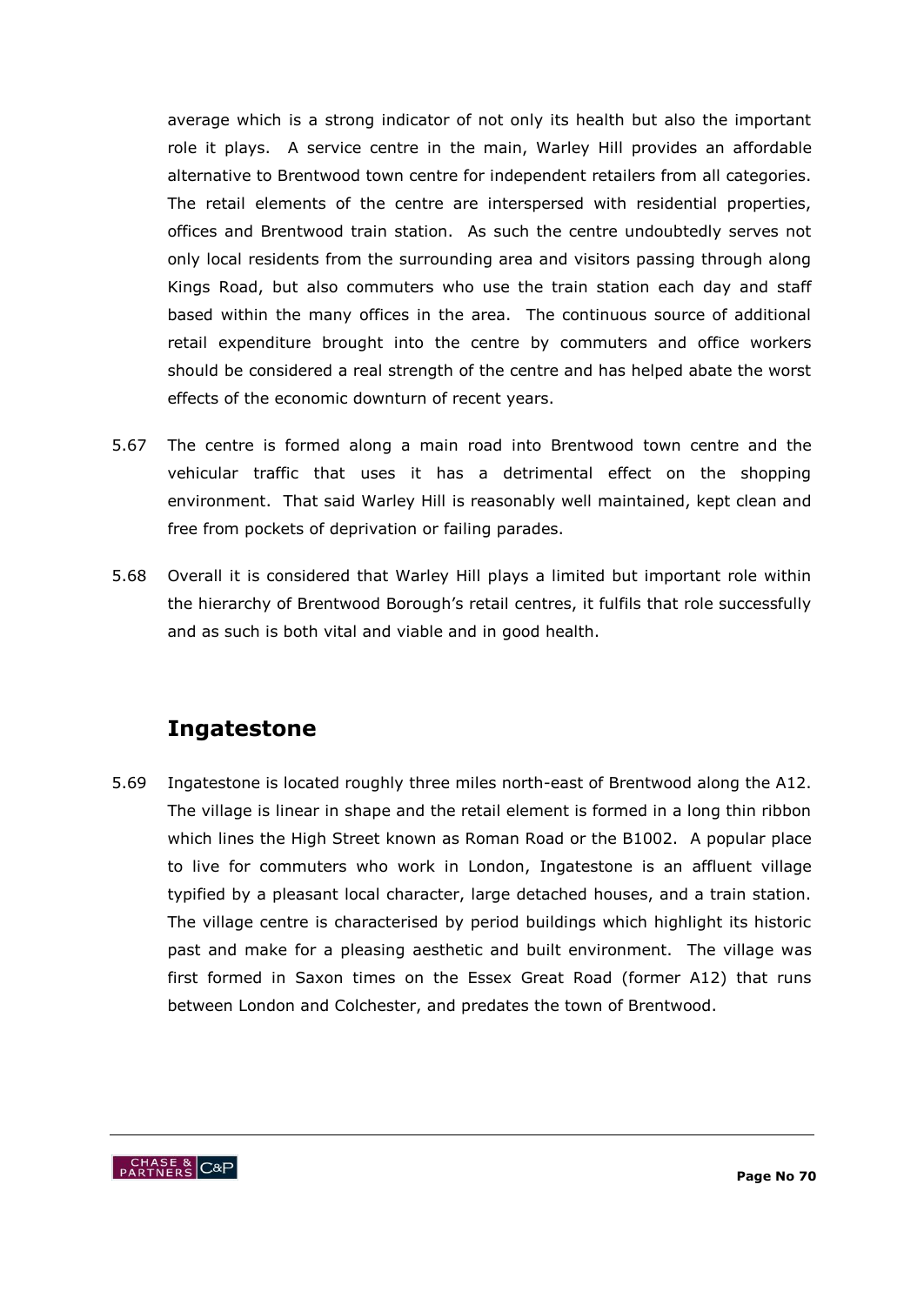## **Diversity of Uses**

5.70 Based on our own street survey conducted in August 2011 there are currently 62 retail units trading within Ingatestone village centre as shown in Table 9 below:

| <b>Category</b>   | <b>Number</b><br>of Units | $\frac{9}{0}$ | <b>National</b><br><b>Average</b><br>( %) | <b>Amount of</b><br><b>Floorspace</b><br>(sqm) | $\frac{0}{0}$ | <b>National</b><br><b>Average</b><br>( %) |
|-------------------|---------------------------|---------------|-------------------------------------------|------------------------------------------------|---------------|-------------------------------------------|
| Convenience       |                           | 11            | 9                                         | 1,545                                          | 22            | 17                                        |
| <b>Comparison</b> | 25                        | 40            | 42                                        | 2,383                                          | 34            | 47                                        |
| Service           | 21                        | 34            | 35                                        | 2,266                                          | 33            | 23                                        |
| Miscellaneous     | 6                         | 10            |                                           | 538                                            | 8             |                                           |
| <b>Vacant</b>     | 3                         | 5             | 13                                        | 197                                            | 3             | 11                                        |
| <b>Total</b>      | 62                        |               |                                           | 6,929                                          | -             |                                           |

### **Table 9: Uses in Ingatestone Village Centre**

Source: Chase & Partners Street Survey August 2011

- 5.71 In total seven units contain convenience retailers constituting 11% of the total stock, greater than the national average of 9%; 25 contain comparison good retailers constituting 40% of the total which is marginally less than the national average of 42%. There are 21 service retailers within the centre equating to 33% of the total which is a slightly lower level than the 35% national average. In terms of the distribution of floorspace between the various goods categories, there is a similar pattern to the distribution of units within each goods category as would be expected. The exception to this is the level of convenience goods floorspace, which at 22% is double the level of units at 11%.
- 5.72 Overall the distribution of uses within Ingatestone is characteristic of a local service and convenience centre which provides local residents with services and caters for their day to day retail needs. This would seem to be confirmed by the findings of the Quantitative Data – see **Section 7** for further information.

# **Retail Floorspace in Edge-of-Centre and Out-of-Centre Locations**

5.73 Ingatestone is a large village, both the village as a whole and the retail element contained within it are focused on the High Street as stated above. Practically the entire village is within walking distance of the centre negating any demand for edge-of-centre or out-of-centre retail floorspace.

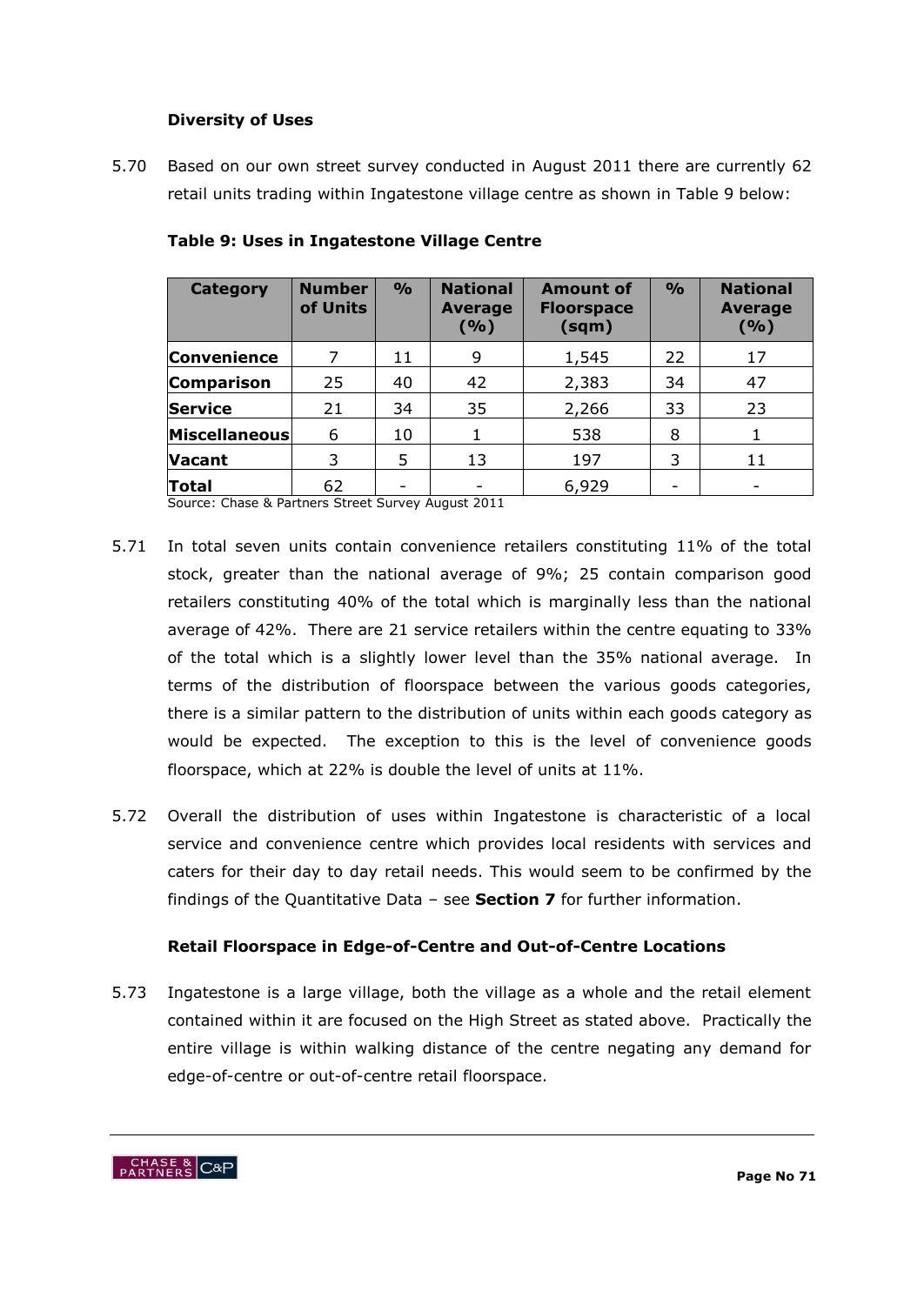#### **Potential Capacity for Growth**

5.74 As with Warley Hill the retail element of Ingatestone village centre is interspersed with residential development, mainly detached and semi-detached houses. As such there is virtually no underdeveloped land within the centre which could be redeveloped.

#### **Retailer Representation and Demand**

- 5.75 As Table 4 above shows there are nine national multiple retailers within Ingatestone constituting 14.5% of the total, less than half of the national average of 31.1%. This would seem to indicate that national multiple retailers have a limited interest in the centre. A review of current retailer requirements for space on Focus, Perfect Information Property and Shop Property databases indicated that only one retailer is currently seeking space within Ingatestone, the variety retailer Boyes. This may not reflect the true level of interest, since, as stated above, the search excludes many retailers who have nationwide requirements for floorspace who might look to Ingatestone as a promising location if the right type of unit became available.
- 5.76 **Annex J** and **Plan 6** respectively contain a schedule and map of national multiple retailers present within Ingatestone. With the exception of the Santander and Barclays banks, the most recognisable retailers are the Budgens and Cooperative food stores which also occupy the two largest units to the north of the High Street. National multiple retailers are spread evenly throughout the centre as shown by **Plan 6**. The centre of Ingatestone is relatively small as stated above, and it is possible to walk the length of the High Street within 10 minutes. This undoubtedly has an influence over the distribution of multiple retailers who might consider it more important to have an appropriate unit rather than a central location.

# **Proportion of Vacant Street Level Property**

5.77 Judging by our own street survey, there are presently three vacant retail units within Ingatestone constituting merely 5% of the total stock. Their location is shown on a map in **Plan 7**.

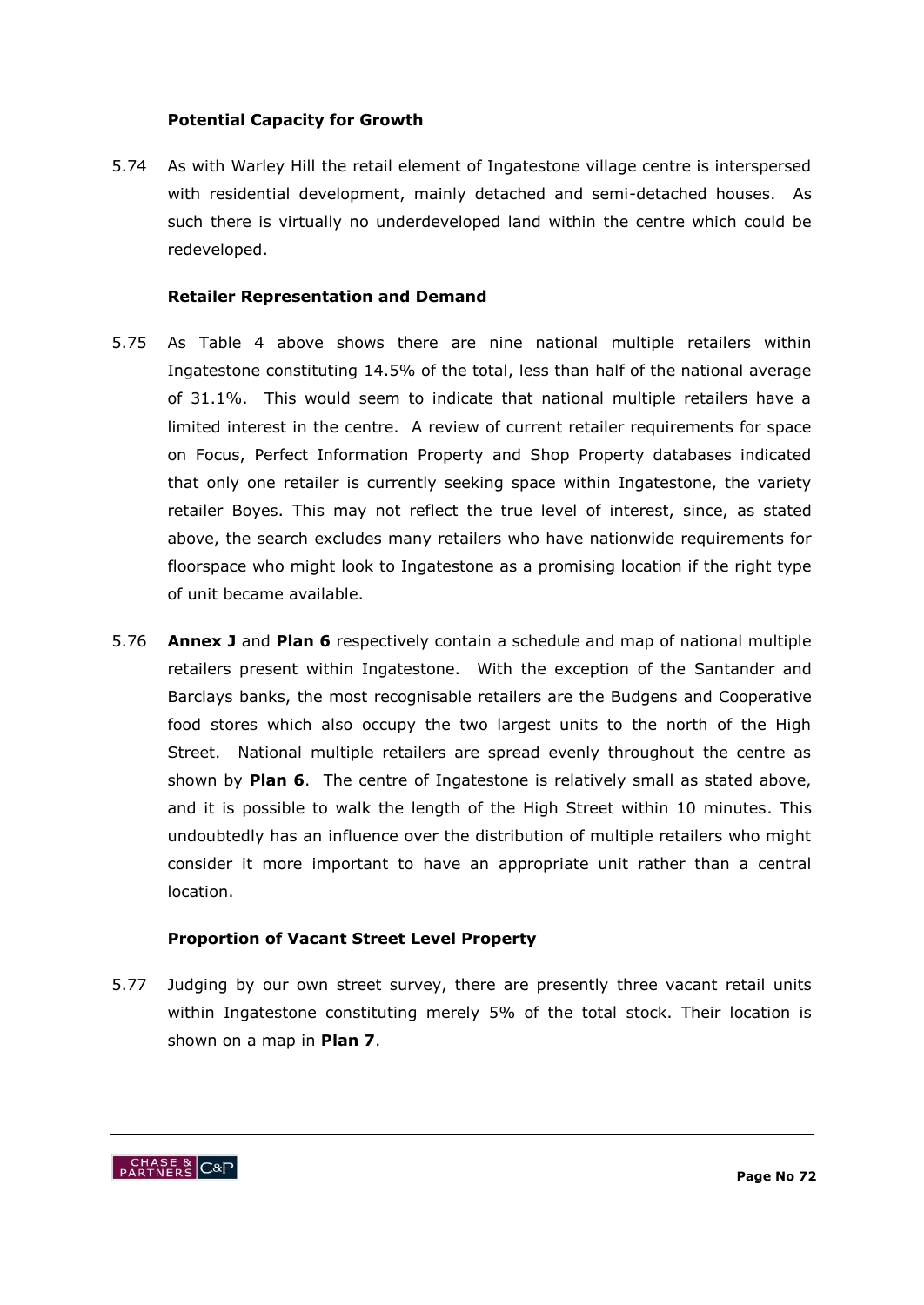5.78 With such a small number of vacant units within the centre it would make little sense in trying to read a great deal into the pattern of their distribution. Considering the low number of vacancies together with the even distribution of national multiple retailers throughout the centre, there would appear to be no failing parades or areas of weakness within the centre.

#### **Pedestrian Flows**

5.79 At the time of our visit to Ingatestone, the level of pedestrian movement throughout the centre was extremely low, almost certainly affected by poor weather and the fact it was midmorning during school term-time. With that in mind the weight given to our observations should be tempered. There appeared to be a reasonably even distribution of pedestrians throughout the centre, a moderate increase in numbers between the main town centre bus stop and The Cooperative and Budgens food stores along the High Street to the north.

#### **Accessibility**

- 5.80 In terms of accessibility, Ingatestone benefits from access to nearly the same level of public transport as Brentwood. It has a railway station, as stated above, although trains to London run less frequently than from Brentwood and Shenfield. Buses also link Ingatestone with the centres of Brentwood and Chelmsford. Ingatestone is well placed within the local and regional road network being bypassed by the A12 and less than five miles from Junction 28 of the M25.
- 5.81 In terms of car parking within the centre, options are limited although there is adequate quantity. There is a 22 space pay-and-display car park off Market Place and a further circa-80 space pay-and-display car park located behind the Ingatestone and Fryerning Community Association building, although parking there is only allowed between the hours of 6am and 6pm. Market Place car park was reasonably full at the time of our visit, which as stated above was a weekday morning. It is therefore reasonable to assume that it is busy the majority of the time. Elsewhere the High Street is too narrow to enable any significant level of parking at the side of the road although there are some short stay/drop off parking bays and also additional on street parking on some side-roads such as Bell Mead.

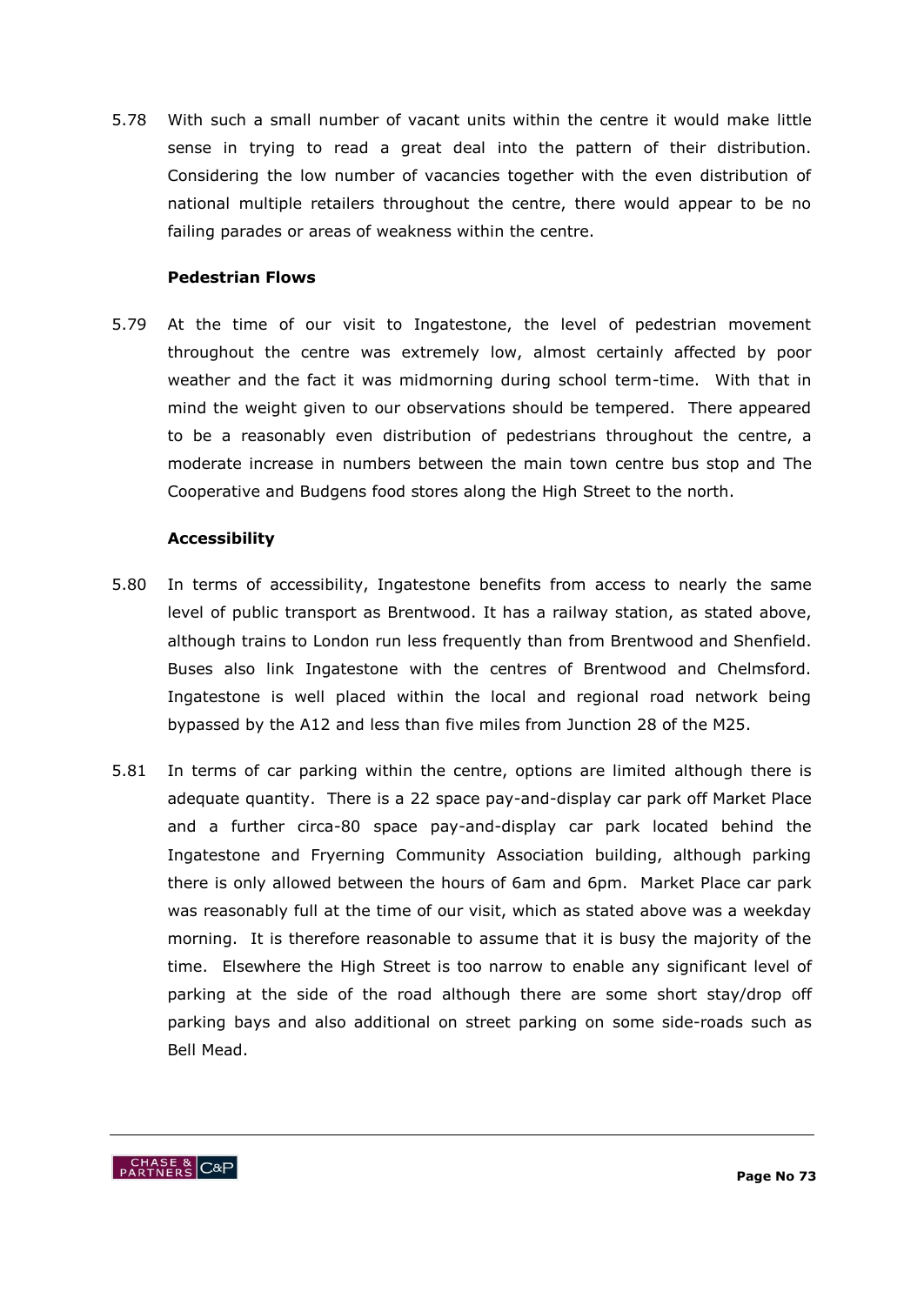#### **Perception of Safety and Occurrence of Crime**

5.82 Again as with Brentwood and Warley Hill, Ingatestone appears to be a safe and crime free centre. There are no obvious signs of vandalism such as graffiti or damaged property. As stated previously, Brentwood Borough benefits from a lower than average crime rate than both for Essex and England and Wales.

# **Town Centre Environmental Quality**

5.83 Ingatestone village centre is typified by small well maintained retail units of period design which makes for an attractive setting. The centre is to some extent dominated by car traffic as it is formed along a road and the pavements are not substantial. That said, the A12 dual carriageway effectively acts as a bypass around the village meaning that mainly local traffic uses the High Street limiting the negative effect on shoppers. Overall, it is considered that Ingatestone has a pleasant environment conducive to shopping.

#### **Conclusions on Ingatestone**

5.84 On balance of the evidence above, Ingatestone would appear to be in reasonable health: the vacancy rate is extremely low, the village centre environment is pleasant and there are no visible indicators of crime. It is primarily a local convenience and service centre with above average levels of convenience retailing and average levels of service retailing, also there are only a limited number of national multiple retailers which is another characteristic of such centres. Nonetheless, it provides an important retail destination for local residents and therefore has a vital role to play within the Borough"s retail hierarchy. We consider the centre to be both vital and viable and as such in a good state of health.

# **Shenfield**

5.85 Shenfield village centre is situated roughly three quarters of a mile north-east of Brentwood along the A1023 (Shenfield Road). As with Ingatestone and Warley Hill the centre is formed along a single street, the A129 also known as Hutton Road, and runs between Shenfield Train Station to the east and the junction with

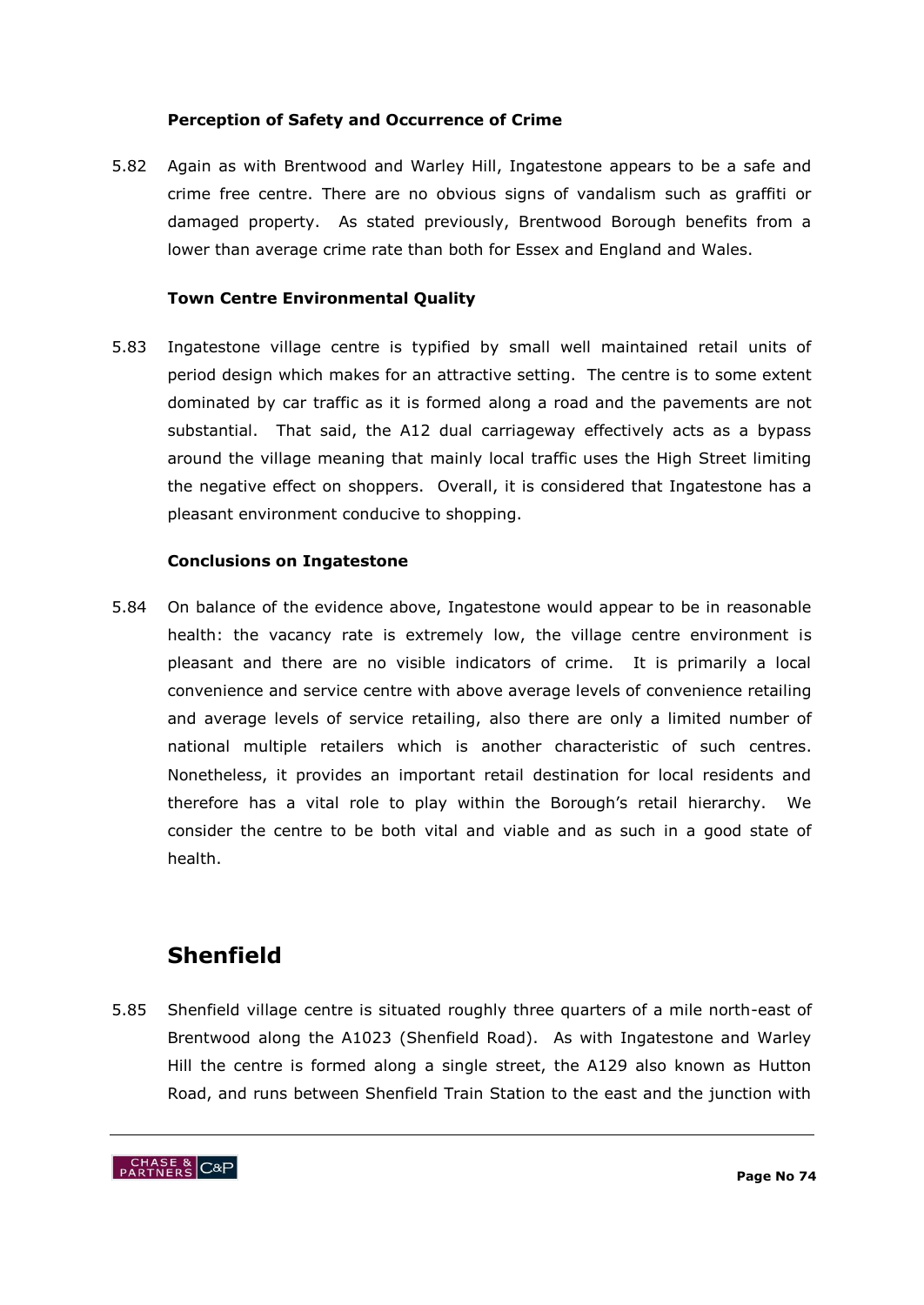Shenfield Road to the west. The station is an important commuter hub providing the Borough"s only fast train service to London Liverpool Street Station. Shenfield was once a historic village but, along with the adjacent village of Hutton, it now forms part of the wider Brentwood urban area.

#### **Diversity of Uses**

5.86 Based on the Goad centre report and our street surveys there are currently 90 units trading in Shenfield on a total of 9,838 sq m (105,895 sq ft) of retail floorspace – see Table 10 below. There are 14 convenience units in the centre equating to 16% of total stock, almost double the national average of 9%. This is due to the presence of several independent food retailers such as Road Fisheries (fishmongers), N.A.Manning (greengrocer) and Roses (baker); in addition there is both a Cooperative food store and a Tesco Express within the centre.

| <b>Category</b>    | <b>Number</b><br>of Units | $\frac{9}{0}$            | <b>National</b><br><b>Average</b><br>(9/0) | <b>Amount of</b><br><b>Floorspace</b><br>(sqm) | $\frac{0}{0}$ | <b>National</b><br><b>Average</b><br>( %) |
|--------------------|---------------------------|--------------------------|--------------------------------------------|------------------------------------------------|---------------|-------------------------------------------|
| <b>Convenience</b> | 14                        | 16                       | 9                                          | 1,786                                          | 18            | 17                                        |
| <b>Comparison</b>  | 26                        | 29                       | 42                                         | 4,248                                          | 43            | 47                                        |
| <b>Service</b>     | 43                        | 48                       | 35                                         | 3,143                                          | 32            | 23                                        |
| Miscellaneous      | $\mathcal{P}$             | $\overline{\phantom{a}}$ |                                            | 127                                            |               |                                           |
| <b>Vacant</b>      | 5                         | 6                        | 13                                         | 534                                            | 5             | 11                                        |
| <b>Total</b>       | 90                        | -                        |                                            | 9,838                                          |               |                                           |

#### **Table 10: Uses in Shenfield Town Centre**

Source: Chase & Partners Street Survey August 2010

5.87 There are 26 comparison units within Shenfield representing only 29% of the total, much less than the national average of 42% although fairly typical for a centre of this size and order. The centre is clearly dominated by service sector retailers which occupy 48% of the units and 32% of floorspace. Overall, figures indicate that Shenfield is fairly typical for a centre of its size in terms of all three categories.

# **Retail Floorspace in Edge-of-Centre and Out-of-Centre Locations**

5.88 There is hardly any edge or out-of-town centre retailing within Shenfield, the exceptions being two small local shopping parades on Rayleigh Road and

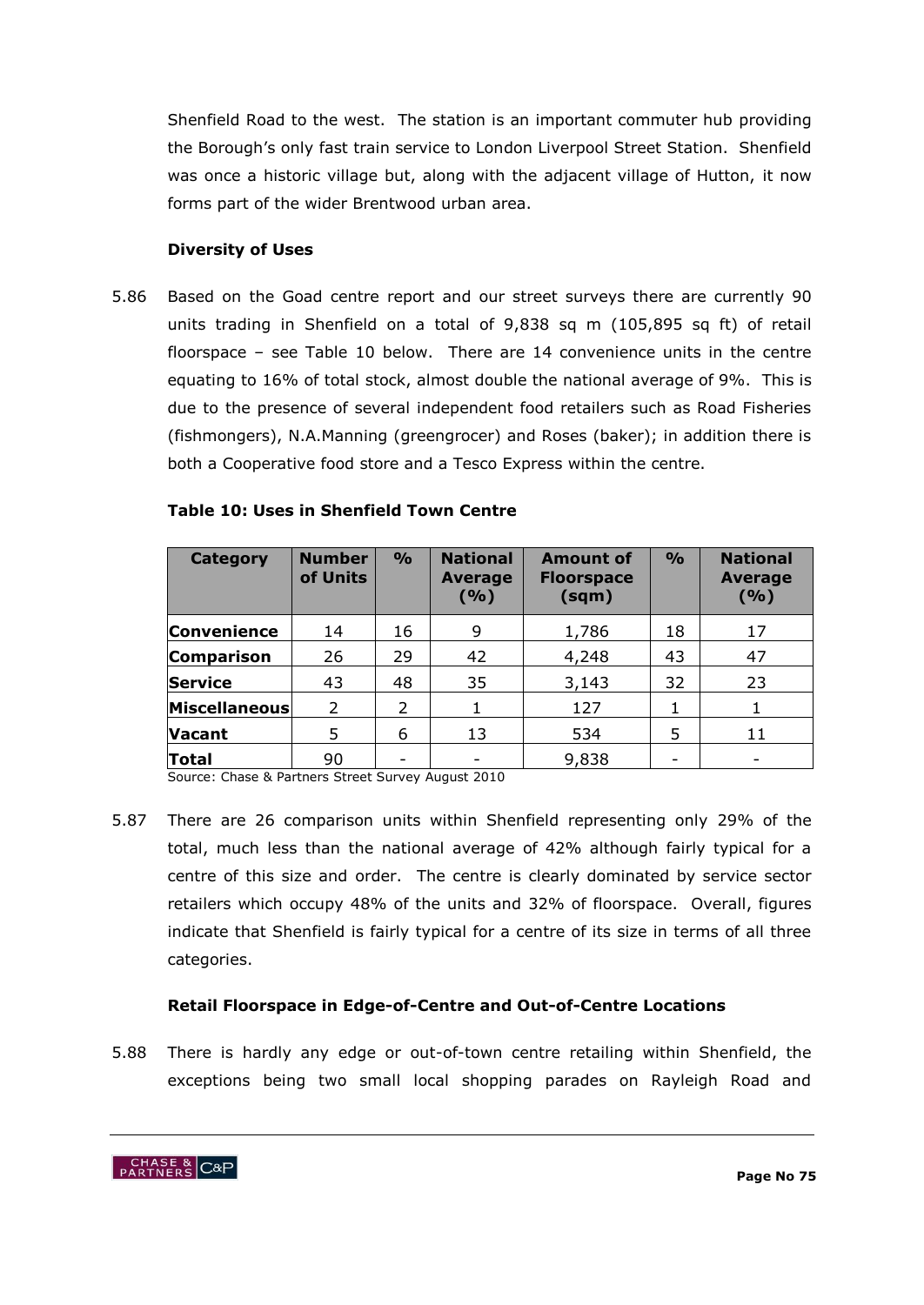Woodland Avenue within Hutton, east of the main centre. As with Warley Hill, the centre is very much the subordinate neighbour of Brentwood town centre.

# **Potential Capacity for Growth**

- 5.89 The potential for growth within Shenfield is limited. As with Warley Hill and Ingatestone retail is interspersed with residential development and as such there is very little underdeveloped land within the centre. Shenfield Motor Centre and car lot at the western end of the centre does represent one possible site with potential for redevelopment. Shenfield also presents a clear opportunity for the piecemeal redevelopment of some older units within the centre which are now dated and of limited architectural merit with poor servicing arrangements. The redevelopment of such units should be encouraged.
- 5.90 The arrival of Crossrail in the future, discussed below, will bring additional expenditure to Shenfield. This in turn may give rise to additional demand by retailers for space within the centre. The intensification of existing retail facilities within Shenfield Train Station may be one solution to this.

# **Retailer Representation and Demand**

- 5.91 **Annex K** contains a schedule setting out national multiple retailers currently represented in Shenfield town centre across a variety of goods categories. There are in total 15 national multiple retailers within Shenfield constituting 17% of the total as shown by Table 4 above; this is just over half the national average of 31.1% which should be considered a weakness of the centre.
- 5.92 Attached as **Plan 8** within the Appendices is a map showing the distribution of national multiple retailers throughout Shenfield town centre. It shows that the majority of national multiple retailers are found towards the eastern end of the centre near to Shenfield Train Station. The future arrival of Crossrail will reinforce this pattern further as potentially more commuters use the station each day increasing the importance of locating towards this end of Hutton Road.
- 5.93 Focus does not produce a Town FOCUS Report on Shenfield. As such Chase and Partners have conducted an ad hoc search using Focus, Perfect Information Property and Shop Property databases, as was undertaken for Ingatestone in order to determine which retailers are currently seeking to locate within the

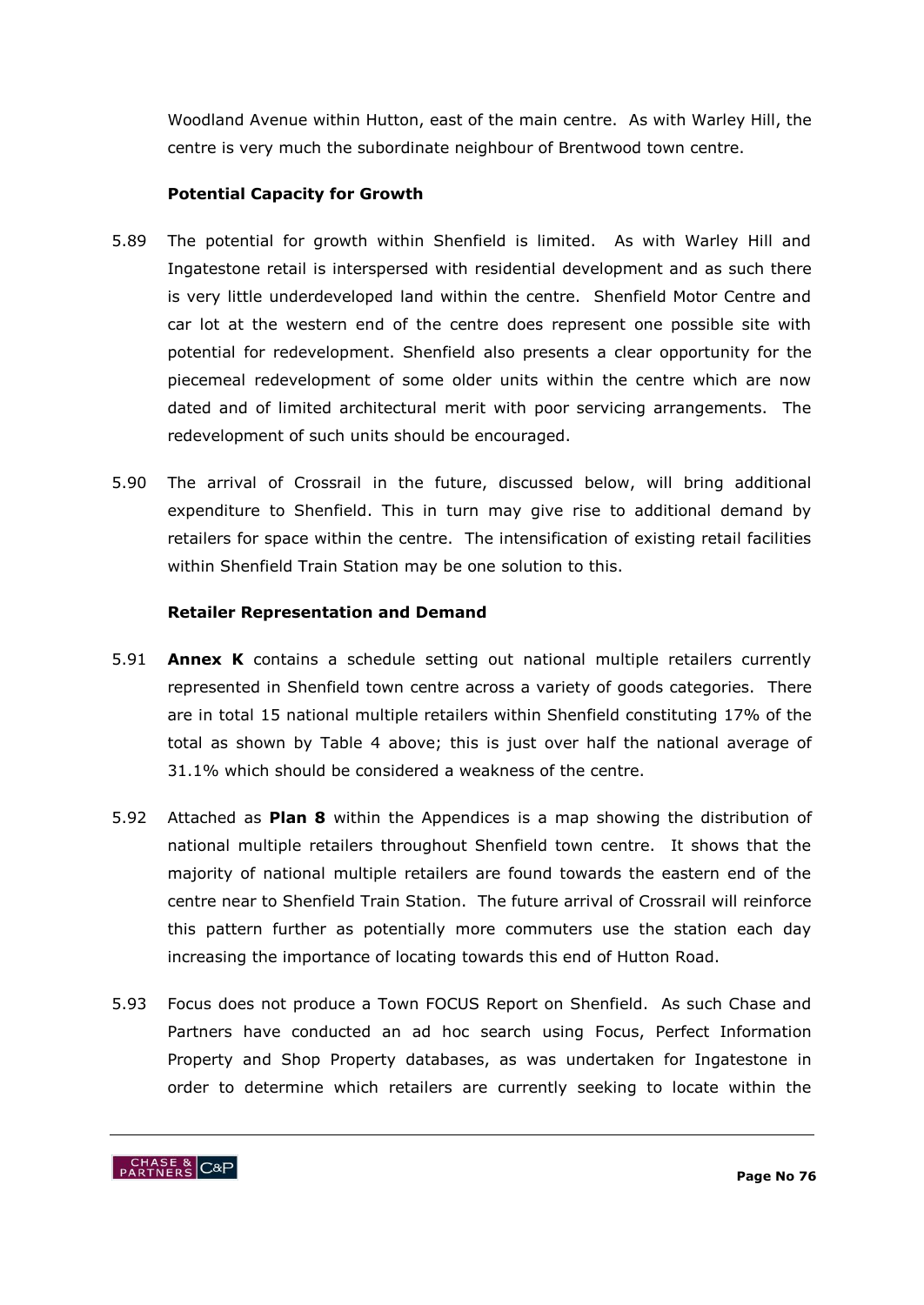centre. From this research it has been determined that there are currently two retailers seeking representation within Shenfield: Simply Eat and Aldi.

# **Proportion of Vacant Street Level Property**

5.94 As Table 10 above shows, there are currently five vacant units within Shenfield town centre equating to 6% of the entire stock. This is less than half of the average level of vacant units nationally and should be considered an indicator of the centre's strength in the present difficult market. As noted above, the level of national multiple retailers within Shenfield is below average and demand for space within the centre from new retailers is limited. However, it would seem that there remains a strong base of independent retailers who appear to be thriving here. **Plan 9,** (in the appendices), shows the distribution of vacant units within Shenfield. The even distribution of vacant units throughout the centre would appear to indicate that there are no failing parades or areas of weakness within the centre.

# **Pedestrian Flows**

5.95 From our own observations it would appear that the strongest footfall is found between Shenfield Station and Friar"s Avenue, not surprising given it is also the area with the highest proportion of national multiple retailers. Elsewhere within the centre there appears to be a fairly even steady flow of pedestrians, perhaps because it is relatively small and can be traversed by foot within 10 minutes.

# **Accessibility**

- 5.96 As with Brentwood and Ingatestone, Shenfield benefits from a high level of access to public transport. Shenfield Train Station connects the centre directly with several of the major regional centres such as Brentwood, Billericay, Southend-on-Sea, Romford as well as being the Borough's fast train connection to central London. This rail connectivity with London will increase once Crossrail opens in future. Bus services connect Shenfield with the centres of Brentwood, Basildon, Billericay and Wickford.
- 5.97 In terms of the local and regional road network, Shenfield is well connected to the nearby centres of Brentwood, Basildon, Billericay, Chelmsford and Ingatestone via various A-roads. The centre is only three miles away from Junction 28 of the M25

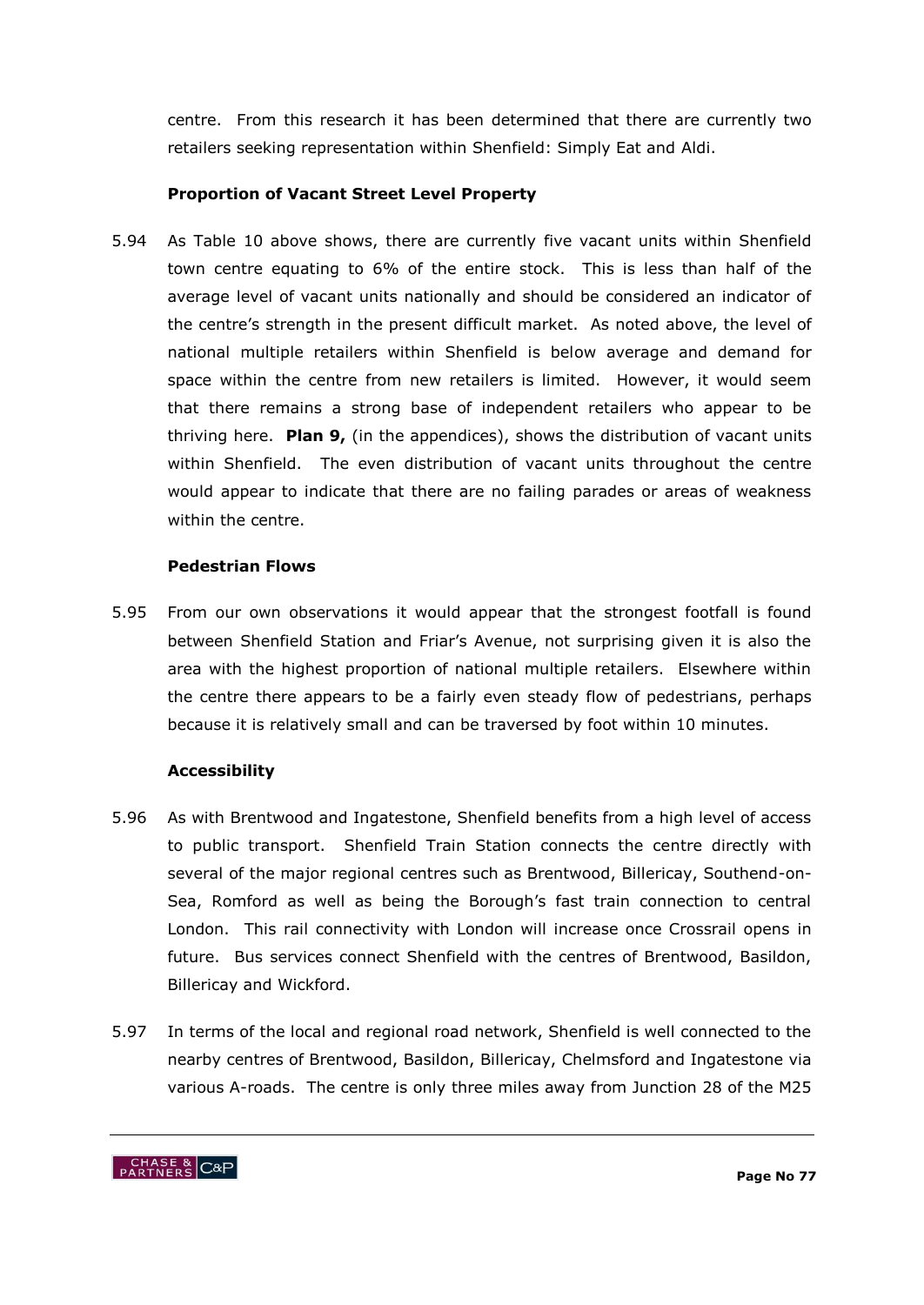Motorway meaning that London and many destinations within the wider South-East region are both within an hour's drive.

- 5.98 In terms of car parking, there is an NCP pay-and-display car park at Shenfield Train Station which holds up to 461 vehicles and also a smaller car park on Friars Avenue off Hutton Road. Cycle storage and sheltered cycle storage are provided within the station car park and train station. These facilities are very popular with commuters, so much so that existing cycle storage facilities appeared to be close to capacity at the time of our visit. Additional secure cycle parking could be encouraged to promote sustainable travel to and from the station. The station car park and cycle storage facilities will undoubtedly provide parking provision to some shoppers who visit the centre as well as commuters. There is a limited amount of pay-and-display car parking along Hutton Road.
- 5.99 It is clear given the above information that as with the other main centres within Brentwood Borough, Shenfield benefits from a high level of accessibility.

# **Perception of Safety and Occurrence of Crime**

5.100 As previously outlined (see Table 7), the Borough benefits from lower crime levels than Essex as a whole or nationally across England and Wales. From our own observations there appear to be very few examples of vandalism within the centre in terms of graffiti or damaged property. On the evidence that is available, it appears that crime is not a major issue within Shenfield which should be considered a strength of the centre.

# **Town Centre Environmental Quality**

5.101 As stated above there is very little vandalised property within Shenfield, the centre is clean and the presence of street trees and hanging baskets along Hutton Road are a pleasant addition. The majority of buildings within Shenfield centre are a little dated and of limited architectural merit or historic value, although that is not to say they are in any kind of disrepair. In general the physical fabric of Hutton Road and the majority of street furniture are beginning to show evidence of wear and tear. The centre would benefit from similar revitalisation works to those which have taken place in Brentwood recently.

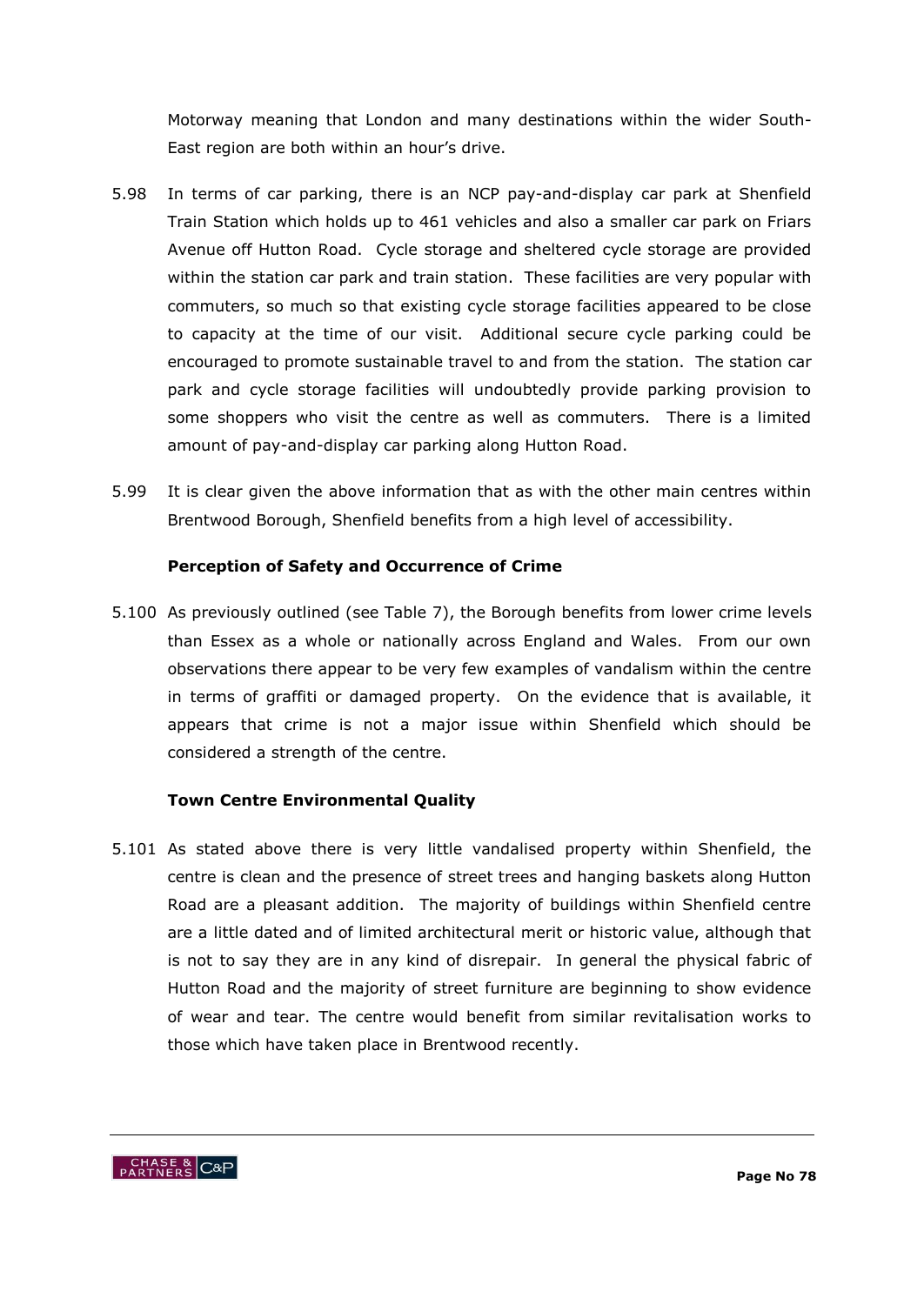5.102 On balance Shenfield"s environment should be considered neither a detriment to nor a strength of the town centre; there is, however, a clear opportunity for its revitalisation through improvements to the physical fabric.

#### **Conclusions on Shenfield**

- 5.103 As with Ingatestone and Warley Hill, Shenfield town centre appears to be performing well under the pressure of the current subdued retail climate as illustrated by the extremely low level of vacant units. The above average levels of services and convenience goods retailers are perhaps the reason for this as expenditure on these essentials does not tend to fall quite so dramatically as more expensive comparison goods at this point of the economic cycle. Furthermore the centre is clean, appears to be free from crime and is accessible by a number of means of transport. Indeed this accessibility is set to improve further once Crossrail opens in future.
- 5.104 Shenfield would benefit from investment in the physical fabric of Hutton Road and street furniture, beyond this it is hard to see what further improvements would benefit the centre which is operating successfully as a local service and convenience destination. In that context, Chase and Partners consider Shenfield town centre to be both vital to the local community and viable and as such it is considered to be in good health.

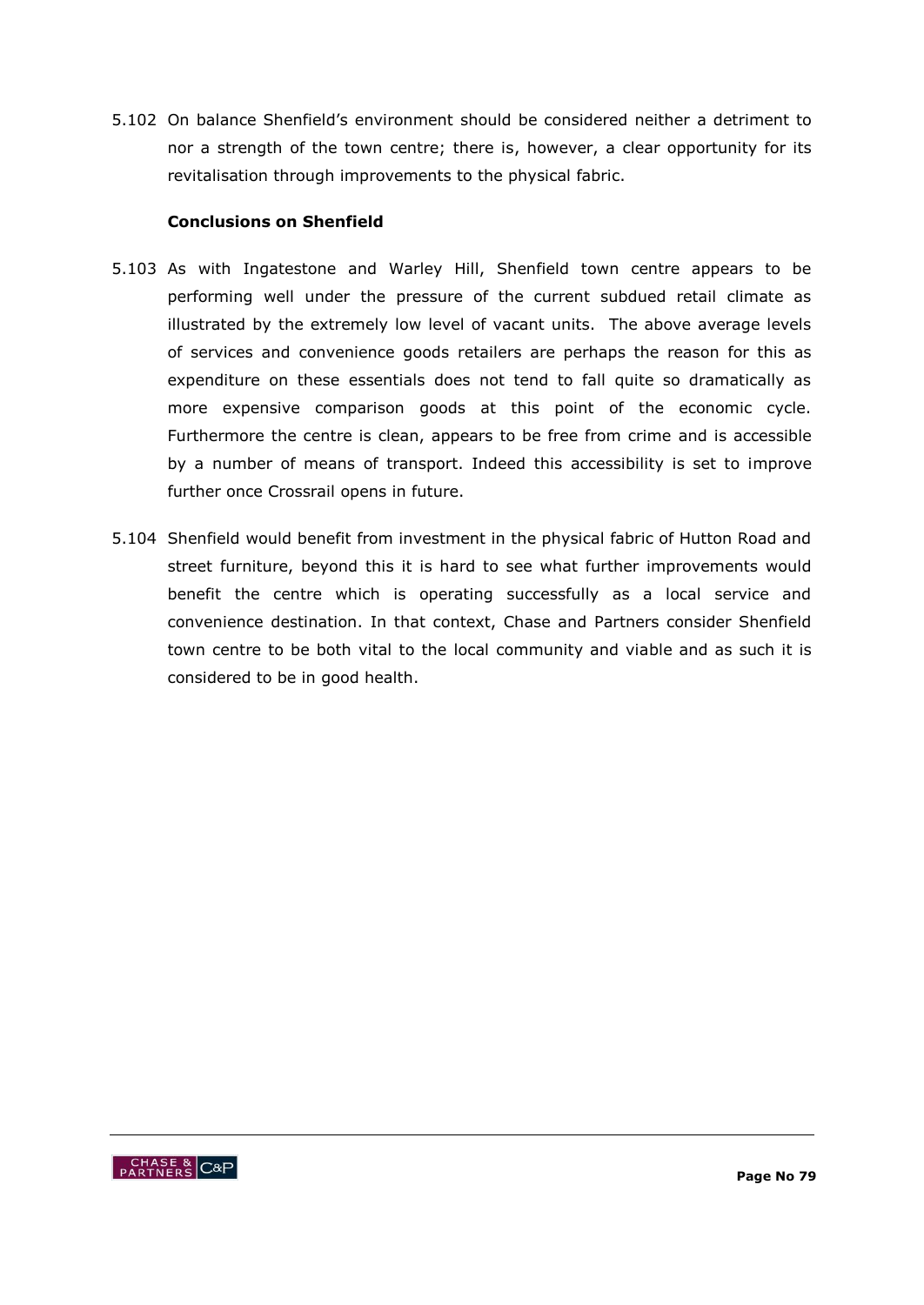# **6. Assessment of Local Centres, Parades and Individual Shops**

- 6.1 In addition to considering the vitality and viability of the four centres of Brentwood, Warley Hill, Shenfield and Ingatestone, Chase & Partners undertook a qualitative assessment of the network of village centres, local centres, retail parades and individual shops which are scattered throughout the Borough. **Plan 10** contains a map showing their respective locations. They are as follows:
	- Blackmore Blackmore Village Centre
	- Brentwood No. 245-267 Ongar Road
	- Brentwood Brook Street Post Office, Brook Street
	- Doddinghurst Church Lane
	- Doddinghurst Doddinghurst Post Office, Doddinghurst Road
	- Herongate Herongate Post Office, Brentwood Road
	- Hutton No. 1-23 Eastham Crescent
	- Hutton No. 200-216 Rayleigh Road
	- Hutton No. 60-74 Woodland Avenue
	- Hutton Hanging Hill Lane Post Office, Hanging Hill lane
	- Kelvedon Hatch Blackmore Road
	- Kelvedon Hatch Kelvedon Common Post Office, Church Road
	- Pilgrims Hatch Danes Way/Hatch Road
	- Pilgrims Hatch No. 2-8 Harewood Road
	- Pilgrims Hatch Ongar Road
	- Stondon Massey Stondon Post office, Ongar Road
	- Warley The Keys, Eagle Way
	- West Horndon No. 1-7 Chafford Gardens
	- West Horndon No.179-189 Thorndon Avenue
- 6.2 Given the relatively modest size of these small village/ local centres and retail parades, let alone individual shops, there is very little information available on many of the more detailed indicators referred to in the previous chapter (e.g. Zone A rents, yields and retailers' requirements). Chase & Partners has, nonetheless, endeavoured to provide a considered appraisal of the role played by these facilities and provide an objective assessment of their contribution to the

CHASE & C&P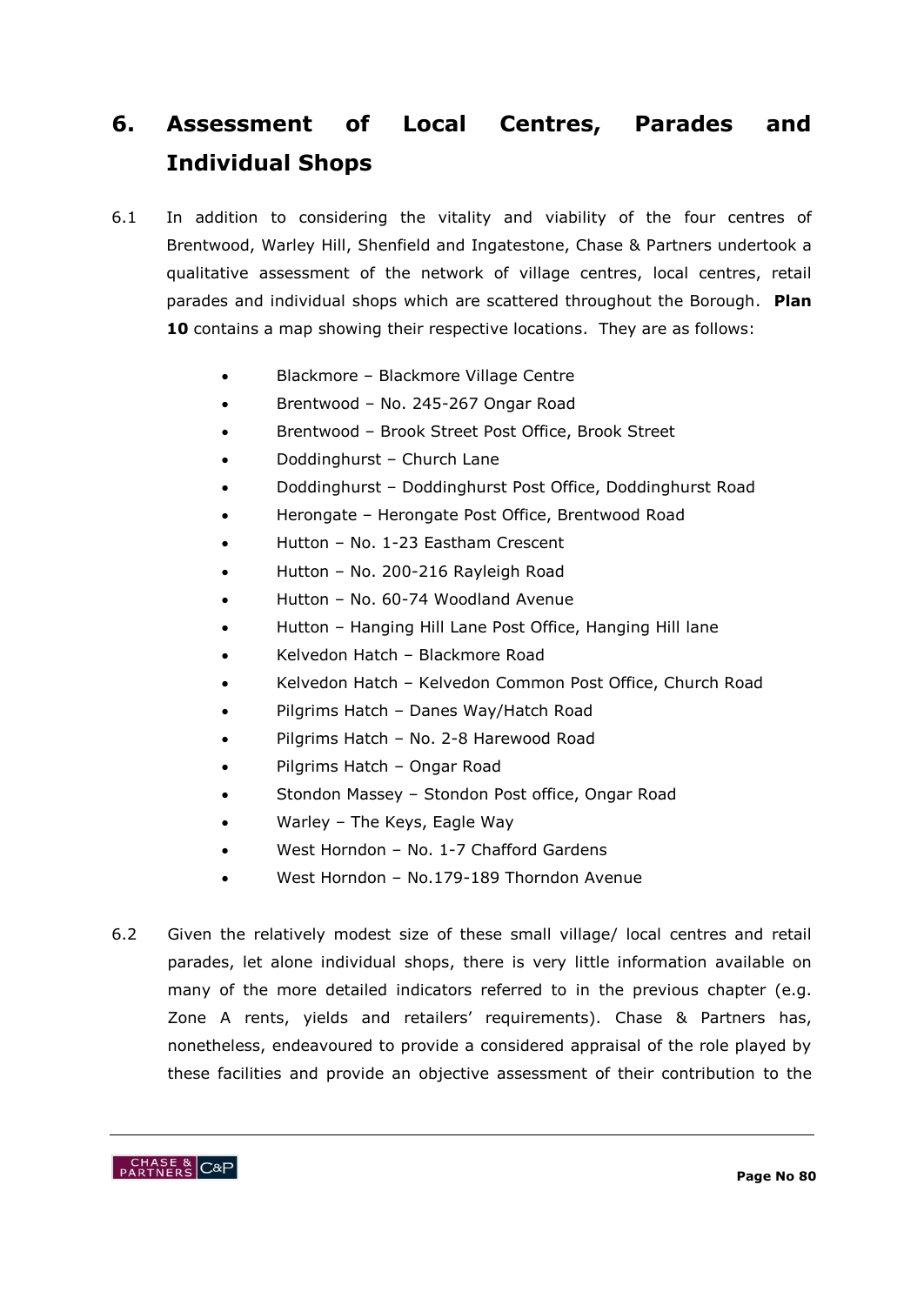local area and retailing within the Borough generally. Chase and Partners undertook a site visit to the respective locations in November 2010.

# **(i) Blackmore – Blackmore Village Centre**

6.3 Situated within the very north of the Borough"s rural hinterland, Blackmore is an attractive small village, the centre of which comprises a couple of shops including a post office, a tea room and a pub based around a pleasant village green. There are no vacant premises within the centre, it appears to be clean, well maintained and free from signs of crime such as vandalism or graffiti and the period properties here make for a pleasing aesthetic. The few retailers will primarily cater for those living and working in the village and surrounding area, although they appear to be providing an in demand service.

#### **(ii) Brentwood - No. 245-267 Ongar Road**

- 6.4 Formed along Ongar Road, this parade of 11 shops and one public house located on Ongar Road (A12) to the north of Brentwood town centre is a sizeable local centre. Located within the centre are a building equipment hire shop, locksmith, pharmacy, hairdresser, McColl"s convenience store, Chinese and Indian takeaways, a florist, betting office, a small specialist furniture store and a public house. There is one vacant unit within the centre representing less than 10% of the total stock, less than the present national average. The centre has a diverse retail mix which should be considered a strength. The public house appears to be popular and will act as an important local social hub.
- 6.5 To the front of the main parade there is on street car parking for eight vehicles, perhaps inadequate given the number of shops located here, although the surrounding residential roads have limited parking restrictions so represent a viable alternative for visitors to the centre. Ongar Road is a main road and as such will be used by a large volume of traffic on a daily basis increasing the catchment of the centre. The main parade consists of a number of small clusters of units as opposed to one continuous line; the buildings are a little dated and beginning to show their age.
- 6.6 This small local centre is set within a large residential area in the north of Brentwood town, there is a good retail mix, below average levels of vacancy and

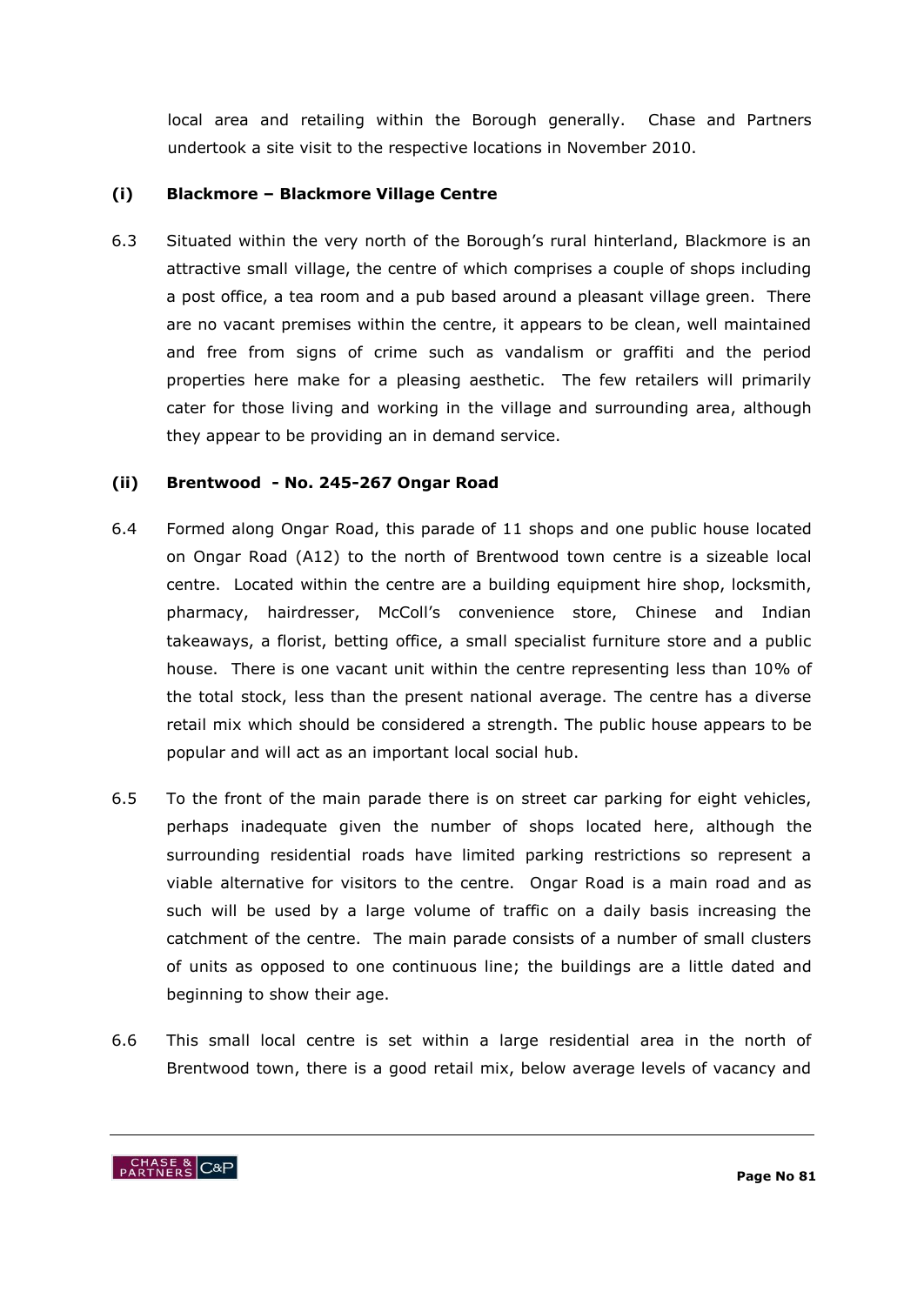at the time of our visit was busy. On balance the centre is considered to be both vital for the local community and viable as a retail destination.

# **(iii) Brentwood – Brook Street Post Office, Brook Street**

- 6.7 Brook Street Post Office is situated on the main road into Brentwood town centre from Junction 28 of the M25. The road is naturally busy meaning that as well as serving the local residents from the surrounding area, the shop will also serve road users passing by. However, the high levels of traffic using the main road dominate the general environment of the immediate area to the detriment of the shopping experience.
- 6.8 The post office is twinned with a Londis convenience store, both operating from within the same premises, as such the store offers a broad range of goods and services to customers.
- 6.9 Adjacent to Brook Street Post Office are two out-of-town retail warehouse units, Topps Tiles and Wickes Home Improvement Centre units, both discussed within the previous chapter. A public house "The Bull" is located in the close vicinity of the post office. The pub is well maintained and given its period nature gives a pleasing aesthetic.

# **(iv) Doddinghurst – Church Lane**

- 6.10 Situated roughly two to three miles directly north of Brentwood town, Doddinghurst is a small village within the rural hinterland to the north of the Borough close to the border with Epping Forest District. Retail within the centre is formed along Church Lane, which has a parade of seven shops set back from the road side with car parking to the front. The parade comprises six small units which contain the kind of service and convenience retailers typically found within rural village centres such as Doddinghurst: a newsagents, hairdressers, dry cleaners, pharmacy and off licence. Within the same parade there is also a Budgens convenience food store. Further along Church Lane are two further units which contain a fast food takeaway and a miscellaneous goods store.
- 6.11 In general Doddinghurst village centre is very pleasant, the retail units are a little dated but functional and well maintained. The centre is very green with many street trees as well as those found within the front gardens of houses and the

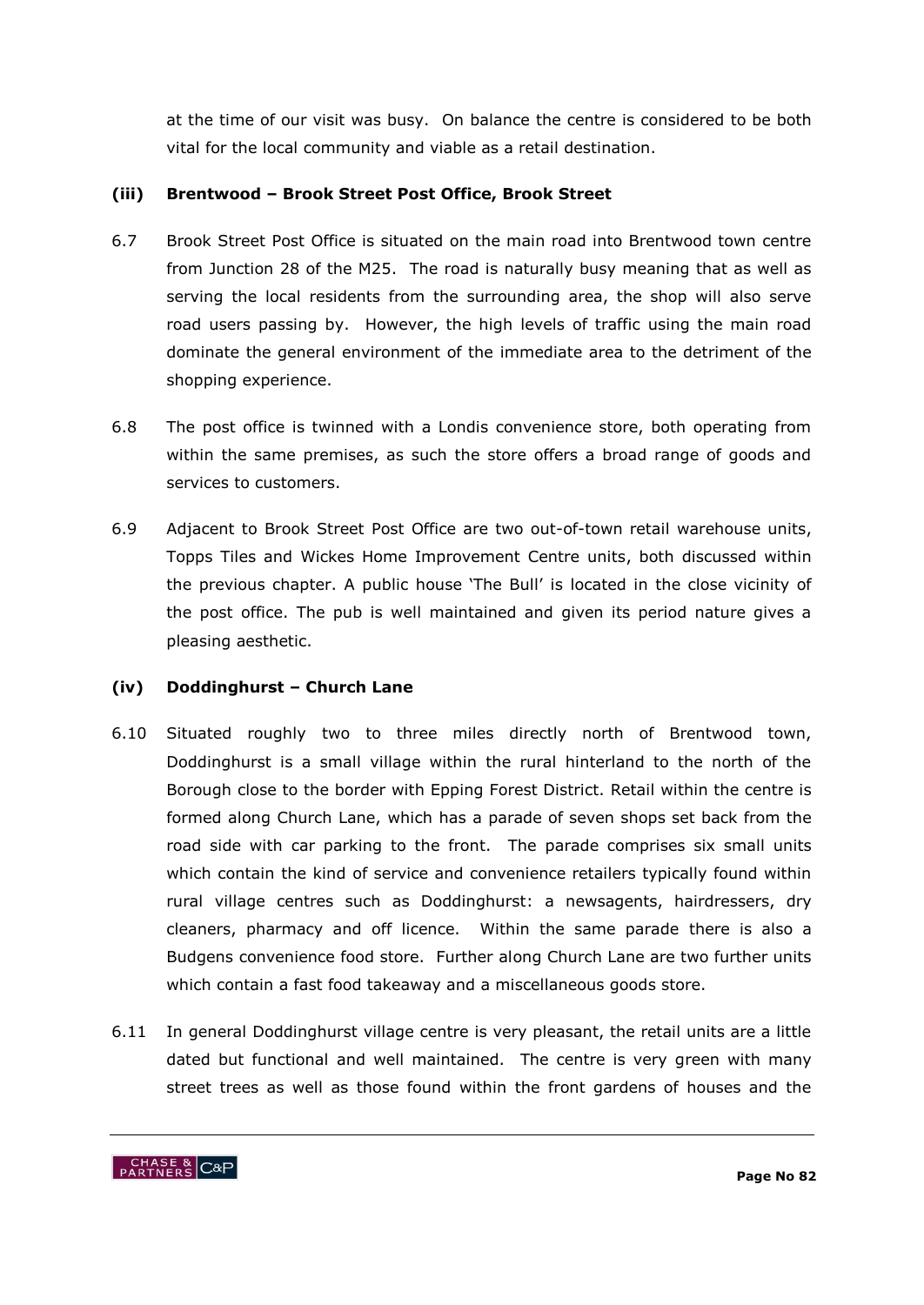playing fields on the opposite side of Church Lane. There are no signs of crime or vandalism within the centre and no vacant units. The car park to the front of the main retail parade has approximately 30 spaces which together with the potential on street car parking along Church Lane mean that the centre benefits from adequate parking provision.

6.12 Given the above, Chase and Partners consider that the retail centre of Doddinghurst is providing a vital service to those who live and work within and around the village. Furthermore, it contains a number of local service and convenience retailers and has a pleasant environment making it an attractive destination for shoppers.

# **(v) Doddinghurst – Doddinghurst Post Office, Doddinghurst Road**

6.13 Doddinghurst post Office is a small standalone shop located on Doddinghurst Road a few hundred metres south of the main shopping parade on Church Lane. The shop is very small, although in addition to the post office function it also serves as a small grocer, off licence stationer and general convenience store. It is fair to say, however, that without the post office function, the shop would find it difficult to compete with the retailers on Church Lane. The post office will undoubtedly serve local Doddinghurst residents in the main considering that there are also Post Offices at Stondon Massey and Kelvedon Common.

#### **(vi) Herongate – Herongate Village Stores, Brentwood Road**

- 6.14 Herongate is located within the south of the Borough a few miles south of Brentwood town centre. The village is formed in a linear fashion along the A128 (Brentwood Road) which the post office faces onto. Herongate Village Stores also acts as a post office as well as a convenience goods store selling a range of goods including stationery, fresh vegetables, other general foodstuffs, alcohol/tobacco, newspapers and magazines. In addition, there is a village notice board at the store and sales/letting particulars for numerous local houses are also displayed.
- 6.15 The store will mainly serve local village residents within Herongate. Being situated on a main road it would also be expected to serve some of the numerous people passing through the village on a daily basis.

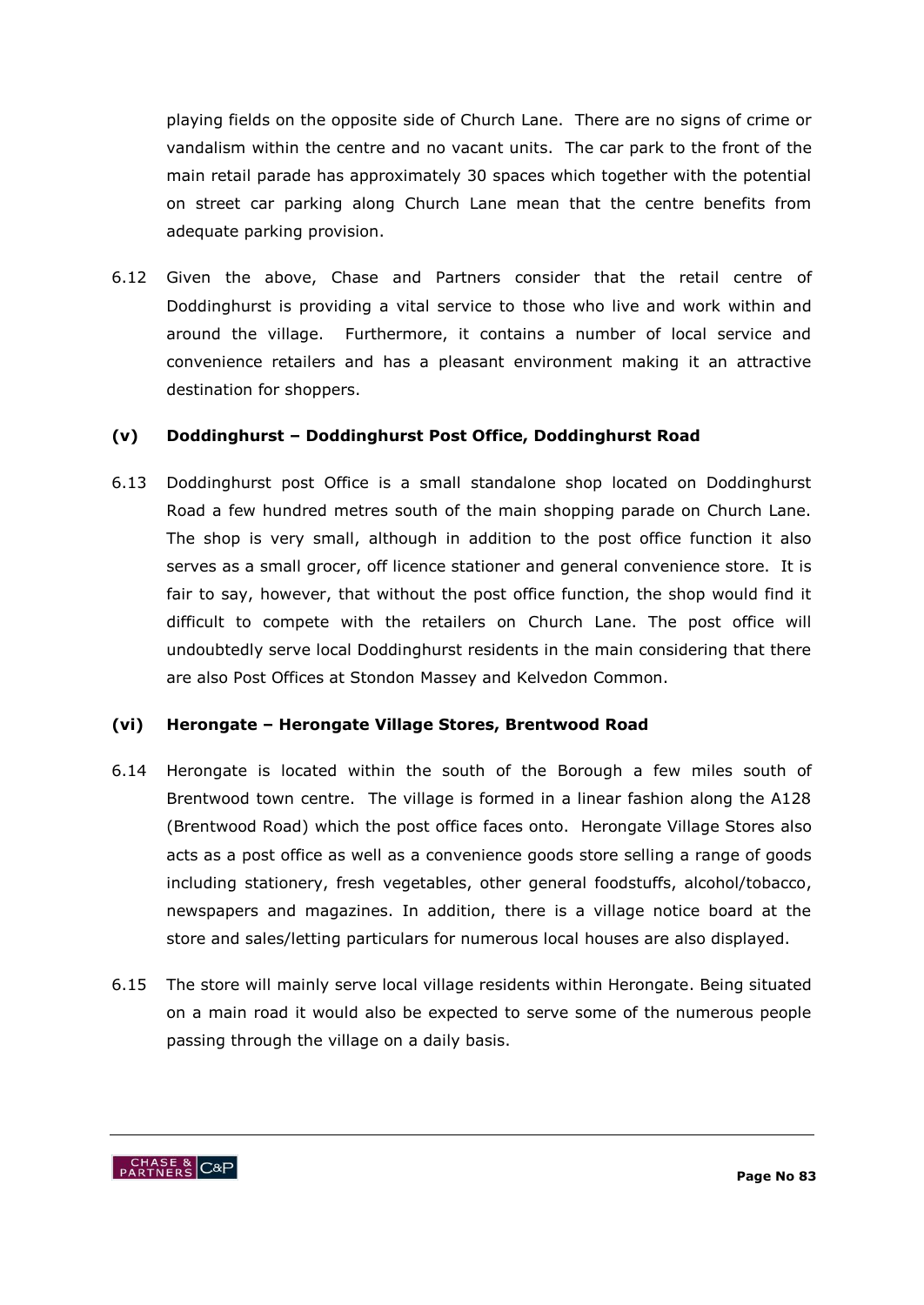#### **(vii) Hutton – No. 1-23 Eastham Crescent**

- 6.16 The Eastham Crescent shopping parade is located within the south of Brentwood roughly a mile south-east of the main town centre. There are a total of eight units within the parade of which two are currently vacant; the remainder contain typical service and convenience retailers such as a takeaway, pharmacy, newsagent, food store and betting office; there is also a post box within the parade.
- 6.17 The surrounding area is predominantly residential although the parade is located opposite a small public green space which makes for a pleasant outlook. The units themselves are showing signs of age and in need of refurbishment, at least to the external frontages. The two vacant units are boarded up and there is damage to the signage above. In general it is fair to say the parade would benefit from investment. In terms of car parking, there is off-street provision for roughly 20 vehicles to the front and side of the parade. Surrounding roads do not have parking restrictions meaning more vehicles can park close to the shops.
- 6.18 The Eastham Crescent parade is aging and in need of investment, it will serve only local residents from the surrounding residential area in the main as it is located away from any main roads. However, it lies adjacent to a pleasant public green space and will be a focal point for the local community providing an important local retail service.

# **(viii) Hutton – No. 200-216 Rayleigh Road**

- 6.19 Located within Hutton north-east of Shenfield town centre along Rayleigh Road (A129), this small local centre is formed of two parades of shops and a standalone pub. One parade comprises seven retail units and is located on the north side of Rayleigh Road occupying numbers 198-216; the other comprises five units and is located to the south of the road occupying numbers 201-211. There is a few hundred metres distance between the two parades.
- 6.20 Nos. 198-216 includes a number of retailers typically found in such local centres: a news agents/convenience store, butcher, florist and dry cleaner; there are also some more specialist retailers such as an auto parts shop and a computer repair centre. Off street parking to the front of the parade provides sufficient space for shoppers, furthermore there are no on-street parking restrictions on the

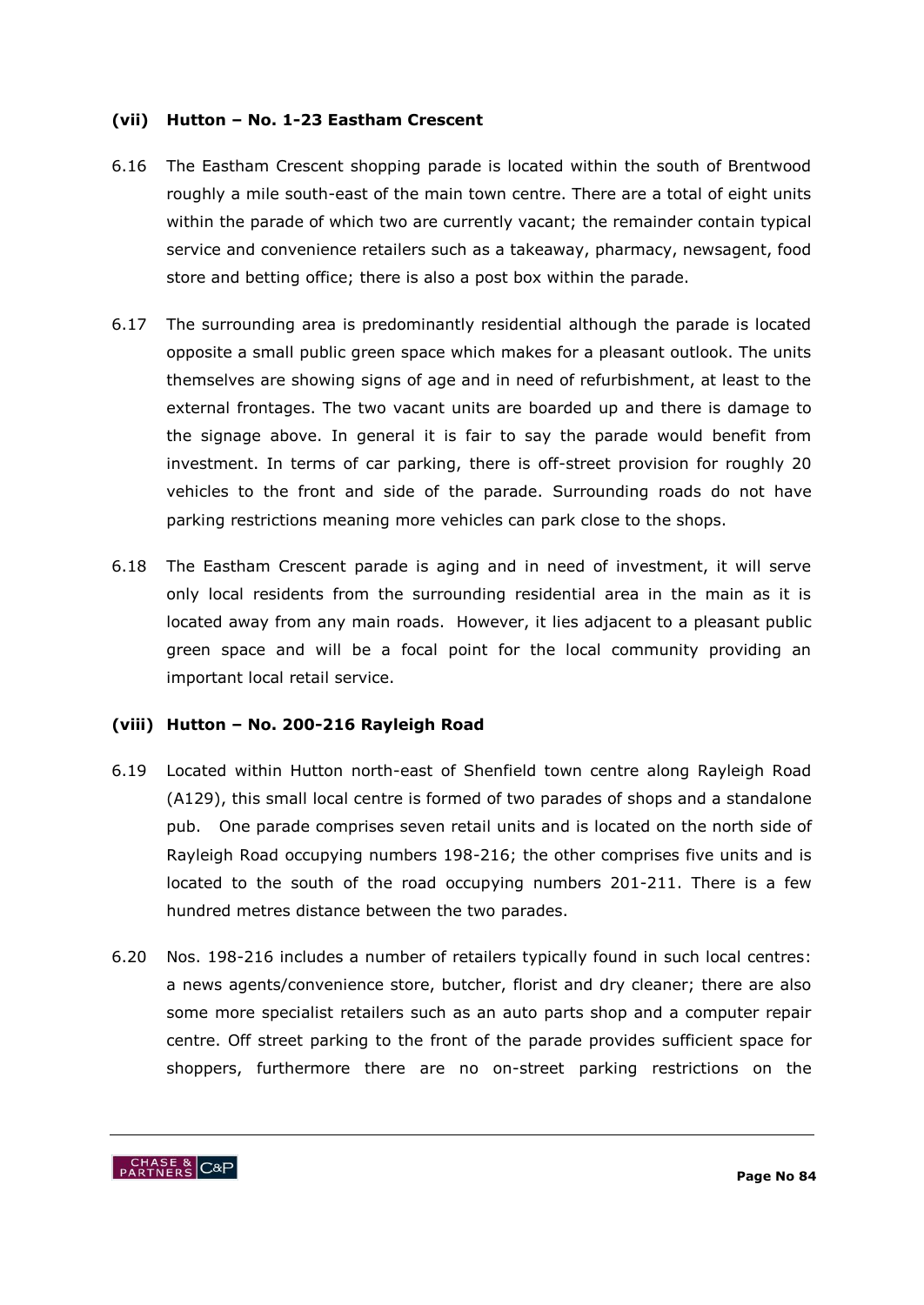surrounding road network. The units are in a reasonable state of repair although are a little dirty and would benefit from a partial renovation.

- 6.21 Nos. 201-211 contains a small cooperative food store and pharmacy, a dentist as well as a home interior and electrical stores. The Cooperative food store is undoubtedly the main attraction of the parade although the pharmacy and dentist will also serve important local functions. Off street car parking is provided to the front of this parade of shops and a post box is also located there.
- 6.22 These parades lie within the heart of a sizable residential area and will benefit from the large population within the immediate vicinity. In addition since the parades are also situated on the A129, a busy main road which links Shenfield and Brentwood with Billericay and Basildon, retailers will benefit from additional expenditure from the large volume of traffic passing by each day.
- 6.23 This small local centre appears to be in good health, there are no vacant properties here, and at the time of our visit was busy. Considering there are no alternative or competing local centres within close proximity, the centre clearly fulfils an important retail role for local residents and Chase and Partners consider it to be both vital and viable.

# **(ix) Hutton – No. 60-74 Woodland Avenue**

6.24 This is a purpose-built shopping centre with residential flats/maisonettes above in the heart of a residential area. It comprises a parade of nine units including a Cooperative Convenience Store together with hairdressers, Post Office, bakery, drycleaners, blinds and bathroom specialists and Chinese and Indian takeaways. There were no vacancies at the time of the visit and, although quiet, it clearly provides a good range of local services and appears to be a popular local shopping destination.

# **(x) Hutton – Hanging Hill Lane Post Office, Hanging Hill Lane**

6.25 This is a small standalone post office unit within a residential area. Although small, the post office also serves as a convenience store, newsagent and off licence. There is sufficient off road parking for roughly five cars, although being on a secondary road, the facility will mainly serve local residents who have no need to drive here.

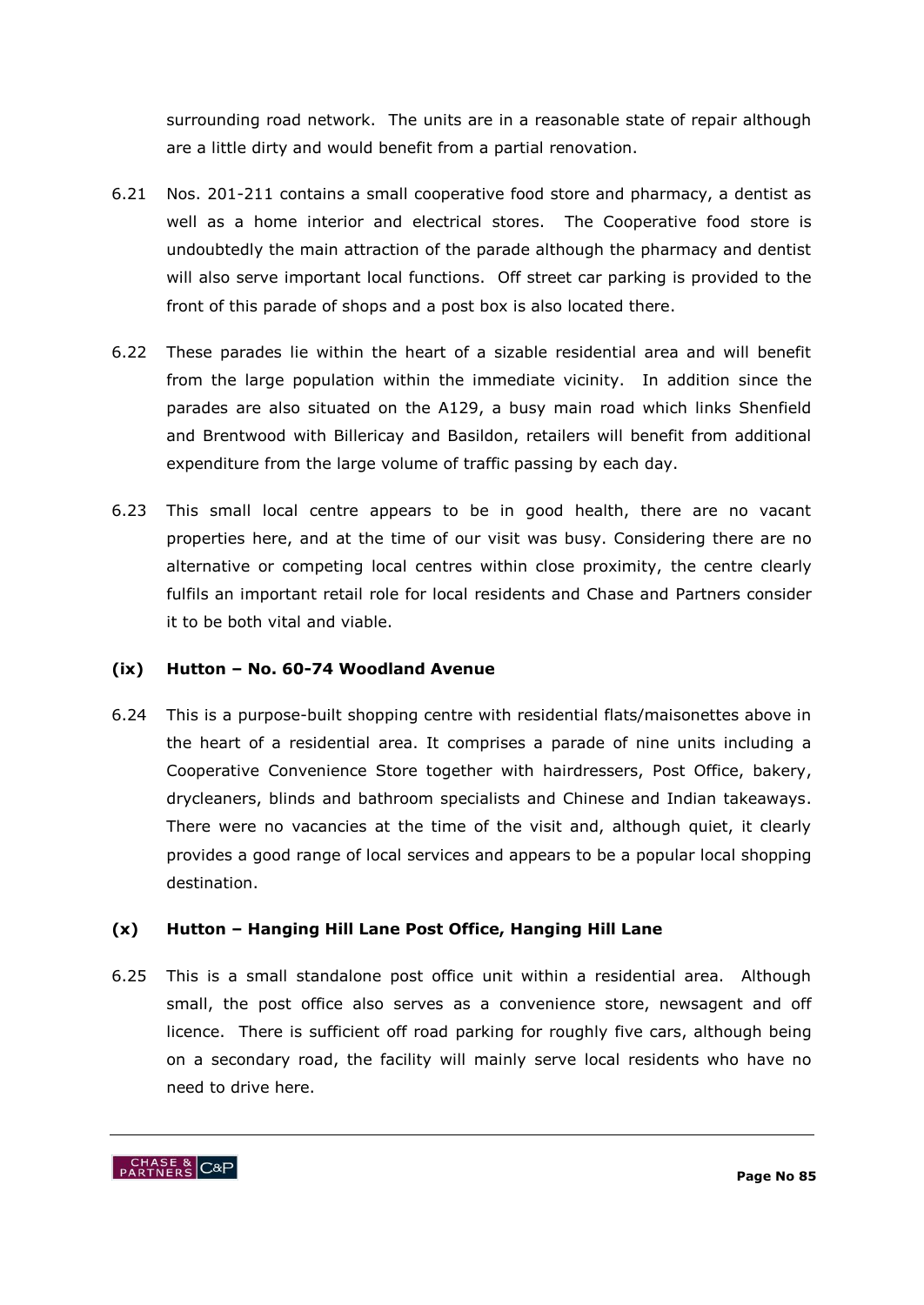#### **(xi) Kelvedon Hatch – Blackmore Road**

- 6.26 Kelvedon Hatch is a small rural village located within the north of the Borough near Doddinghurst. The extent of the retail offer comprises a small parade of two shops containing an estate agent and a DIY store; a separate Nisa convenience store; and a standalone pub, The Shepherd Inn.
- 6.27 There is dedicated off street parking facilities for approximately seven vehicles near to the Nisa convenience store, two spaces next to the small parade and many more within The Shepherd Inn car park. In addition, there are no restrictions on roadside parking throughout the centre meaning more cars can stop here in order to use the retail facilities. Although the shop units within the centre are a little dated, the general environment is pleasant with many gardens fronting on to Blackmore Road giving it a rural feel. The pub and the few small shops located here are the focal point of the village and play a vital role in this regard. The centre would appear in good shape with no vacant units and, on the evidence above, Chase and Partners consider it to be both vital and viable.

# **(xii) Kelvedon Hatch – Kelvedon Common Post Office, Church Road**

6.28 Kelvedon Common Post Office is a standalone post office which doubles as a local convenience store offering basic food essentials, alcohol, tobacco, newspapers and magazines. The store is situated adjacent to the A128 (Church Road) which connects Brentwood town centre with Chipping Ongar and the A414. It will serve local residents in the main but benefit from proximity to a main road. The closest alternative post offices which Kelvedon Hatch residents could use are at Stondon Massey and Doddinghurst, both roughly one and a half miles away. As with all local shops in rural villages, Kelvedon Hatch Post Office plays an important for local residents, particularly those with mobility issues who will find it hard to travel around the borough. In this regard the post office clearly plays a vital role as well as being a focal point for the community.

# **(xiii) Pilgrims Hatch – Danes Way/Hatch Road**

6.29 This is a purpose-built shopping parade with residential flats/maisonettes above in the heart of a residential area. The parade consists of five shops including a McColl"s convenience store, an osteopath, a masseuse as well as a promotions company which specialises in the sale of branded merchandise. With the

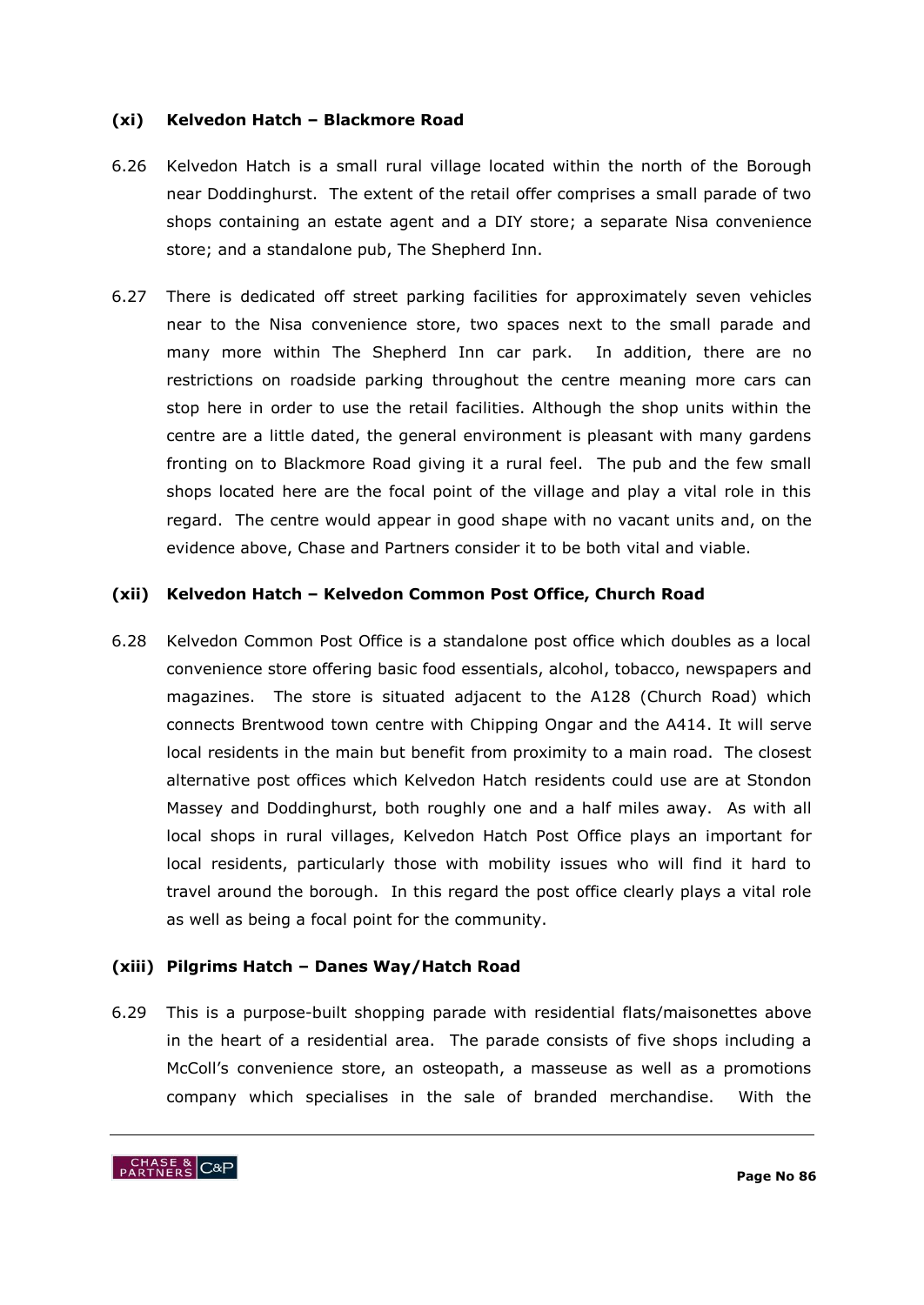exception of the McColl"s convenience store, the units contain retailers that might not be expected within a local centre of this nature: these retailers are more than likely attracted to the centre by the relatively low rents found here. Whereas the convenience store will serve the local community in the main, especially as the parade is away from a main road, the other retailers will have much wider catchment areas. It is therefore considered that this parade is providing a vital retail service to both customers and the retailers based here. There are no current vacancies so it would appear to also be in a good state of health.

#### **(xiv) Pilgrims Hatch – No. 2-8 Harewood Road**

6.30 A small purpose-built parade, 2-8 Harewood Road comprises three shops: a Cooperative Food store, a Chinese takeaway and a general goods store/charity shop. The parade is set within a residential area some distance from a main road so customers will be predominantly local residents. There is, however, sufficient dedicated off street car parking for up to 12 cars which will aid visitors from further afield. At the time of our visit, the car park was full and the Cooperative Food store was busy – clearly the key driver of visitors. In our opinion this parade appears to be operating successfully.

#### **(xv) Pilgrims Hatch – Ongar Road**

6.31 A small local centre formed along Ongar Road (A128) within the north of the town of Brentwood, the centre consists of a parade of three shops: a Threshers offlicence, a restaurant and a physiotherapy clinic. In addition there is a large public house and Pilgrims Hatch Post Office which doubles as a local convenience store. The centre will in the main serve the local community from the surrounding residential area, although will also benefit from visiting customers passing through on Ongar Road. The centre is clearly the focal point for the local community, and would appear to be carrying this function out successfully at present in our opinion.

#### **(xvi) Stondon Massey – Stondon Post Office, Ongar Road**

6.32 The Stondon Post Office opens three days each week, Monday, Tuesday and Thursday between the hours of 9am and 1pm. The post office carries out basic postal function and very little else. Regardless of this, the post office carries out

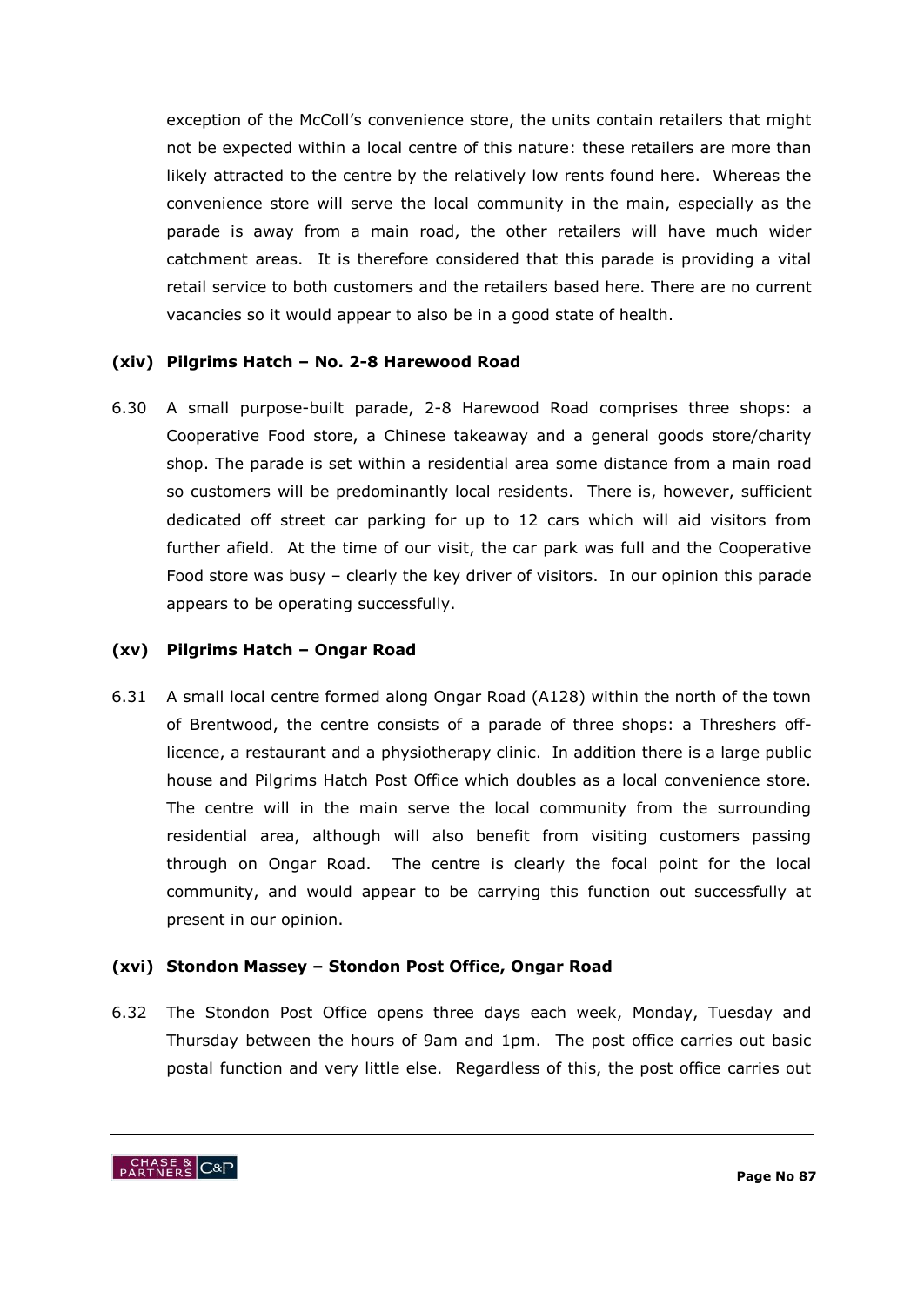an important function for local residents, particularly for those who are less able to travel to Doddinghurst where the nearest alternative is.

# **(xvii) Warley – The Keys, Eagle Way**

- 6.33 The Keys is a small shopping precinct in Warley, within the Brentwood urban area. The precinct lies opposite the Ford Motor Company office building on Eagle Way which will bring additional expenditure in addition to local residents from the residential area to the west of the centre. There are in total 13 retail units within The Keys precinct. They are occupied by a bathroom showroom, a social enterprise training facility, an off licence, a McColl's convenience store, a beauty salon, a betting office, a hairdressers, plumbing supplies store, a deli/sandwich bar, a dry cleaners, a tanning salon, a takeaway and a children's shoe shop. The mix of retailers is typical of a small local centre of this nature, dominated by services with an above average level of convenience good retailers. All of the units are occupied by independent traders with the exception of the McColl"s convenience store unit.
- 6.34 The Keys benefits from a dedicated off street car park which can hold up to 37 vehicles. This car park is reserved specifically for shoppers and visitors to Keys Hall, a community hall managed by Brentwood Leisure Trust. This parking facility should be more than adequate for the local centre except on occasions when there is an event on at Keys Hall which could result in lack of parking provision.
- 6.35 Although buildings within The Keys are a little dated and beginning to show signs of wear and tear, the general environment is pleasant with several trees set within formal green space within the centre. Furthermore, the retail area is pedestrianised making for a pleasant shopping experience.
- 6.36 The Keys is clearly trading successfully at present. There are no vacant units here and it benefits from the close proximity of the large Ford Motor Company office and Keys Hall not to mention the centre providing a focal point for the local community. On the evidence of the above Chase and Partners consider that it is both vital and viable.

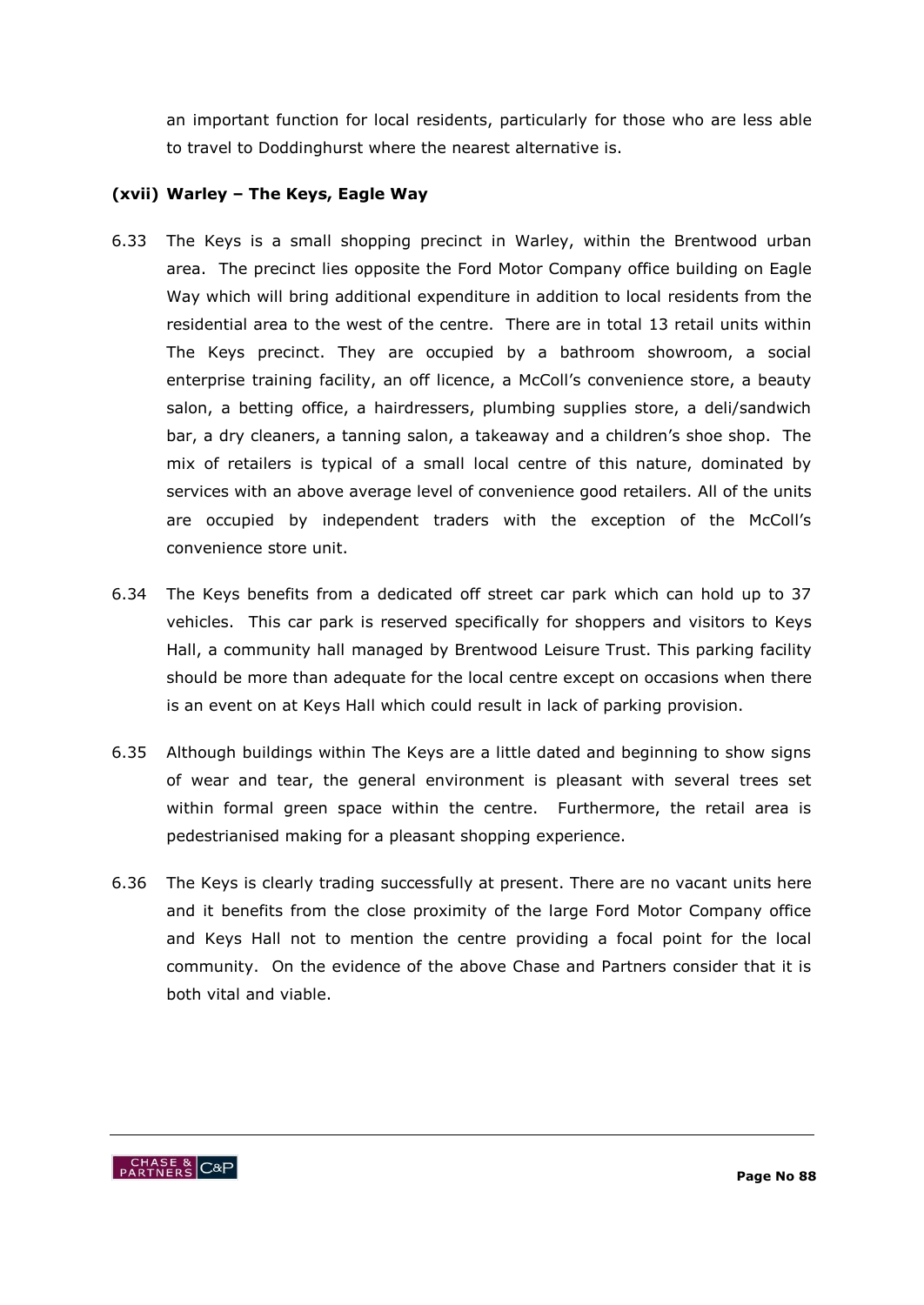#### **(xviii)West Horndon – No. 1-7 Chafford Gardens**

6.37 Similar in size and scale to Danes Way/Hatch Road within Pilgrims Hatch, this parade of three shops is also a purpose built retail centre with residential flats/maisonettes above. It is anchored by a McColl's convenience store which also doubles as West Horndon Post Office. The remaining two units are currently occupied by a hair salon and fireplace specialist. This parade benefits from off street car parking to the front of the retail units with capacity for roughly 10 vehicles. At the time of our visit there were seven cars parked here which would indicate that the shops are popular. Although a little dated the parade is set within a pleasant building, is clean and appears to be well maintained. On the evidence of the above, Chase and Partners consider that this parade is well used by the local community and in turn provides a vital local retail facility.

#### **(xix) West Horndon – No. 179-189 Thorndon Avenue**

6.38 This is a purpose built retail parade of six shops located within West Horndon with flats/maisonettes above. The majority of the units are currently being occupied as offices meaning a large proportion of the frontage is inactive, although there is also a dry cleaners, a Londis convenience store and a hair/beauty salon. Car parking is located to the front of the parade with sufficient space for roughly 12 vehicles. This is ample parking and it should be considered a strength as it allows customers from outside the village to park and shop within the parade. At the time of our visit the parade was busy with several cars parked here which would indicate that this facility is well used. There is only one vacant unit within this parade and the majority of the units appear to be well used and well maintained. The parade is clearly providing a vital function to both the residents of West Horndon who use it as well as affordable commercial space for the businesses located here; as such we consider it to be both vital and viable.

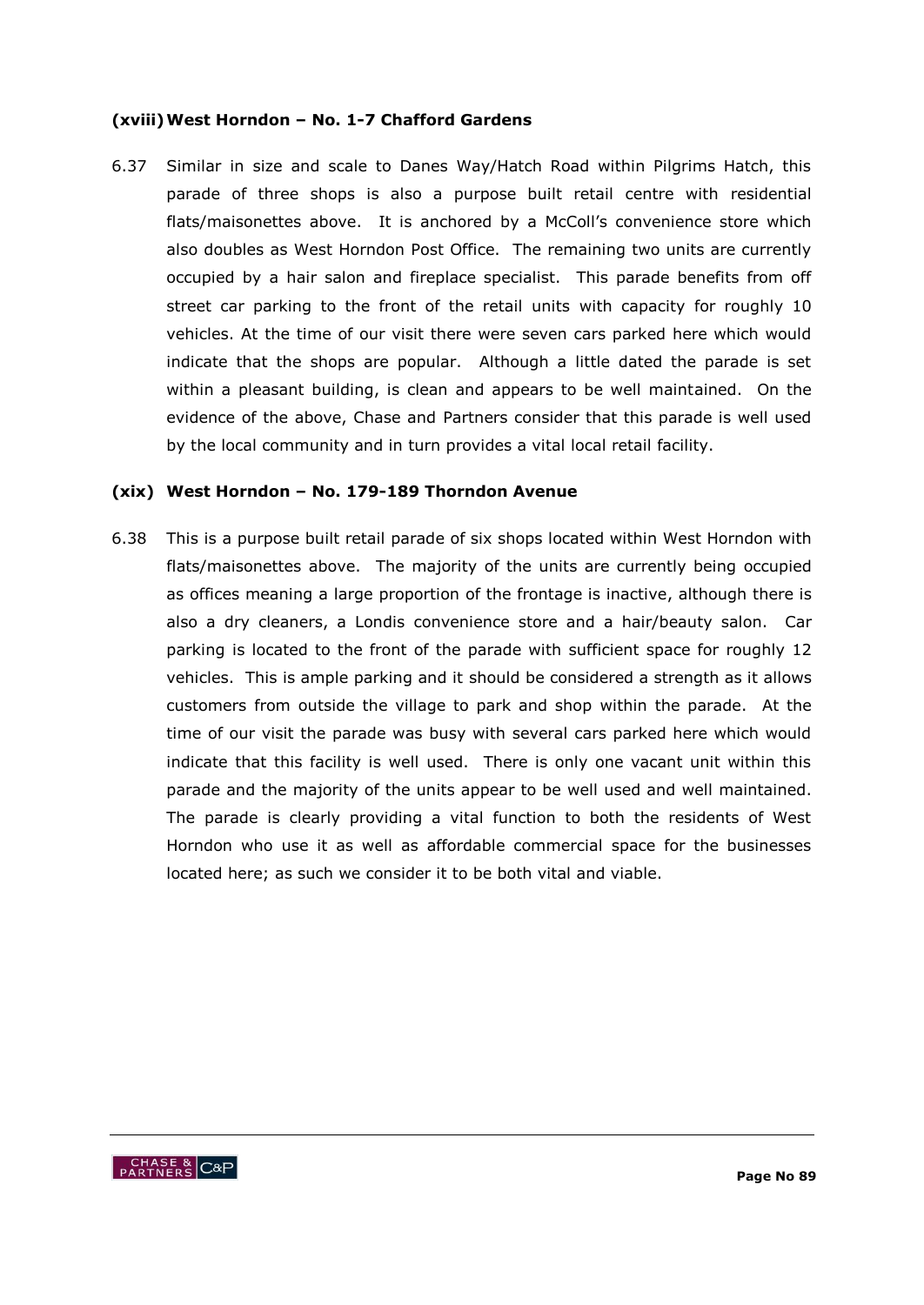# **7. Quantitative Need Assessment**

- 7.1 In accordance with well-established practice and prevailing national advice contained in PPS4 and associated Practice Guidance, Chase & Partners have undertaken a "goods based" assessment of future floorspace need within Brentwood Borough. Detailed tabulations are set out in **Appendices L** & **M**, the first dealing with convenience goods and the latter dealing with comparison goods. The methodology and its main outputs are summarised below.
- 7.2 In making an assessment of quantitative need it is important to make a distinction between an assessment of need made for the purposes of informing plan making and an assessment that might be made in support of a planning application. In this case the assessment is made with a view to informing Brentwood Borough Council how much additional floorspace should be planned for as part of the local development plan process. This takes a number of considerations into account including existing provision and competing requirements for land. It is necessarily "broad-brush" and does not take account of the individual circumstances of particular sites or retailers. A particular retailer might, therefore, be able to make a case for further floorspace above that recommended in this report, but it does not follow that this should be planned for in the local development plan, which must balance competing demands for land.

# **Population & Expenditure Growth Estimates**

- 7.3 Detailed population and expenditure information was obtained from Experian a copy of population data for each postcode zone is included in **Appendix N** and a copy of expenditure data for the entire study area is included at **Appendix O**.
- 7.4 The population data used in this report is *Experian Revised 2009-based Population Projections*. The basis for the 2009 projection is the 2001 UK Census, Experian then projected the population totals forward each year up to 2029. In order to be in line with timescale for the Council's emerging local development plan, Chase & Partners then extrapolated these population projections forward an additional two years to 2031. Please see the *Briefing note regarding Experian Revised 2009 Household and Population Estimates and Experian Revised 2009-based Population Projections* attached at **Appendix P** for further information. It should be noted that these projections are purely trend based. They cannot take into account

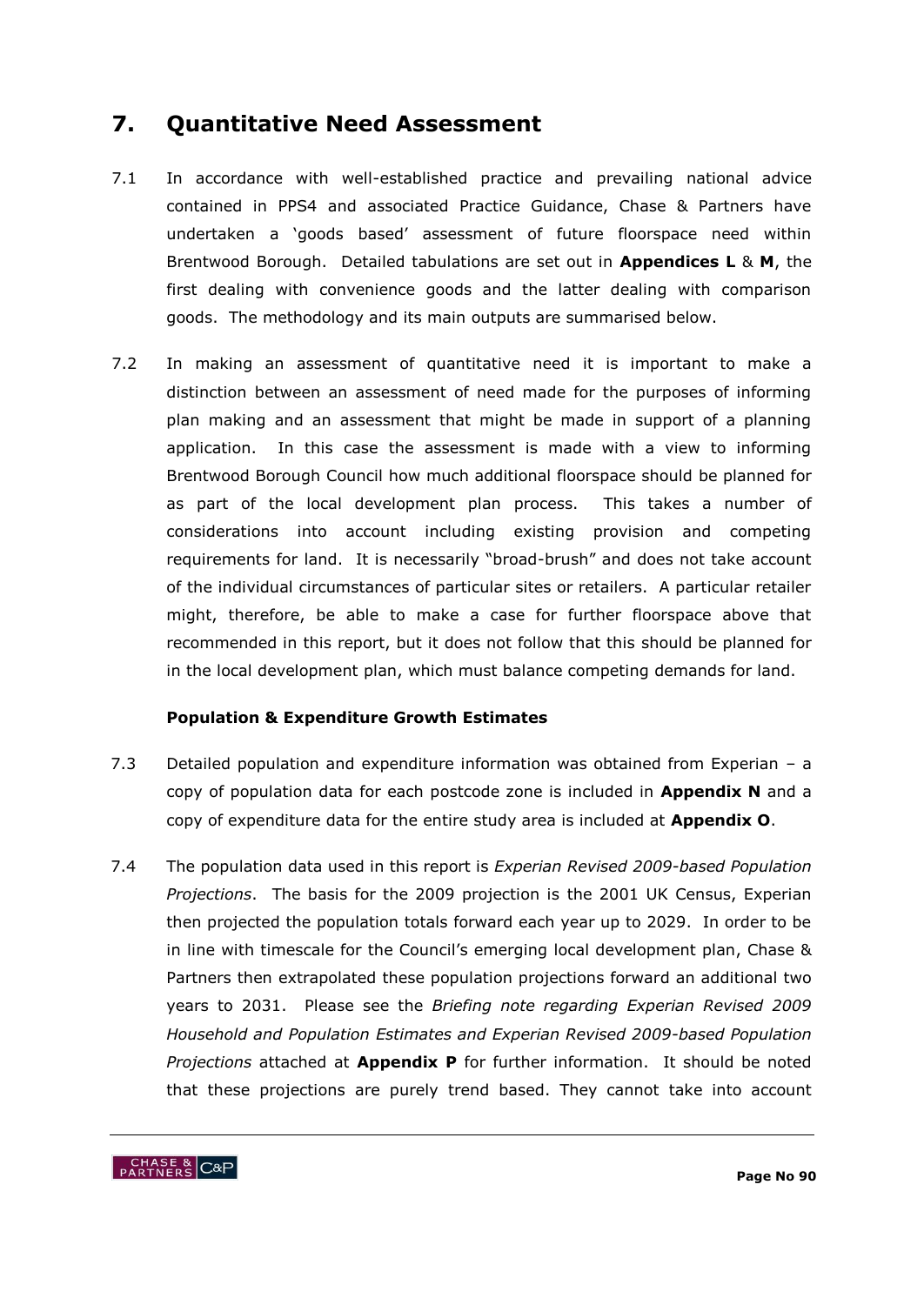future factors affecting the rate of population growth, e.g. policy considerations, changes in the rate of house building.

7.5 Based on the Experian data, the population of the study area as a whole is expected to increase as follows during the study period:

| <b>YEAR</b> | <b>TOTAL</b> | <b>CHANGE</b>            |         |
|-------------|--------------|--------------------------|---------|
| 2010        | 154,001      | $\overline{\phantom{0}}$ | -       |
| 2015        | 161,201      | $+7,200$                 | $+4.7%$ |
| 2020        | 168,923      | $+7,722$                 | $+4.8%$ |
| 2025        | 176,383      | $+7,460$                 | $+4.4%$ |
| 2031        | 185,248      | $+8,865$                 | $+5.0%$ |

**Table 11: Study Area Population Growth 2010-2032**

Source: Table 2 and 3 in **Appendix L**

7.6 Bespoke expenditure data was sourced from Experian which reflects the average expenditure patterns of residents and households within the study area, the data is expressed in 2009 prices.

# **Convenience Goods Expenditure**

7.7 Experian expenditure data shows that convenience goods expenditure per annum per capita within the study area during 2009 was £1,917. By projecting growth rates to 2031 Chase & Partners have estimated total available expenditure on convenience goods– see Table 4 in **Appendix L** and Table 12 below.

| Year | <b>Total</b> |
|------|--------------|
| 2010 | £296,105,577 |
| 2015 | £318,717,629 |
| 2020 | £348,595,442 |
| 2025 | £380,667,214 |
| 2031 | £421,879,959 |

7.8 For the reasons touched upon within **Section 3**, the latest per capita consumer spending growth projections<sup>20</sup> which taking into account the effect of the

 $20$ <sup>20</sup> Experian Retail Planner Briefing Note 8.1 – **Appendix Q**

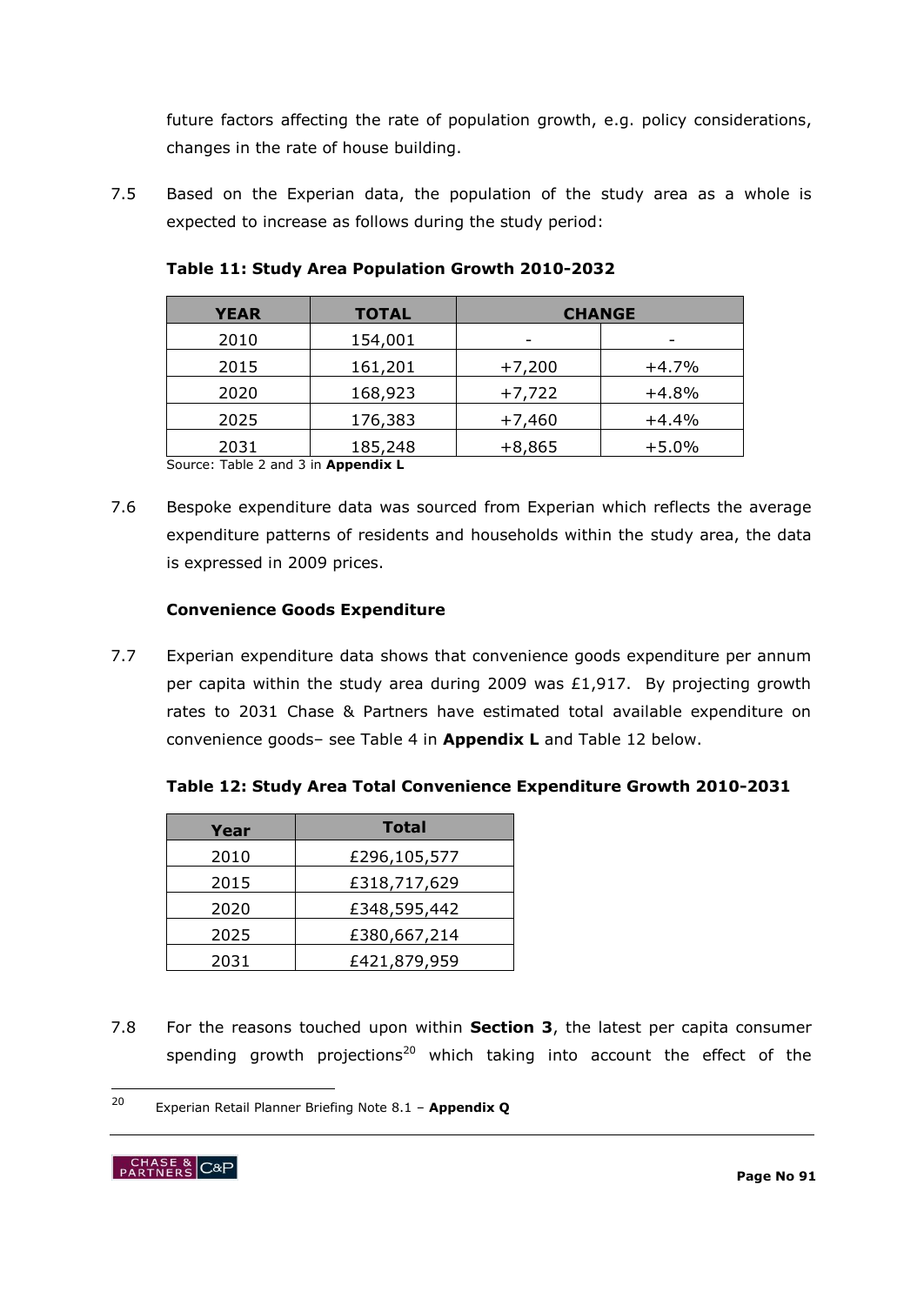downturn, indicate that although annual growth in convenience goods expenditure for the short term to 2012 will be weak, the growth rate beyond that to 2027 will be reasonably strong by comparison. Convenience expenditure per capita is anticipated to grow in line with the spending forecasts shown on page 7 (Figure 1) of Experian Retail Planner Briefing Note 8.1 August 2010 as noted in **Appendix Q**. A growth rate of 0.3% has been applied in 2010, 0.0% in 2011, 0.4% in 2012, 0.8% has been used per annum for period between 2013-2017 and 0.9% per annum thereafter up to 2031.

| Year | <b>Convenience</b><br><b>Expenditure</b><br>per annum per capita<br><b>(2004 Prices)</b> |
|------|------------------------------------------------------------------------------------------|
| 2010 | £1,923                                                                                   |
| 2015 | £1,977                                                                                   |
| 2020 | £2,064                                                                                   |
| 2025 | £2,158                                                                                   |
| 2031 | £2,277                                                                                   |

Source: Table 4 in **Appendix L**

- 7.9 Tables 2-7 of **Appendix L** set out population and expenditure data for convenience goods in Brentwood and the surrounding study area for 2010, 2015, 2020, 2025 and 2031. The figures are summarised in Table 14 overleaf.
- 7.10 As shown above, convenience expenditure in the study area is expected to grow by £22.61m in the period 2010 - 2015 and by a further £29.88m in period between 2015 and 2020. Not all of this can be considered "available" to support new floorspace, indeed it is theoretically available to support both existing and new floorspace throughout the Borough and the surrounding area.
- 7.11 Combining this expenditure data with intelligence gathered on existing shopping behaviour from the household survey allows us to model existing trading patterns for convenience shopping within the study area and project how this might change in the future.

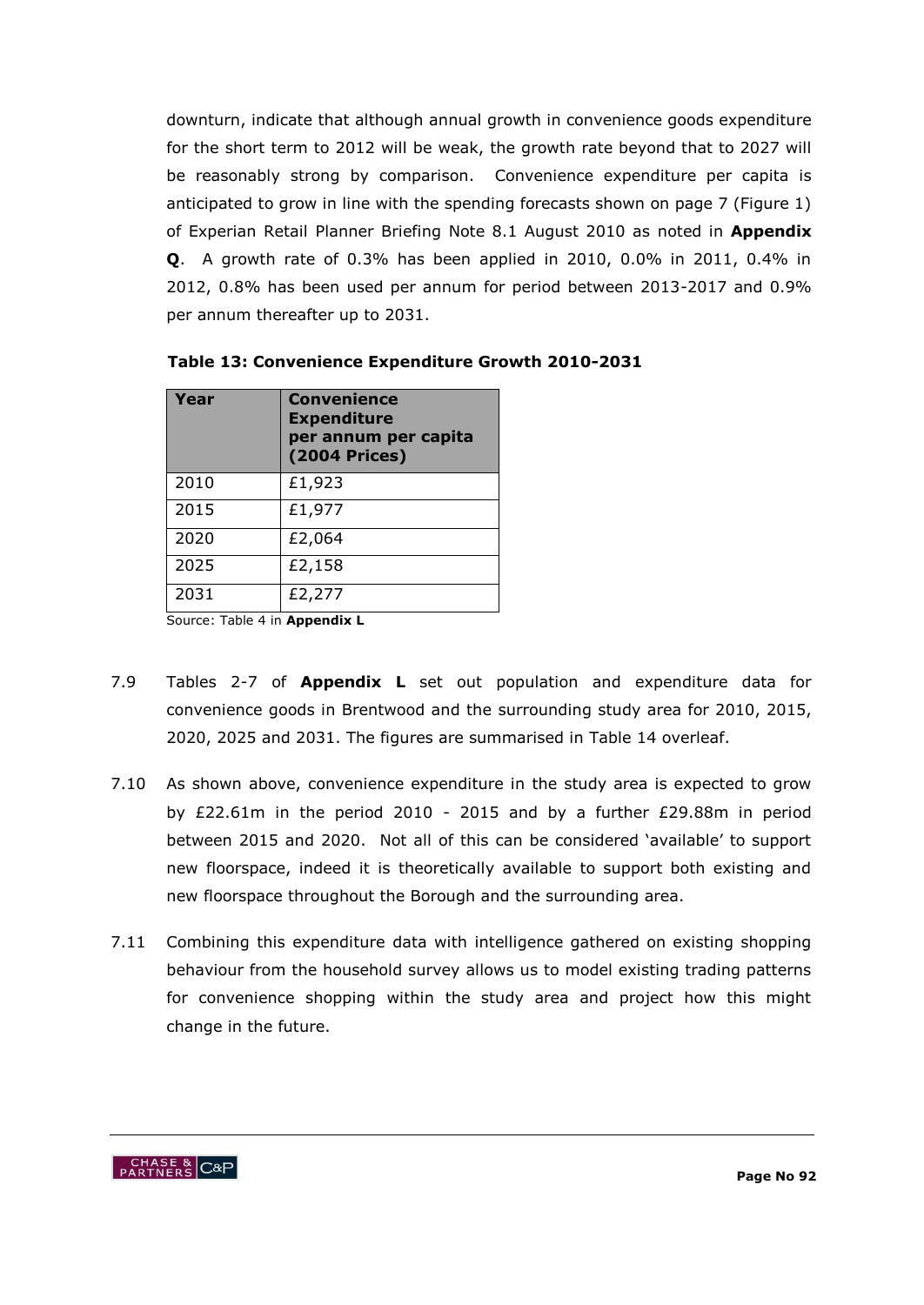| Year | <b>Population</b> | <b>Expenditure</b><br>per capita | <b>Total</b><br><b>Convenience</b><br><b>Expenditure</b><br>(£m) | <b>Change</b><br>$(\text{Em})$ | <b>Change</b><br>( %) |
|------|-------------------|----------------------------------|------------------------------------------------------------------|--------------------------------|-----------------------|
| 2010 | 154,001           | £1,923                           | £296.1                                                           |                                |                       |
| 2015 | 161,201           | £1,977                           | £318.7                                                           | £22.61                         | 7.64%                 |
| 2020 | 168,923           | £2,064                           | £348.6                                                           | £29.88                         | 9.37%                 |
| 2025 | 176,383           | £2,158                           | £380.7                                                           | £32.07                         | 9.20%                 |
| 2031 | 185,248           | £2,277                           | £421.9                                                           | £41.21                         | 10.83%                |



Source: Tables 2, 4, 5 & 6 in **Appendix L**

- 7.12 In undertaking this exercise, and in keeping with well-established practice<sup>21</sup> for studies of this nature, we have assumed that main food shopping accounts for 70% of the total convenience goods expenditure available within each of the survey postcode zones. This expenditure has then been apportioned in accordance with the survey results to give turnover estimates for identified stores – see Tables 8a and 8b in **Appendix L**. This exercise is then repeated for top-up shopping expenditure, which we assume will account for 30% of total convenience goods expenditure – see Table 9a and 9b in **Appendix L**. We then combine the main food and top up shopping expenditure totals to give an overall estimate of turnover (for convenience goods only), for all the identified stores within the study area and on its periphery<sup>22</sup> - See Table 10 in Appendix L.
- 7.13 Having estimated total turnovers for individual stores derived from the study area it is then possible to derive a market share currently being achieved by each of the main stores and the town centres within Brentwood as well as other centres" market share from the study area's pool of expenditure (see Table 11 in **Appendix L**).
- 7.14 Table 11 in **Appendix L** shows that Brentwood town centre retains 28.7% of the total convenience goods expenditure within the study area. Significantly, the town centre retains a large proportion of convenience goods expenditure within

<sup>&</sup>lt;sup>22</sup> It should be noted that the 'Total' figure in Tables 14 represent only the convenience turnover derived from within the study area. It should not be taken as an estimate of the total convenience turnover of the store as no allowance is made for additional trade that may be derived from areas beyond the study area.



<sup>21</sup> It is commonly assumed in studies of this nature that main food shopping accounts for 70% and top up shopping accounts for 30% of total expenditure per capita. This figure is a best estimate commonly used by retail professionals and considered to be sufficiently accurate for the purposes of this quantitative analysis.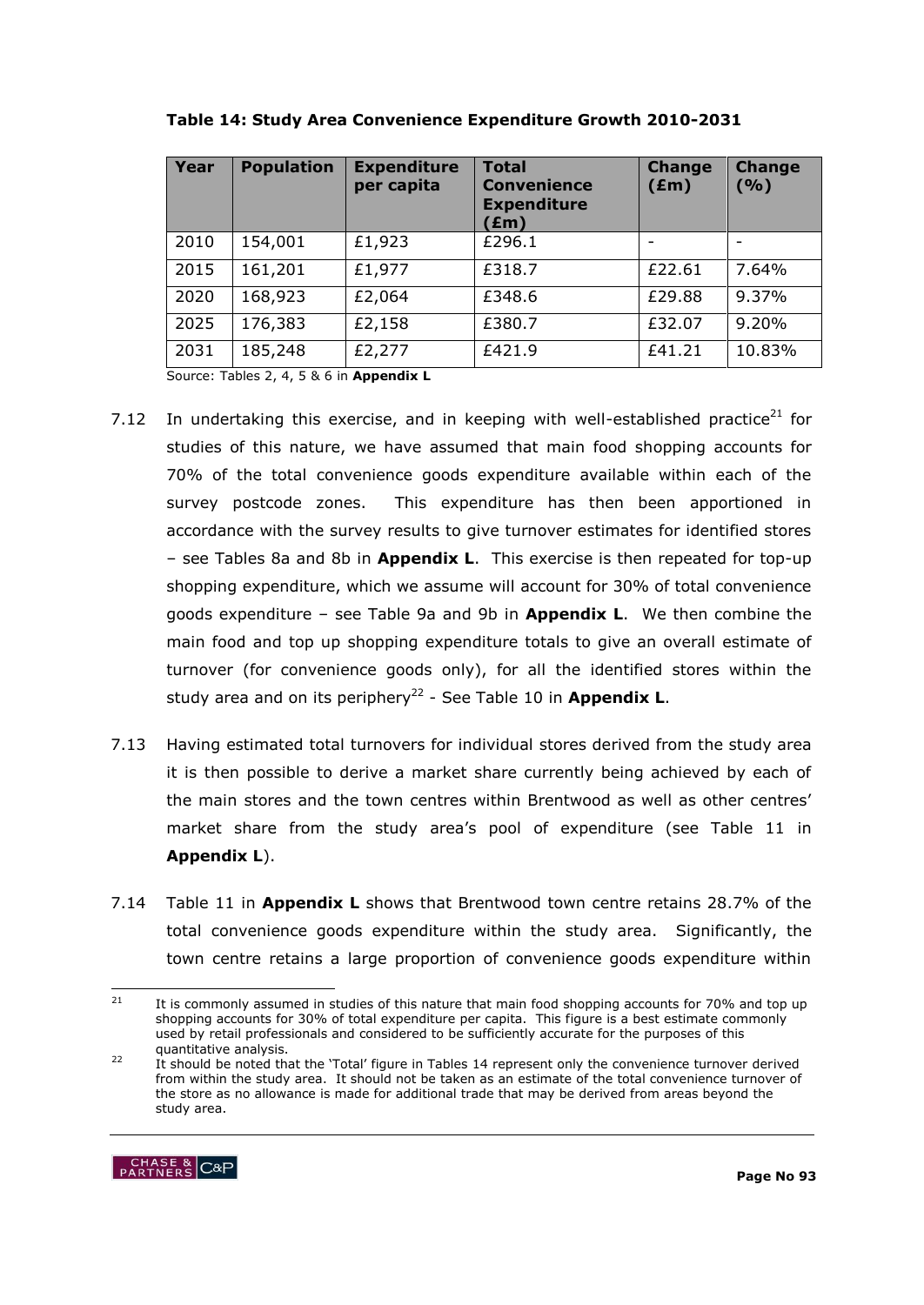the three postcode zones that surround it, 49.3% within CM13, 70% within CM14 and 60.3% within CM15. Unsurprisingly the Sainsbury"s supermarket accounts for the large proportion of the convenience goods expenditure within the centre, over three quarters of the total amount spent within Brentwood.

- 7.15 Ingatestone and Shenfield conversely account for an extremely small amount of the total convenience goods expenditure within the study area, 2.3% and 3% respectively. It is worth noting that Ingatestone retains a respectable level of expenditure from within postcode CM4 – 30%.
- 7.16 Overall, Brentwood retains 33.1% of the total convenience goods expenditure from residents within the study area. This modest level of retention is not surprising considering that surrounding the Borough are several competing towns which all contain large "big four" (Tesco, Sainsbury's, ASDA and Morrison's) supermarkets. Furthermore, postcode zone RM3 undoubtedly has a strong influence on these results given that it is the most highly populated postcode zone within the study area with 48,000 residents, over a quarter of the total. Postcode RM3 is situated to the west of Brentwood Borough within the circumference of the M25 which acts as a natural barrier making it difficult for residents to travel east into Brentwood Borough. RM3 clearly has a proportional influence on the results of the household survey which should be taken into consideration. If RM3 was not included within the results, Brentwood would retain a much large proportion of convenience good expenditure.
- 7.17 This is demonstrated by the fact that the Borough retains 58.1% of the expenditure within CM13, 77.8% within CM14 and 71.3% within CM15; the three postcodes which make up the majority of the local authority area.
- 7.18 In terms of the surrounding centres, Basildon accounts for 9.5% of total convenience expenditure, Billericay 15.3%, Chelmsford a mere 3% and Romford 27%. Of this 27%, 85% of convenience goods expenditure within Romford comes from residents within postcode zone RM3 which clearly support the assertion of paragraph 7.16 above. Regardless of this, Billericay and Basildon account for a reasonable amount of convenience goods expenditure, the former more than the latter which is unsurprising considering their respective locations in relation to the study area. Chelmsford by comparison accounts for an extremely small amount of total expenditure, even within the nearby postcode zone CM4 it only accounts

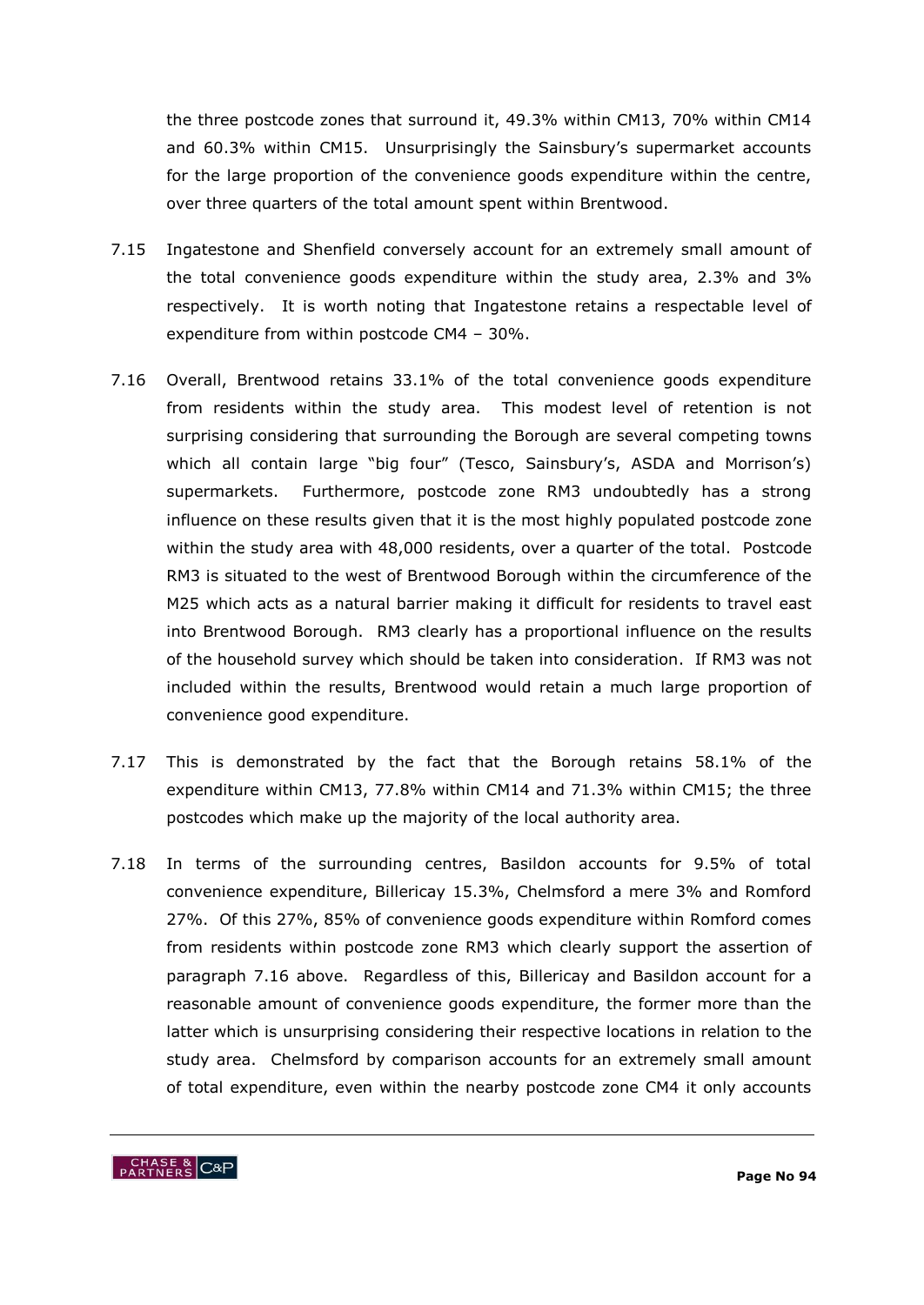for 23.6% of expenditure. Brentwood town centre accounts for a similar level of expenditure from the CM4 postcode (circa 20%) which is encouraging for the town.

#### **Future Floorspace Requirements - Convenience Goods**

- 7.19 Table 12 in **Appendix L** shows our forecasts of convenience goods sales floorspace requirements in the study centres over the course of the plan period. These have been calculated by taking the forecast increase in the relevant pools of expenditure (Table 11, **Appendix L**) and assuming that the centres" current market shares will remain constant. This then reveals the expenditure available to support further floorspace in the study centres for each of the five-year periods from 2010 to 2025 as well as the final six-year period to 2031.
- 7.20 In terms of the additional floorspace this might support, it should be noted that turnover: floorspace ratios for supermarket and superstore retailers vary tremendously - from less than £4000 per sq metre for some independent foodstore operators and local Co-Operative groups to over £13,000 for Tesco, the market leader. Our estimates are based on a 'middle-range' figure of £9,500 per sq metre and are intended as a guideline for the amount of convenience goods provision which should be planned for.
- 7.21 It should be noted that the floorspace requirements in Table 15 overleaf are a function of Experian figures, population growth and the household survey results. The longer the term utilised for projecting forward growth in expenditure per capita, the greater the potential for one or all of these variables to be inaccurate. As such the longer the term utilised for projecting forward growth in expenditure per capita, the less reliable the conclusions.
- 7.22 Figures in Table 12 of **Appendix L** show sales (net) floorspace. The table below adjusts these figures to provide gross floorspace requirements, at a ratio of 60:40. This gross figure takes account of the additional floorspace required within shops and supermarkets for servicing and administrative areas, in essence it is the true amount of newly developed floorspace necessary to provide the requisite amount of retail sales floorspace.

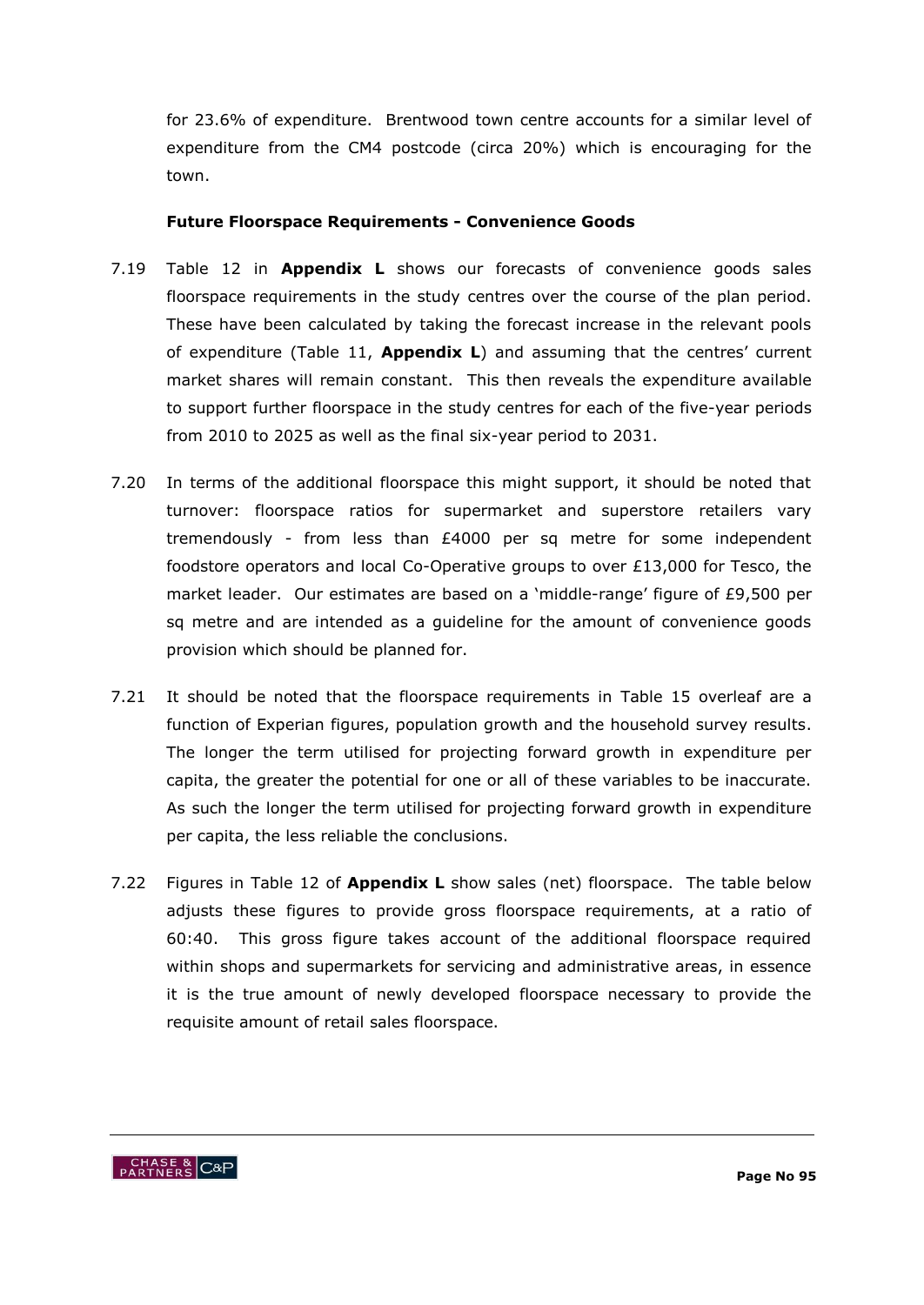| <b>Centre</b> | <b>Floorspace</b><br><b>Requirement</b><br>2010-2015<br>$(sq \, m)$ |       | <b>Floorspace</b><br><b>Requirement</b><br>2015-2020<br>(sq m) |       | <b>Floorspace</b><br><b>Requirement</b><br>2020-2025<br>(sq m) |       | <b>Floorspace</b><br><b>Requirement</b><br>2025-2031<br>$(sq \, m)$ |       | <b>TOTAL</b><br><b>Floorspace</b><br><b>Requirement</b><br>2010-2031<br>$(sq \, m)$ |       |
|---------------|---------------------------------------------------------------------|-------|----------------------------------------------------------------|-------|----------------------------------------------------------------|-------|---------------------------------------------------------------------|-------|-------------------------------------------------------------------------------------|-------|
|               | <b>Net</b>                                                          | Gross | <b>Net</b>                                                     | Gross | <b>Net</b>                                                     | Gross | <b>Net</b>                                                          | Gross | <b>Net</b>                                                                          | Gross |
| Brentwood     | 683                                                                 | 1,138 | 903                                                            | 1,505 | 969                                                            | 1,615 | 1,245                                                               | 2,075 | 3,800                                                                               | 6,333 |
| Ingatestone   | 54                                                                  | 90    | 71                                                             | 118   | 76                                                             | 127   | 98                                                                  | 163   | 299                                                                                 | 498   |
| Shenfield     | 71                                                                  | 118   | 93                                                             | 155   | 100                                                            | 167   | 129                                                                 | 215   | 392                                                                                 | 653   |

**Table 15 – Floorspace Requirements - Convenience Goods**

Source: Table 12, **Appendix L**

- 7.23 The results show that the floorspace requirements are modest for Ingatestone and Shenfield over the course of the entire study period. Even in 2031, the capacity of either centre to support even a new medium or small convenience goods supermarket is limited.
- 7.24 Conversely, the floorspace requirement for Brentwood town centre over the course of the study period is substantial at 3,800 net sq metres to 2031, enough to support a substantial convenience goods supermarket. Floorspace requirements for each time period grow consecutively over the course of the study. There is a net requirement for 683 sq metres between 2010 and 2015, 903 sq metres between 2015 and 2020, 969 sq metres between 2020 and 2025, and 1,245 sq metres between 2025 and 2031. For point of reference it should be noted that a typical convenience goods store within the UK, the kind occupied by a nationwide multiple retailer, would be expected to have a gross floorspace of circa 300-700 sq metre; a small supermarket would be circa 1,000-3,500 sq metres gross floorspace; a medium sized supermarket would be circa 3,500-6,000 sq metres gross floorspace; and a large supermarket would be anything between 8,000-19,000 sq metres.
- 7.25 It should also be noted that the food store permitted within the William Hunter Way redevelopment will cater for the majority of this floorspace requirement in the short to medium term. Permission has been granted for a gross 40,000 sq ft (3,700 sq m) high quality food store.

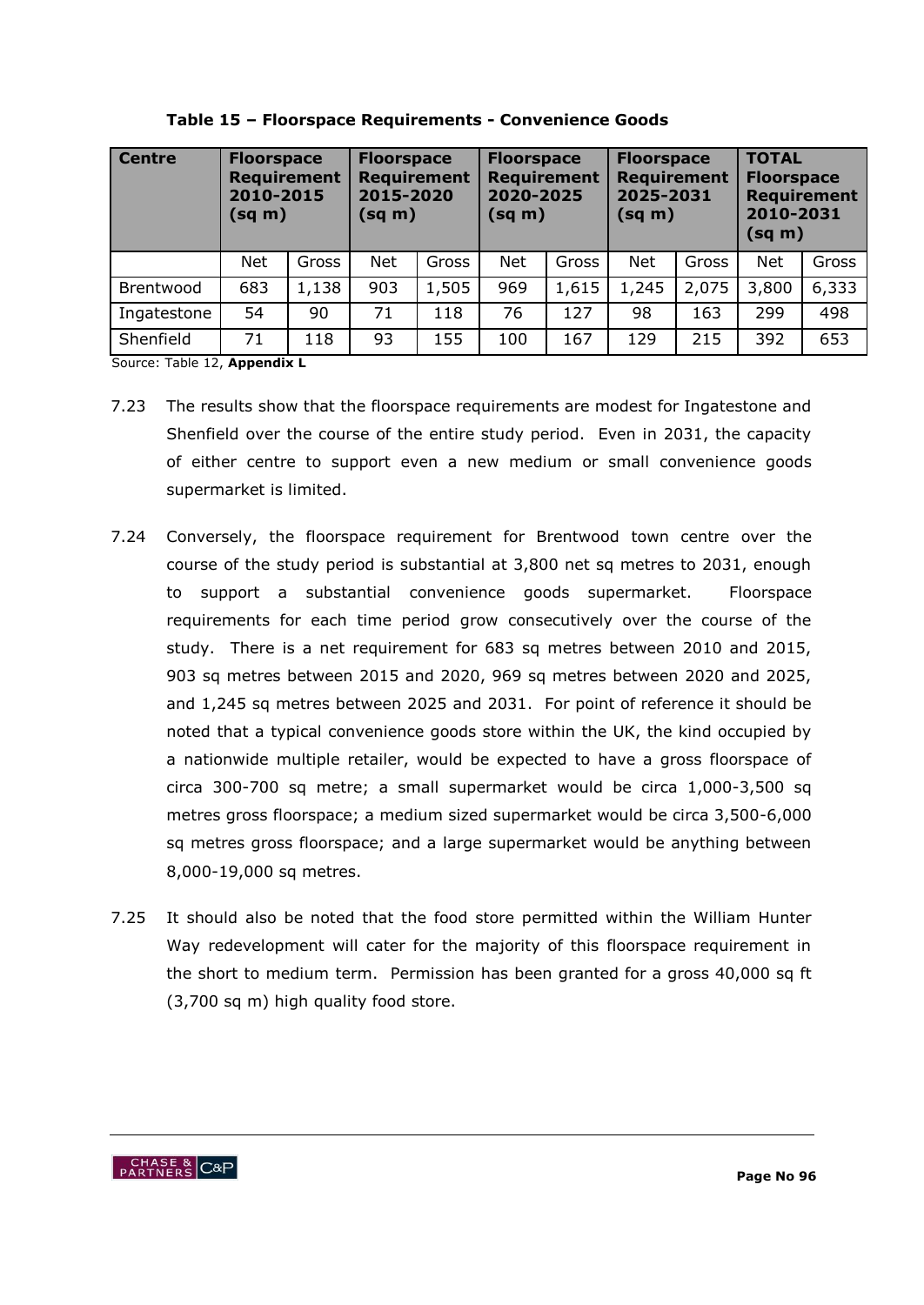#### **Overtrading of Existing Stores within Brentwood**

- 7.26 A quantitative need case for further floorspace can draw on three sources of potential need: growth in expenditure (a function of population growth and increases in per capita expenditure); clawback of expenditure currently leaking out of the study area; and overtrading of existing floorspace.
- 7.27 Table 13 in **Appendix L** shows our calculations of overtrading of the existing main convenience goods stores within Brentwood town centre. This takes the turnover of individual stores as calculated by the modelled household survey results, and compares them to a notional "benchmark" turnover for each store, based on their company average sales densities. Essentially the benchmark figure represents the store"s turnover if it were performing in line with the average for its operator. It should be noted that the M&S store has been excluded from this exercise as the company is a comparison goods retailer in the main, as such it is impossible to calculate the average sales density of the food elements of the business separate from the overall sales density.
- 7.28 The table shows that Sainsbury"s in Brentwood is over performing relative to the benchmark position, it is "overtrading" by some £5.6m.
- 7.29 With regard to the smaller stores, Iceland is performing reasonably well and is currently estimated to be overtrading by some £0.25m. The Co-op store is estimated to be underperforming their company average quite significantly. However, the performance of smaller stores tends to be underestimated by expenditure modelling exercises. We therefore discount the estimates of turnover for theses stores and focus on the main stores generally.
- 7.30 Table 16, overleaf, shows the relative performance of each of the three discussed stores. In total, the three stores are estimated to be overtrading by some £4.62m, a reasonable amount.
- 7.31 If converted into high density convenience goods sales floorspace such as with Sainsbury's, this would equate to the potential for an additional 373 sq m floorspace; if converted to medium density convenience goods sales floorspace such as with Iceland there would be sufficient overtrading to support an additional 537 sq m floorspace; and finally if converted to low density convenience goods sales floorspace such as is the case with Co-op there would be sufficient

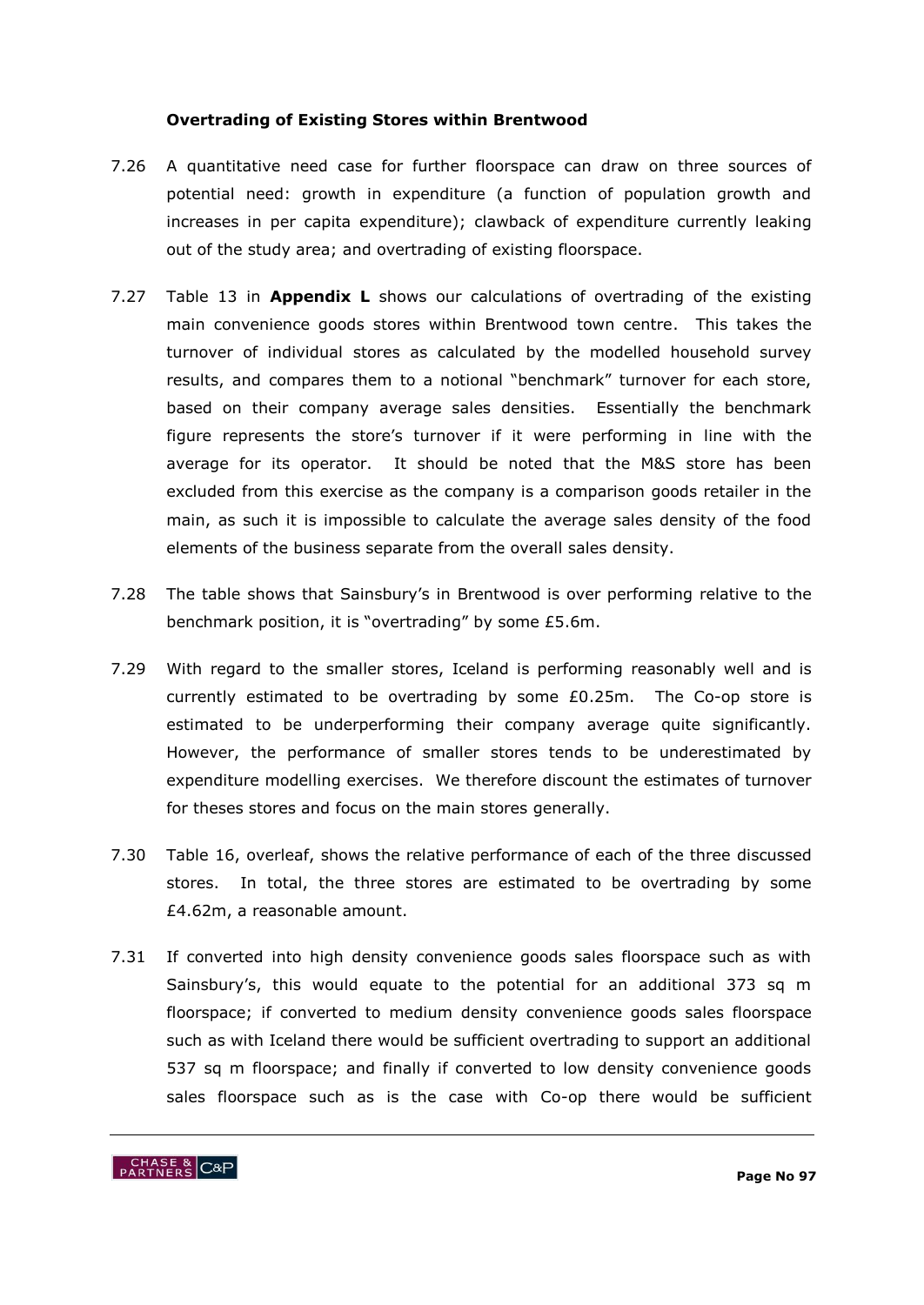overtrading to support an additional 806 sq m floorspace. These results would therefore perhaps indicate that there is enough existing residual expenditure within these stores to possibly support a small to medium sized convenience store. However, it should be noted that as above with the floorspace requirement resulting from growth in convenience goods expenditure, the William Hunter Way redevelopment will cater for the majority of this floorspace requirement in the short to medium term.

| <b>Store</b> | <b>Turnover</b><br>2010 | <b>Sales</b><br><b>Floorspace</b><br>$(sq \, m)$ | <b>Company</b><br>Ave<br><b>Sales</b><br><b>Density</b><br>$(E$ per sq<br>m) | <b>Benchmark</b><br><b>Turnover</b> | Overtrading |
|--------------|-------------------------|--------------------------------------------------|------------------------------------------------------------------------------|-------------------------------------|-------------|
| Sainsbury's  | £64.35m                 | 4,746                                            | £12,380                                                                      | £58.76m                             | £5.60m      |
| $Co$ -op     | £3.69m                  | 1,430                                            | £5,730                                                                       | £4.92m                              | $-E1.22m$   |
| Iceland      | £3.35m                  | 600                                              | £8,610                                                                       | £3.10m                              | £0.25m      |
| <b>Total</b> |                         |                                                  |                                                                              |                                     | £4.62m      |

| Table 16: Overtrading of Existing Foodstores in Brentwood |  |  |  |  |
|-----------------------------------------------------------|--|--|--|--|
|-----------------------------------------------------------|--|--|--|--|

Source: Mintel Retail Rankings 2010; Table 13, **Appendix L**

#### **Comparison Goods Expenditure**

- 7.32 The same methodology as above has been used to estimate per capita expenditure available on comparison goods. By applying Experian's projected future growth rates in per capita expenditure on comparison goods between 2010-2027 and extrapolating these projected future growth rates between 2028- 2031 we are able to estimate total available expenditure for the study period – see Table 16 overleaf. Again, it should be reiterated there are inherent risks in projecting forward growth in per capita expenditure. Whilst one can place reliance on the forecasts in expenditure growth in the short/medium term (i.e. the period 2010 to 2020), estimates beyond this period should be treated with a certain degree of caution and ideally revisited over the next five years as part of any local development plan review.
- 7.33 The latest data from Experian indicates that growth in comparison goods expenditure is expected to be far more modest<sup>23</sup> in the short to medium term than it has been in the past. Experian forecast that growth in the level of per

 $23$ <sup>23</sup> Experian Retail Planner Briefing Note 8.1 – **Appendix Q**

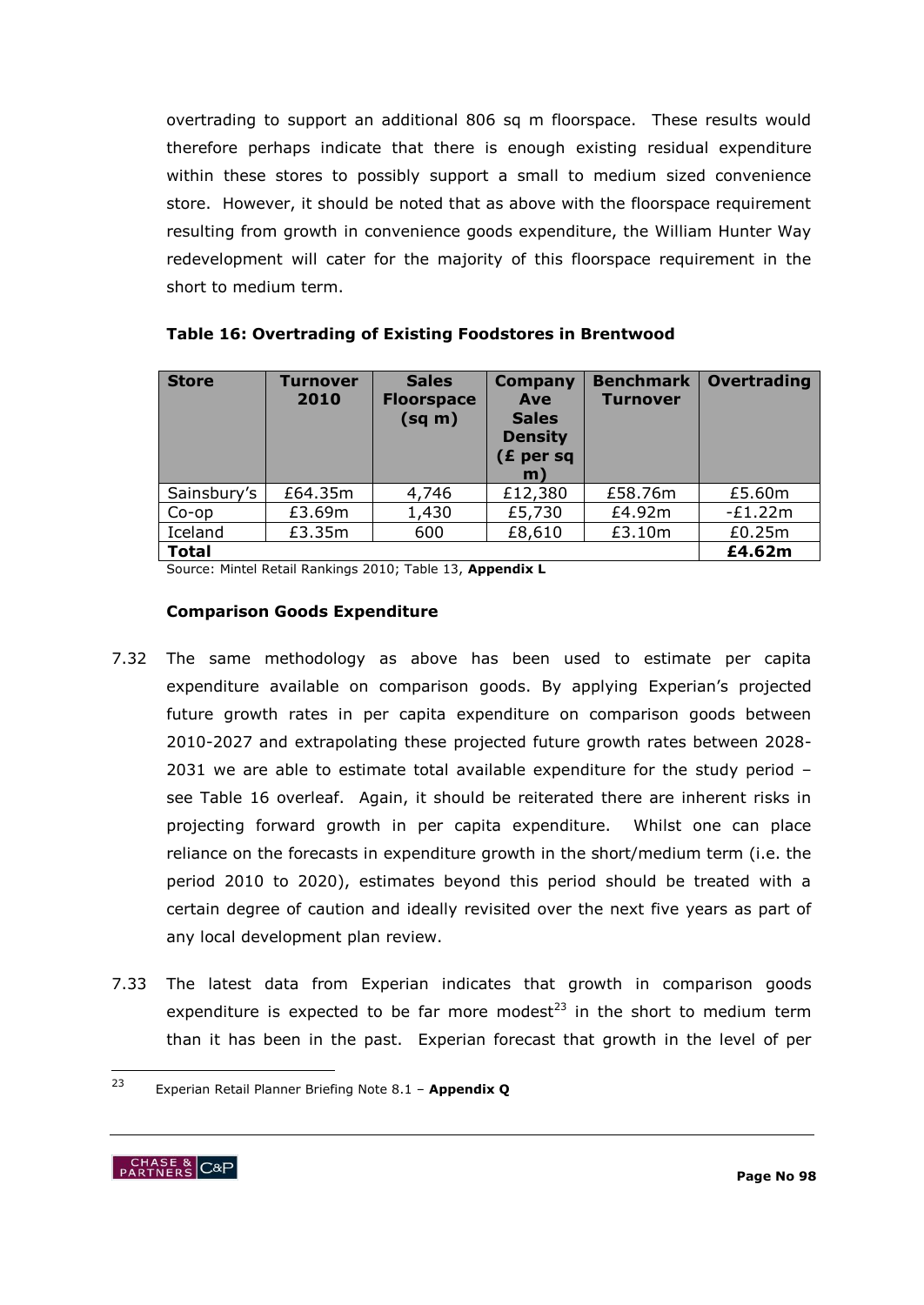capita comparison goods consumer spending will be 0.4% in 2010, 1.2% in 2011, 2.4% in 2012, 2.7% per annum from 2013 to 2017 and 2.9% per annum from 2018 to 2027. By comparison the long term average is 4.7% per annum between 1969 and 2009, this emphasises the relative weakness in expenditure growth predicted in future years. However, it should be recognised that over the 20 year course of the plan period, the growth rates of 2.4%, 2.7% and 2.9% used within this assessment will still give rise to a substantial surplus of comparison goods expenditure and as such, floorspace need. Experian only provide growth rates to 2027 so for the purposes of this study, Chase & Partners have used the 2018- 2027 growth rate of 2.9% for the year 2028-2031.

| Year | <b>Population</b> | <b>Expenditure</b><br>per capita $(E)$<br>(2009 prices) | <b>Total</b><br><b>Comparison</b><br><b>Expenditure</b><br>(£m) | Growth<br>$(\text{Em})$ | <b>Growth</b><br>( %) |
|------|-------------------|---------------------------------------------------------|-----------------------------------------------------------------|-------------------------|-----------------------|
| 2010 | 154,001           | £3,118                                                  | £480.2m                                                         |                         |                       |
| 2015 | 161,201           | £3,500                                                  | £564.2m                                                         | £84.0m                  | 14.89%                |
| 2020 | 168,923           | £4,022                                                  | £679.4m                                                         | £115.2m                 | 16.96%                |
| 2025 | 176,383           | £4,641                                                  | £818.4m                                                         | £139.0m                 | 16.98%                |
| 2031 | 185,248           | £5,508                                                  | £1,020.4m                                                       | £202.0m                 | 19.80%                |

#### **Table 16: Comparison Expenditure Growth 2010-2031**

Table 2, 5 & 6 in **Appendix M**

- 7.34 As Table 16 above shows, growth in expenditure on comparison goods across the study area in the period between 2010 to 2031 is projected to be reasonably large at some £202m. However, as with convenience goods expenditure, not all of this would be available to support both existing and any proposed new floorspace in the Borough. In order to gain an insight into the level of expenditure growth that would reasonably be available to support existing and future floorspace, we need, in the first instance, to estimate turnover currently being achieved by the centres in Brentwood Borough and assess the market share that each centre currently achieves.
- 7.35 Chase & Partners have therefore modelled the results of the household survey in order to identify flows of expenditure into the Borough's main centres for nine product categories from each of the study area zones. Details of this exercise are contained in Tables 8-16 in **Appendix M.**

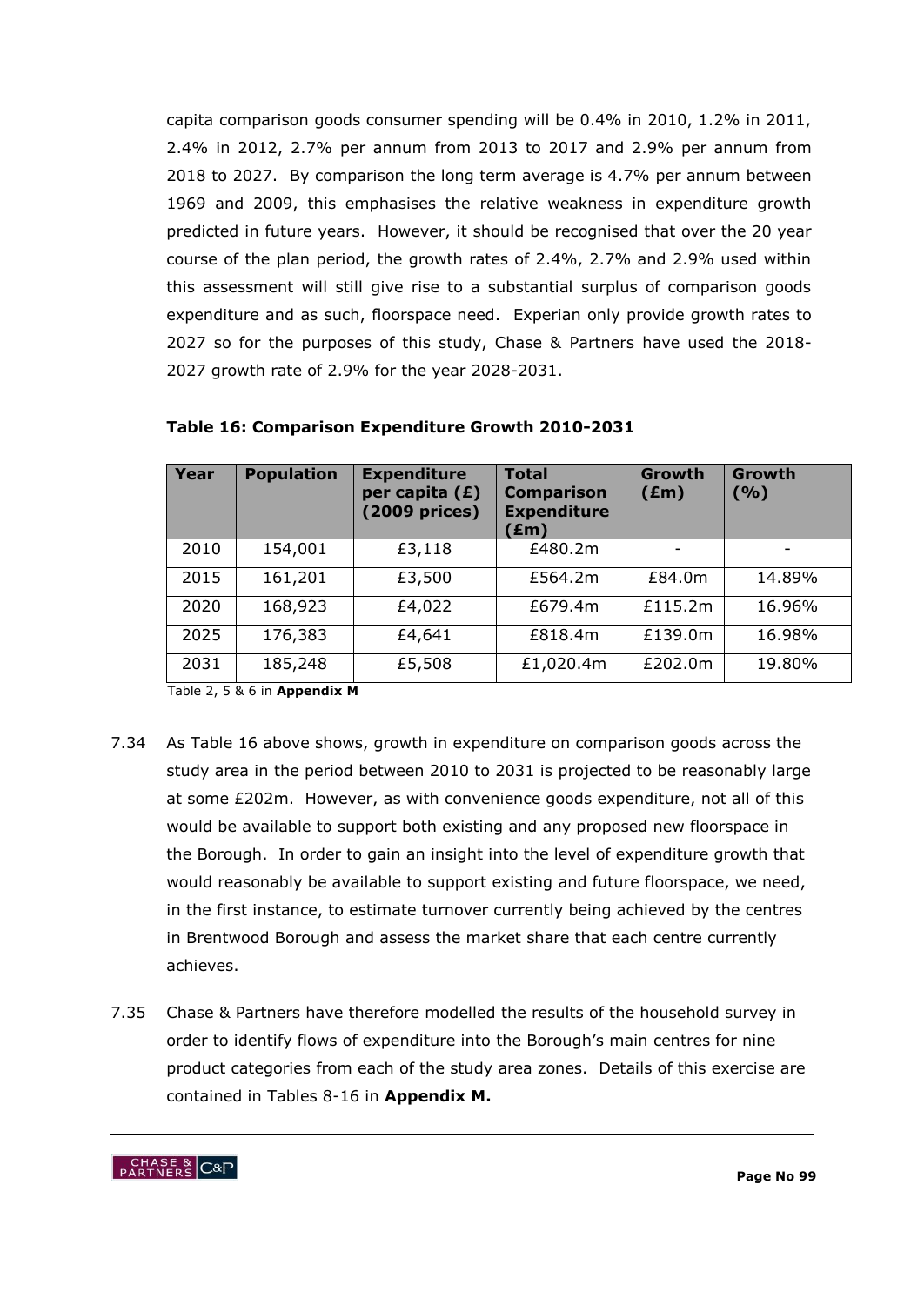- 7.36 Table 17 in **Appendix M** aggregates this data to show that, in 2010, of total comparison expenditure available in the study area of £480m, around £88m was retained by centres within the Borough. As such, the 'retention rate' of all comparison goods expenditure by the study centres is relatively low at 18.4%. Of the convenience goods retail expenditure retained by Brentwood Borough, nearly all, 16.3% (£78.4m) is accounted for by Brentwood town centre, 1.2% (£5.5m) by Shenfield town centre and 0.9% (£4.4m) by Ingatestone – see Table 17 & 18 below. Although Warley Hill will retain some comparison goods expenditure as it contains a number of comparison goods retailers, the results of the household survey did not provide any evidence on this so it is impossible to calculate a figure for expenditure within this assessment. The retention rates (%) and total amounts (£m) of expenditure for the main centres within the region are given in Tables 17 and 18 below.
- 7.37 With regard to nearby centres competing with Brentwood town centre, the results are as follows: Basildon accounts for 11% of total comparison goods expenditure within the study area, Billericay 5%, Chelmsford 8%, Lakeside Shopping Centre 13% and Romford 22%. The large population contained within postcode zone RM3 within the circumference of the M25 close to Romford undoubtedly has a considerable effect on the outcome of the results, inflating the level of comparison good spending that takes place within the town overall. The remainder of Brentwood"s comparison goods expenditure is somewhat scattered, Shenfield has a limited impact on the results, as does Ingatestone, see Table 17 and 18 overleaf. Non-shop expenditure, known as Special Forms of Trading (SFT), consisting largely of internet and mail order purchases, accounts for 7-10% of comparison goods expenditure across the entire study area.
- 7.38 In terms of the flows of comparison good expenditure, Brentwood town centre takes the majority of expenditure for the surrounding three postcode zones; 25.9%, 41.1% and 32.3% from CM13, CM14 and CM15 respectively. It also performs moderately within postcode CM4 taking 11.4% of total comparison expenditure. Ingatestone, takes a reasonable level of expenditure from the surrounding zone, 11.1% from CM4. Elsewhere, Basildon and Billericay unsurprisingly have a strong influence on spending within zones CM11 and CM12; Chelmsford on CM4 and to a lesser extent CM11, CM12 and CM15; and Lakeside on CM12, CM13, CM14 and CM15 – Lakeside Shopping Centre is clearly a popular shopping destination for Borough residents.

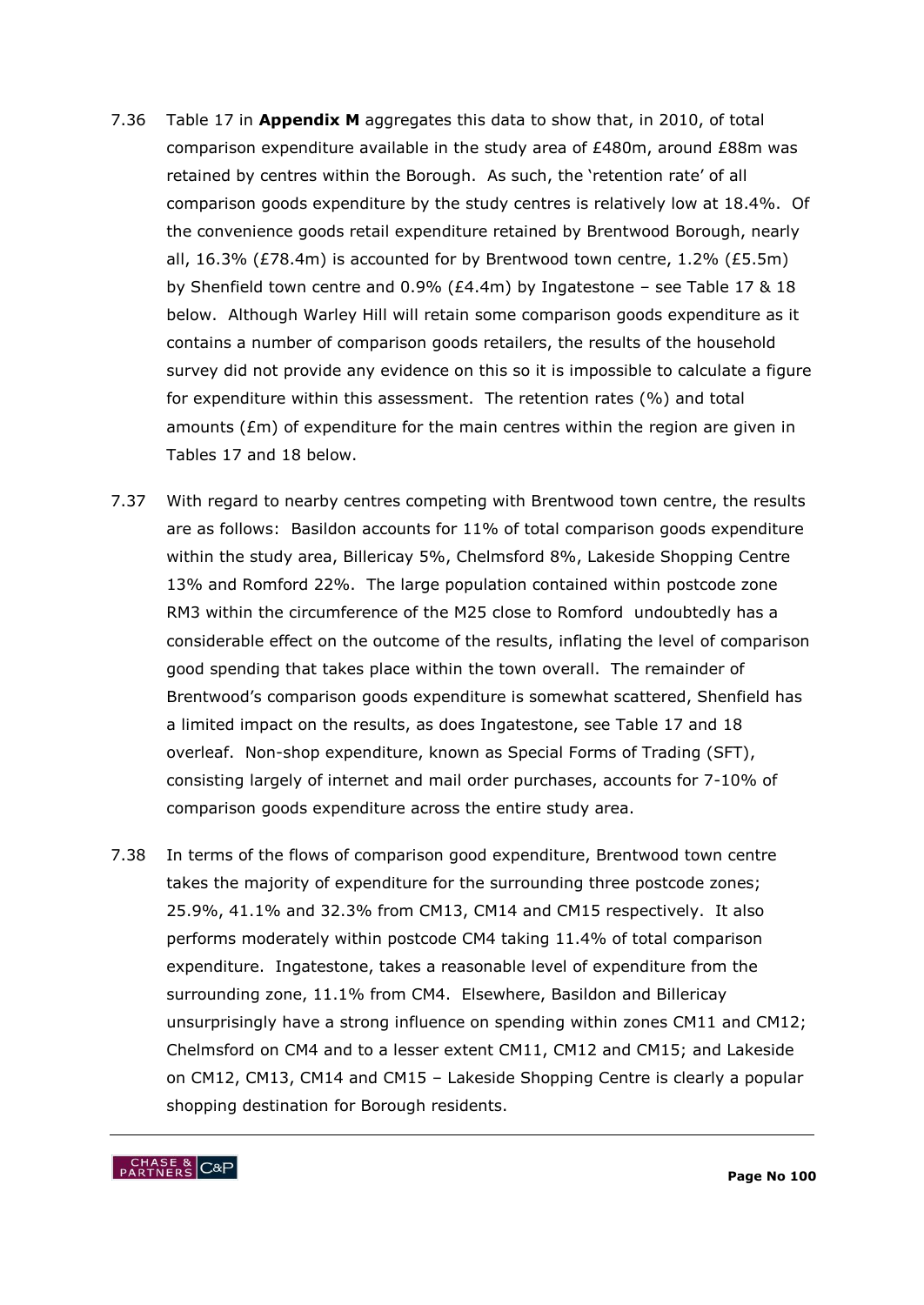**Table 17: Expenditure by Goods Category (%)**

| Centre                            | ootwear<br>Fashion<br>Ш.<br>ה<br>Clothin<br>Other<br>Goods<br>ಹ | ಹ<br>ets<br>흔<br>$\mathbf{\sigma}$<br>ပ<br>Floo<br>Coverings<br>fnit<br>Other<br>훈 | 9S<br>extile<br>nishing<br>usehold<br>ய<br>oft<br><b>SD</b><br>$\bar{e}$<br>ಹ | <b>Electricals</b><br>Appliances<br><b>Domestic</b> | ೲ<br>$\omega$<br>$\overline{a}$<br>elepho<br>ᇰ<br>Ë<br>$\overline{\mathbf{o}}$<br>E <sub>1</sub><br>$\overline{\mathbf{v}}$<br>otog<br>$\mathbf{a}$<br>Ě<br>$\sigma$<br>⋛<br>Ŵ | ಹ<br>Glass<br>Utensils<br>China, | ပ္ၿ<br>uppli<br>ening<br>ທັ<br>É<br>ecorating<br>and<br>ලී<br>Goods<br>ದ<br>н<br>$\Omega$<br>$\Omega$ | ewellery<br>뎥<br>$\mathbf{a}$<br>$\mathbf{v}$<br>öoo<br>tional<br>ပ<br>rting<br>n<br>rea<br>≧<br><b>Books</b><br>5<br><b>Spol</b><br><b>Reci</b><br>× | oods<br>ပ<br>emists<br>င် |
|-----------------------------------|-----------------------------------------------------------------|------------------------------------------------------------------------------------|-------------------------------------------------------------------------------|-----------------------------------------------------|--------------------------------------------------------------------------------------------------------------------------------------------------------------------------------|----------------------------------|-------------------------------------------------------------------------------------------------------|-------------------------------------------------------------------------------------------------------------------------------------------------------|---------------------------|
| Brentwood                         | 13.5%                                                           | 7.6%                                                                               | 9.4%                                                                          | 12.4%                                               | 12.6%                                                                                                                                                                          | 17.9%                            | 11.2%                                                                                                 | 20.1%                                                                                                                                                 | 30.5%                     |
| Shenfield                         | 0.2%                                                            | 1.4%                                                                               | 0.2%                                                                          | 0.3%                                                |                                                                                                                                                                                | 0.5%                             | 1.0%                                                                                                  | 0.2%                                                                                                                                                  | 5.3%                      |
| Ingatestone                       |                                                                 | 0.1%                                                                               | 0.1%                                                                          | 0.2%                                                | $\overline{\phantom{a}}$                                                                                                                                                       | 0.2%                             | 2.7%                                                                                                  | 0.7%                                                                                                                                                  | 3.2%                      |
| <b>Basildon</b>                   | 11.0%                                                           | 14.2%                                                                              | 13.3%                                                                         | 16.1%                                               | 15.7%                                                                                                                                                                          | 11.6%                            | 20.4%                                                                                                 | 6.7%                                                                                                                                                  | 4.1%                      |
| Billericay                        | 1.5%                                                            | 2.5%                                                                               | 1.0%                                                                          | 1.1%                                                | 1.0%                                                                                                                                                                           | 2.2%                             | 2.5%                                                                                                  | 4.3%                                                                                                                                                  | 18.3%                     |
| Chelmsford                        | 13.4%                                                           | 8.4%                                                                               | 9.9%                                                                          | 6.9%                                                | 7.3%                                                                                                                                                                           | 7.4%                             | 6.6%                                                                                                  | 7.5%                                                                                                                                                  | 2.1%                      |
| Lakeside                          | 22.4%                                                           | 22.2%                                                                              | 19.5%                                                                         | 10.2%                                               | 9.1%                                                                                                                                                                           | 18.4%                            | 1.0%                                                                                                  | 13.2%                                                                                                                                                 | 1.0%                      |
| Romford<br>inc. Gallows<br>Corner | 22.2%                                                           | 20.7%<br>Source: Tables 8d, 9d, 10d, 11d, 12d, 13d, 14d, 15d & 16d - Appendix M    | 25.5%                                                                         | 27.7%                                               | 26.5%                                                                                                                                                                          | 23.3%                            | 34.7%                                                                                                 | 17.4%                                                                                                                                                 | 15.3%                     |

|  | Table 18: Expenditure by Goods Category (£m) |  |  |
|--|----------------------------------------------|--|--|
|  |                                              |  |  |

| Centre                            | ಹ<br>Goods<br>Footwear<br>shion<br>Clothing,<br>$\overline{\mathbf{r}}$<br>Other | ಹ<br>pets<br>ී<br>O<br><b>S</b><br>Φ<br><u>č</u><br>ה<br>$\mathbf{C}$<br>5<br>iti<br>$\overline{\mathbf{v}}$<br>$\mathbf{v}$<br>Ě<br>Š<br>5<br>O<br>$\Omega$<br>ш. | ಜ<br>extiles<br><b>S</b><br>hing<br>inis<br>ousehold<br>Б<br>ш.<br>oft<br>Ŧ.<br>$\boldsymbol{\omega}$ | <b>Electricals</b><br>ppliances<br><b>Domestic</b><br>₫ | ᆸ<br>ಹ<br>$\omega$<br>phic<br>ephon<br>ent<br>Photogra<br>quipm<br>Ō<br>⋗<br>๔<br>ш | ఱ<br>Glass<br>$\overline{a}$<br>Utensi<br>China | ဖိ<br><b>Middn</b><br>ō<br>ening<br>$\boldsymbol{\omega}$<br>짇<br>orating<br>ᅙ<br>ලී<br>$\mathbf{\sigma}$<br><b>9D</b><br>ಹ<br>8<br>Ū<br>≻<br>$\omega$<br>Δ<br>U<br>$\Omega$ | g<br>wellery<br><b>IQ</b><br>epo<br>ma<br>$\bullet$<br>tio<br>U<br>Đ<br>ලි<br>λın<br>Ē<br>ooks<br>≅<br>ū<br>$\overline{a}$<br>Φ<br>$\tilde{\mathbf{r}}$<br>$\Omega$<br>∞ | Goods<br>Chemists |
|-----------------------------------|----------------------------------------------------------------------------------|--------------------------------------------------------------------------------------------------------------------------------------------------------------------|-------------------------------------------------------------------------------------------------------|---------------------------------------------------------|-------------------------------------------------------------------------------------|-------------------------------------------------|------------------------------------------------------------------------------------------------------------------------------------------------------------------------------|--------------------------------------------------------------------------------------------------------------------------------------------------------------------------|-------------------|
| Brentwood                         | £15.37                                                                           | £3.90                                                                                                                                                              | £1.57                                                                                                 | £1.99                                                   | £7.08                                                                               | £1.97                                           | £5.15                                                                                                                                                                        | £19.56                                                                                                                                                                   | £21.78            |
| Shenfield                         | £0.23                                                                            | £0.71                                                                                                                                                              | £0.04                                                                                                 | £0.05                                                   |                                                                                     | £0.05                                           | £0.47                                                                                                                                                                        | £0.23                                                                                                                                                                    | £3.75             |
| Ingatestone                       |                                                                                  | £0.06                                                                                                                                                              | £0.02                                                                                                 | £0.03                                                   | $\qquad \qquad \blacksquare$                                                        | £0.03                                           | £1.24                                                                                                                                                                        | £0.66                                                                                                                                                                    | £2.32             |
| <b>Basildon</b>                   | £12.49                                                                           | £7.27                                                                                                                                                              | £2.22                                                                                                 | £2.57                                                   | £8.85                                                                               | £1.28                                           | £9.44                                                                                                                                                                        | £6.49                                                                                                                                                                    | £2.89             |
| Billericay                        | £1.71                                                                            | £1.28                                                                                                                                                              | £0.16                                                                                                 | £0.17                                                   | £0.56                                                                               | £0.24                                           | £1.17                                                                                                                                                                        | £4.15                                                                                                                                                                    | £13.06            |
| Chelmsford                        | £15.22                                                                           | £4.31                                                                                                                                                              | £1.66                                                                                                 | £1.11                                                   | £4.13                                                                               | £0.82                                           | £3.05                                                                                                                                                                        | £7.28                                                                                                                                                                    | £1.47             |
| Lakeside                          | £25.55                                                                           | £11.35                                                                                                                                                             | £3.27                                                                                                 | £1.63                                                   | £5.13                                                                               | £2.03                                           | £0.47                                                                                                                                                                        | £12.84                                                                                                                                                                   | £0.72             |
| Romford<br>inc. Gallows<br>Corner | £25.32                                                                           | £10.58                                                                                                                                                             | £4.27                                                                                                 | £4.43                                                   | £14.88                                                                              | £2.56                                           | £16.04                                                                                                                                                                       | £16.99                                                                                                                                                                   | £10.95            |

Source: Tables 8d, 9d, 10d, 11d, 12d, 13d, 14d, 15d & 16d - **Appendix M**

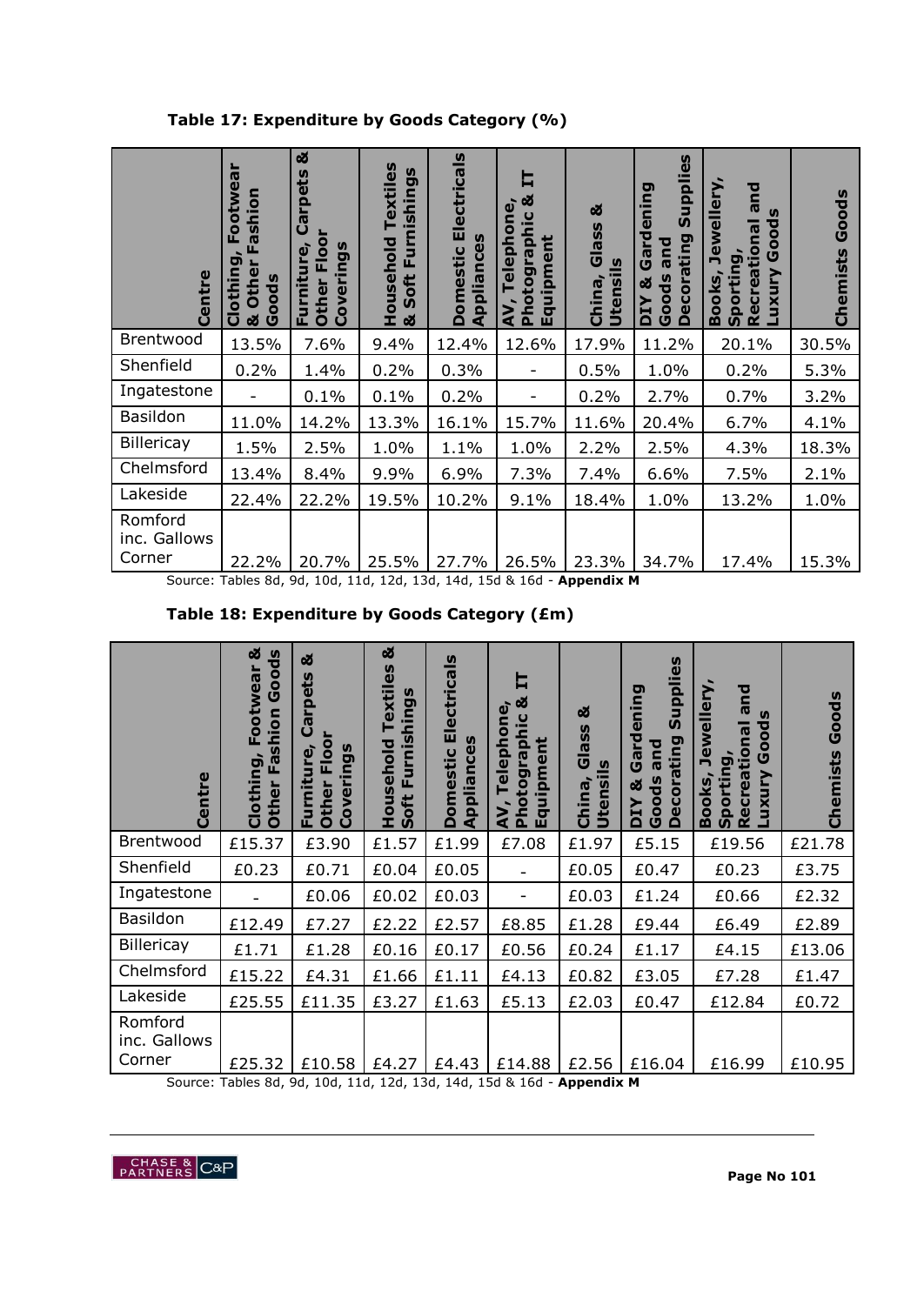- 7.39 It should be noted that Bluewater has a negligible influence on expenditure on comparison goods within the study area so as such has not been included within the tables above.
- 7.40 As with the flows of convenience goods expenditure, there is a predictable geographical pattern to the distribution of flows of expenditure within the study area. In general the expenditure tends to flow from each postcode zone to centres located close by, Romford for example accounts for 65% of the expenditure from RM3 and 42% from RM4. Judging by the pattern of expenditure flows, it would appear that the M25 Motorway acts as a barrier or marks the boundary over which very little comparison goods expenditure flows eastward from RM3; as shown by the results in Table 17 in **Appendix M**.
- 7.41 In terms of individual goods categories expenditure within Brentwood town centre, this underperforms for furniture, carpets and other floor coverings, household textiles and soft furnishings retaining well below average levels of expenditure in comparison to other good categories. Conversely, with regard to chemists" goods, Brentwood performs well above average taking 30.5% (£21.78m) of total expenditure and 49.4%, 82.2%, 62.6% and 50% from zones CM13, CM14, CM15 and RM4 respectively. The town centre also performs well for china, glass and utensils and books, jewellery, sporting, recreational and luxury goods commanding 17.9% (£1.97m) and 20.1% (£19.56m) of total respective expenditure for each category.
- 7.42 Ingatestone does not retain much expenditure, the centre does, however, command 44.6% of chemists" goods and 22.1% of the DIY and decorating goods expenditure from within CM4. These goods categories are clearly areas of strength for Ingatestone. Likewise, Shenfield accounts for 21% and 10.2% of chemists" goods expenditure from zones CM13 and CM15 respectively. It is fairly typical for small centres such as Ingatestone and Shenfield to retain a reasonable level of chemists" goods expenditure from the surrounding local area as they are often bought in conjunction with convenience goods from supermarkets and convenience stores; furthermore pharmacies are commonly located within such centres.
- 7.43 There appears to be symmetry to the results for each goods category as demonstrated within Tables 8 to 16 in **Appendix M**. There are generally one or

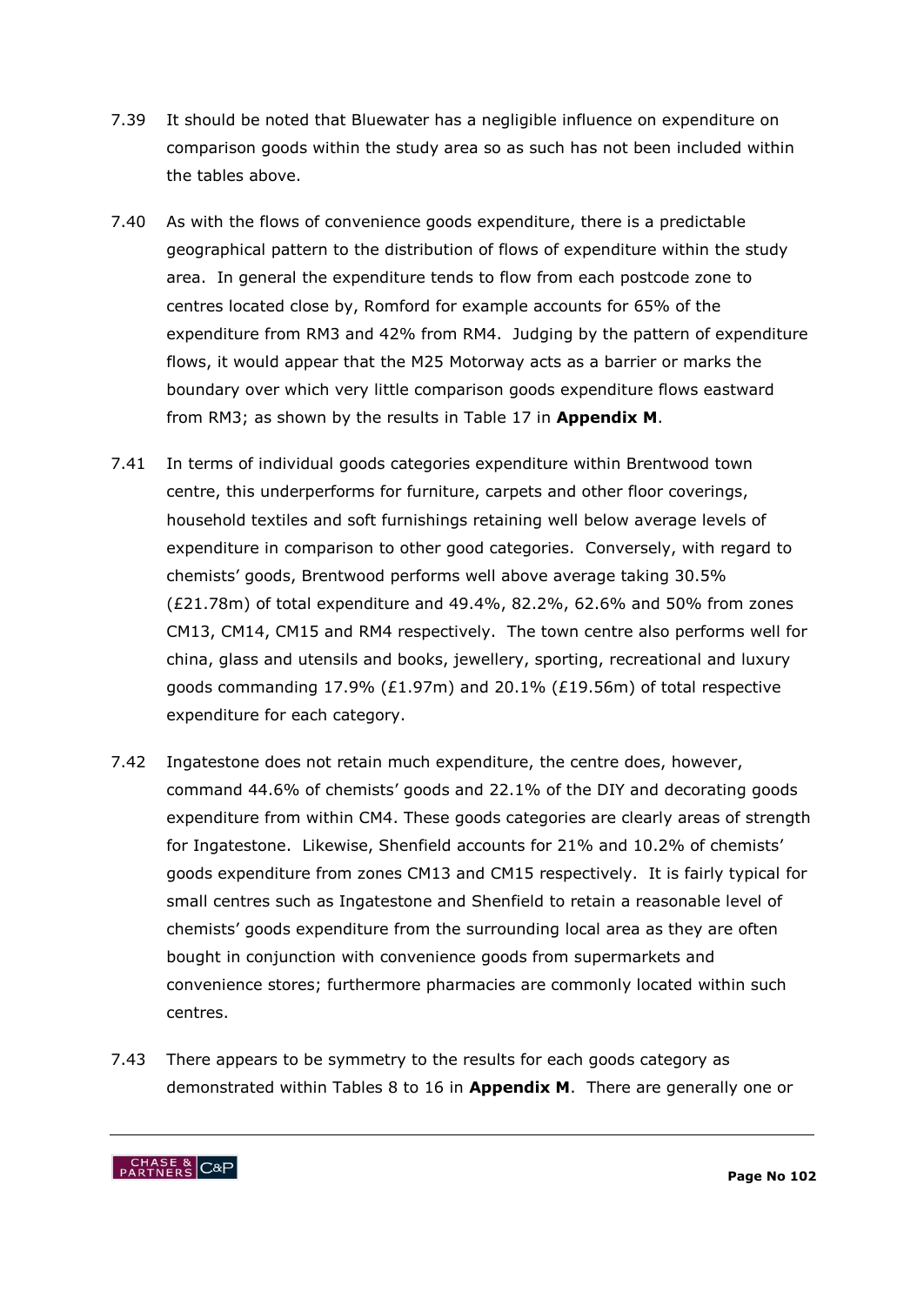two market leading town centres and the same five or six destinations consistently dominate the spending patterns: Brentwood town centre, Romford town centre, Lakeside Shopping Centre, Chelmsford town centre, Basildon town centre and Gallows Corner Retail Park in Romford.

- Romford town centre and Lakeside shopping centre are strong for clothing, footwear and other fashion goods;
- Lakeside again for furniture carpets and other floor coverings; Romford and Lakeside for household textiles and soft furnishings;
- Gallows Corner Retail park for domestic electrical appliances and AV, telephone, photo and IT equipment, although the internet also accounts for roughly the same level of expenditure in each of these categories;
- Romford town centre, Lakeside and Brentwood town centre for china, glass and utensils;
- Gallows Corner Retail Park for DIY & goods, gardening goods and decorating supplies; and
- Brentwood town centre, Romford town centre and the internet for books, jewellery, sporting, recreational and luxury goods (miscellaneous) – see Tables 17 and 18 above.
- 7.44 The exception to this rule would be for chemists' goods where Brentwood is far and away the market leader but Billericay also figures highly.

# **Future Floorspace Requirements - Comparison Goods**

7.45 Turning to future floorspace requirements of the study centres, Table 24 of **Appendix M** shows that Brentwood"s total town centre turnover (comparison goods) in 2010 is estimated to be £78.4m. This is expected to rise to £93.3m in 2015, £113.3m in 2020, £137.5 in 2025 and £173 in 2031. Applying the 2010 figure to the known quantum of floorspace<sup>24</sup> (Table 23, **Appendix M**) allows us to calculate the town's turnover per square metre ratio (£14,312/sq m - Table 24, **Appendix M**). Assuming an annual increase in floorspace efficiency of 1.5%, in

<sup>&</sup>lt;sup>24</sup> Goad Centre Reports (Brentwood and Shenfield) and Chase & Partners own floorspace survey



-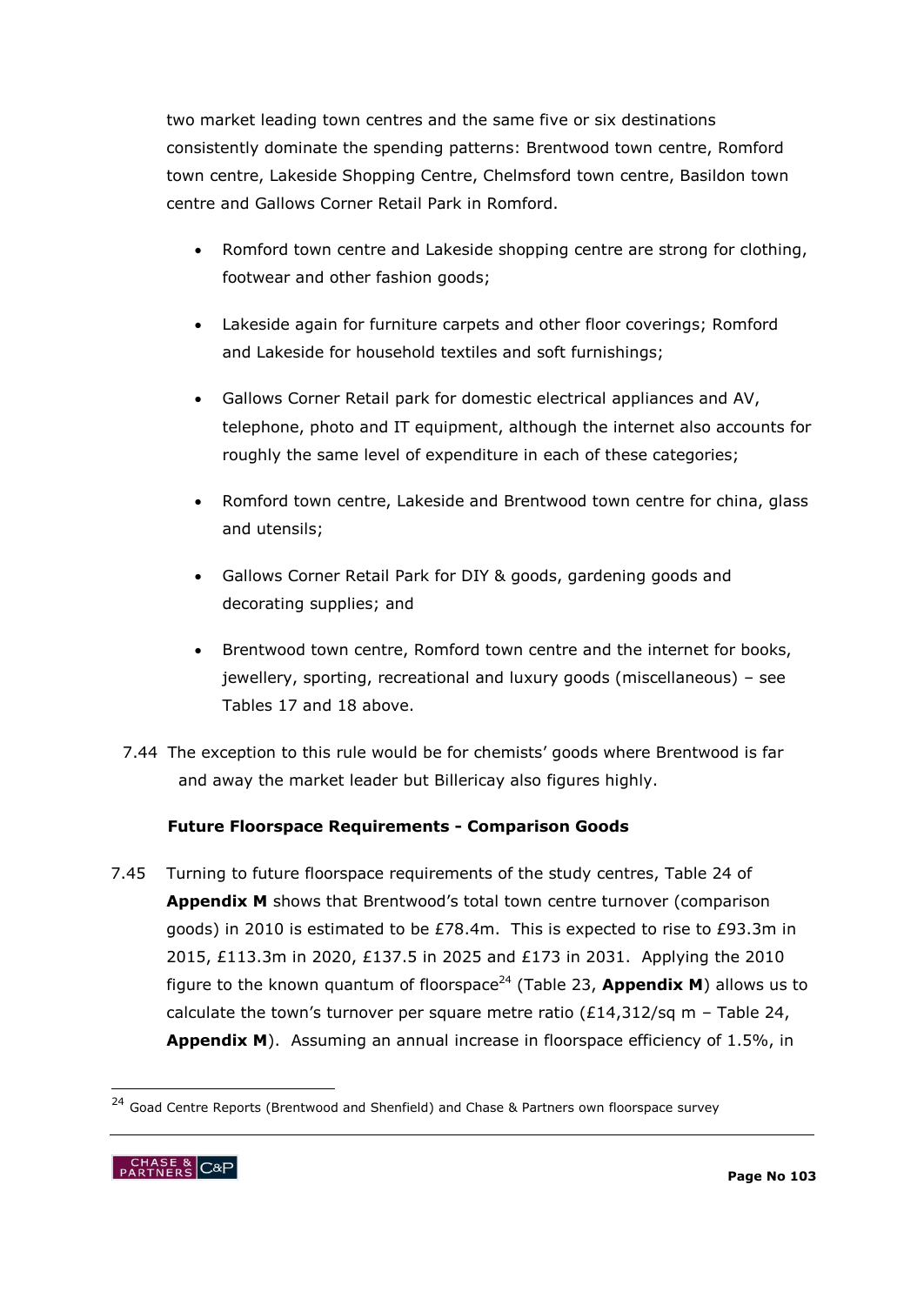line with the long term average as given by Experian<sup>25</sup>, and assuming constant market share, Brentwood will require a further 1,106 sq m of net comparison goods floorspace by 2015 and a further 1,317 sq m in the following five years. Shenfield, turning over only £2,745/sq m, will require 212 sq m to 2015 and a further 250 sq m in the period 2015-20. Ingatestone, turning over £1,399/sq m, is forecast to require 108 sq m in the period to 2015 and a further 134 sq m in the subsequent five years. As Warley Hill is not a comparison goods destination to any notable degree, it has not been possible to estimate the current level of comparison goods expenditure within the centre. We cannot therefore include the centre within this part of the model.

| <b>Centre</b> | <b>Floorspace</b><br><b>Requirement</b><br>2010-2015<br>$(sq \, m)$ |       | <b>Floorspace</b><br><b>Requirement</b><br>2015-2020<br>(sq m) |       | <b>Floorspace</b><br><b>Requirement</b><br>2020-2025<br>(sq m) |       | <b>Floorspace</b><br><b>Requirement</b><br>2025-2031<br>(sq m) |       | <b>TOTAL</b><br><b>Floorspace</b><br><b>Requirement</b><br>2010-2031<br>(sq m) |       |
|---------------|---------------------------------------------------------------------|-------|----------------------------------------------------------------|-------|----------------------------------------------------------------|-------|----------------------------------------------------------------|-------|--------------------------------------------------------------------------------|-------|
|               | <b>Net</b>                                                          | Gross | <b>Net</b>                                                     | Gross | <b>Net</b>                                                     | Gross | <b>Net</b>                                                     | Gross | <b>Net</b>                                                                     | Gross |
| Brentwood     | 1,106                                                               | 1,843 | 1,317                                                          | 2,195 | 1,599                                                          | 2,665 | 1,941                                                          | 3,235 | 5,963                                                                          | 9,938 |
| Ingatestone   | 212                                                                 | 353   | 250                                                            | 417   | 301                                                            | 502   | 363                                                            | 605   | 1,127                                                                          | 1,878 |
| Shenfield     | 108                                                                 | 180   | 124                                                            | 207   | 145                                                            | 242   | 172                                                            | 287   | 549                                                                            | 915   |

#### **Table 19: Floorspace Requirements 2010-31**

Source: Table 24 & 25, **Appendix M**

#### **Conclusions**

- 7.46 These results show that in general, Brentwood town centre is an important shopping destination within the sub-regional retail hierarchy for both convenience and comparison good shopping. Moving forward, there is a reasonable requirement for additional convenience and comparison goods floorspace assuming the aim is to maintain the centres' market share (assuming a policy of seeking to increase market share, the floorspace requirement could grow exponentially). The William Hunter Way car park site redevelopment should provide the majority of this forecast requirement.
- 7.47 In our view, the three centres of Warley Hill, Shenfield and Ingatestone are service and convenience goods-driven. They are not significant comparison goods

<sup>&</sup>lt;sup>25</sup> See Experian Retail Planner Briefing Note 8.1



-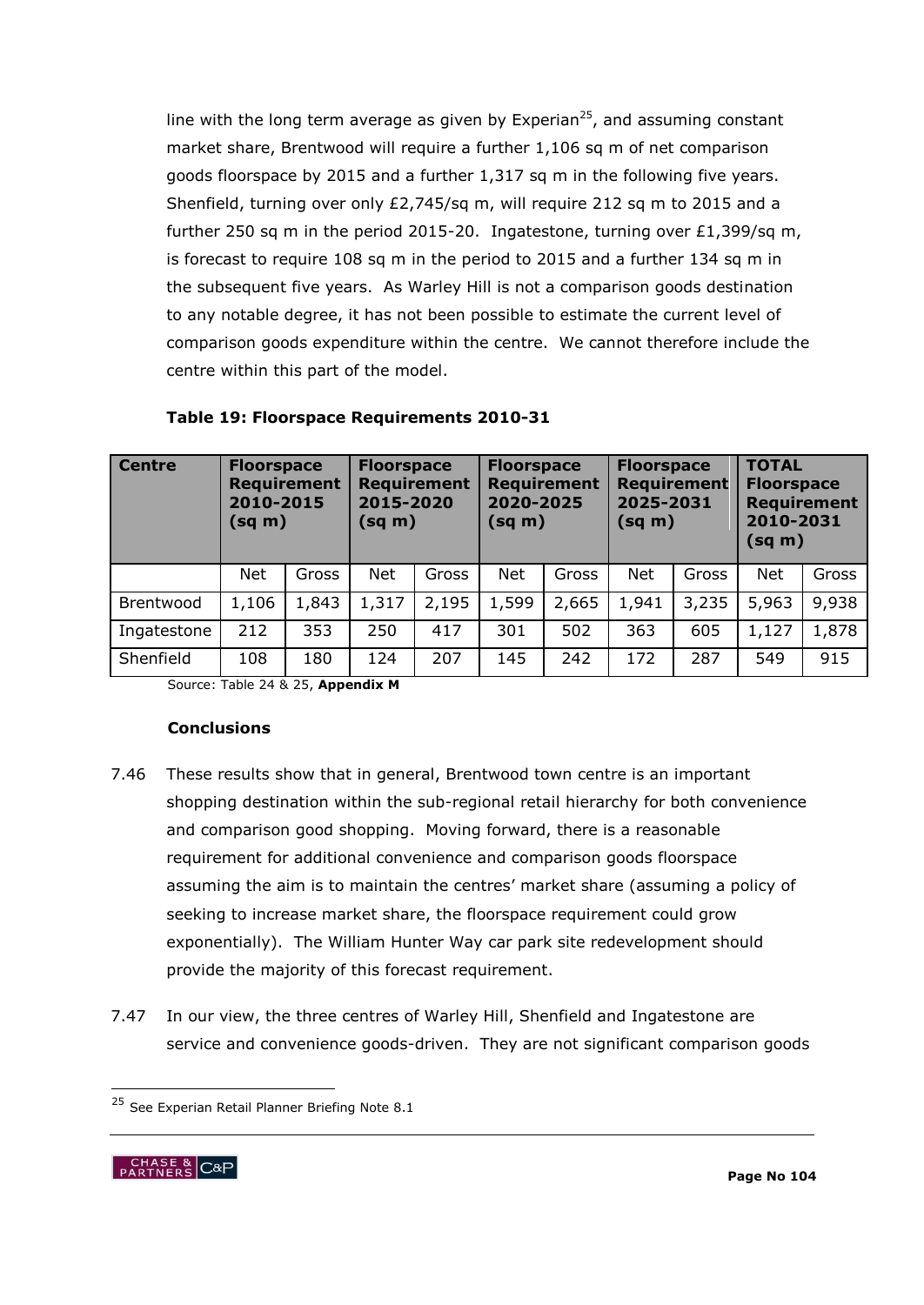destinations and clearly lie in the shadow of Brentwood in this regard, although this does not underestimate their value serving local residents. Our forecasts for future floorspace need should be examined in this context. In this regard, it is important to make the distinction between retail need and retailer demand. The former is a mathematical calculation intended to provide a guideline for how much floorspace the local authority should plan for, assuming that it is that authority's policy to try to maintain market share. The latter is actual demand for space from retailers and it does not automatically follow that the existence of need implies the existence of demand. As is often the case with smaller centres, maintaining and enhancing their vitality and viability is more than a matter of simply providing more floorspace. The quality of existing and required space is of paramount importance as is the degree to which the key attractors support the rest of the town centre. The next section examines these matters in detail and provides recommendations on future policy for the study centres.

#### **Footnote**

7.48 Chase & Partners acknowledge that this exercise is not perfect. The goods categories modelled do not include every item for sale in Brentwood Borough, and this leaves a certain amount of expenditure unaccounted for. On the other hand, the household survey assumes that the stores/locations cited by respondents are where they always shop for those goods and, as such it has the potential effect of overestimating the value of some expenditure flows. Nonetheless, the approach is widely-used and is generally seen to provide a reasonably robust basis upon which to model both expenditure flows and derive indicative retail floorspace need figures for planning purposes.

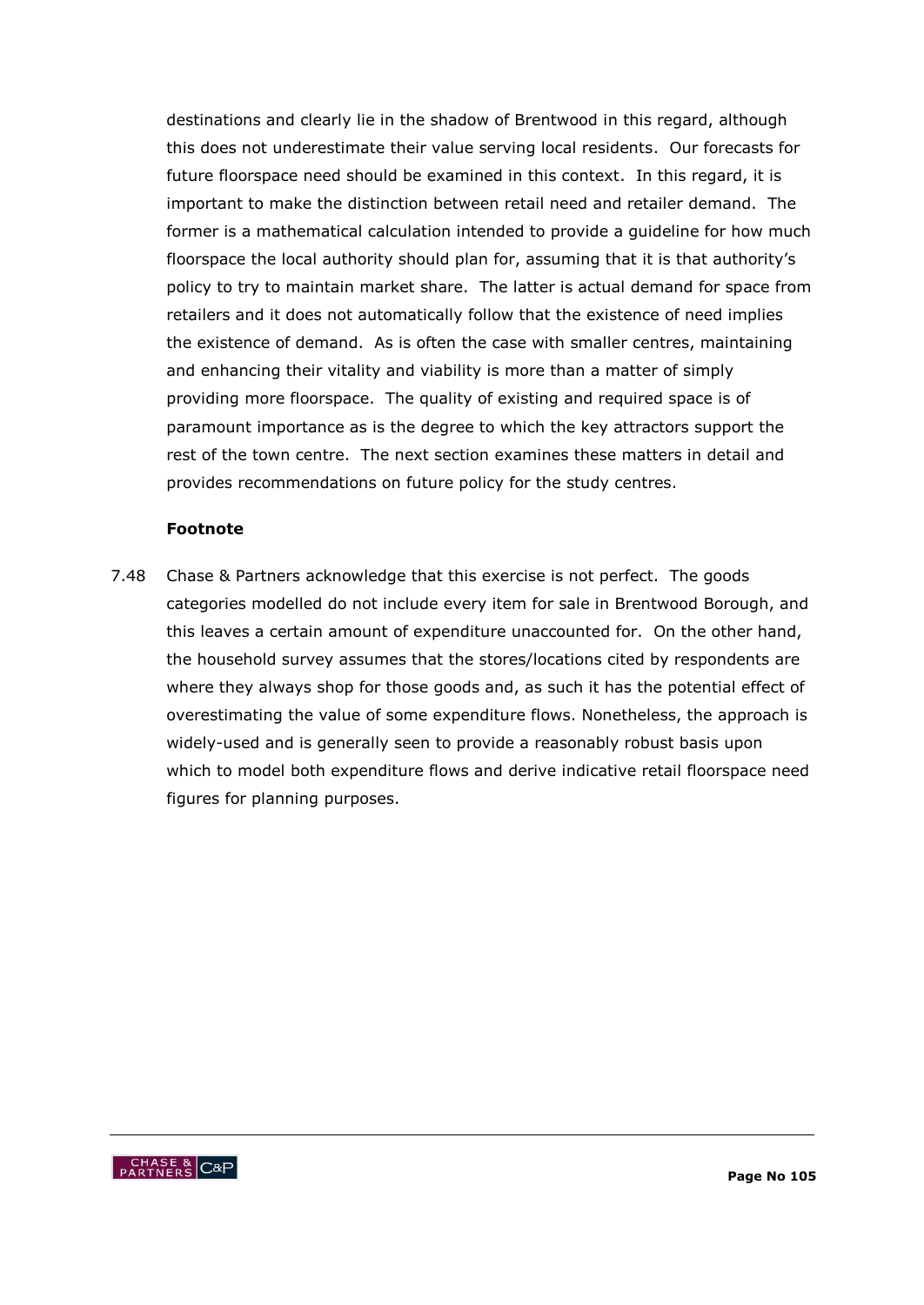# **8. Policy Recommendations**

- 8.1 The following sections set out our policy recommendations for Brentwood Borough Council"s emerging local development plan. They are presented within the context of:
	- (i) National and regional planning policy guidance and advice, adopted local planning policy and work already undertaken by the Council in preparing the "Brentwood Local Development Plan" outlined in Section 2. In particular advice given to Local Authorities in PPS4 to plan for growth and to maintain and enhance the vitality and viability of town centres;
	- (ii) Prevailing consumer retail and leisure trends outlined in Section 3 and the results of the household survey summarised in Section 4;
	- (iii) Our assessment of the current health and vitality of Brentwood town centre, the other three main centres of Ingatestone, Shenfield and Warley Hill as well as the network of village, local and neighbourhood centres, parades and individual shops contained in Section 5 and Section 6; and
	- (iv) The quantitative need assessment presented in the preceding section.

# **The Brentwood Local Development Plan**

- 8.2 At the Policy, Performance & Resources Board on 8 December 2010, Brentwood Borough Council agreed to pursue work on a Core Strategy, Site Specific Allocations and development management policies within a single plan, Brentwood Local Development Plan, rather than prepare separate documents, or DPDs, for each of these. The plan will set out a spatial strategy, general locations for new housing and employment growth, specific site proposals, core policies and development management policies.
- 8.3 Paragraph 6.5 of the 2009 Core Strategy Issues and Options consultation document sought views on possible strategic objectives. Three are particularly relevant to this study, as follows:
	- Provide high quality shopping, leisure, cultural and community facilities;

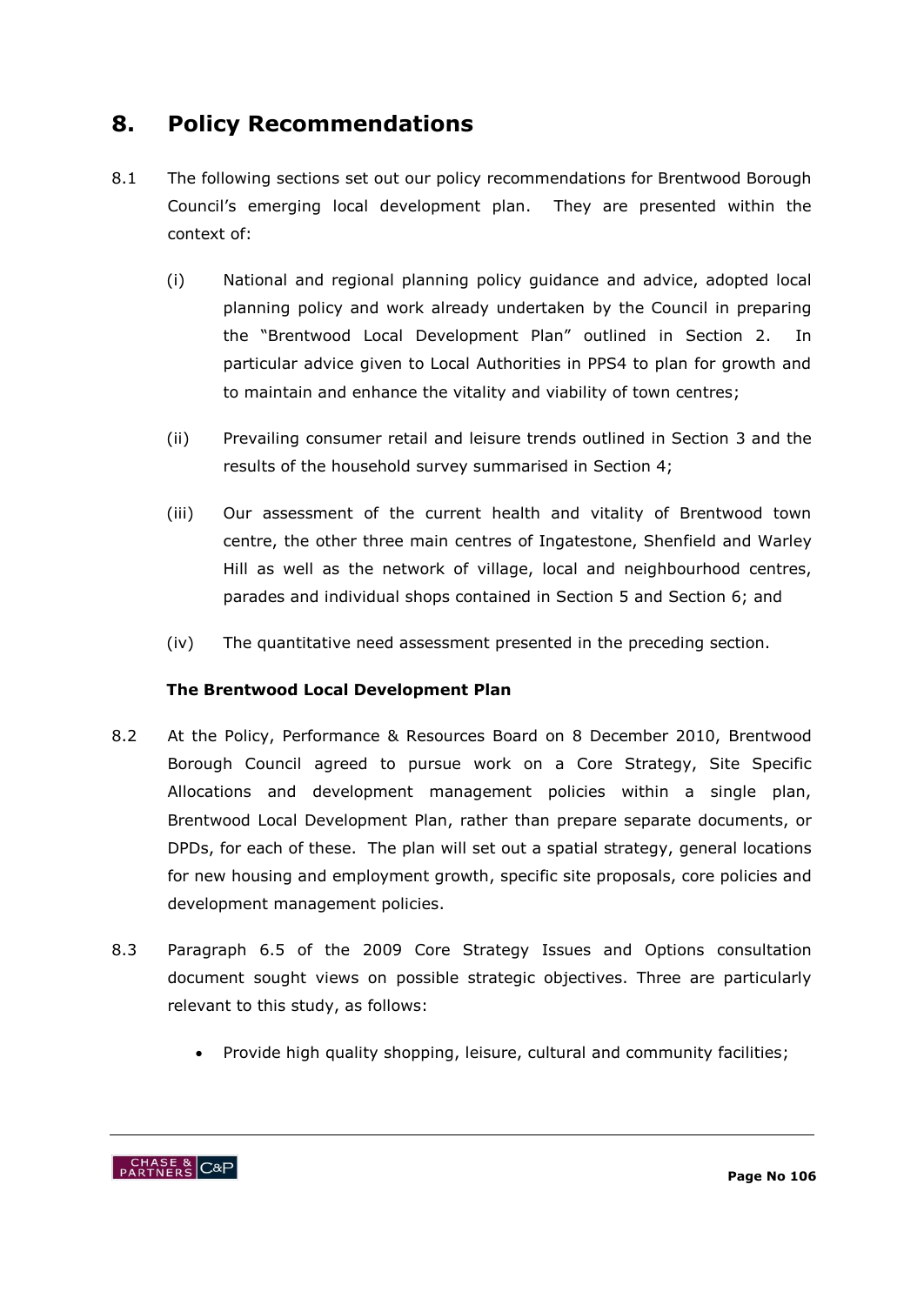- Enhance the attraction of Brentwood town centre as the focus for shopping, employment and cultural activities in the Borough; and
- Preserve and enhance the natural and historic environment, biodiversity and visual character of the Borough;
- 8.4 These objectives are in line with national planning policy advice and in our opinion should be retained within the adopted Brentwood Local Development Plan.

# **The Need for Further Development in the Borough**

- 8.5 As the analysis contained in Section 7 shows, there is quantitative need for both additional comparison and convenience goods retail floorspace in the short term to 2015, medium term to 2020 and the long term up to 2031 by which time the compounded floorspace requirement is substantial in the case of both goods categories.
- 8.6 The quantitative need for convenience goods floorspace brought about solely by the projected increase in expenditure means the immediate short term floorspace need up to 2015 is limited. However, when the overtrading of existing stores within the Borough is also considered (as advocated within PPS4 Policy EC1), there is sufficient surplus requirement to support a modestly sized new convenience goods store – circa 1,300 sq m of new medium sales density floorspace (£9,500 per sq m per annum). It should be noted that this need is set to be met by the William Hunter Way (WHW) car park redevelopment. Planning consent for this scheme includes permission for a circa 40,000 sq ft food store. The need for further convenience goods retail floorspace within the Borough, on top of the WHW scheme, will not materialise until towards the end of the study period by which time the quantitative floorspace requirement identified within this study should be treated with caution due to the inherent problems with reliability as previously stated in paragraph 7.21.
- 8.7 The need for comparison goods floorspace within the Borough is more evident, circa 7,660 sq m of net sales floorspace is required over the plan period to 2031. This can be broken down as the need for an additional 1,426 sq m between 2010- 2015, an additional 1,694 sq m between 2015-2020, an additional 2,053 sq m

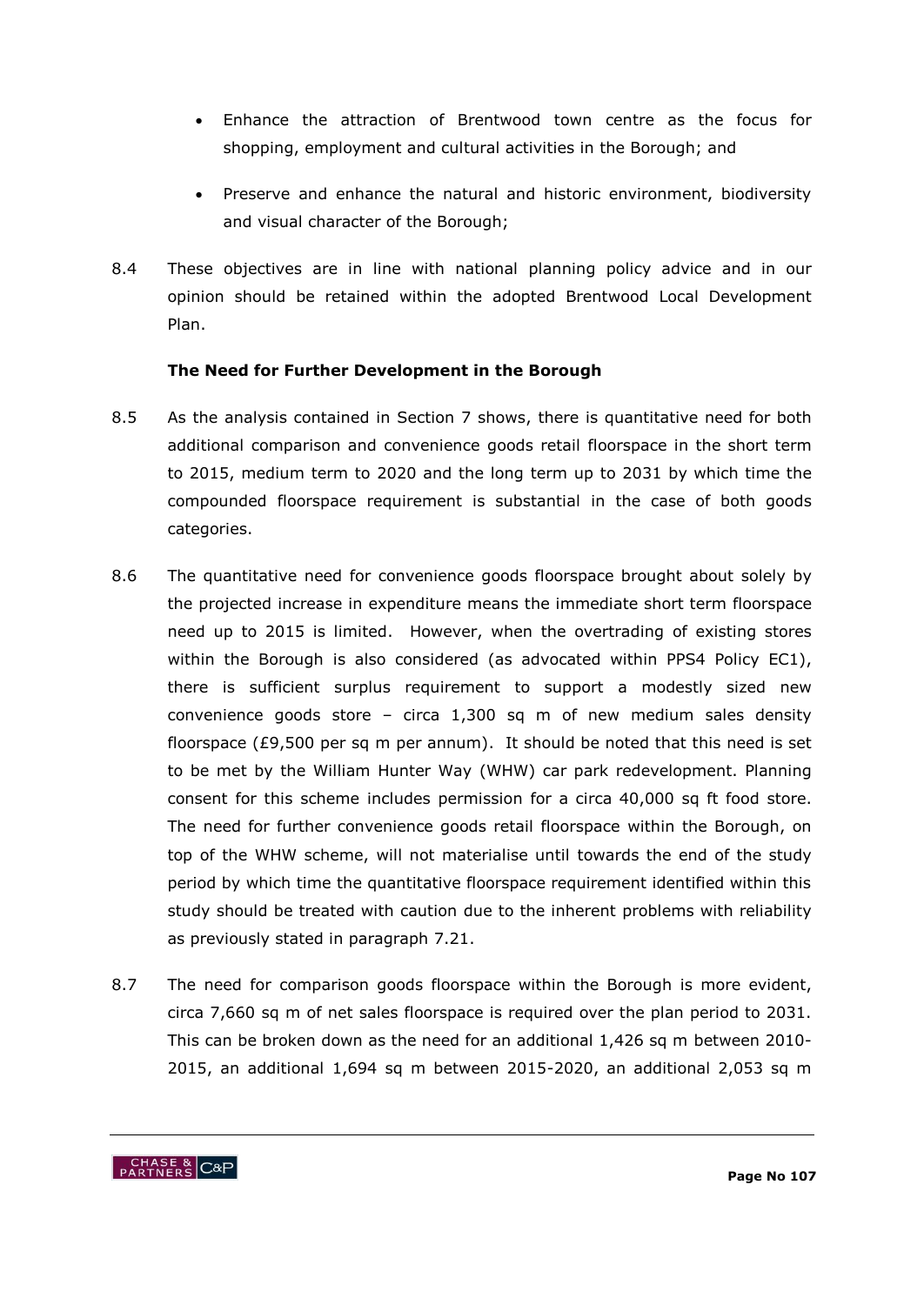between 2020-2025 and an additional 2,499 sq m between 2025-2031. Again, the WHW scheme will meet this need in the short and medium term.

- 8.8 In terms of future local planning policy, Chase & Partners would suggest that the Local Planning Authority (LPA) should not necessarily need to search for, or allocate additional land for retailing in the short or medium term unless the William Hunter Way car park development scheme is not forthcoming. This approach is supported within PPS4 Policy EC5.5 where local planning authorities are advised to allocate sufficient sites in development plan documents to meet at least the first five years identified need. As such, additional proposals for new retail floorspace should be dealt with on their individual merits at the time of submission, clearly though major new retail developments should be only permitted within Brentwood town centre. Although not strictly necessary, that is not to say the LPA err away from allocating a new retail or mixed use development site should an appropriate town centre site come forward.
- 8.9 It should be reiterated at this stage that the figures contained in our quantitative need assessment – both gross and net – represent floorspace guidelines and should not necessarily be seen as ceilings on the amount of floorspace that could be provided. However, given the prevailing economic conditions and current uncertainties about the economy generally it would be appropriate for the Council at this stage to adopt a reasonably cautious approach when forming future planning policy. Regardless, we believe that the floorspace figures contained in Section 7 provide a robust "baseline" assessment of future retail (and related service) floorspace requirements for the purposes of the emerging BLDP.
- 8.10 The quantitative need exercise undertaken as part of this study has also established a need for additional retail floorspace within Shenfield and Ingatestone over the course of the plan period in order for them to retain the same level of current market share moving forward. However, as previously stated in Section 5 they are not significant comparison goods destinations and are secondary to Brentwood in this regard. Chase & Partners would accept that our forecasts for future floorspace need within the two centres might not necessarily reflect the actual retailer demand for space there, we would therefore advise the LPA to adopt a flexible approach towards planning for additional future retail floorspace. For example, directing all new retail floorspace to Brentwood, foregoing the other main centres but further strengthening Brentwood town

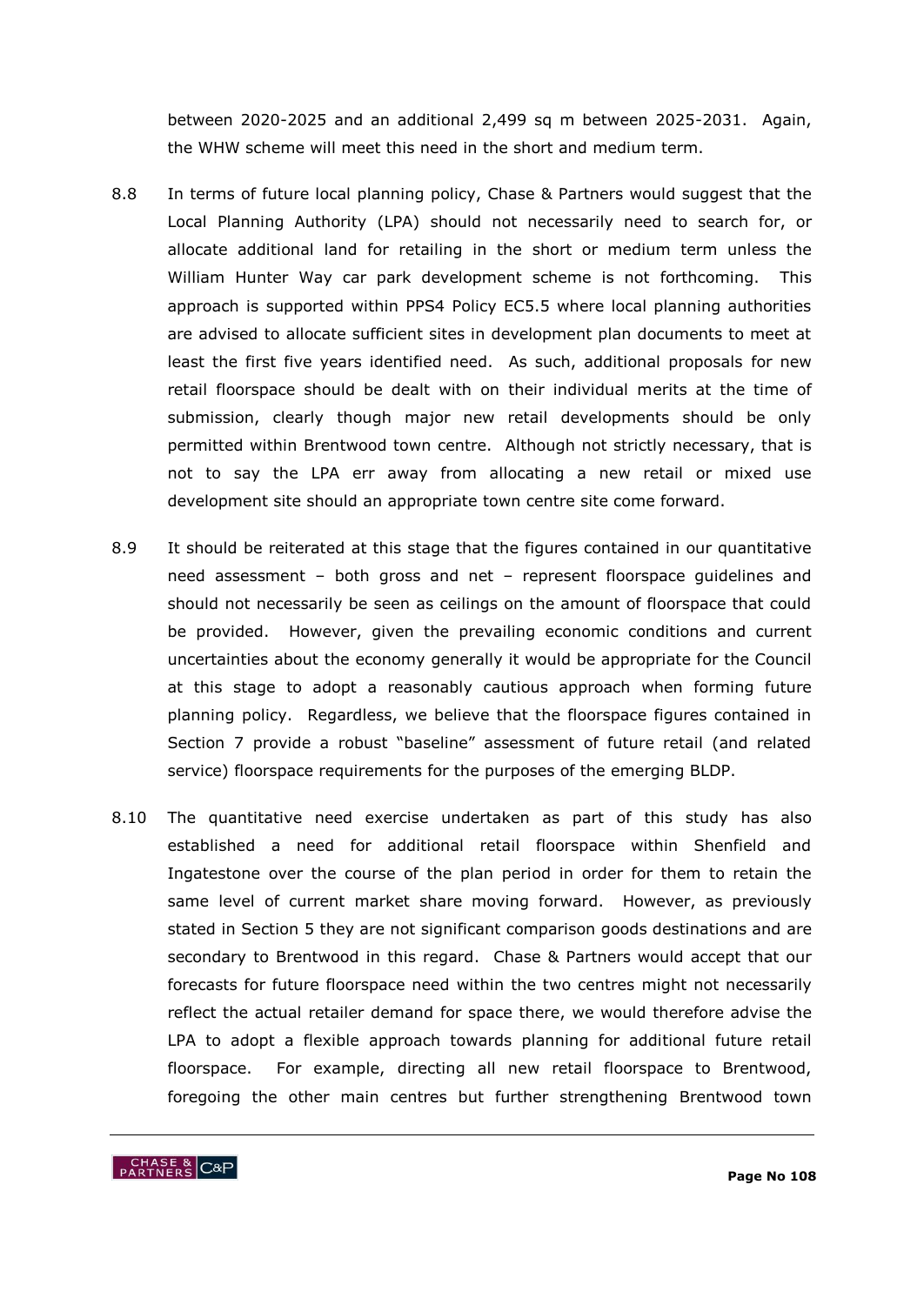centre would not necessarily be a flawed policy objective; particularly given the large number of competing retail centres nearby. However, if there is demand for additional space within these centres, in line with the future floorspace requirement established within the quantitative need assessment, it should clearly be supported.

#### **Brentwood Town Centre**

- 8.11 As our health check of Brentwood shows the town centre is currently successful, vital and viable. It generally provides the majority of the goods and services required by its catchment although residents do tend to look elsewhere for some of the comparison goods categories as well as for many entertainment and leisure facilities. The town scores very well in terms of retention of expenditure on convenience goods shopping though and performs reasonably well in terms of selected comparison goods categories such as chemist's goods and books, jewellery, sporting, recreational and luxury goods. Furthermore, the number of linked trips taking place within the centre is very high, especially from residents within the surrounding postcode zones CM13, CM14 and CM15. One of the main reasons for this is the large Sainsbury"s store within the centre. A contributing factor is the parking scheme that Sainsbury's run allowing shoppers to redeem the cost of parking if they spend over £5 within the store. Although Brentwood Borough Council can have no control over this, planning policy should seek to encourage retention of the scheme where possible.
- 8.12 Sainsbury"s therefore is clearly one of the major drivers of footfall within Brentwood town centre at present, the completion of the WHW scheme will be another key driver of footfall and will mean that the focus of the centre may shift north away from the High Street to William Hunter Way. As the emphasis of the retail offer shifts north, it will become increasingly imperative for the centre to be managed in such a way that these main drivers of footfall are properly integrated so that they support the rest of the retail, service and leisure offer on the High Street and elsewhere. We are not convinced that this is being fully achieved at present. For example, links between the High Street and William Hunter Way such as Bank Place and Millennium Walk could be enhanced and better signposted and planning policy should reflect this. Policy should continue to encourage the redevelopment of the units between WHW and the High Street in order to provide dual frontages on to both, thus creating additional thoroughfares between the two

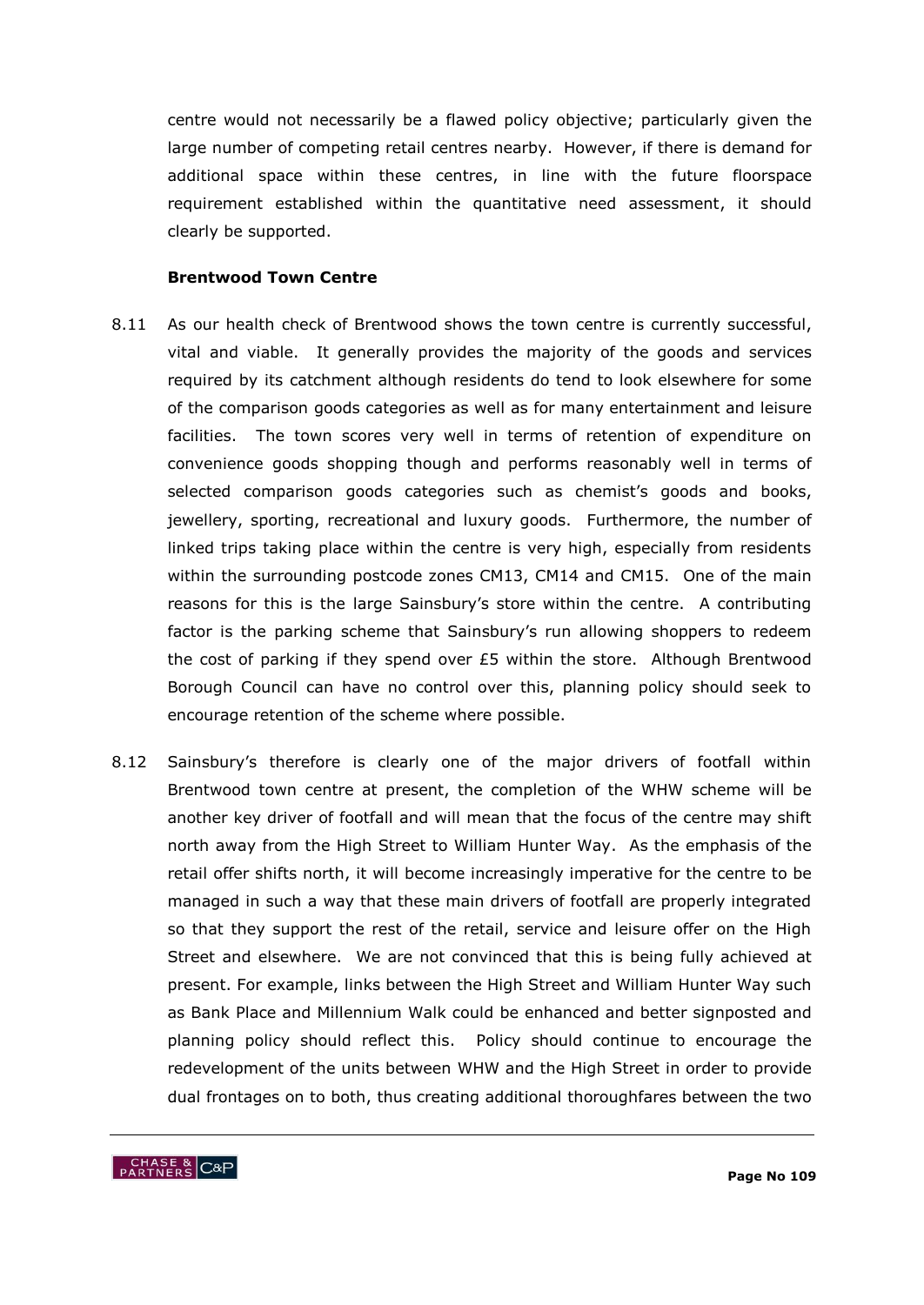and helping to better incorporate the proposed WHW scheme into the town centre. At present Policy TC15 "Shop Fronts facing William Hunter Way" provides for this and it should be continued within future policy documents. This approach is advocated within Policy EC3.1 of PPS4.

- 8.13 A core theme established within this study has been the competition that Brentwood town centre faces from the numerous alternative shopping destinations in the region. The town centres of Billericay, Basildon, Chelmsford and Romford, out of town retail warehouse parks at Billericay and Romford, as well as the shopping centres Bluewater and Lakeside together with the soon to open Westfield Shopping Centre in Stratford. Such competition means that it is particularly important for Brentwood to distinguish itself from these rival destinations. At present the centre offers one of the more pleasant shopping environments within the region, policy should seek to enhance this by building upon the improvements that have been made to the physical fabric of the centre and the street furniture. Where possible, more should be made of the historic character of the centre including more prominent signage and maps showing the location of prominent features such as the ruins of the chapel on the High Street and Brentwood Cathedral.
- 8.14 The health check of Brentwood established some distinguishing characteristics in terms of the present retail mix within the town centre such as the cluster of interior design and homewares showrooms at either end of the High Street, the cluster of estate agents and other services on St Thomas Road, not to mention the large group of cafes, restaurants, bar and night clubs within the centre, particularly to the west end of the High Street. PPS4 Policy EC4 advocates the active management of the evening and night-time economy in centres and this is something that Chase & Partners would encourage here. Plans are already underway to enhance this element of Brentwood"s town centre offer with a view to working toward obtaining 'Purple Flag Status' in the future. Planning policy should assist in this aim where possible. Overall, policy should seek to support a diverse range of uses within the centre in order to create a strong retail mix. The recent introduction of a market on the widened pavement area at the east end of the High Street is a further enhancement and should be supported by planning policy where possible.

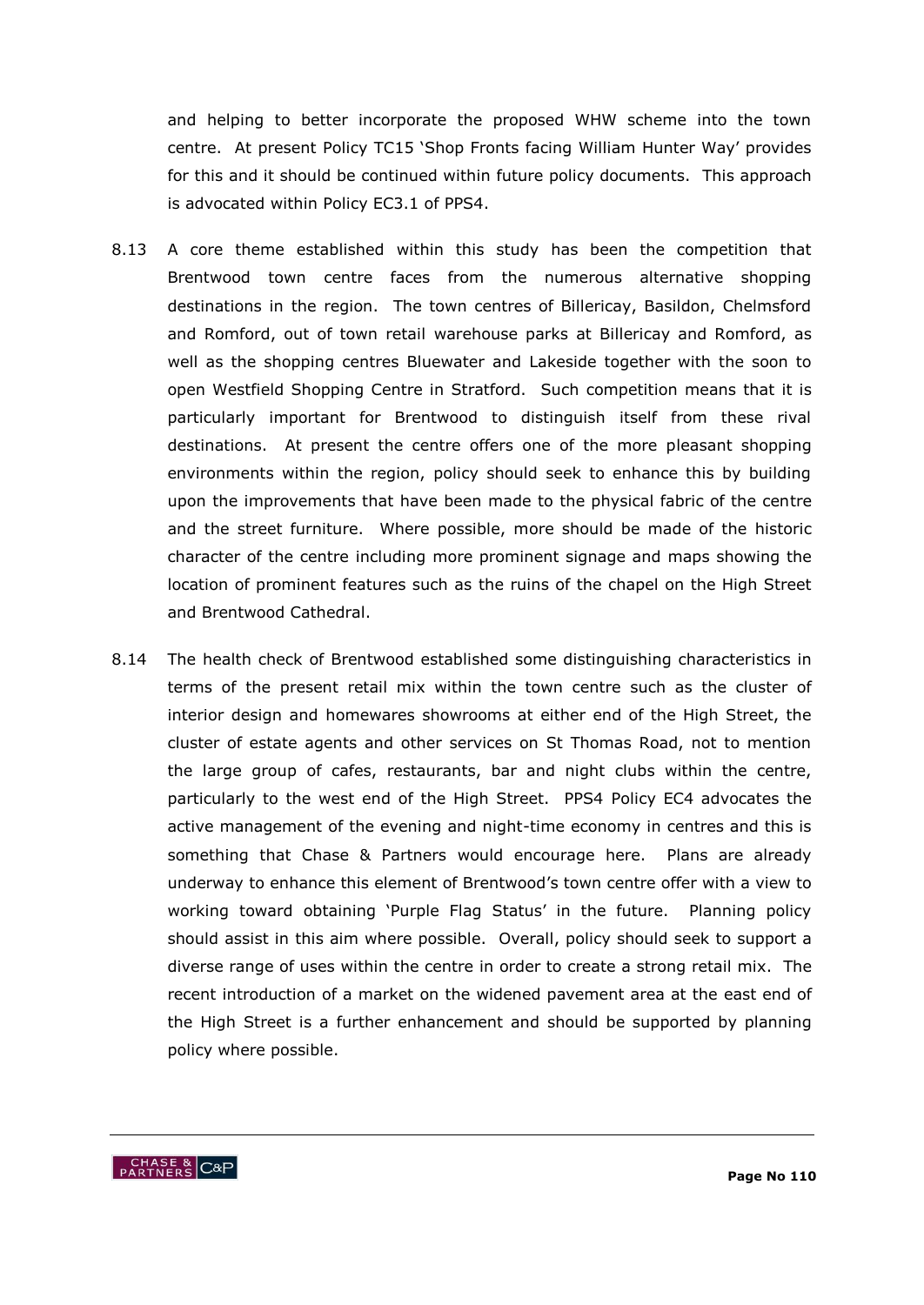- 8.15 In terms of other leisure within Brentwood, results of the household survey have established that there is potential for improvement in the number and type of leisure and entertainment facilities within the town centre. Presently many local residents are travelling elsewhere to towns such as Romford or Basildon in order to carry out several leisure activities. Encouragingly the results of the household survey also show that if the present deficiencies are addressed, Brentwood town centre should be able to recoup much of the local leisure and entertainment spend which is being leaked to rival destinations since, in general respondents indicated they prefer to use their closest facility. Future planning policy should continue to encourage new cultural, entertainment and leisure uses into the Borough's four main centres as provided currently by Policy TC18 of the Brentwood Local Plan 2005, with the emphasis of major development being located within Brentwood town centre. In this regard, the cinema within the proposed WHW scheme will be a considerable new entertainment facility within the town centre and go some way towards addressing the shortfall in leisure provision that the household survey results would seem to indicate.
- 8.16 In accordance with Policy EC3.1 of PPS4 Local Planning Authorities should define the extent of town centres and the primary shopping areas. Reflecting this approach Chase & Partners would advise that the existing Primary Shopping Frontage in Brentwood as found within the Local Plan 2005 should be retained in order to protect the high concentration of multiple national comparison retailers there.
- 8.17 Planning policy should also seek to protect against subdivision. During the current economic downturn and the long process of recovery which many commentators are predicting, it is important that policy protects any large retail units which might accommodate a major driver of footfall in the future. Otherwise, the subdivision of these large units into smaller units would reduce the town"s ability to attract major retailers. Although it could be argued that two or three small trading units would be better for a town"s vitality than a large empty one, planning must look to the long term. When the retail market recovers retailers will be looking for available space in town centres, if this space has been subdivided and re-let, it will be difficult for larger retailers to locate there which could increase pressure for out-of-town retail floorspace, which in turn would compete rather than support the town centre. Furthermore, Brentwood would potentially miss the opportunity to attract a major driver of footfall. It would

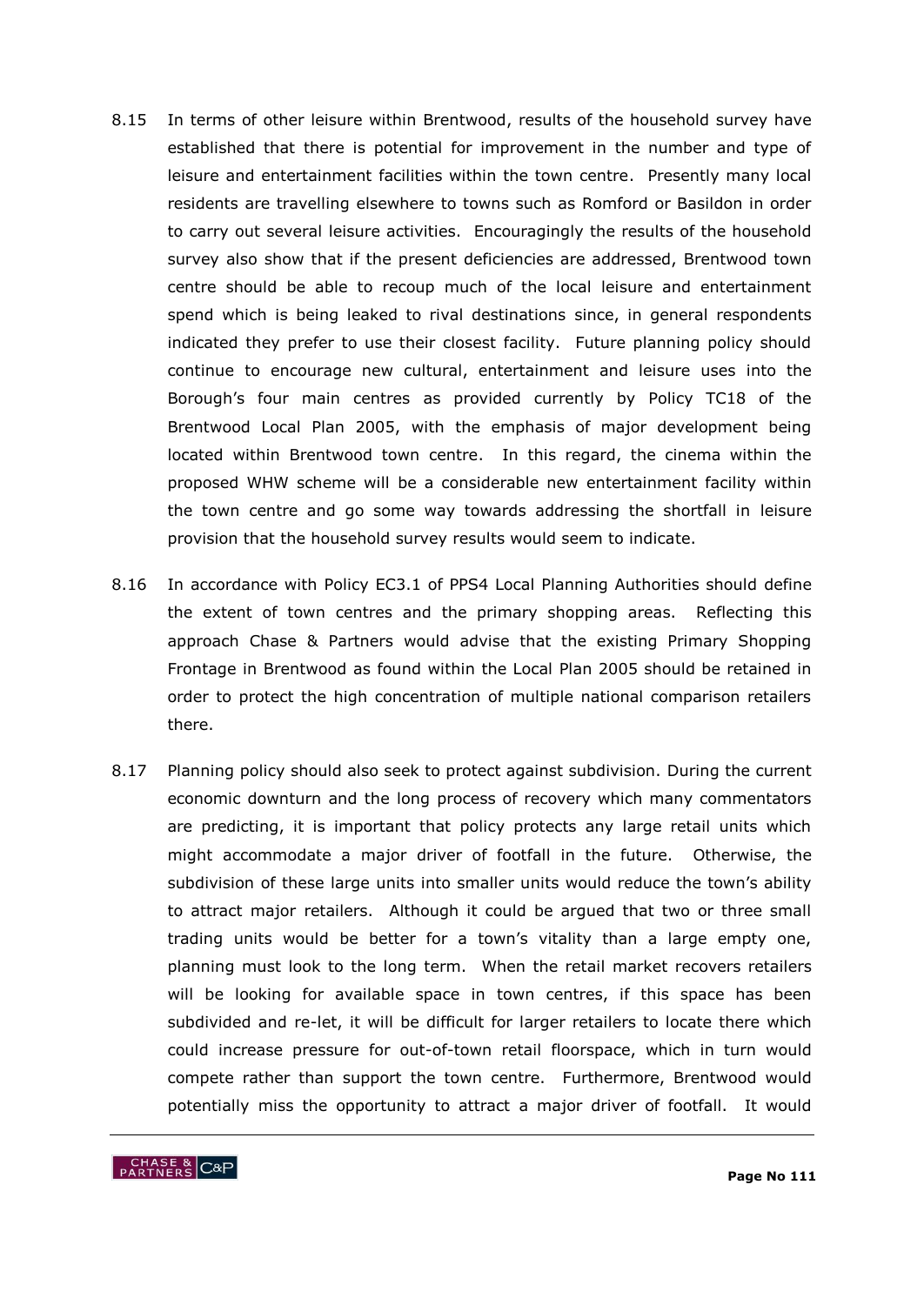therefore be in the long term interest of Brentwood town centre, and the other main centres, to protect their large retail units from subdivision or change of use, even if this results in short term vacancy. This policy approach is particularly critical within Brentwood town centre where there are currently only a limited number of large retail units, as the assessment of vitality and viability identified. The existing M&S unit is one such example of a unit which should be protected against subdivision. At the time of writing this report M&S were in the process of agreeing terms to move their operation to the WHW scheme so it may soon become vacant.

### **Shenfield District Centre**

- 8.18 As with Brentwood, the health check of Shenfield district centre established that it is presently both vital and viable although in comparison to Brentwood town centre it is predominantly a service and convenience goods centre. This lack of comparison goods offer is not necessarily harmful for the prospects of Shenfield though. In general the objective of planning policy should be to maintain and enhance the vitality and viability of town centres, not necessarily to provide every kind of shopping in every centre - such an objective would be unrealistic in this instance. For Shenfield and equally, Ingatestone and Warley Hill, it is more realistic to accept their role as providers of convenience goods shopping and services in the main and to seek to derive the maximum benefit from these uses for the rest of the town centre. It is important to recognise that services uses such as coffee shops, cafes and hair salons can be important attractions and it makes little sense protecting the frontages from non-retail uses, as would be the case in larger centres with significant comparison goods offers. Given this, Chase & Partners would not recommend the use of policy to protect the type of retailing within parts of these centres but more to promote active frontages throughout. Offices and residential uses on the ground floor should be discouraged from the town centre altogether as these do not have "active" frontages which encourage shoppers into the centre. This approach is supported by Policy EC4 of PPS4.
- 8.19 In terms of solely Shenfield, planning policy might also seek to strengthen the concentration of town centre uses around the point of strongest footfall at the eastern end of Hutton Road near to the train station and future Crossrail facility. That said, Chase & Partners would advise that the district centre boundary contained within the Local Plan (2005) should be maintained within the new local

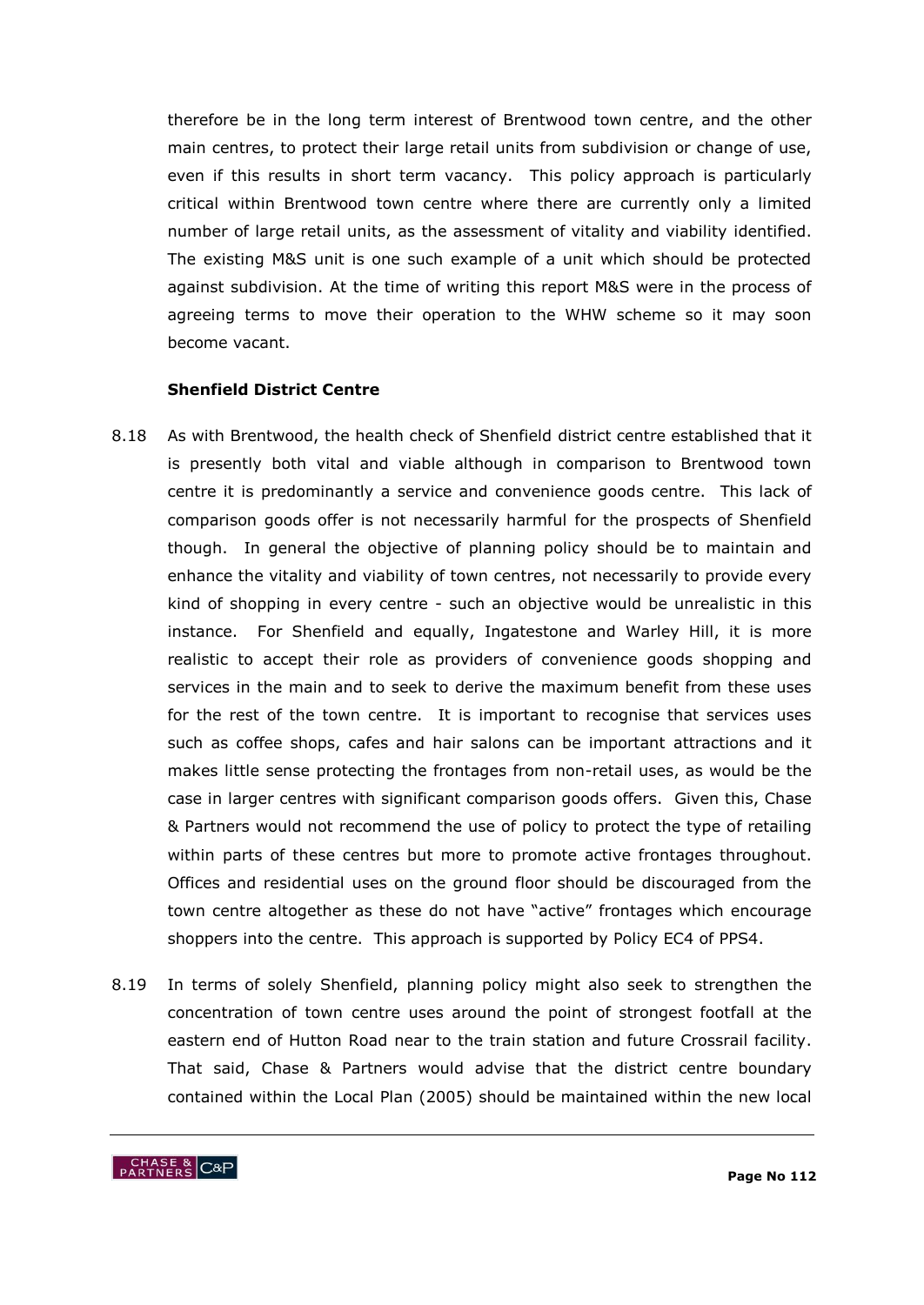development plan. This existing compact centre is operating successfully emphasised by the fact that all of the multiple national retailers found within Shenfield are located there. Although not within our recommended district centre designation, recognition should also be made within policy to the benefit the other retail parades further to the west along Hutton Road (Nos. 40-58 & 66- 110) and also on Shenfield Road/Chelmsford Road (Nos. 65-73 & 1-5) make to Shenfield as a whole. The vacancy rates within these three parades are low which indicates that they are trading successfully, are well used by local residents and as such are performing a vital retail function. As such Chase & Partners would again recommend a policy to maintain ground floor units/frontages within "active" uses. However, with regard to these secondary frontages we would also recommend a certain amount of flexibility should this situation change in the future. For example, should a number of units within these parades become vacant for a sustained period of time, a protectionist approach might be counterproductive as it would be harmful to the health of both the parades and the centre. Under such circumstances, it would be beneficial to allow the vacant premises to be turned into alternative commercial uses such as office thus enhancing their vitality. Future policy could be worded in such a way that any possible detrimental effect is mitigated.

8.20 As outlined above, Brentwood town centre has undergone a series of works to improve the physical fabric and street furniture within the centre in recent years. These together with measures to reduce the level of vehicular traffic travelling through the centre such as diversions and traffic calming measure have contributed greatly to the enhancement of the town centre environment making it a pleasant place to shop and spend time. Chase & Partners would advocate a similar approach for Shenfield given that the physical fabric of the town centre is now dated and showing the signs of wear and tear that come with this. As it has worked so well for Brentwood, we would advocate a similar partnership approach so that both The Essex Design Initiative and Essex County Council are again involved in formulating any future proposals for the centre of Shenfield.

### **Ingatestone Village Centre**

8.21 As with Brentwood and Shenfield, Ingatestone village centre is in a good state of health at the present time, and is both vital and viable. There are very few vacancies within the centre which would suggest that demand for space within it

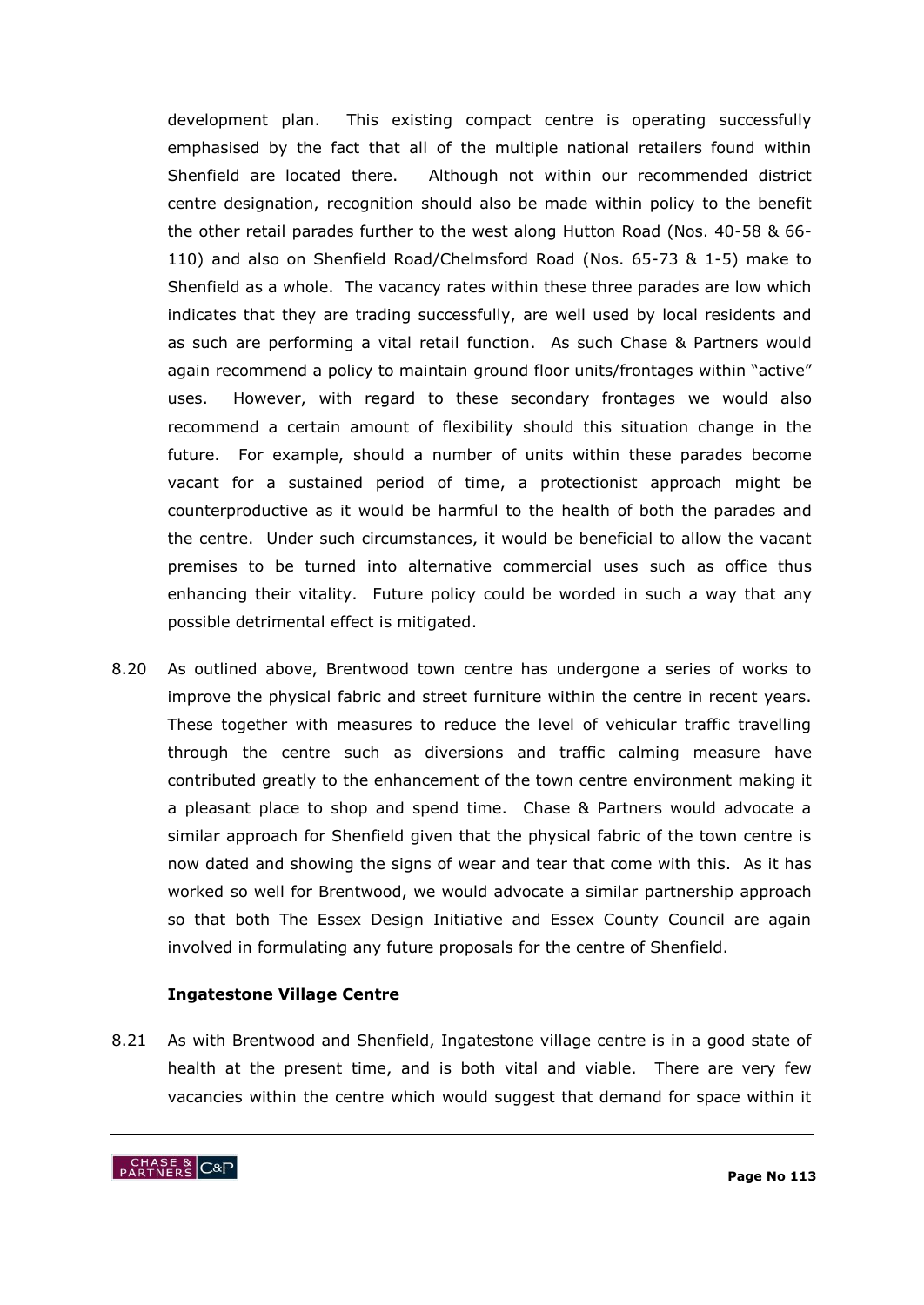is high and the retailers located there are trading well. Although the centre has thin pavements and is dominated by vehicular traffic, the disturbance is minimised by the A12 bypass which together with the period buildings and rural feel of the centre, mean it is a pleasant environment within which to shop, socialise and spend time. As with Shenfield, Ingatestone is predominantly a service and convenience goods centre. However, it is clearly carrying out this function successfully and policy should seek to maintain and enhance this. Chase & Partners would recommend that future planning policy should seek to encourage the "active" use of ground floor units rather than to protect them for purely retail purposes.

- 8.22 The extent of the Ingatestone village centre shopping area is not identified within the Brentwood Local Plan 2005. Given the linear nature of the centre, a long and thin ribbon along the High Street, Chase & Partners would recommend that future policy identifies the boundary of the village centre in order to direct any possible new development or the intensification of commercial uses within it.
- 8.23 From our own observations made during the health check of Ingatestone, it was apparent that car parking provision within the village centre is currently at or close to capacity. The Local Planning Authority might seek to address this shortfall.

### **Warley Hill (Brentwood Station Area)**

8.24 As with the other three main centres, Warley Hill was found to be healthy, vital and viable as outlined within Section 5. Low vacancy rates within the centre are indicative of this. It clearly operates predominantly as a service and convenience goods centre and Chase & Partners would recommend that the aim of planning policy here should be to maintain "active" ground floor units and frontages rather than to curtail the use of the units within retail functions. Service and convenience uses such as hair dressers, convenience stores, sandwich shops should be encouraged, particularly as they will serve staff from numerous offices found within and nearby to the centre. When formulating any future planning policy for Warley Hill, it is also important to bear in mind the symbiotic relationship the centre shares with Brentwood Train Station and the aforementioned offices. The numerous commuters that use Brentwood Train

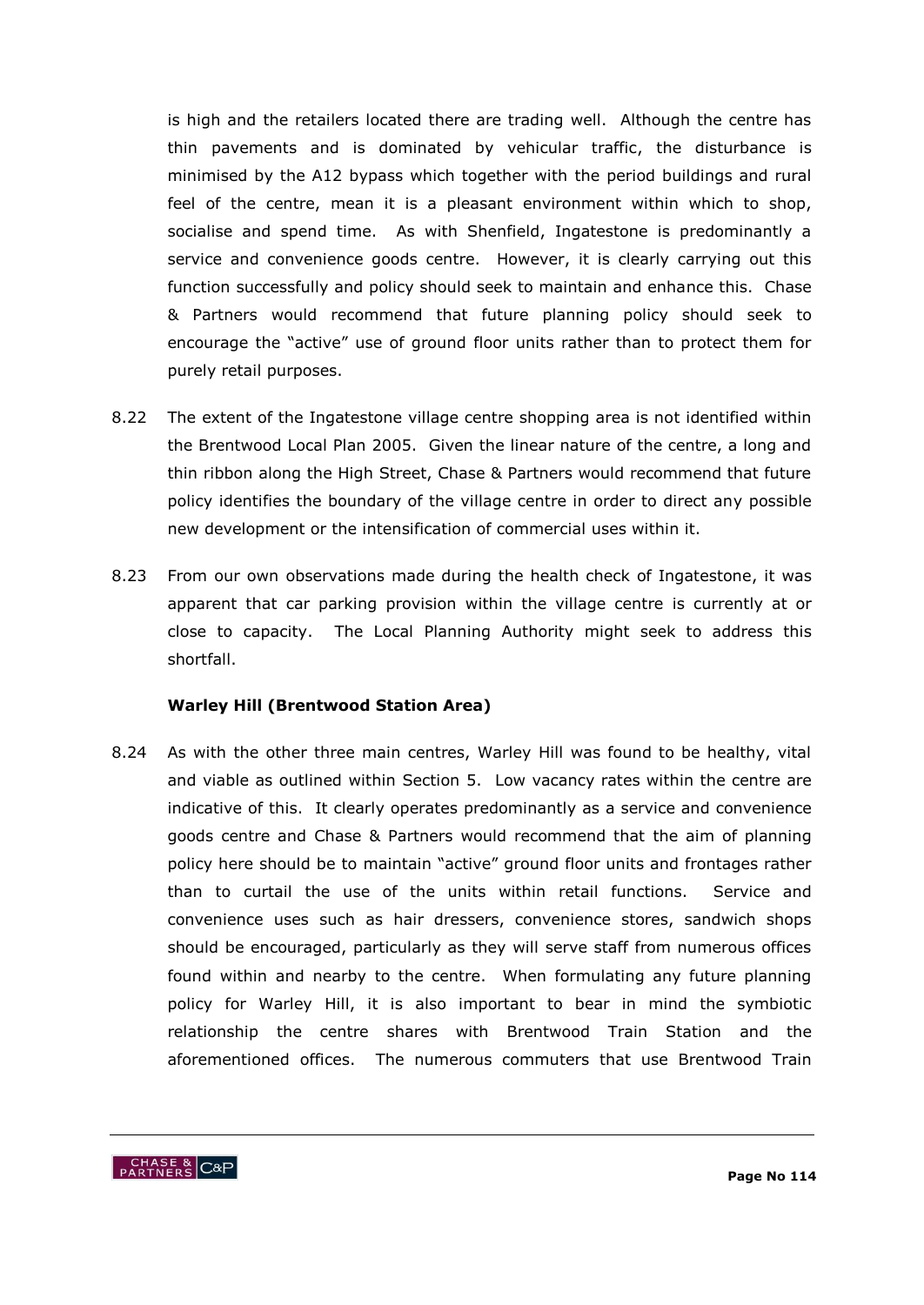Station, office workers and local Warley Hill residents will all use the centre and policy should reflect this.

8.25 In terms of the Warley Hill centre boundary found within Brentwood Replacement Local Plan 2005, Chase & Partners would recommend that this same boundary is maintained in the local development plan and that as such all future development proposals should be directed within it. Although there are a few commercial retail units to the north of the centre outside of the boundary and also one to south, including these within the extent of the centre would mean including a number of additional residential properties and stretch the centre diluting the concentration of commercial activities. In the case of smaller centres such as Warley Hill it is often more beneficial to consolidate the existing retail and commercial uses rather than expand them.

## **Other Centres, Parades and Individual Shops**

- 8.26 As outlined within Section 6, all 19 local and village centres, parades and individual shops are providing a vital retail and commercial service within their respective neighbourhoods. The LPA will need to look closely at the specific details of each in order to make the appropriate policy recommendations. As a general rule, Chase & Partners would suggest that some commercial or retail activity is better than none, i.e. vacant units; likewise an "active" commercial or retail frontage is always better than a less active use such as an office; generally retail or service uses tend to serve a greater proportion of local residents. Policy should therefore primarily seek to promote the "active" use of ground floor units and frontages such as retail and services. However, where there are a large proportion of vacant units within a retail parade it would be counterproductive to seek to protect and retain that status quo and in such circumstances policy should allow the diversification of use there for offices and non-residential institutions such as clinics, health centres, crèches, and art galleries.
- 8.27 Policy EC4.1 of PPS4 provides the basis for this policy approach. It states that LPAs should "support shops, services and other important small scale economic uses (including post offices, petrol stations, village halls and public houses) in local centres and villages.'
- 8.28 With specific regard to the various farm shops within the Borough of Brentwood, Chase & Partners would recommend that future planning policy should in general

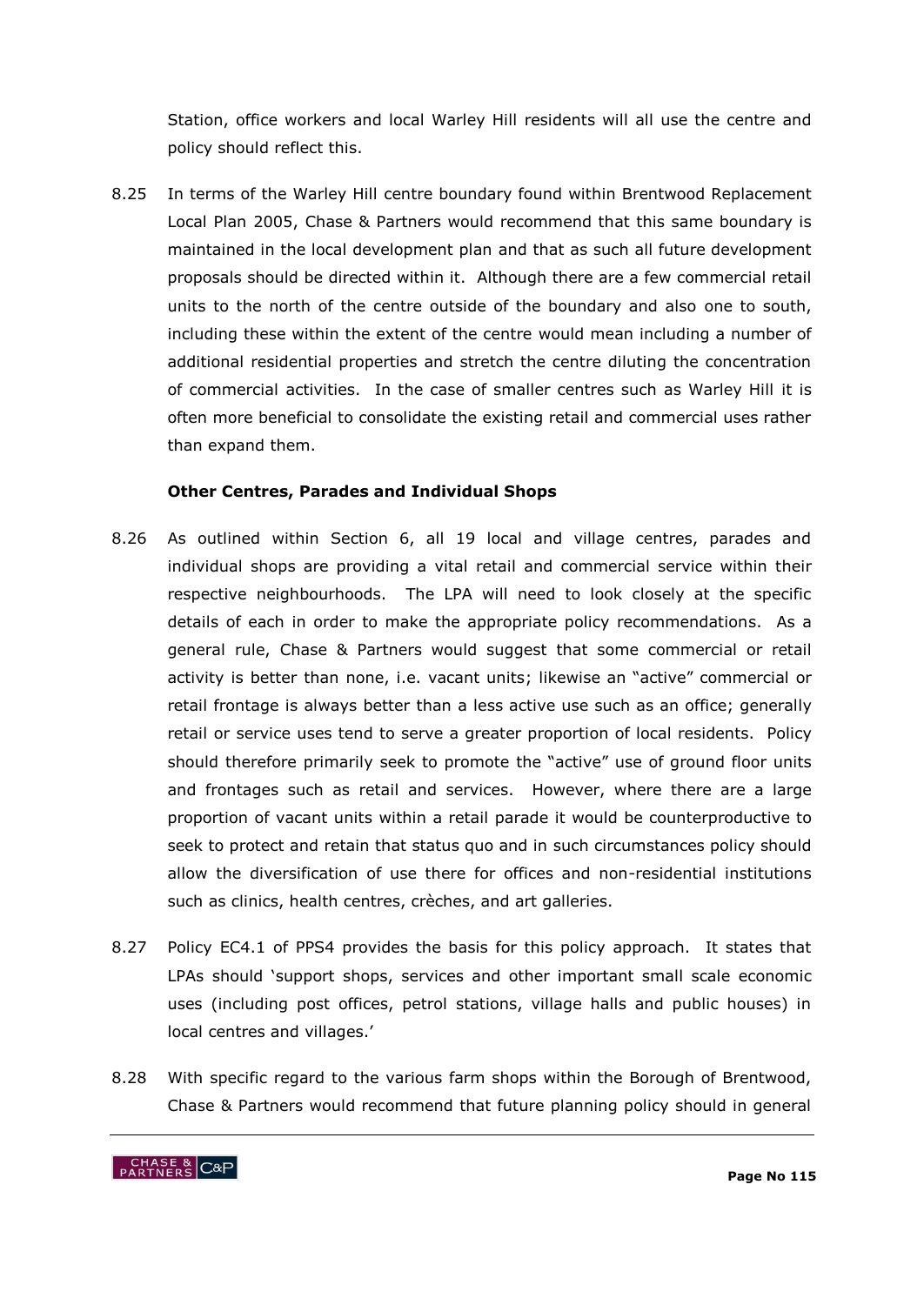support this form of farm diversification, as long as the facilities 'are consistent in their scale and environmental impact with their rural location" as outlined in Policy EC6.2 of PPS4.

## **Overall Assessment**

- 8.29 Overall, our view is that all of the four main study centres are performing well. In retail, however, standing still is akin to decline as other centres will also be seeking to improve their offer, either through further floorspace or through improvements to their environment or functionality. Therefore, Brentwood's main centres must also seek to improve.
- 8.30 Out of the four main centres within the Borough, only Brentwood is likely to compete with the comparison goods offer available in other nearby centres. We believe the best approach for the town centre is to not only build on existing strengths such as convenience goods retailing, services, evening entertainment such as cafes, bars and restaurants as well as the distinct groups of comparison retailers such as the interior design / homewares specialists, all presented in an easily accessible and pleasant environment. Policy should also seek to expand on the existing comparison retail, entertainment and leisure offer where possible.

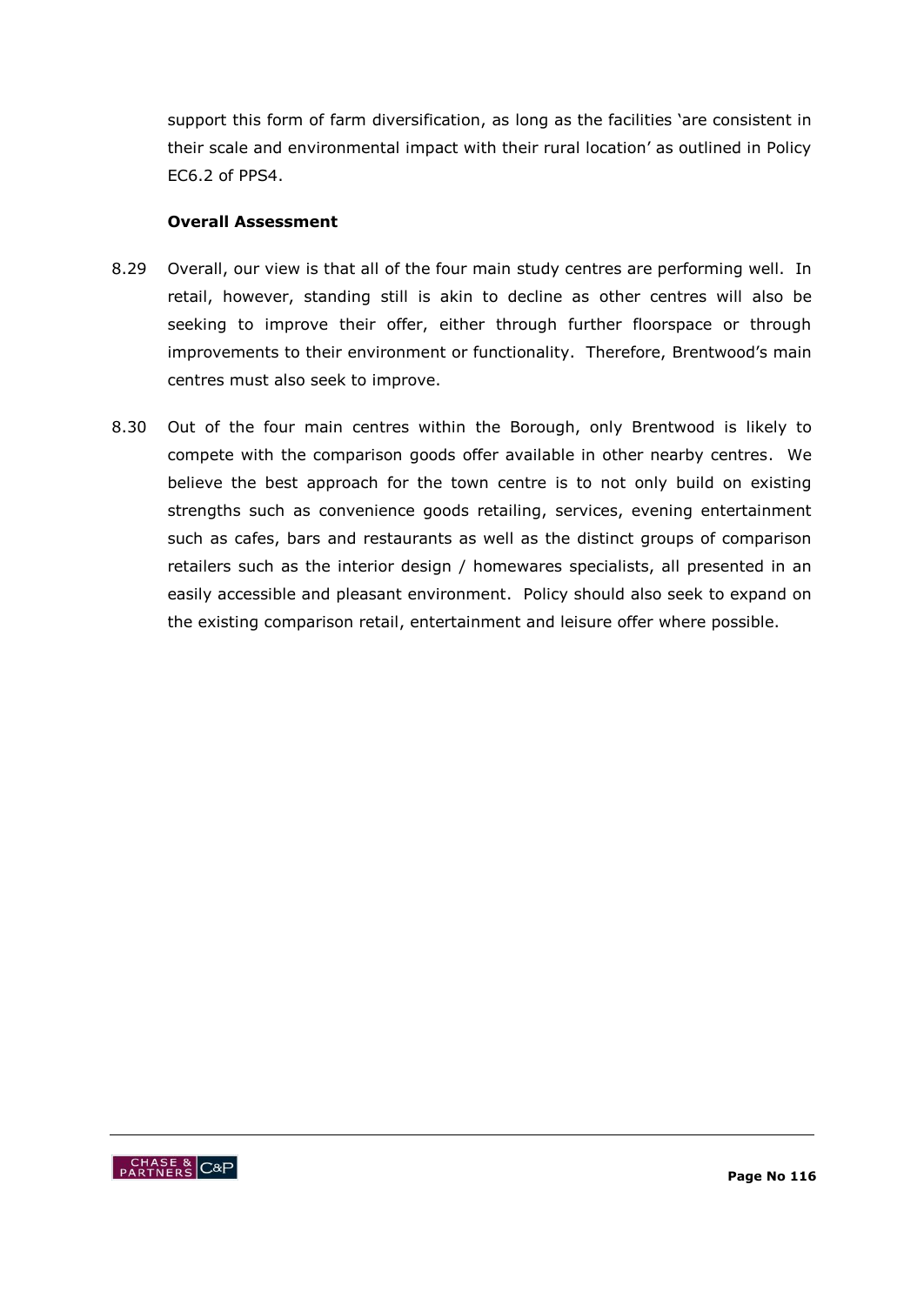# **9. Conclusions**

- 9.1 The data gathered for this study reveals that each of the four main centres are fulfilling their roles within the retail hierarchy, are in a state of good health and are vital and viable. Local residents look to Ingatestone, Shenfield and Warley Hill to provide convenience goods and services, with a limited comparison goods offer seen as a bonus. Significant comparison goods shopping and leisure activities are only really undertaken within Brentwood town centre and as such, it would be more realistic to plan for growth in these within the centre.
- 9.2 Our view is that Ingatestone, Shenfield and Warley Hill should look to build on their strengths. Brentwood, however, should seek to not only build on existing strength but also look to expand its retail and commercial leisure offer further. The quantitative need assessment does point to an identified need for additional convenience and comparison floorspace which would support this policy objective. Our recommendations are therefore as follows:
	- Protect large vacant retail units from subdivision or change of use, even at the expense of short term vacancy;
	- Maintaining the existing centre boundaries within the 2005 Brentwood Replacement Local Plan for Brentwood, Shenfield and Warley Hill and further, draw a centre boundary for Ingatestone in order to encourage future retail and commercial development or the intensification of uses;
	- The Council should encourage Sainsbury's in Brentwood to maintain the existing car parking regime to allow shoppers time to access the town centre as well as the foodstore;
	- Environmental and access improvements should be undertaken by the Council, or required of developers, to links between the High Street and William Hunter Way in order to improve permeability of the centre. This will be of particular importance once the WHW development is completed;
	- In the same way that Brentwood town centre has undergone public realm improvements in recent years, improvements should also be made to Shenfield district centre. In particular to the urban fabric of Hutton Road and